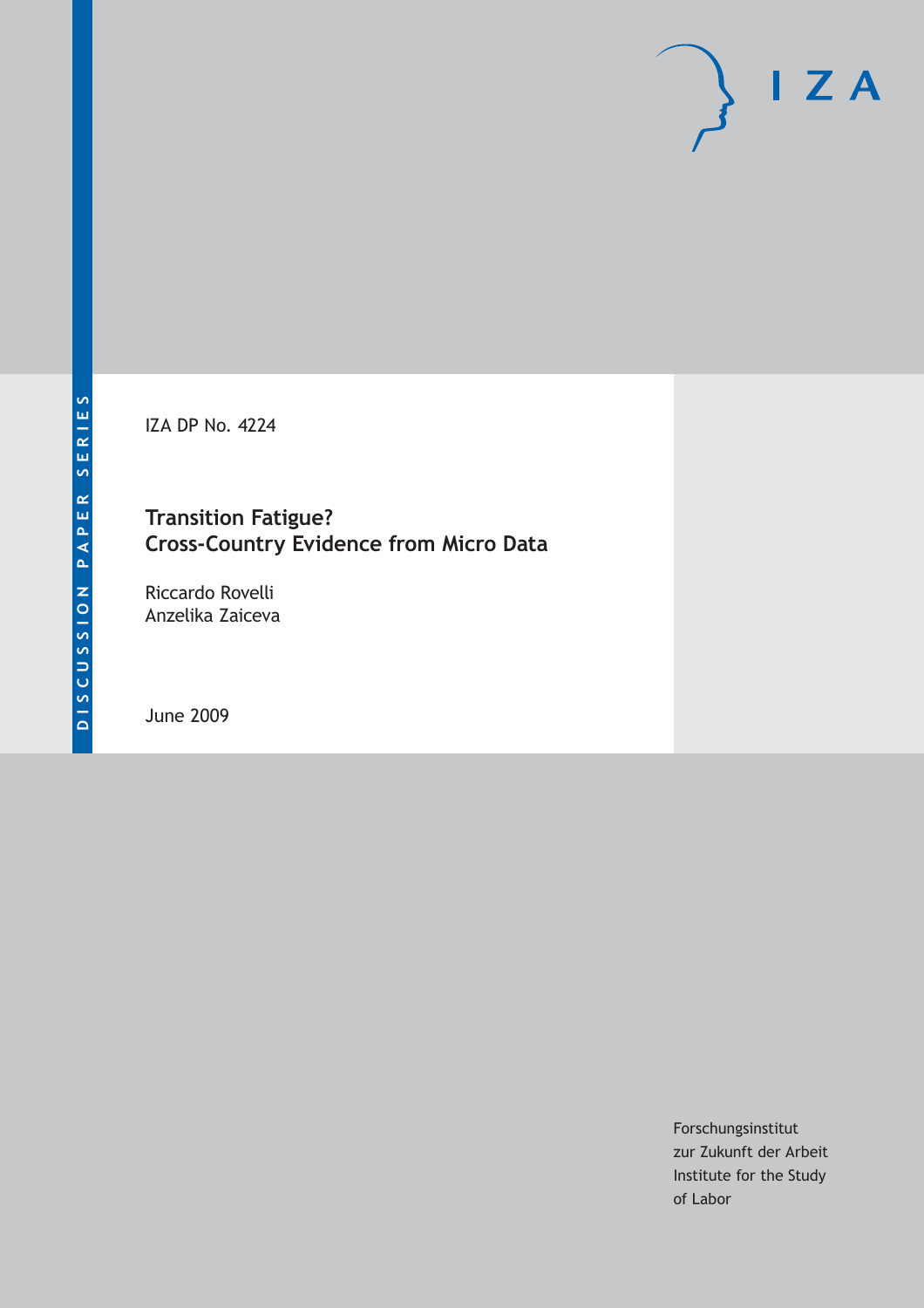# **Transition Fatigue? Cross-Country Evidence from Micro Data**

### **Riccardo Rovelli**

*University of Bologna, DARRT and IZA* 

### **Anzelika Zaiceva**

*University of Bologna, DARRT and IZA* 

Discussion Paper No. 4224 June 2009

IZA

P.O. Box 7240 53072 Bonn Germany

Phone: +49-228-3894-0 Fax: +49-228-3894-180 E-mail: [iza@iza.org](mailto:iza@iza.org)

Any opinions expressed here are those of the author(s) and not those of IZA. Research published in this series may include views on policy, but the institute itself takes no institutional policy positions.

The Institute for the Study of Labor (IZA) in Bonn is a local and virtual international research center and a place of communication between science, politics and business. IZA is an independent nonprofit organization supported by Deutsche Post Foundation. The center is associated with the University of Bonn and offers a stimulating research environment through its international network, workshops and conferences, data service, project support, research visits and doctoral program. IZA engages in (i) original and internationally competitive research in all fields of labor economics, (ii) development of policy concepts, and (iii) dissemination of research results and concepts to the interested public.

IZA Discussion Papers often represent preliminary work and are circulated to encourage discussion. Citation of such a paper should account for its provisional character. A revised version may be available directly from the author.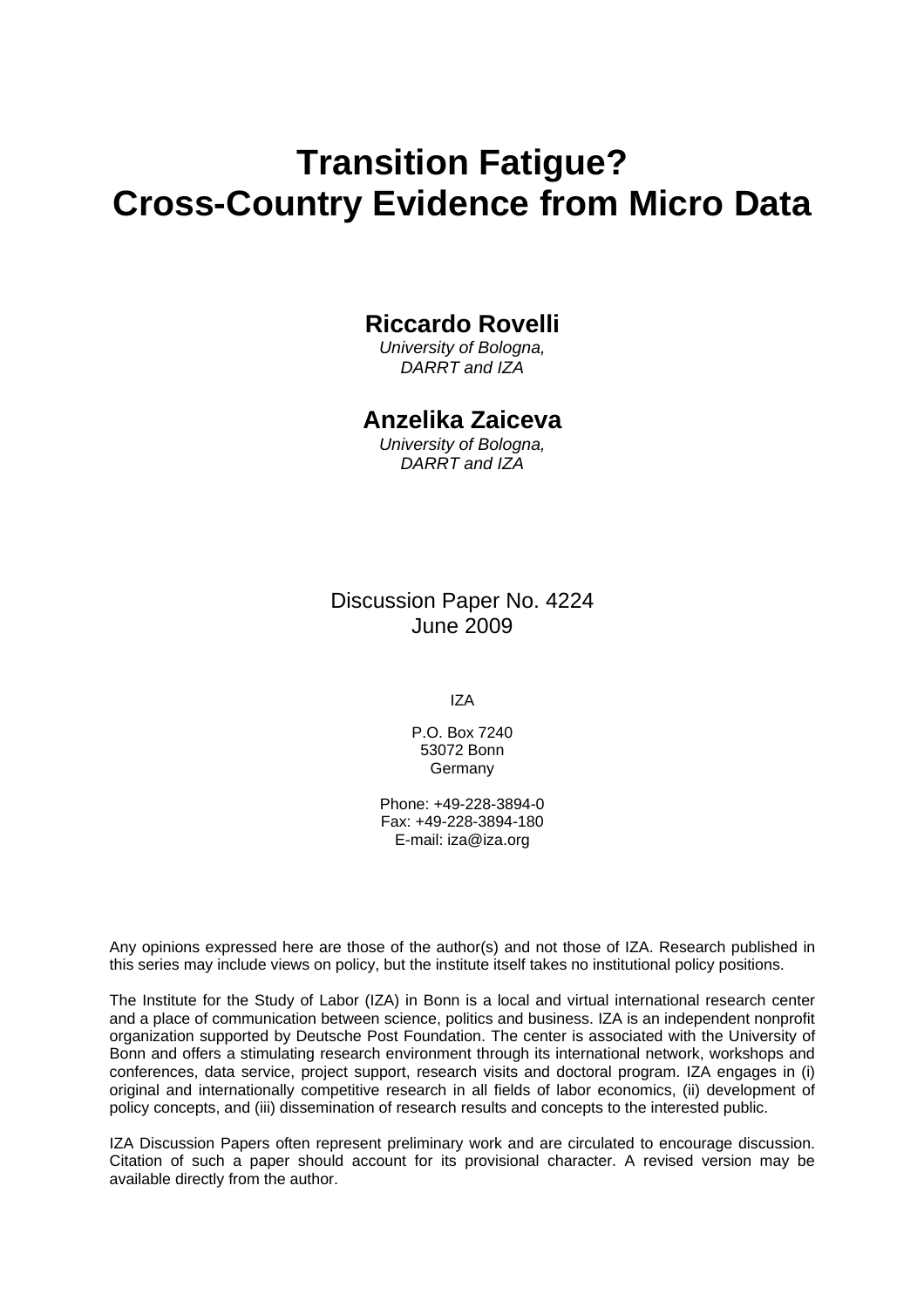IZA Discussion Paper No. 4224 June 2009

## **ABSTRACT**

## **Transition Fatigue? Cross-Country Evidence from Micro Dat[a\\*](#page-2-0)**

The transition process has had different distributional impacts across different interest groups and countries. These have led to differences in the support for transition. In this paper, we study support attitudes for both the economic and political transition using data from the New Barometer Surveys for 14 transition economies from 1991 to 2004. We document that the overall support is low and heterogeneous across countries and individuals. Support attitudes are lower among the old, less skilled, unemployed, poor, and those living in the CIS countries. There seems to be an increasing trend in the support for the economic transition in most countries. Our findings are robust to changes in the definition and measurement of the dependent variable. We also find evidence that transition-related hardship, opinions on the speed of reforms, political preferences and preferences towards redistribution, ideology and social capital matter. Finally, we show that individual preferences for secure jobs, the role of state and trust in politicians as well as better institutions, in particular, the quality of governance, seem to contribute mostly to explaining the lower levels of the support in the CIS countries.

JEL Classification: O57, A13, P26, P36

Keywords: political economy, transition, subjective attitudes

Corresponding author:

 $\overline{a}$ 

Riccardo Rovelli University of Bologna Strada Maggiore 45 40125 Bologna Italy E-mail: [riccardo.rovelli@unibo.it](mailto:riccardo.rovelli@unibo.it)

<span id="page-2-0"></span><sup>\*</sup> We acknowledge use of data from the New Europe Barometer, New Russia Barometer and New Baltic Barometer surveys, as detailed in the Data Appendix. We are grateful to IZA for making several surveys available to us and to Fondazione Cassa dei Risparmi di Forlì and the Volkswagen-Stiftung for financial support. We thank Tito Boeri, Irina Denisova, John Earle, Andrea Ichino, Hartmut Lehmann, Chiara Monfardini, Richard Rose, Claudia Senik, Zahra Siddique, Jonathan Wadsworth and seminar participants at the University of Bologna, Bocconi University, and participants at the Moscow Higher School of Economics, CIDE and IZA/World Bank conferences for helpful comments and suggestions.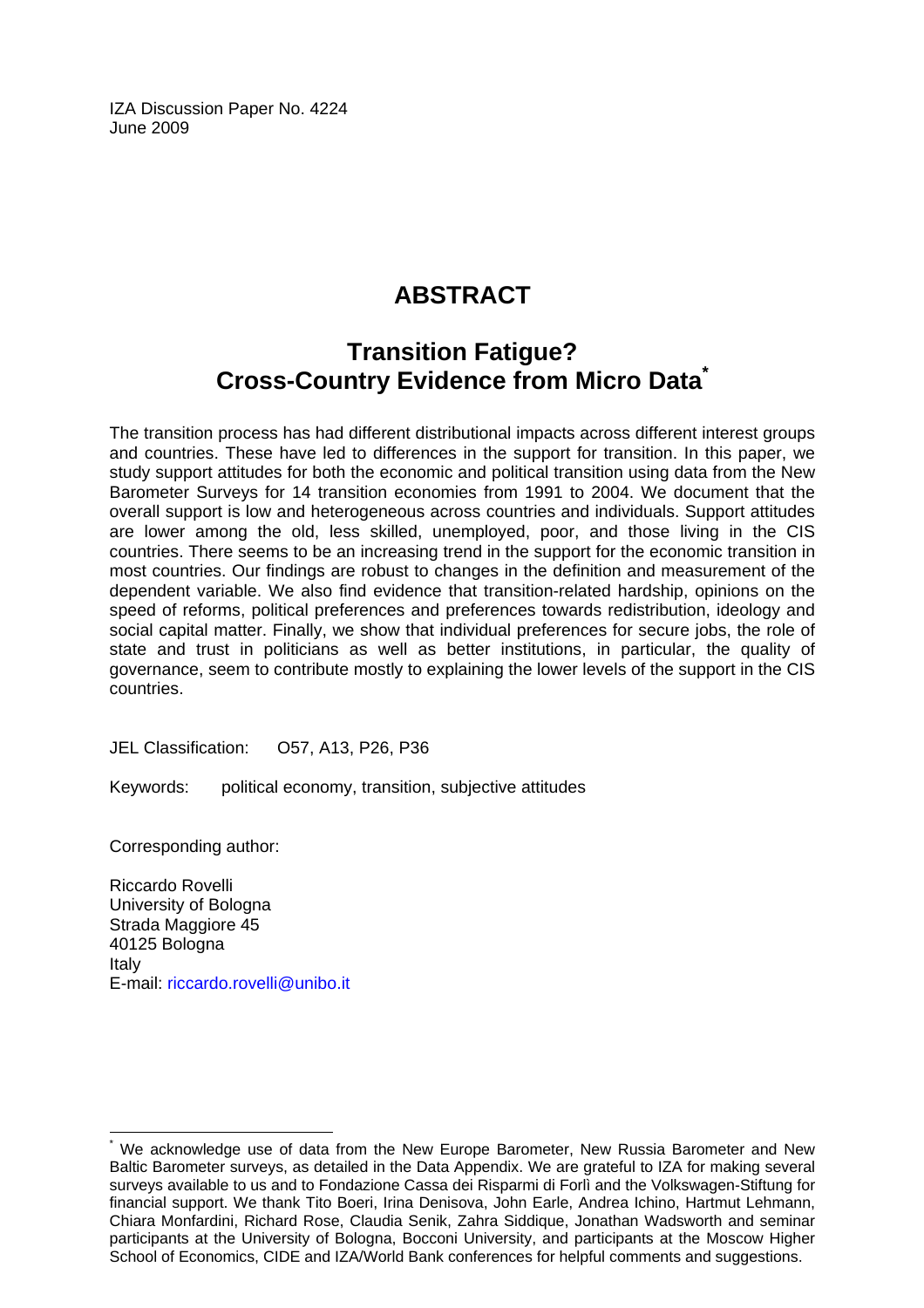#### **1. Introduction**

 $\overline{a}$ 

In the last two decades former socialist countries went through the unprecedented experience of a parallel transition to a market economy and to democracy. The implementation of political and economic reforms began in the early 1990s in most countries in Central and Eastern Europe (CEE) and in the Commonwealth of Independent States (CIS). However, the paths of reform implementation and the sequence of the reforms differed across countries – a difference which is sometimes exemplified in the distinction between a so-called "big-bang" approach and "gradualism".<sup>1</sup>

The transition process has been characterized almost everywhere by an initial deep recession, which in many countries also involved widespread unemployment. However, the pattern, depth and duration of this transitional recession and the speed of the subsequent recovery differed considerably across countries with CEE countries, on average, recovering faster.<sup>2</sup> A common feature to all the transition economies was the need to refocus the orientation of international trade, to restructure internal production, and to reallocate labor across regions, sectors and firms (Campos and Coricelli, 2002). Privatization, trade liberalization, macroeconomic stabilization and economic restructuring took place in a situation of institutional change, where many institutions that had hitherto provided social protection collapsed and others, such as taxation or banking, had to be introduced practically ex novo. The initial stages of transition brought about remarkable increases in income inequality in all countries, including those that had managed to avoid large increases in unemployment rates (Milanovic and Ersado, 2008).

One of the most important criteria for assessing the success of transition is a country's achievement in reallocating labor (Boeri and Terrell, 2002). As transition generated an unprecedented economic insecurity, job insecurity became a crucial issue for many (Linz and Semykina, 2008). Low-educated, young, single individuals and women, especially married women, were more likely to become unemployed (Boeri and Terrell, 2002). Thus, transitional reforms soon produced both economic "winners" and "losers" (Brainerd, 1998; Terrell, 1999), and for those who were less ready or able to face these changes, the costs of transition may well have outweighed, at least for some time, its benefits.

The adjustment patterns of the output and labor markets differed substantially between the CEE and CIS countries. With a few exceptions, all Central and Eastern European countries experienced a U-shaped pattern of GDP, a large fall in employment early in the 1990s and some decline in labor productivity leading to rapid structural change but also to high unemployment (with the exception of the Czech Republic), much of which was long-term. In contrast, the CIS countries typically faced a L-shaped pattern of GDP during the 1990s, relatively little decline in employment and a relatively small reallocation of labor. Here, however, there was a more pronounced deterioration in labor productivity and of real wages, as well as a significantly larger increase in inequality than in the CEE countries (Boeri and Terrell, 2002;

<sup>&</sup>lt;sup>1</sup> Although a simplification and generalization, these definitions are useful for a general description of the transition process. See, for example, Roland (2002) for a comprehensive discussion of the political economy of transition and a survey of studies on economic policy reform. Note that countries differed also in the initial conditions, a fact that must be taken into account when modeling the outcomes of transition.

<sup>&</sup>lt;sup>2</sup> In fact, the relative output performance of transition countries has been the subject of much debate in the literature. Among the potential explanations of the diversity of outcomes are geographical factors (such as proximity to the EU), history (such as the length of time under Soviet rule or the degree of pre-socialism development of capitalist informal institutions) as well as the different paths and sequences of reforms.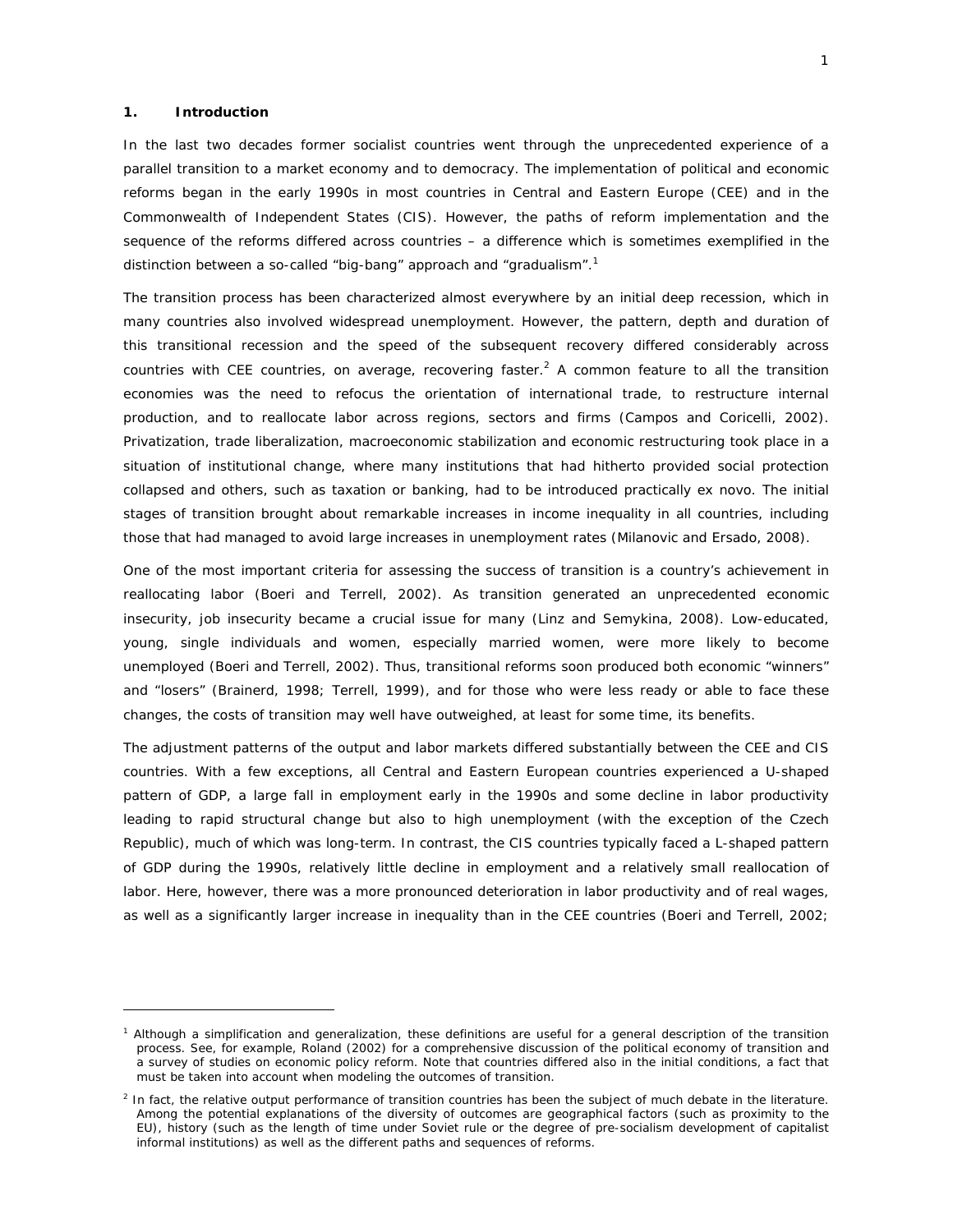Svejnar, 2002).<sup>3</sup> Overall, while the labor market adjustment process took the form of larger declines in employment in the CEE countries, it typically occurred through real wage declines in the CIS. And only as transition progressed, unemployment began to increase gradually also in the CIS countries (Svejnar, 2002).

The speed with which an economy restructures and destroys the old state sector jobs is a subject of large literature on the optimal speed of transition (see, for example, Boeri, 2000 for a review, and footnote 7). However, by focusing on speed and thus distinguishing between the "big bang" vs. "gradualism" approaches, this literature fails to explain the key differences in the adjustment processes in the CEEC and CIS (Boeri and Terrell, 2002). Alternative explanations relate the differences in performance to differences in institutions. In particular, social safety nets and non-employment benefits may have prevented the decline of wages in central and eastern Europe by setting floors to them (Boeri and Terrell, 2002). In addition, in the CIS weaker legal systems and weaker enforcement of laws and regulations supported a profound lack of transparency and uncertain corporate governance, which in turn facilitated the spreading of corruption and rent-seeking behavior (Svejnar, 2002; Roland, 2002). In general, the existing literature stresses the need to take a political economy perspective in order to explain why different policy models were adopted by different countries. Moreover, it is desirable to incorporate noneconomic institutions into the analysis, such as governance, democracy, social norms and values, as well as the quality of laws and regulations (Roland, 2002). Our paper addresses these challenges. By focusing on individual attitudes towards transition, relating them to individual experiences and suggesting several potential explanations of the differences in these attitudes between the CIS and CEE countries, we provide evidence on the link between the outcomes of transition and the formation of support for it in a political economy framework.

The recent performance of the transition countries has been characterized, at least until the recession of 2008-2009, by strong economic growth and, for the new EU member states, by a decline in unemployment and convergence towards the EU institutions. Average economic growth has been accelerating in nearly all transition countries, averaging 5.9 percent in 2000 – 2007, up from only 1.1 percent in 1995-1999.<sup>4</sup> On the other hand, the pace of reforms in 2007 was the slowest since the transition began (EBRD, 2007a). And, in a stark contrast with improving living standards, the recent EBRD Transition Report documents that there is a widespread dissatisfaction with the outcomes of transition (EBRD, 2007a). In 2007, 49 percent of respondents disagreed (and only 35 percent agreed) with the statement that the economic situation in their country today is better than around 1989, with similar numbers corresponding to the political situation (EBRD, 2007a; see also Guriev and Zhuravskaya, 2009). Countries with the largest proportion of citizens dissatisfied with the economic situation were Hungary (75 percent), Ukraine (70 percent), Kyrgyzstan (70 percent), Bulgaria (63 percent) and Moldova (61 percent) (*ibid.*). And also privatization, one of the most important transition reforms, receives low support, with over 80 percent of respondents willing to revise it (EBRD, 2007a; Denisova et al., 2007).

It is not easy to disentangle whether this is due to a "fatigue for some countries following accession to the European Union, uncertainties over the chances of EU membership for those in the "waiting room" or

<sup>&</sup>lt;sup>3</sup> The high employment rates in some countries, such as Russia, could also reflect the movement of workers from stable full-time jobs to more insecure temporary or part-time jobs in the formal or informal sector (Linz and Semykina, 2008).

<sup>4</sup> EBRD (2007a). Data refer to 29 countries, 2006 and 2007 are estimated.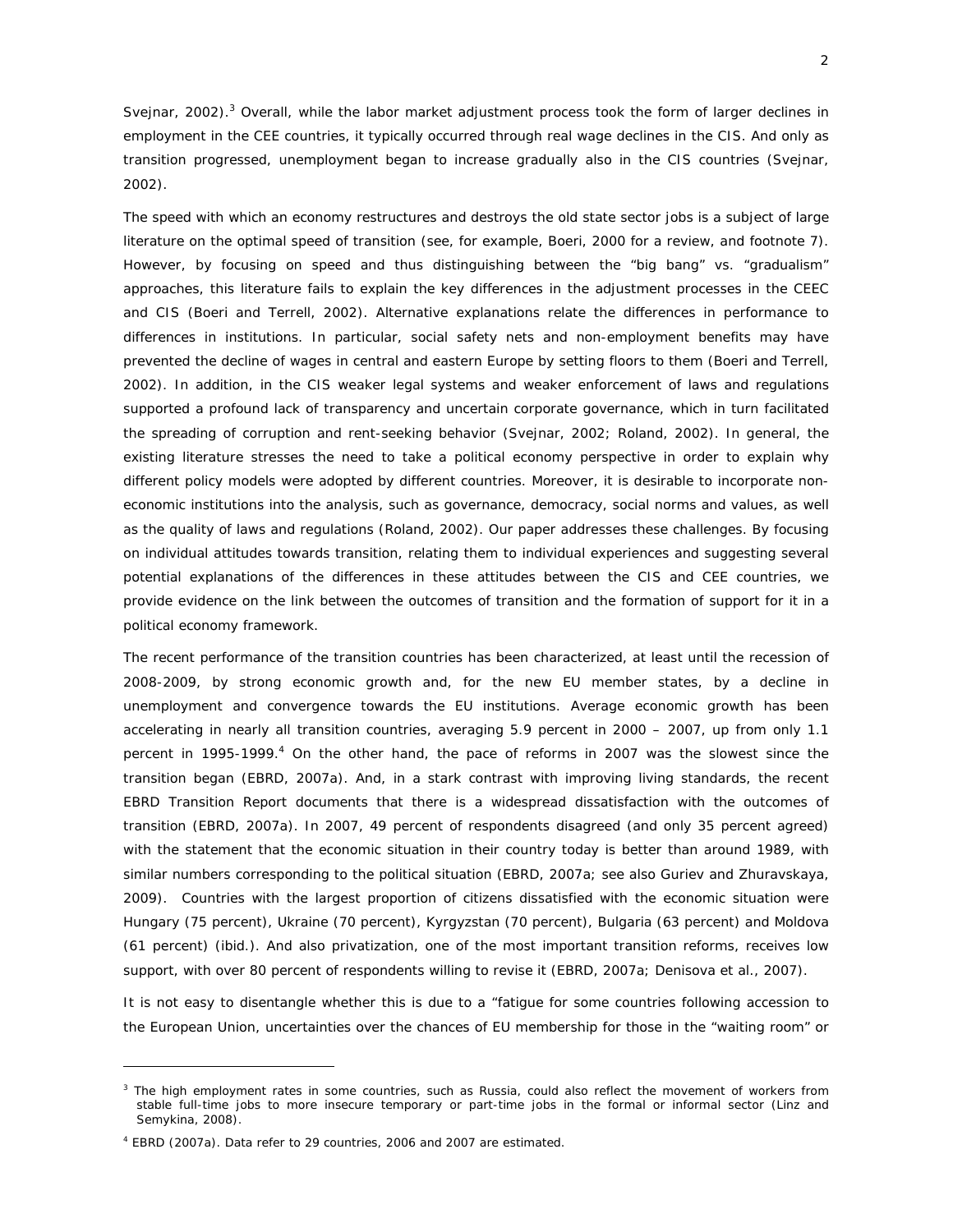complacency brought on by the large oil and gas windfall" (EBRD, 2007a, p. vi). In general, it seems that there is a certain "transition fatigue" in the region, a discontent with the process of transition that could also be held responsible for the frequent changes of government in several countries in the recent years. Individual opinions and attitudes matter, and it is also likely that the ongoing economic and financial turmoil will further reinforce these negative feelings, as several countries in the region already face political instability and the Czech Republic, Hungary and Latvia experienced the resignation of governments at the beginning of 2009.

As most transition countries have rapidly and convincingly adopted fully democratic institutions, especially in the CEE, the discontent of the "losers" (or the expectations of those who fear becoming such) can be expressed through the channels of representative democracy and of civil society. This may have several consequences: a slow down or temporary stop of the process of economic reforms (as in Fernandez and Rodrik, 1991); a reversal – through the electoral process - of the governing majority,<sup>5</sup> and following that a reversal of the initial reforms, and an upsurge of populist and nationalistic ideas (as recently documented, e.g., by Rupnik, 2007 and Krastev, 2007).<sup>6</sup> Therefore, subjective well-being and public attitudes towards transition are important not only as a measure of utility (indeed, many recent studies on happiness show that), but they are also crucial for the design and implementation of policies.

Indeed, a large theoretical political economy literature has shown that voters' opinions are crucial for the successful implementation of reforms, and that interest group coalitions may influence or even reverse the reform process (see Roland, 2002 for a comprehensive discussion). Both ex-ante and ex-post political constraints are important, as feasibility constraints may prevent reforms from being accepted, while policy reversal can occur after reforms have been already implemented *(ibid*). In general, a reason why reforms might be reversed is that they are not the outcome of optimal planning under full-certainty. On the contrary, they are often adopted as part of a trial-and-error procedure under aggregate (as well as individual) uncertainty, and in the absence of credible compensating mechanisms for losers. Thus reforms may be resisted ex-ante even when they would be ex-post beneficial (Fernandez and Rodrik, 1991) or, when enacted, they may face ex-post political opposition from those who have experienced economic losses. Rodrik (1995) shows that as the probability of getting a job in the private sector declines, state sector workers become anti-reform and vote for higher subsidies. However, he also observes that unemployment may strengthen support for reforms in situations where everybody is experiencing very high unemployment. As Fidrmuc (1999) observes, it is likely that workers in the state sector and those already unemployed will support rapid reforms only at the outset of transition, and will vote for a reduction in the speed of reforms later. On the other hand, workers in the private sector always benefit from, and hence also always vote in favor of rapid reforms.<sup>7</sup> In general, this literature shows that reforms are endogenous to the economic outcomes of previous reforms, and in particular to their distributional

<sup>&</sup>lt;sup>5</sup> Kornai (2006) computes that, out of 38 elections that took place in 8 CEE countries between 1989 and 2004, in 30 cases the result has been one of "electoral dismissal". On the other hand, the political economy of discontent can take different routes in less democratic countries, such as several CIS.

<sup>&</sup>lt;sup>6</sup> As the first author observes: "Populism is antiliberal but it is not antidemocratic. It gives voice to the losers of the reform" (Krastev, 2007, p. 60)

 $^7$  In a parallel vein, but without entering into considerations of political economy, also Blanchard (1997) finds that there exist an optimal speed of mobility (rate of dismissals) from the state to the private sector that ensures a smooth transition to a market economy. If dismissals are either too fast or too slow then the process is endangered, and he argues that reforms may be reversed if economic gains do not accrue soon enough. He also argues that public support for reforms is U-shaped, following similar pattern in output and employment. Roland (2002) uses political economy considerations to argue for the importance of keeping unemployment as low as possible along the path of transition.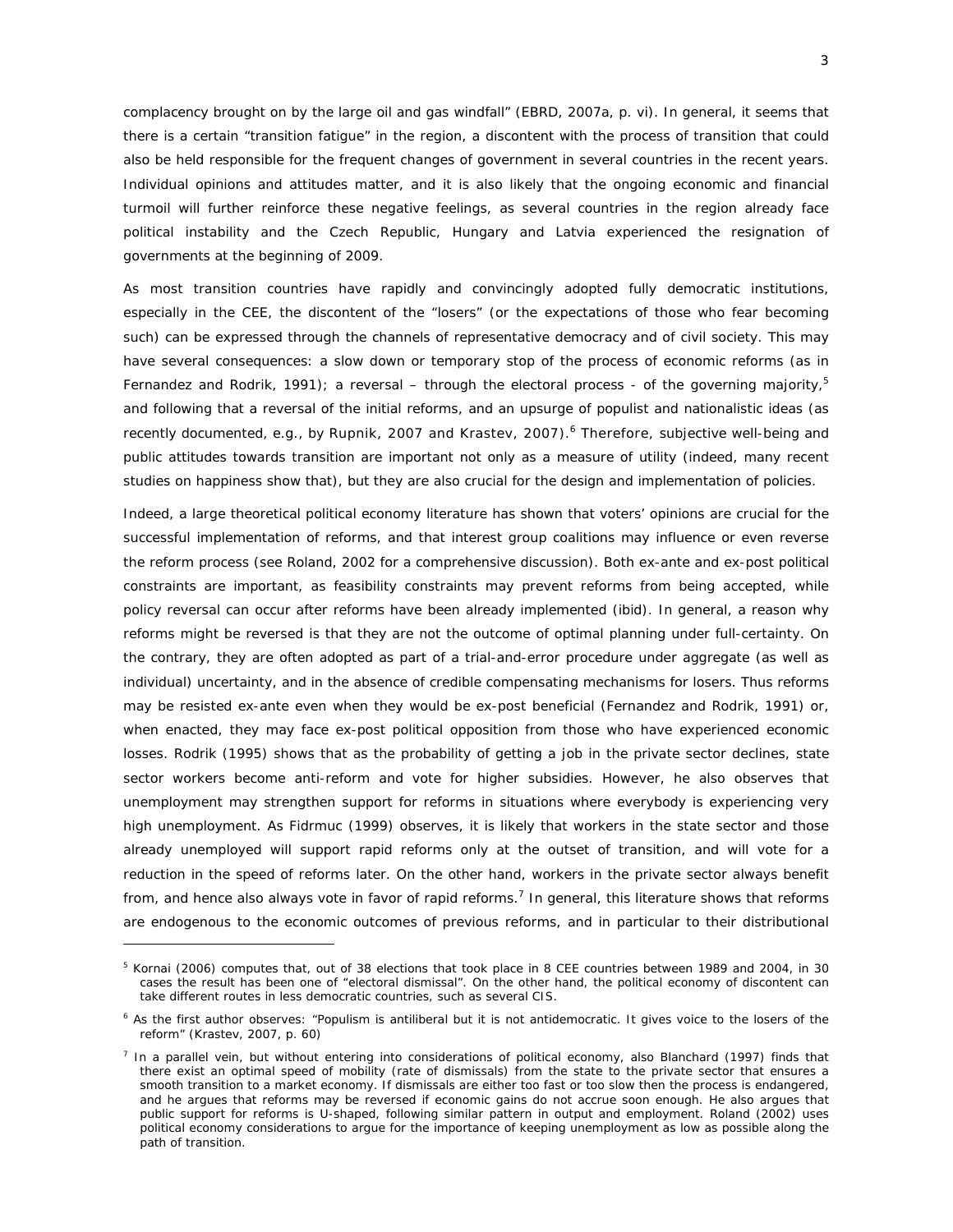impact (Kim and Pirttilä, 2006). The link between outcomes and reforms depends, among other factors, on the degree of (democratic) support for the reforms, which in turn depends on the net benefit that each individual receives from their implementation. In this framework, it is important to analyze the link between individual economic and labor market characteristics and attitudes towards transition reforms.

What determines these individual attitudes? Who is against transition? Are there differences across countries and institutions, or between the early and late stages of transition? Why is support for a system change lower in some countries than in others? These are the questions that we address in this paper.

While several studies have touched upon these questions, the majority of them either uses aggregate level data or is limited to only one country or one year. In addition, many studies have used indirect measures of preferences, such as those based on voting behavior; when the direct measures are available, individual-level data are scarce. Moreover, voting preferences are imperfect measures of attitudes towards reforms: since institutions are different across countries, such indirect measures may reflect both attitudes *and* institutions (Scheve and Slaughter, 2001; Mayda, 2006).<sup>8</sup> In this paper we attempt to overcome these critiques by employing a unique data set of comparable surveys and using direct questions on attitudes towards economic and political systems in 14 transition economies over 1991-2004. We also provide several explanations for the lower support attitudes in some countries. To the best of our knowledge, this paper is the first one that analyses these questions using individual level data in a cross-country framework for this time span. Our data cover the entire period from the beginning of transition up to the first Eastern EU enlargement. The surveys allow us to distinguish between attitudes towards the economic and the political systems. By using individual level data and controlling for country specific effects we also alleviate the endogeneity problems that are likely to be present in aggregate data (Landier et al., 2008). Finally, as the suddenness and spread of the transformation were to a large extent unexpected and certainly unprecedented, these questions may to some extent be analyzed in the context of a (quasi) natural experiment of reform adoption (see also Landier et al., 2008; Alesina and Fuchs-Schueldeln, 2007).<sup>9</sup>

The main results of our study are the following. First, we document that support for both economic and political transition is indeed low in 14 countries, with the lowest numbers being in the CIS. Nevertheless, support for change in the political system is larger than that for the economic system. Second, consistent with the existing literature, we find that support is lower among the old, less skilled, unemployed and poor. In the majority of countries, attitudes towards transition to a market economy were more negative in the earlier phases than in 2004. In general, there are large similarities in the attitudes towards the economic and the political system, but also some significant differences. Third, we also find evidence of the importance of additional individual experiences and values, such as economic hardship during the transition, opinions on the speed of reforms, political preferences and preferences towards redistribution, ideology and social capital. Fourth, the degree of trust in political parties and parliament, individual

<sup>&</sup>lt;sup>8</sup> A further difficulty arises in the context of transition and incomplete democracies, where people have not actually experienced the true "democracy" and "market economy", especially at the beginning of transition. In this case it is misleading to ask their opinions on, or their degree of satisfaction with, these institutions explicitly, as that may lead to a substantial bias (Mishler and Rose, 2000a,b). The survey questions on which we focus in this paper are not subject to these shortcomings.

<sup>&</sup>lt;sup>9</sup> A few socialist countries had, however, begun to adopt a set of more limited market oriented economic reforms before 1990. The foremost example (outside the sample of countries studied in this paper) is China, where reforms were started around 1978 (See e.g. Lin, Cai and Li, 2002), but also Yugoslavia had adopted a widely decentralized system of enterprise management since the 1970s.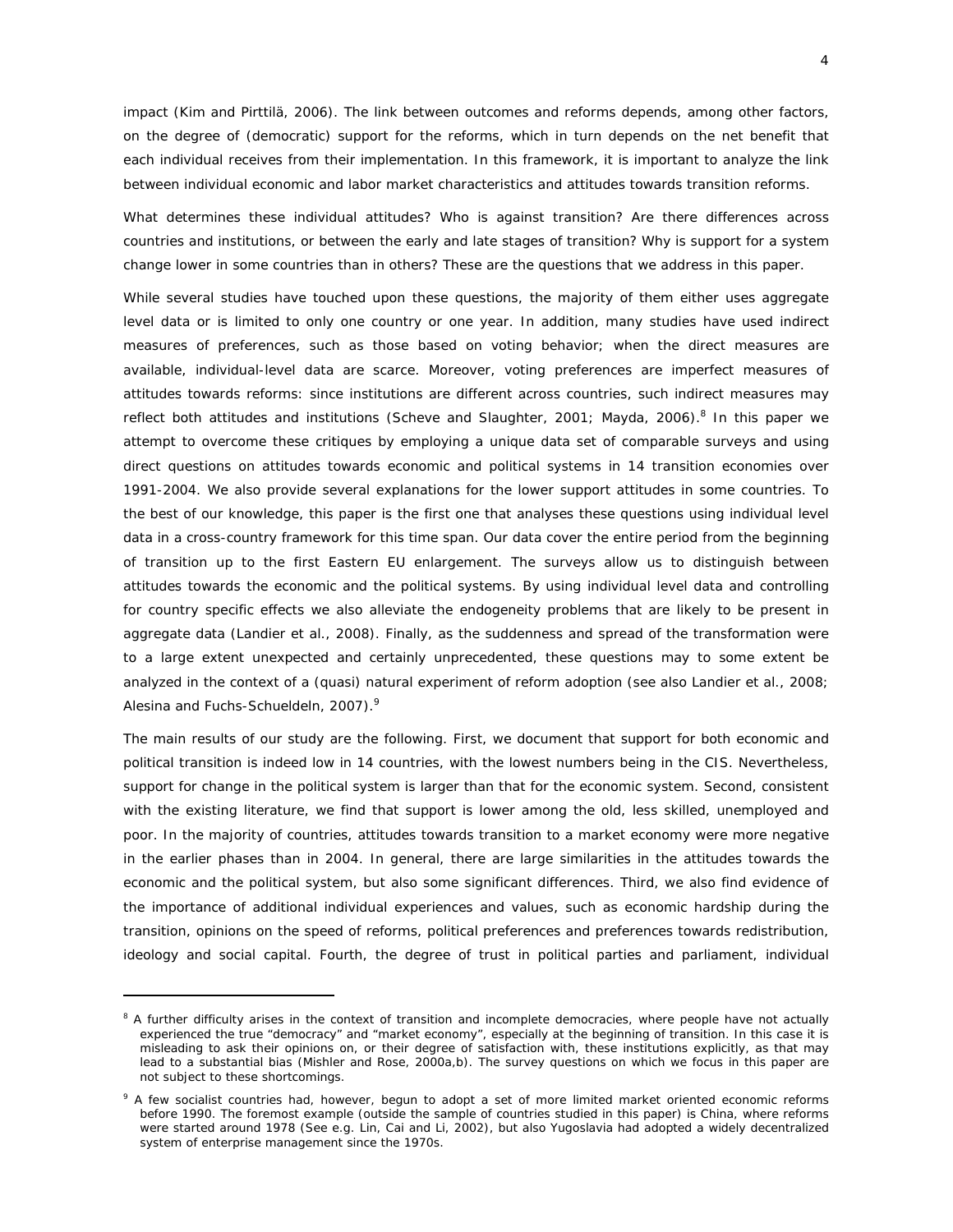preferences for state's responsibility and state ownership and, most important, preferences for secure jobs seem to explain some differences in support attitudes between the CIS and CEE countries. Finally, we show that country-specific institutions matter, as the unequal provision of public goods, widespread inequality, but mostly the quality of governance contribute to explain the lower support for transition in the CIS countries. Overall, the main findings are robust to changes in the definition and measurement of the dependent variables.

The remainder of the paper is structured as follows. Section 2 reviews the related empirical literature. Section 3 presents the data and discusses measurement issues, while the empirical model is presented in Section 4. The socio-economic determinants of the attitudes towards transition in 14 countries are examined in Section 5. Section 6 explores potential explanations for the lower support for transition in the CIS countries by analyzing the role of individual as well as of macro-economic and institutional variables. Section 7 concludes.

#### **2. Related empirical literature**

 $\overline{a}$ 

Several empirical studies have analyzed the determinants of support for reforms in transition countries, using different definitions of support and in reference to different countries and years. The first strand of empirical literature employs aggregate macro-level data to analyze these questions. Fidrmuc (2000) shows with county-level data that high unemployment is associated with less support for market reforms (defined as voting for the pro-reform parties<sup>10</sup>) in the Czech and Slovak Republics, Hungary and Poland. In contrast with the so-called responsibility hypothesis (when voters held the government responsible for the state of the economy), voters are found to be forward looking, since they support parties which they expect to deliver policies favorable to them.

Hayo (2004) analyzes support towards market reforms and the creation of a market economy in CEECs using macro data as well as micro data. Using Central and Eastern Eurobarometer data for 1990-1996 he shows that in only half of the countries there is a majority that supports the adoption of a market economy. He also finds a strong negative relation between inflation and support for market reforms, while unemployment has no significant effect. There is also some evidence that high speed of privatization and higher inequality are negatively correlated with pro-reforms attitudes. At the microlevel, the author finds a negative effect of unemployment on the support for market economy in 1995.

Kim and Pirttilä (2006), similarly to Hayo (2004), combine Central and Eastern Eurobarometer data (1990-1997) with macro data. They find that support for reforms is related to two groups of variables: past macroeconomic performance, "ex-post political constraints" (income inequality and inflation) and "ex-ante political constraints" (expected individual performance during future reforms). Support for reforms, in turn, affects positively the progress in reforms (measured by an index of the level of structural reforms). The authors conclude that transition reforms are not an exogenous process; on the contrary, their adoption depends crucially on political economy considerations.

<sup>&</sup>lt;sup>10</sup> Tucker (2002) surveys 101 articles that study post-communist elections and voting in 16 political science and postcommunist area studies journals between 1990 and 2000 and reports that only 3 articles use individual data in multiple countries and multiple elections.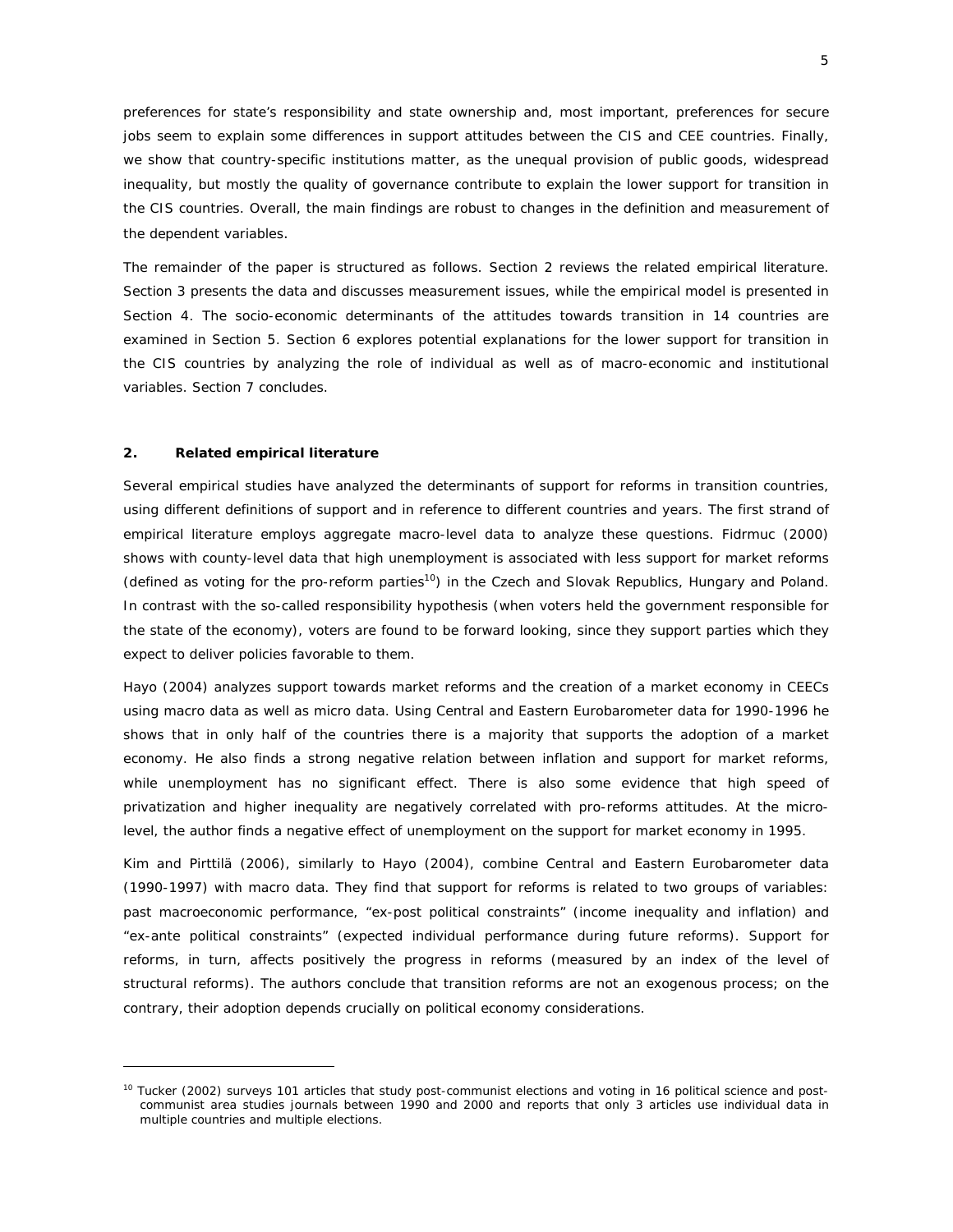Opper (2004) uses country-level data to analyze the determinants of progress in privatization in a political economy framework. She finds that financial constraints, distribution of political power and interest group pressure determine the progress in large-scale privatizations, but not in small-scale ones.

In a cross-country study, Doyle and Fidrmuc (2006) analyze support for EU membership in candidate countries. They use both regional macro data and individual data from the Candidate Countries Eurobarometer for 2002. They find that regions with low unemployment and high wages show greater turnout to referenda (albeit not greater support). Surprisingly, they also find that those who are most likely to benefit from the redistribution funds of the EU (i.e. individuals living in poor regions and those less well off) were more likely to oppose their country's membership or to abstain from voting in their countries' referenda for accession. Conversely, those individuals who are more likely to benefit from the new economic opportunities – the young, educated, skilled and those relatively well off – also display more pro-EU attitudes. These are the same characteristics that other studies find to be positively correlated with support for market reforms. Thus, as the authors argue, the accession to the EU may be perceived as the final critical step of the post-communist transition.

A recent paper by Landier et al. (2008) using World Value Survey data combined with country-level data investigates the determinants of and causes behind "capitalism aversion", measured by attitudes towards private ownership, private profits and competition. The authors provide evidence for support of both the "self-interest" and "slow learning" hypotheses and also show that cultural factors matter. In addition, the paper also provides some evidence that pro-market opinions affect the nature of economic institutions.

Another strand of the empirical literature uses micro data to analyze individual preferences towards reforms in a single country. Doyle and Fidrmuc (2003) using survey data for the Czech Republic (1990- 1992 and 1993-1998) show that unemployment began to have an effect on voting in the Czech Republic during the later stages of transition, when winners and losers had already been identified. They also find support for the so-called "responsibility hypothesis" (that is, voters with low incomes or those living in areas with high unemployment show less support for the pro-reform parties). As both individual and regional unemployment variables are significant, they do not find conclusive evidence to discriminate between the so-called individualist versus sociotropic behavior, which is often analyzed in this sort of studies. In another study for the Czech Republic, Earle and Gehlbach (2003) analyze the role of privatization for individual attitudes towards economic reforms and democracy. Using data from the Survey of Economic Expectations and Attitudes from 1996, they show that receiving property through restitution and retaining shares acquired through the voucher program is strongly associated with support for reforms, while participation in voucher privatization had little impact. Moreover, the magnitudes of the impacts of privatization experiences were substantial, which suggests a significant impact of this policy design on citizens' support for transition.

Valev (2004) studies the effect of unemployment on voting behavior in Bulgaria and finds a small effect. Although high unemployment reduces somewhat the support for market reforms, in locations with high unemployment unemployed people demand more, rather than less, reform, which is consistent with the Rodrik's (1995) hypothesis. In addition, Valev (2004) shows that many voters believed that high unemployment was a short-term cost necessary to implement market reforms, and that, accordingly, they voted for a pro-reform party. The author also argues that these results have important implications for the Optimal Speed of Transition literature, since voters supported rapid rather than gradual reforms.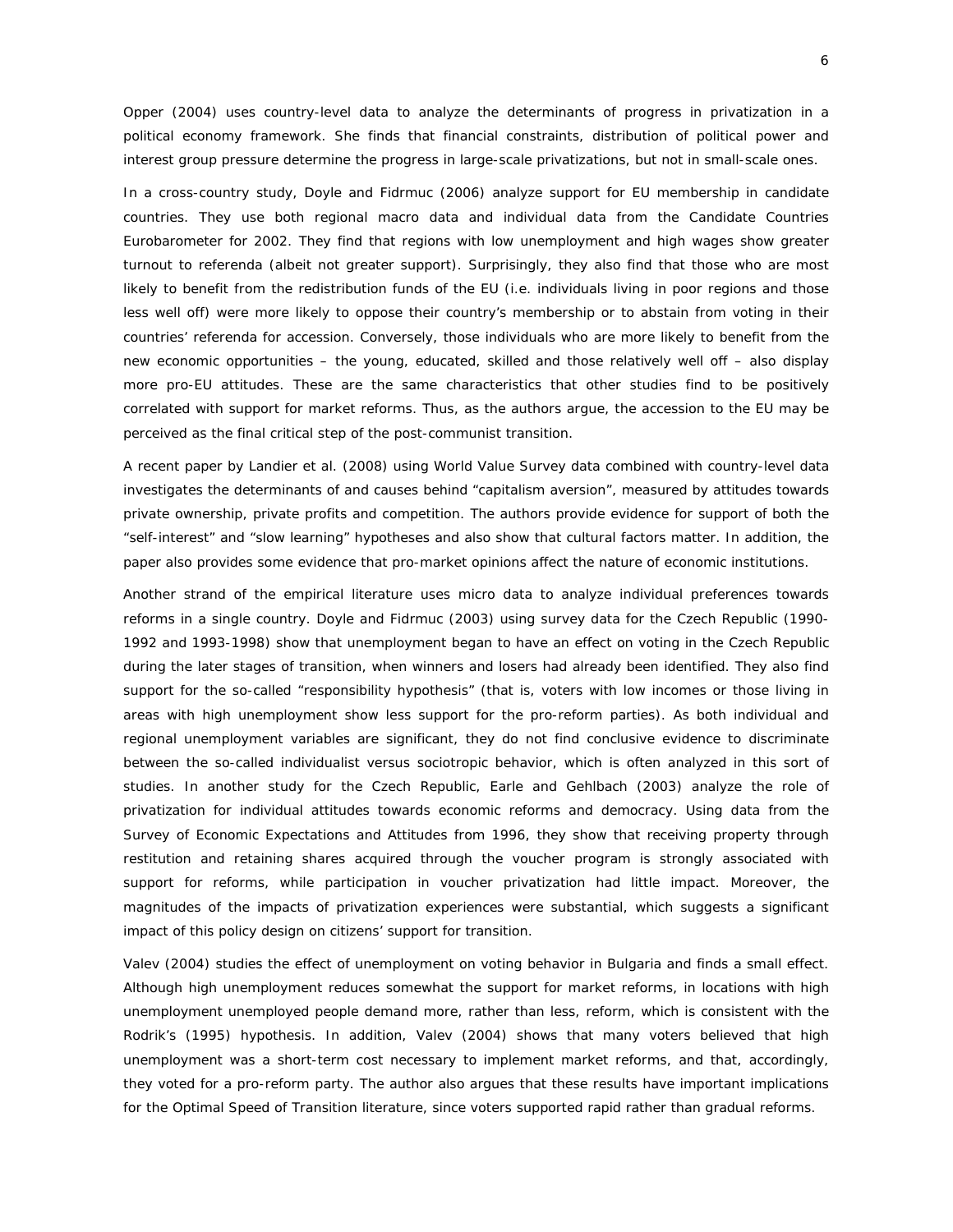Eble and Koeva (2002) provide evidence on the determinants of individual reform preferences in Russia after the August 1998 crisis, using Russian Longitudinal Monitoring Survey Round 8 data. The authors use two measures of preferences: opinions about the reform process in general and attitudes towards market reforms in particular. They confirm that individual attitudes towards reform are affected by individuals' economic gains or losses during transition (the so-called "economic hypothesis"). They also find that some societal groups, such as younger individuals, are more flexible in adapting to changes than older individuals (the so-called "ideological hypothesis"). Finally, their findings show that local economic conditions matter: people who live in high-arrears regions are more likely to be against the reform process; and also the regional income level, ethnic composition, oil production and crime rates (but not the unemployment rate) exert a significant effect on reform attitudes.

Jackson et al. (2003) analyze confidence in state firms vs. *de novo* private firms in Poland using both aggregate and survey data from three Polish elections. They show that support for pro-reform political parties is stronger for these private firms, for the individuals they employ and for the residents in areas where these firms are established.

Finally, Denisova et al. (2007) analyze the determinants of opinions in favor of a revision of privatization in 28 transition countries in 2006 using individual-level data from the Life in Transition Survey. The authors find that respondents with less human capital, employed in less skilled jobs, older individuals, those with poorer health and with a vocational education degree are more likely to be in favor of revising privatization. In addition, significant and sustained economic hardships experienced during transition (e.g., food cuts, forced asset sales and wage cuts) are associated with greater support for revising privatization. They also find that the quality of institutions, such as governance, democracy and private ownership as well as income inequality affect the link between transition-related experience and support for the revision of privatization.<sup>11</sup>

Related literature examines subjective well-being in transition countries. Blanchflower (2001) uses Central and Eastern Eurobarometer data to estimate wage curves and well-being regressions in 23 transition countries over 1990-1997. He finds that happiness is, in general, low in these countries, and that satisfaction with democracy is U-shaped in age and is the lowest among the least educated, females, and the unemployed. He also analyzes attitudes towards market reforms and finds that support for these reforms followed a U-shaped pattern across years, and is lowest in the CIS countries, among the least educated, females and the unemployed and is U-shaped in age. Similarly, Sanfey and Teksoz (2007) using World Value Survey data find that individuals in transition economies have significantly lower life satisfaction compared with those in non-transition countries, and that in several countries life satisfaction has returned to the pre-transition levels after a drop in the mid-1990s. The authors find that people are in general happier in countries that have made more progress in transition and where inequality is lower. They also show that the most vulnerable groups include older individuals with obsolete skills and those with limited education. In addition, the self-employed have satisfaction levels as high as, or higher than, full-time employees, suggesting that entrepreneurship can be a rewarding option in transition. A recent paper by Guriev and Zhuravskaya (2009) using data from the World Value Survey and from the Life in Transition Survey arrives at similar conclusions. The authors also provide several reasons to explain why

<sup>&</sup>lt;sup>11</sup> Blanchflower and Freeman (1997) using ISSP data compare attitudes of workers in the former communist countries (Bulgaria, Czechoslovakia, East Germany, Hungary, Poland, Russia and Slovenia) to those in Western countries. They find that citizens of ex-communist countries report a greater desire for egalitarianism, less satisfaction with their jobs, more support for trade unions and state intervention than do Western citizens.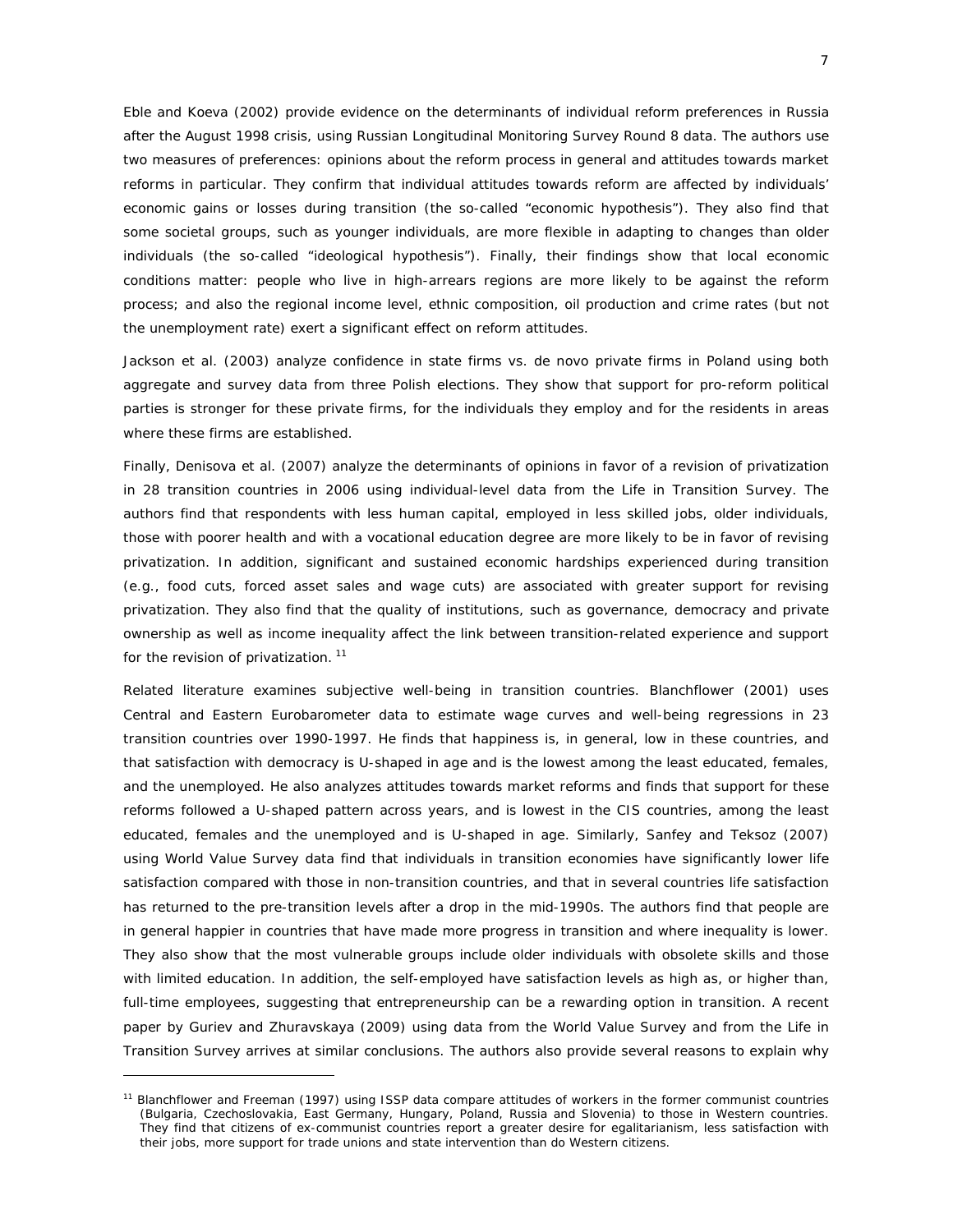life satisfaction is lower in transition countries. In particular, the depreciation of human capital, the deterioration of public goods, income volatility and social injustice are quite relevant in this context. Once these effects are controlled for and differences in samples are accounted for, the difference between transition and non-transition countries disappears. Easterlin (2008) also uses World Value Survey data and finds that life satisfaction has indeed followed the same U-shaped pattern as GDP in transition economies, but also that the recovery falls short of that of GDP by 1999. The largest loss in life satisfaction is experienced by less educated and older individuals. He also suggests that transition has raised satisfaction with material living levels, but has decreased satisfaction with employment, health and family security.

Finally, the sources of popular support for political regimes in general and democracy in particular have been analyzed widely by political scientists using, among others, data from the World Value Survey and New Democracy Barometer (see, for example, Rose, 2007, Lazar, Mishler and Rose, 2007, Mishler and Rose, 2002, Mishler and Rose, 2000a and b). Their findings indicate that, in general, most of the variance in support for the new political regime may be explained by factors related to the economic and political performance, followed by the communist legacy. These studies also argue that citizens learn about the new regimes in both democratic and undemocratic countries, and that their assessments may change with the passage of time. One implication of this "lifetime learning model", a political economy model of regime support (Mishler and Rose, 2002), is that, as time goes by, we should observe the emergence of a divide between citizens, according to their personal experiences and characteristics. Indeed, they also find that most vulnerable economic groups express less support for the new regime (Mishler and Rose, 2008; Lazar, Mishler and Rose, 2007). Evaluations of the economic system and the political regime may also influence each other, while domestic economic conditions (GDP growth) and political institutions (civil and political liberties, the characteristics of the political and electoral systems) have a separate impact on these evaluations (Mishler and Rose, 2008). One interesting conclusion from these studies is that high support for the past regime is more likely to reflect a nostalgia for the past than a desire to abandon economic reforms and to return to communism, since the proportion of those willing to return to communist rule is low even among those individuals who rank the communist political regime favorably (Rose, 2007).

Our paper complements and adds to this literature in several ways. We analyze individual support for transition, controlling for a large array of individual characteristics, taking advantage of employing a unique large micro dataset which covers 14 transition countries over an extended period of time (1991- 2004), which we have merged with the corresponding macro-economic and institutional variables. We also distinguish between determinants of support for the economic and political system and attitudes for the current and the past systems. Finally, we document cross-country differences in the support for transition and, following the approach of Guriev and Zhuravskaya (2009), we test for potential explanations of these cross-country differences.

#### **3. Data and descriptive evidence**

#### **a. Data and sample selection**

The individual data used in this paper come from the New Barometer Surveys (New Democracy Barometers). These are representative surveys of the populations in transition countries consistently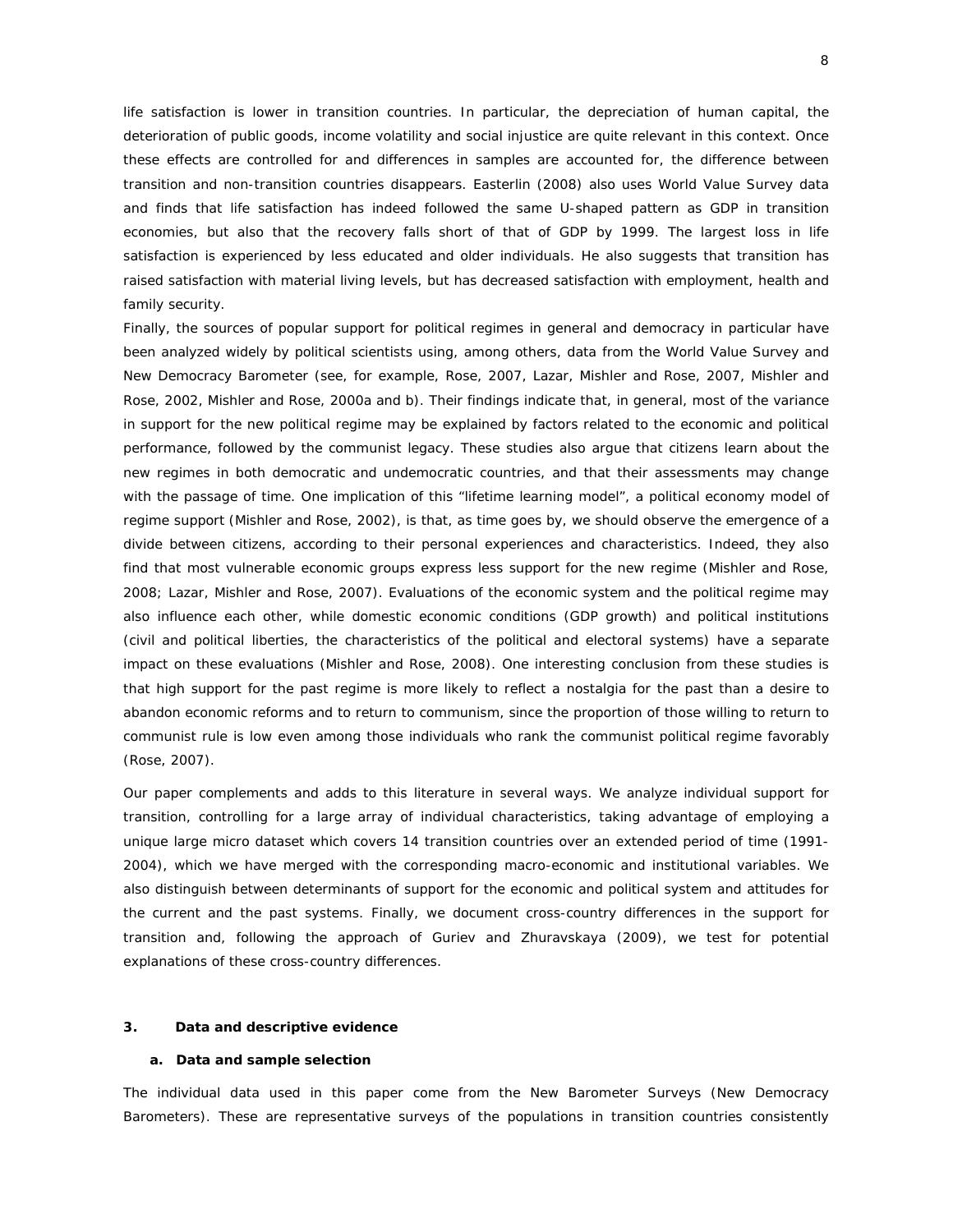collected over time by the Centre for the Study of Public Policy (CSPP) at the University of Aberdeen and the Paul Lazarsfeld Society, Vienna (see Data Appendix for the data acknowledgements and citations).

As each survey round contains a large number of common questions, which are maintained across time and countries, the set of available surveys constitutes a unique dataset that allows meaningful crosscountry comparisons across several years. This allows us to identify trends in political and economic transformations and also, given the composition of the questionnaires, to analyze the determinants of individual attitudes in the face of such changes. Surveys are undertaken independently from governments and face-to-face interviews are performed by trained interviewers working for established national research institutes in the national language (with the exception of the Baltic States, Belarus, and Ukraine, where Russian was also used). The survey includes nationwide multistage random samples of around 1,000 respondents per country (in Russia – around 2,000) over 18 years old.

We have merged several waves of the New Europe Barometer, the New Russia Barometer and the New Baltic Barometer data. Our sample includes 14 transition economies, with the surveys taking place in several waves between 1991 and 2004. Ten countries in our sample became members of the EU with the 2004 or 2007 enlargements (Bulgaria, Czech Republic, Estonia, Hungary, Latvia, Lithuania, Poland, Romania, Slovakia and Slovenia), Croatia is currently a candidate for EU membership, while three countries are members of the CIS (Belarus, Russia and Ukraine).

The set of explanatory variables employed in the regressions below includes standard socio-economic indicators used in the literature, such as gender, age, education, marital status, urban residence, employment status and household income. In addition, we have also collected data on macro-economic variables and political institutions. In the final sample we keep individuals with non-missing information on the key explanatory variables. Table A2 in the Appendix presents sample size by country. Definitions of the variables and details on the sources, usage and copyright of the data are given in the Data Appendix*.* 

In the survey, there are several questions which aim at representing the degree of individual support (or opposition) towards the process of transition. Some questions are focused on the present-day system, others on the past system, i.e. the planned economy or socialism. For the purpose of this paper we focus on the responses to the following sets of questions, which were included in all surveys:

#### Economic evaluation:

- Q.1 "Here is a scale for ranking how the economy works (*from +100 at top to -100).*
	- a) Where on this scale would you put the socialist economy before the revolution of 1989 / perestroyka?
	- b) Where on this scale would you put our current economic system?"

#### Political evaluation:

- Q.2 "Here is a scale for ranking how our system of government works *(from +100 at top to -100)*.
	- a) Where on this scale would you put the former communist regime / political system before perestroyka?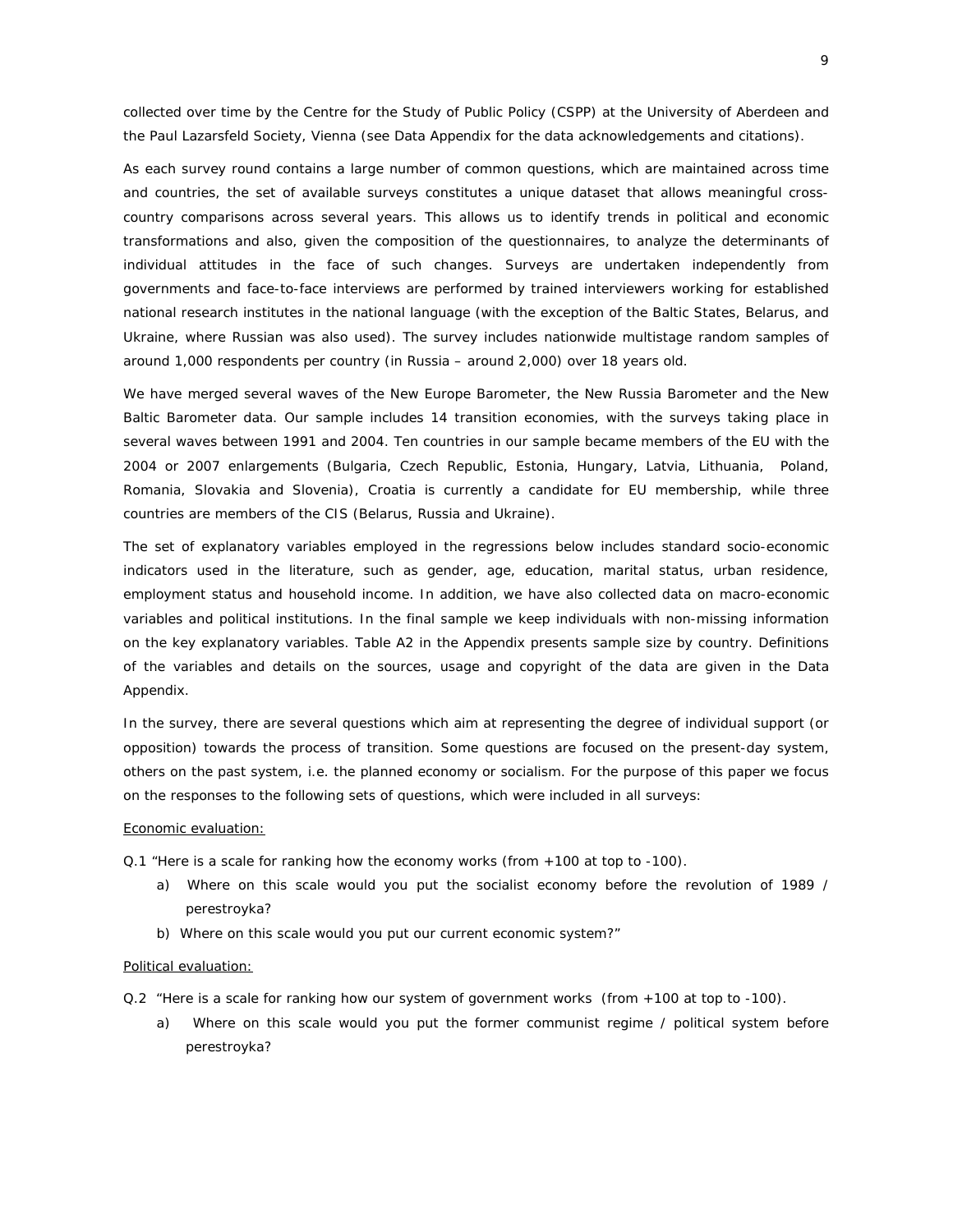b) Where on this scale would you put our current system (with free elections and many parties)?"<sup>12</sup>

As a first step, let us examine the patterns of responses to these questions across time and countries (see Figure 1 and Table A.1 in the Appendix).

#### [Insert Figure 1]

Figure 1 shows the proportion of positive, negative and zero evaluations of past and present economic (left panel) and political (right panel) systems for 1993 and 2004. Focusing first on the economic system reveals that a majority of respondents valued negatively the present system in 1993, while in 2004 a majority gave positive evaluations. Regarding the past economic system, a majority of respondents gave positive scores both in 1993 and 2004. For the political system the picture is somewhat different, as a majority of individuals evaluates positively both the past and the present system in both years, and interestingly the proportion of positive answers increases by 2004. Note also that zero evaluations constitute only a small proportion in the overall poll. Looking in more detail at each country (Table A.1), the following trends can be identified. First, at the beginning of the period (1991/93) in most countries the average evaluation of the *present* economic system was negative (13 countries vs. 1 - the Czech Republic). By the end of the period (2004), the odds were almost even (8 negative versus 6 positive), but in the meanwhile a considerable *revision* of the past had taken place. While at the beginning of the period, evaluations of the *past* economic system were on average positive in 9 countries, by 2004 this is true for 13 countries (the Czech Republic being the only one with a negative evaluation).

Second, evaluations concerning the present political system, on the contrary, are on average positive since 1991/1993. In addition, out of the five countries where a majority of responses was initially negative, four were at that time non-democratic (or non fully democratic): Belarus, Croatia, Russia and Ukraine. Moreover, the number of countries with positive attitudes towards the *present* political system has increased in 2004 (11 versus 3), but at the same time (in 2004) the number of positive assessments of the *previous* political system has also increased (again: 11 versus 3).

#### **b. How to measure support for transition?**

 $\overline{a}$ 

In principle, there are several alternative ways in which the evaluations presented in the previous paragraph can be used to formulate an appropriate dependent variable for our analysis. For instance, should we focus only on individual judgments about the present system? Or instead on a comparison between the evaluations for the present and the past? Intuitively, being interested in modeling the support for transition, a relative measure seems to be more appropriate, as it directly reflects support for the current system relative to the past one. Moreover, the answer to these questions is related, *inter alia*, to whether the revision of opinions about the previous regime reflects a (selective) forgetfulness of the past or a delusion about the present or, indeed, a mixture of both. Our a priori is that judgments about the past are meaningful, and that evaluating the past more favorably is part of the same process that results from a delusion about today's experience. Accordingly, a judgment about the past is not only a historical assessment, but it also conveys information about the evaluation of the present system. In other words, statements about the past and the present are not independent of each other, but rather

<sup>&</sup>lt;sup>12</sup> Note that the questions have been framed in accordance with country-specific situations. For example, "free elections and many parties" are not mentioned in the Russian questionnaire, and the questions are only about "the current political system" and the economic or political systems "before perestroyka".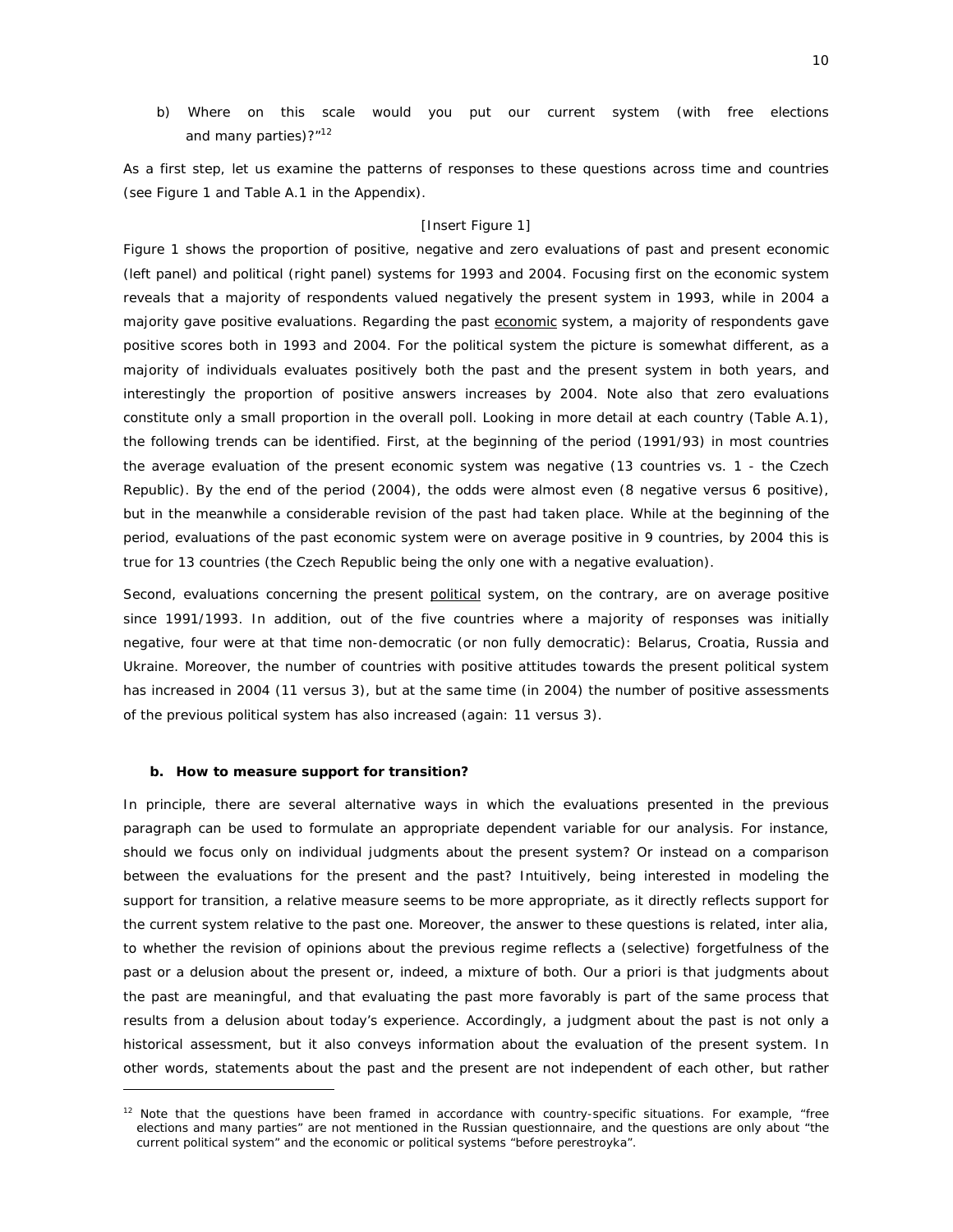reinforce each other. One way to take this into account is to compute our dependent variable by taking the difference (or "distance") between the responses to Question b (present) and to Question a (past) for the economic and political systems evaluations, respectively. Thus, a larger positive (negative) difference implies a larger positive (negative) assessment of the present regime *relative* to the former one (in the economic or governmental dimensions, respectively). The larger this distance, the more an individual is positive about the current state of the economy or polity relative to the past, and thus, we assume, the more supportive he or she is for transition and for the reforms that have been adopted.

In this context, note that differences in responses across countries may also arise due to different interpretations of the reference scale (-100; +100) in different countries and by different individuals, as they may be related to country-specific factors, such as culture. To this aim, we also standardize our dependent variable dividing it by its country (and year) specific standard deviation and control for country-specific effects in the regressions below. In this way we weight individual responses by a country and year specific variance, thus giving more weight to countries with relatively homogenous responses. A related problem that arises when using subjective data is that individual responses may be affected by several factors, such as the ordering or the exact wording of the questions or individual differences in the perceptions of the scale, which may introduce a measurement error into individual attitudes (Bertrand and Mullainathan, 2001). Note that the questions on the economic and political systems in our survey are usually asked at the beginning of the corresponding sections on the economy and public affairs, before the questions on the personal (or family) economic situation or on political preferences. Note also that taking differences across individual answers for the same person may difference away such individualspecific and evaluation-invariant factors as pessimism or different individual perceptions of scale, thus potentially reducing the biases associated with it.  $^{13}$ 

A final criticism, using the distance variable, is that it does not take into account whether the *absolute*  evaluations of the present or the past are positive or negative. In section 4 we will test the robustness of our results also in this respect.

#### [Insert Figure 2]

Before proceeding to a more formal analysis, let us take a further look at the evolution of the support variables across time and for the individual countries. Figure 2 shows the developments over time of the support for the present and past systems as well as the corresponding "distance". Support for the past economic system is quite high across 1991-2004, while it is much lower for the past political system (and is negative at the beginning of the 1990s). There is also an increase over time in the ranking of both past and present systems. Moreover, the support for the past economic regime is always higher than for the present economy, while the difference between the evaluations of past and present political systems is large in 1991, but small from 1992 onwards. As a result, our "distance" measure has a U-shaped profile for the economic system, while for the political system it decreases until 1998 and increases rather slowly afterwards. The U-shaped pattern in the support for economic transition seems to be in line with the Blanchard's hypothesis and several studies mentioned above. However, only in a few countries it follows the development of GDP over time (see Appendix Figure A1). It is also worth noting that the support for

<sup>&</sup>lt;sup>13</sup> In general, we have extensively tested the sensitivity of our main results to alternative definitions of the dependent variable. To this purpose, we have used as a dependent variable non-standardized distance and have experimented with individual evaluations of only the present or the past economic or political systems. In addition, we have used responses to a question which was asked at the end of the interviews (see below). Overall, our main results were robust to changes in the definition of the dependent variable.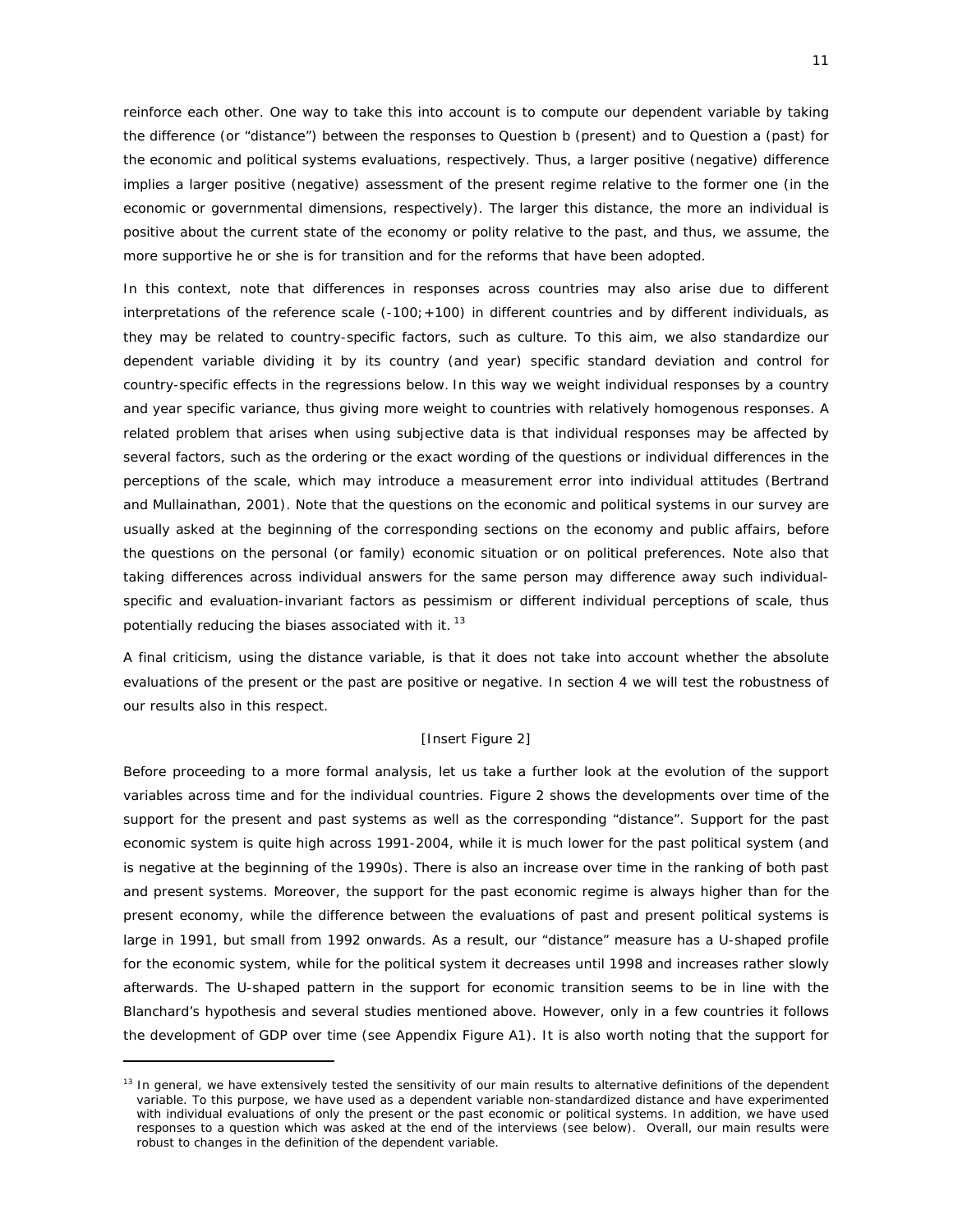change in the political system ("distance") is larger than for change in the economic system. This is consistent with the political economy approach that suggests that more popular reforms should be implemented first, and with the observation that democratic reforms preceded economic reforms in all Central and Eastern Europe, since support for democracy was larger than for economic reforms (Roland, 2002).

As these aggregate changes may be driven by changes in the composition of countries in our sample throughout the period, in Figure 3 we plot the evolution of "distance" in different countries. In general, this figure confirms the previous observations. It also shows that the Czech Republic is the country with the largest support for both the economic and political transition, while Ukraine is the country with the lowest support.<sup>14</sup> Figure 3 also suggests that support for the economic transition is increasing in most countries, while support for the political transition is either constant or even decreasing.

#### [Insert Figure 3]

Another way to look at these evaluations is to adopt a classification developed by political scientists that is available in our dataset. The classification is explained in Table 1a, and it is used in Table 1b to classify the countries according to country averages. Again, the results are quite striking: the Czech Republic is the only consistently "pro-market" and "pro-democracy" country. Regarding the economic system, most countries are, on average, either "negative" or "nostalgic". Only a few are "positive", meaning that citizens give a positive evaluation to both the socialist and the market economy. For the political system, similarly, in the majority of countries, the responses are either "reactionary" or "compliant".

#### [Insert Table 1a and Table 1b]

These preliminary findings also suggest that there might be some correlation between the attitudes towards the economic and the political system. Table 2 shows that this is indeed the case: for instance, while among all respondents those who are "nostalgic" about the socialist economy represent 43 percent, among those who are politically reactionary the proportion of "nostalgic" individuals is 81 percent.

#### [Insert Table 2]

Summing up, on average, citizens do not seem to give a favorable evaluation for the economic system they live in, and they seem to have regrets for the past. On the other hand, on average, they appear to be reasonably satisfied with the present political system, but in some instances they still do not see it as an improvement over the past. This is true, in particular, for the current CIS members, but also several other countries, such as Hungary, Slovakia, Slovenia, Latvia, Bulgaria and Croatia express a negative evaluation of the political "distance" in 2004. These findings, however, should not be interpreted as reflecting a desire to return to Communism, as among the respondents who give positive evaluations to the past economic or political system, only about 30 percent would actually agree to "return to communist rule". The fact that the support for transition is quite low may appear somewhat puzzling, at least *prima facie*, if we compare these responses with the evolution of most standard macroeconomic and institutional indicators, especially in the new EU member states. Most indicators show a consistent improvement across time in all countries (see Appendix Table A.4), although there are some exceptions,

<sup>&</sup>lt;sup>14</sup> The highest support in the Czech Republic is remarkably consistent with one of the "political economy puzzles in Central Europe" (Roland, 2002, p. 44), namely, the higher stability of the government of Vaclav Klaus in the Czech Republic (until very recently), compared with governments in other transition countries; the fact that the Czech Republic has managed to maintain lower unemployment rates could be one of the potential explanations.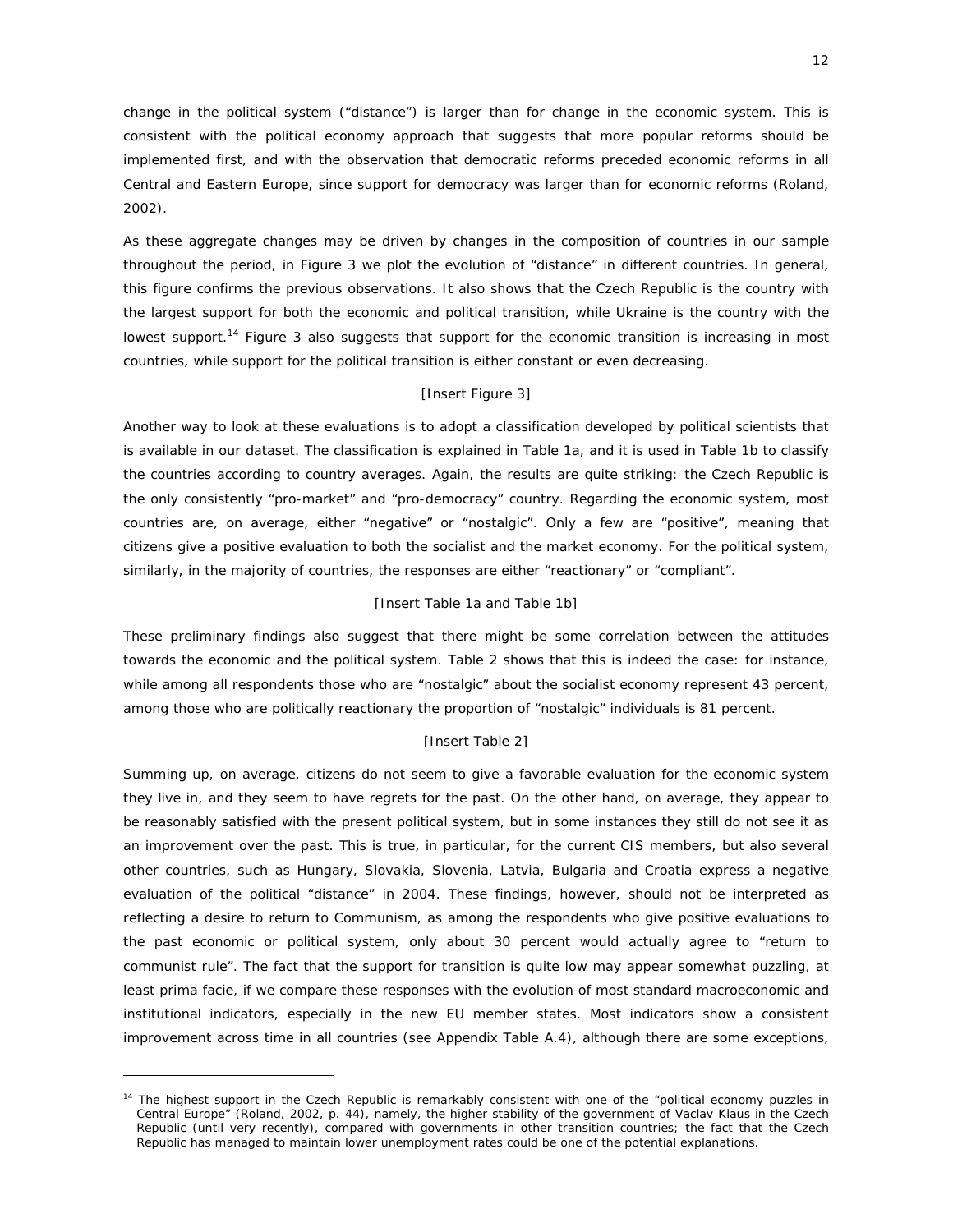as Gini inequality index, Governance Indicators and life expectancy have indeed deteriorated in several countries. These aggregate differences, however, may be confounded by differences in individual characteristics and transition experiences. Moreover, country-specific macroeconomic policies and institutions may also affect the individual support for transition. We examine the role of these factors in the sections below. Although we cannot interpret these as causal relationships, documenting the role of these factors in a descriptive manner provides a useful picture of the situation in these countries and sheds additional light on the overall political economy of transition.

#### **4. The empirical model**

We model individual support for the economic or political transition assuming that it may be influenced by three sets of explanatory variables. First, individual socio-economic characteristics matter as "winners" (also potential) are more likely to support the transition process, while "losers" are less likely to support it. Second, ideology, individual preferences and values (usually unobservable) may also influence individual support for transition. Note that controlling for ideology and transition-related experiences may alleviate the omitted variables problem as these variables could potentially confound the results. On the other hand, individual values and preferences are subjective measures themselves and thus are likely to be endogenous, i.e. shaped by individual socio-economic characteristics, the performance of the system and the inherited individual culture. Therefore, caution is needed when interpreting the results from the regressions that include such subjective measures. Nevertheless, it is interesting to explore the correlation between these variables and support for transition. Third, country-specific indicators for economic performance and institutions are also likely to be correlated with individual support for transition.

We begin with the following simple baseline specification:

$$
Y_{ijt} = \beta X_{ijt} + \delta_{jt} + \varepsilon_{ijt}
$$
 (1)

were  $Y_{ijt}$  is our support for transition measure of individual *i* in a country *j* in year *t*,  $X_{ijt}$  is a vector of standard individual socio-economic and demographic characteristics,  $\delta_{j_t}$  are the interactions between country-specific and year fixed effects and  $\varepsilon_{ii}$  is a random error term, which ideally should not be correlated with the rest of the variables. Incorporating into this simple model a set of variables reflecting individual (subjective) preferences and values leads to the following more general specification:

$$
Y_{ijt} = \beta X_{ijt} + \varphi V_{ijt} + \delta_{jt} + \varepsilon_{ijt}
$$
 (2)

where  $V_{ii}$  includes subjective perceptions and preferences for political regimes, redistribution of income etc. As discussed above,  $V_{ijt}$  may in turn be affected by individual characteristics as follows:

$$
V_{ijt} = bX_{ijt} + \gamma Z_{ijt} + d_{jt} + \eta_{ijt}
$$
\n(3)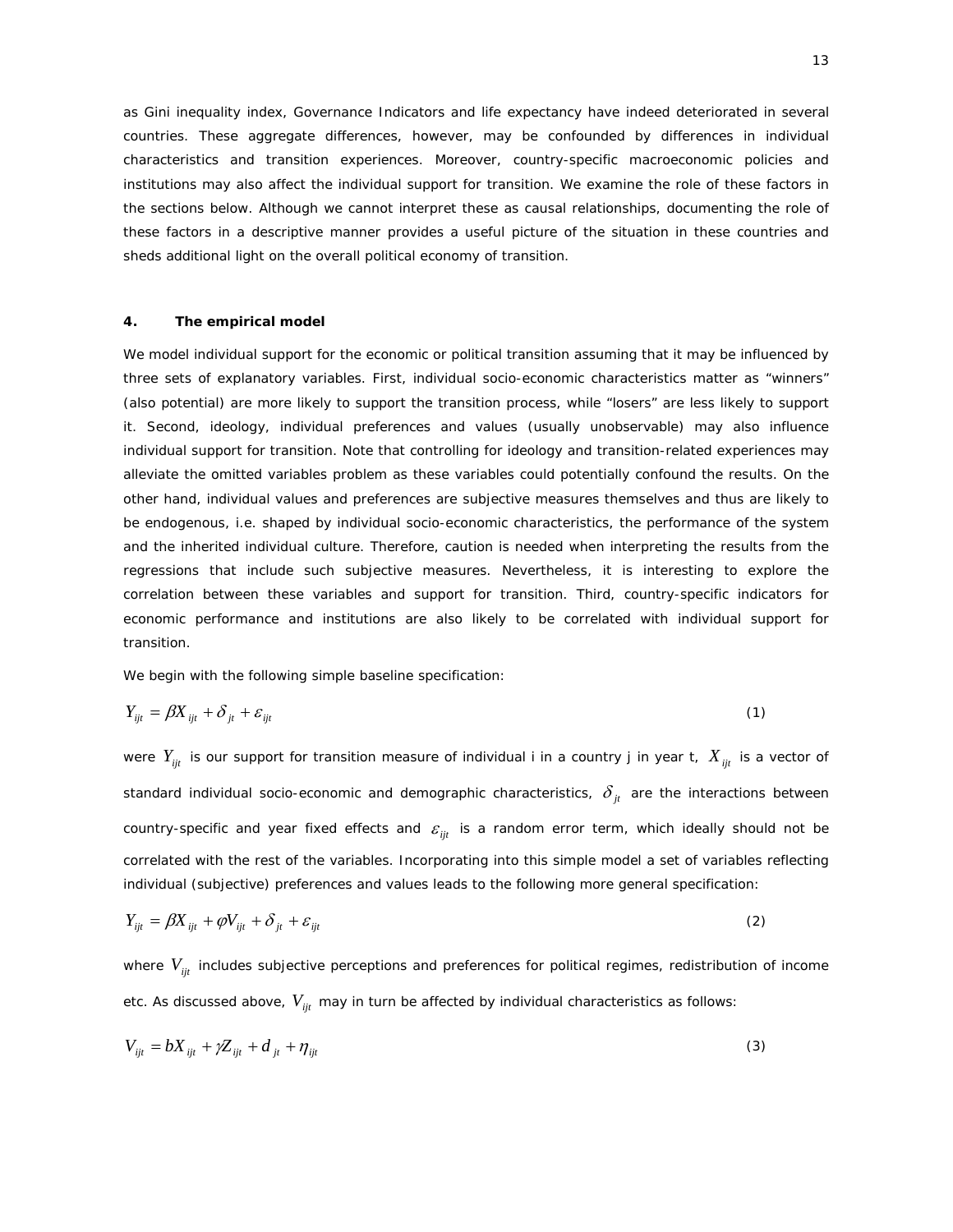where  $Z_{ijt}$  now includes the inherited or predetermined ("cultural") components of values and preferences, and  $\eta_{ijt}$  is a random error term. This system of equations generates the following reduced form:

$$
Y_{ijt} = BX_{ijt} + \Gamma Z'_{ijt} + D_{jt} + E_{ijt}
$$
\n(4)

where  $B = \beta + \varphi b$ ,  $\Gamma = \varphi \gamma$ ,  $E_{\text{int}} = \varepsilon_{\text{int}} + \varphi \eta_{\text{int}}$ , and  $Z' \subseteq Z$ .

Thus, the parameters estimated in equation (4) have to be interpreted with caution, since the estimates are certainly not structural. In addition, several variables in  $X_{ijt}$  are also likely to be endogenous, as there may still exist unobservable individual characteristics that affect both attitudes towards transition and, for instance, education, labor force status or household income. Having repeated cross-sectional data unfortunately precludes us from accounting properly for individual-specific effects. In Section 5b, we employ equation (2) and include directly variables measuring explicit values and preferences into the model. Although, again, these variables are endogenous, it allows us to measure the correlation between support for transition and preferences for redistribution or trust in political institutions, which is interesting *per se*. Overall, although it is difficult to draw causal inferences, after having controlled for individual characteristics and preferences as well as for country-specific effects and trends, the results are at least suggestive and provide a descriptive picture about the "winners" and "losers" from transition.

Finally, in Section 6 we introduce macro-economic and institutional variables into our baseline model in order to capture country-specific performance and institutions as well as to assess whether they contribute to explaining the lower support attitudes in the CIS countries:

$$
Y_{ijt} = \beta X_{ijt} + \theta W_{jt} + \mu_j + \varphi_t + \varepsilon_{ijt}
$$
\n<sup>(5)</sup>

where  $W_{ji}$  are country-specific variables that vary over time,  $\mu_{j}$  are time-invariant country fixed effects and  $\varphi$ , are year fixed effects.

We use the standardized "distance" measure as the dependent variable for the reasons discussed above, but also experiment with modeling the evaluations of the past and present systems separately. In Section 5a below, we first estimate equation (1) for economic and political support attitudes separately by OLS (Tables 3 and 4), and then re-estimate this model allowing for the correlation between the two dimensions (Table 5). We also perform several sensitivity checks in order to explore the robustness of the definition of our dependent variable (Tables 6 and 7). Additional objective variables and subjective preferences are included into our model in Section 5b (Tables 8 and 9). Country-specific regressions are analyzed in Section 5c (Tables 10 and 11). Finally, we explore potential explanations for the lower support for transition in the CIS countries, including macro-economic variables and institutions, in Section 6 (Tables 12, 13, 14).

#### **5. Who is against transition?**

#### **a. Determinants of support for change in the economic and political systems**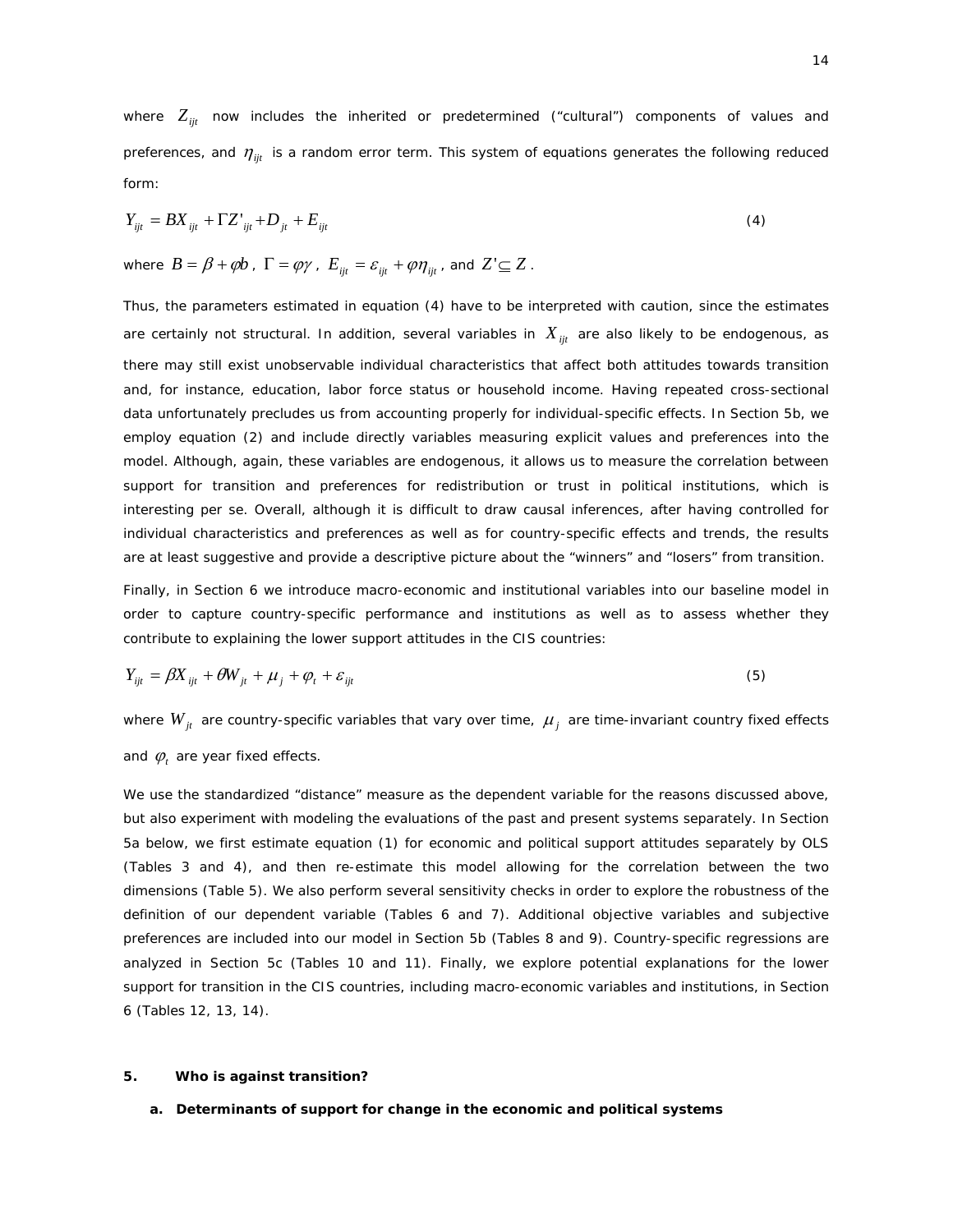The transition process has generated economic "winners" and "losers" from transition (Brainerd, 1998, Terrell, 1999). It is likely that those who have not benefited from or could not adapt to the changing environment would express lower support for transition. For example, in line with the literature, older individuals, women and those unemployed and with obsolete skills can be expected to oppose the transition reforms because of the decreased social security and increased unemployment risks. It is also likely that individuals who had experienced the labor market under socialism will have different support attitudes in comparison to the younger cohorts. On the other hand, young, educated and more wealthy individuals are likely to support the transition process as potentially they may benefit or may have already benefited from the new opportunities, including those in the labor market that have been brought about. Finally, individuals' experiences during transition, such as economic hardship, influence their subjective wellbeing (Guriev and Zhuravskaya, 2009), and thus are also likely to affect their evaluations of the transition.

Table 3 reports the baseline equation (1) estimates for the evaluations of the economic system, and Table 4 shows the analogous regressions for the political system. In both tables, the dependent variable in column (1) refers to the evaluations of the *past* system, in column (2) the *present* system, and in columns (3) and (4) to their "*distance"*. While in column (3) we control for separate country and year fixed effects, in column (4) we include the full set of country-year interactions as specified in equation (1). In general, we expect that those individual characteristics that affect positively (negatively) the evaluations of the past, should also affect negatively (positively) the evaluations of the present and also their "distance".

#### [Insert Table 3 and Table 4]

Let us first focus on the support for the economic transition (Table 3, columns 3-4). Several individual characteristics significantly affect the support attitudes. In particular, females seem to discount the present versus the past more than males, and age, education, urbanization and income also matter. In general, these results are consistent with the "losers vs. winners" approach and confirm that support for transition is lower among the old, unemployed, less educated individuals, those living in rural areas and having the lowest household income. Note, in particular, that having a university degree increases standardized "distance" by roughly 0.30 points,<sup>15</sup> and so does belonging to the 4th (upper) income quartile, while being unemployed decreases it by 0.16-0.17 points.<sup>16</sup> Regarding age, being older at the time of the interview is in general related to lower support for transition, relative to individuals younger than 29 years old. In addition, there is a separate effect of belonging to a young cohort, i.e. being 18 years old or younger in 1990 (and thus presumably not having experienced the labor market under socialism), which increases support for transition by 0.09 points. Coefficients on country-specific effects, in general, confirm the descriptive evidence from Figure 3. Relatively to Slovenia, individuals in the Czech Republic, Poland and Croatia are significantly more positive about transition, whereas those in the CIS countries are most negative *ceteris paribus* (see column (3)). There seems also to be an increasing trend in support for change in the economic system, with support being, in general, higher in 2004 than in 1990s. Note also that despite the introduction of the country-year interactions, the sign and significance

<sup>&</sup>lt;sup>15</sup> Notice that while present and past have unit variance by construction, their difference (distance) does not possess this propriety, so we cannot interpret these coefficients in percentage points of a standard deviation.

<sup>&</sup>lt;sup>16</sup> To make the quantitative interpretation more intuitive, the corresponding numbers for the unstandardized distance measure are around 20 and 12 points, respectively, on a scale ranging from -200 to +200.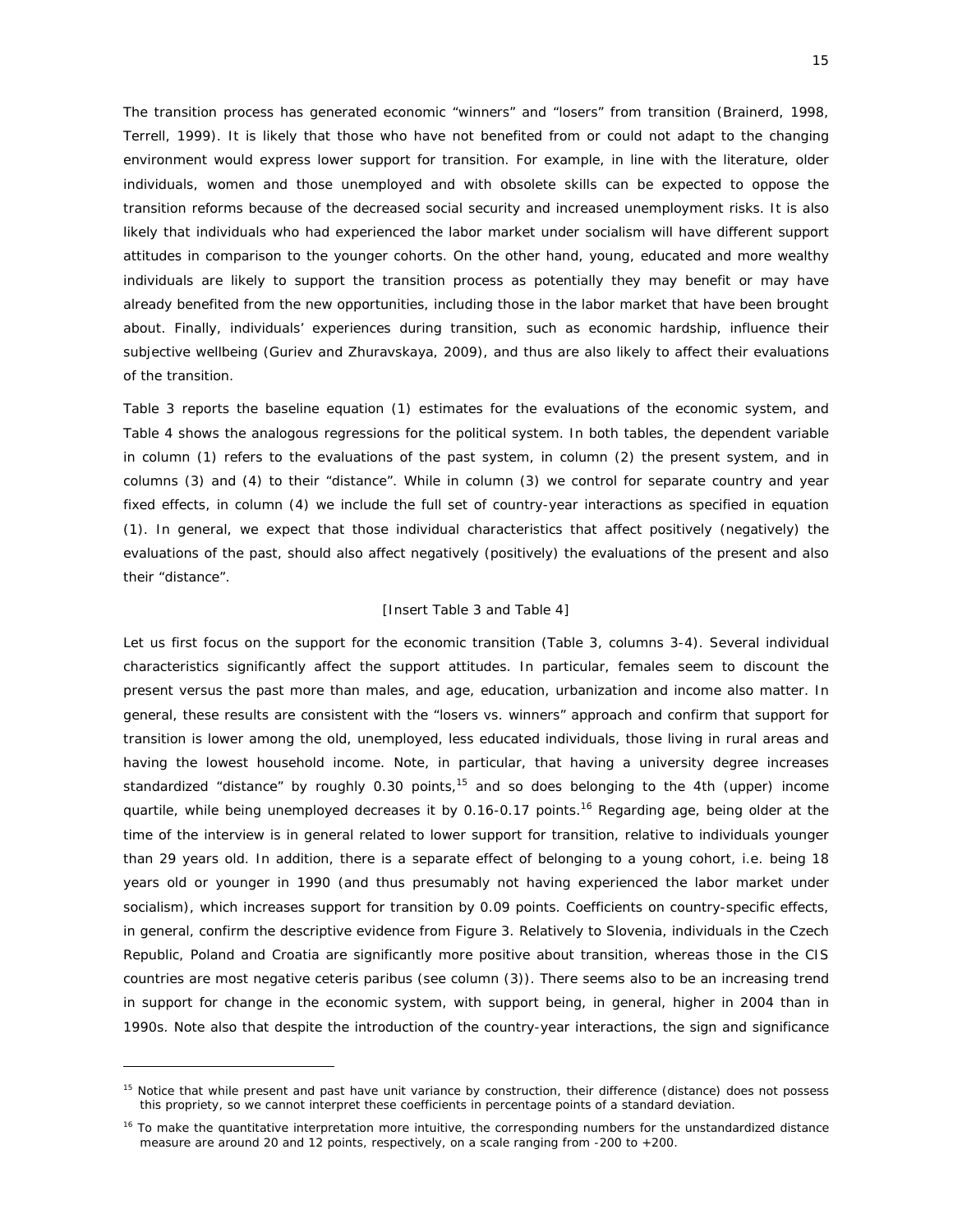of the individual characteristics remain generally unchanged.<sup>17</sup> The evaluations of the political system (Table 4) give very similar results, with the exception of the pensioner variable, that is no longer statistically significant, and city residence, that becomes marginally significant, while the dummy for Romania becomes positive. In addition, there is no evidence of the increasing trend in support for the political transition. However, it should be noted that time dummies in these regressions have to be interpreted with caution, since the composition of the sample with respect to countries changes throughout 1991-2004. It is, therefore, difficult to interpret them consistently in a comparative way across the whole period, and a separate analysis on a country-by-country basis is needed (see Section  $5c$ ).  $18$ 

In columns (5) and (6) we restrict the sample of observations in several ways in order to get a better "feel" for the appropriateness of our chosen dependent variable. Column (5) shows that our results are, in general, sharper when we limit the sample to the two extreme subgroups of "nostalgic" ("reactionaries" in Table 4) and "pro-market" individuals ("democrats" in Table 4). Note that the overall fit of the model is also better in these regressions. If instead we only look at the "pro-market" ("democrat" in Table 4) group, most individual characteristics are not significant. Overall, the results in columns (5) and (6) seem to suggest that the relative support for transition is mainly driven by the contrast between those individuals who are "nostalgic" about the past (or "reactionary") and those who are "pro-market" (or "democrat"). This, in general, reinforces our interpretation of the dependent variable.<sup>19</sup>

An additional concern with individual evaluations of the aggregate economic or political system is that individuals may value differently changes in their own or family economic situation and changes in the country's economic situation. To obtain additional insights on this issue, we have re-estimated the baseline equation of Table 3 for five different sub-groups. These were selected on the basis of their responses to the following question:

*"When you compare the overall economic situation of your household with what it was before the big transformation in the economy, would you say that in the past if was: much better / a little better / about the same / a little worse / a lot worse?"20*

Indeed, as it is shown in Figure 4, those who report that their family economic situation is worse now than it was in the past, give consistently lower ranking to the overall country's economic transition. In general, the effect of individual characteristics on the support for economic change does not change much between the five groups (not reported here, but available upon request). However, it is interesting

<sup>&</sup>lt;sup>17</sup> Interaction terms are in general significant (not reported, but available on request).

<sup>&</sup>lt;sup>18</sup> Since our dependent variable is, in principle, ordered it is also possible to estimate the ordered probit model. We have estimated such model, coding our "distance" measure into four ordered categories (from -200 to -100, from -100 to 0, from 0 to +100, from +100 to +200). The qualitative results were identical (available upon request). However, since the quantitative interpretation is somewhat more complicated in this model, we have decided to present the results for the OLS.

<sup>&</sup>lt;sup>19</sup> We have also estimated the baseline model keeping in our sample only those individuals who were older than 18 years of age in 1990, since they have had an experience of the old system and thus can compare it directly with the new one. The estimates of the rest of the coefficients remained unaffected (with the only exception of the student variable that became insignificant in the equation for the political transition). In addition, we have experimented with excluding Russia or Belarus from the sample, and the main results remained qualitatively the same (all results are available upon request).

<sup>20</sup> Note that in some countries and some years this question was asked in reference to *"*five years ago*"* rather than to the period before the transformation.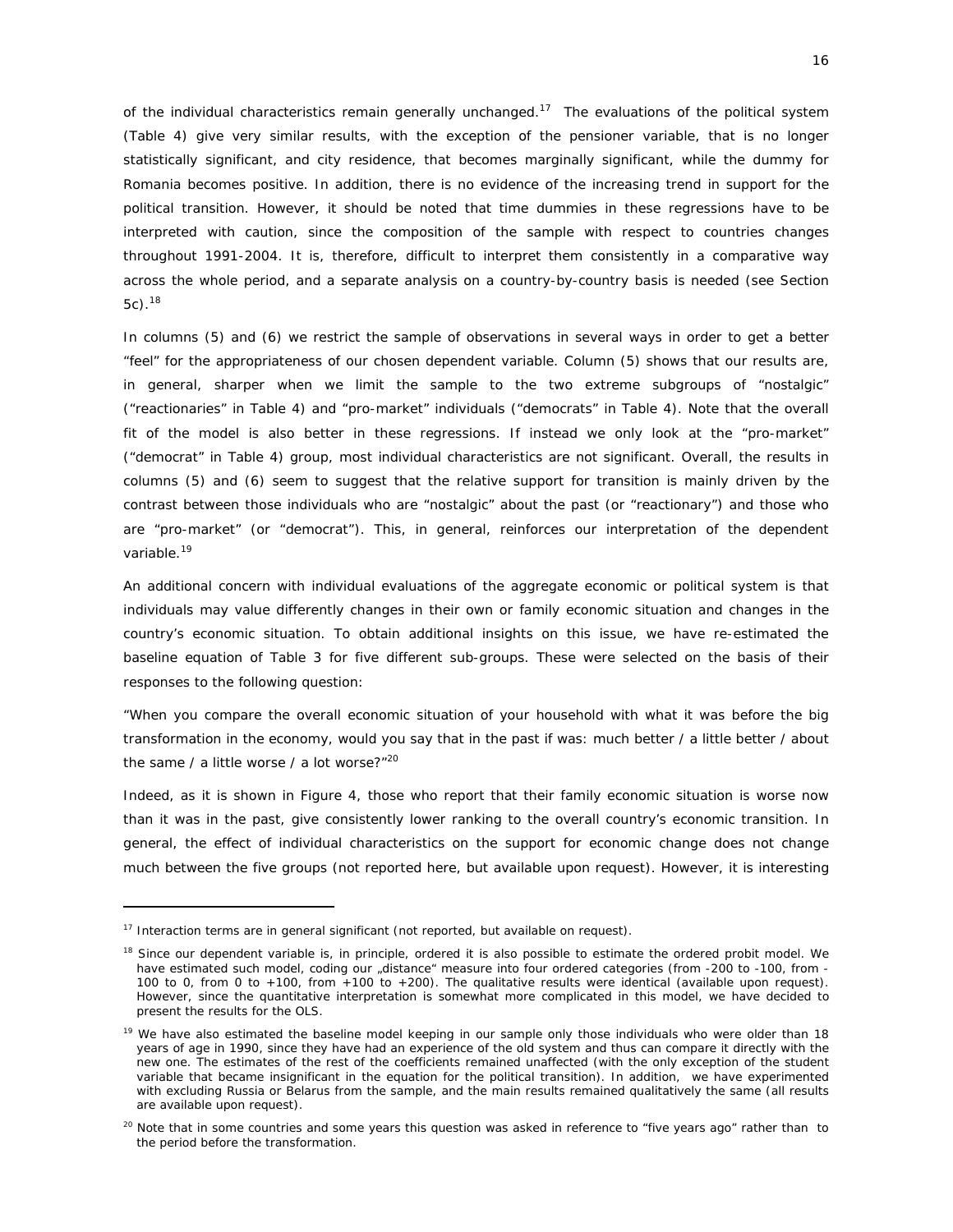to observe that, for the group that thought that the past was "a lot worse", being unemployed (being in the highest household income quartile) lowers (raises) by a considerable amount their evaluation of the change. People who think that in the past it was worse are most probably expecting the largest positive changes, so they are likely to react more strongly to either the disappointment of being unemployed, or to the benefit of having a large income. Overall, these additional results suggest that the evaluation of economic transition does not reflect only or predominantly the subjective experience of the interviewees, as measured by the economic situation of their household.

#### [Insert Figure 4]

The results from the baseline models in Tables 3 and 4 suggest that individual evaluations of the economic and political system are related in the same way to the same set of individual characteristics. That is, it is likely that individual evaluations of the economic and political systems are correlated. Indeed, the raw correlation between these two outcomes is high and equal to 0.63. Table 5 reports estimates of the baseline equations, allowing for correlated errors across equations and using the seemingly unrelated regressions (SUR) method. Overall, the results from OLS estimates are generally confirmed, although there is now some gain in efficiency for individual coefficients.

#### [Insert Table 5]

As was discussed in Section 3, it is not clear a priori whether absolute judgments expressed about the present or the past system are a suitable measure of the support for transition, or whether instead one should focus on the relative measure, i.e. comparing present versus past judgments. Indeed, as was mentioned in Section 3b, another potential criticism against using the distance measure is that it does not take into account the "absolute" evaluation of the current or of the past systems given by the respondents. For instance, the same distance of 70 could characterize someone who likes *both* the past and the present (past =  $30$ ; present =  $100$ ), someone who dislikes them both (past =  $-100$ ; present =  $-$ 30) and someone who dislikes the past but is reasonably satisfied with the present (past = -40; present = 30). As these absolute evaluations might contain additional information, we have used the classification in Table 1 proposed by political scientists to divide our sample in eight different sub-groups, four for the evaluation of the economic system and four for the political system. Which characteristics account for individual respondents placing themselves in any of these groups? To address this question, in Table 6 we report the marginal effects from the multinomial logit regressions for "positive", "promarket" and "nostalgic" groups relative to the "negative" group for the evaluation of the economic system (columns 1-3) and for "compliant", "democrat" and "reactionary" groups relative to the "skeptic" group for the political system (columns 4-6).

#### [Insert Table 6]

Several interesting facts emerge from this table. First, only few individual characteristics are significant for the "positive" and "compliant" groups. Second, the impact of individual characteristics on the likelihood of being "pro-market" and "democrat" is qualitatively opposite to the impact for "nostalgic" and "reactionary" groups. For instance, the likelihood of being "pro-market" (see column 2) is significantly lower for females, unemployed and pensioners and is decreasing with age. On the other hand, university graduates are 7 percentage points more likely to be "pro-market" relative to those with elementary education, and so do individuals from the highest household income quartile. Looking at the political system and, again, focusing on the group of those who support the change to the new system (i.e.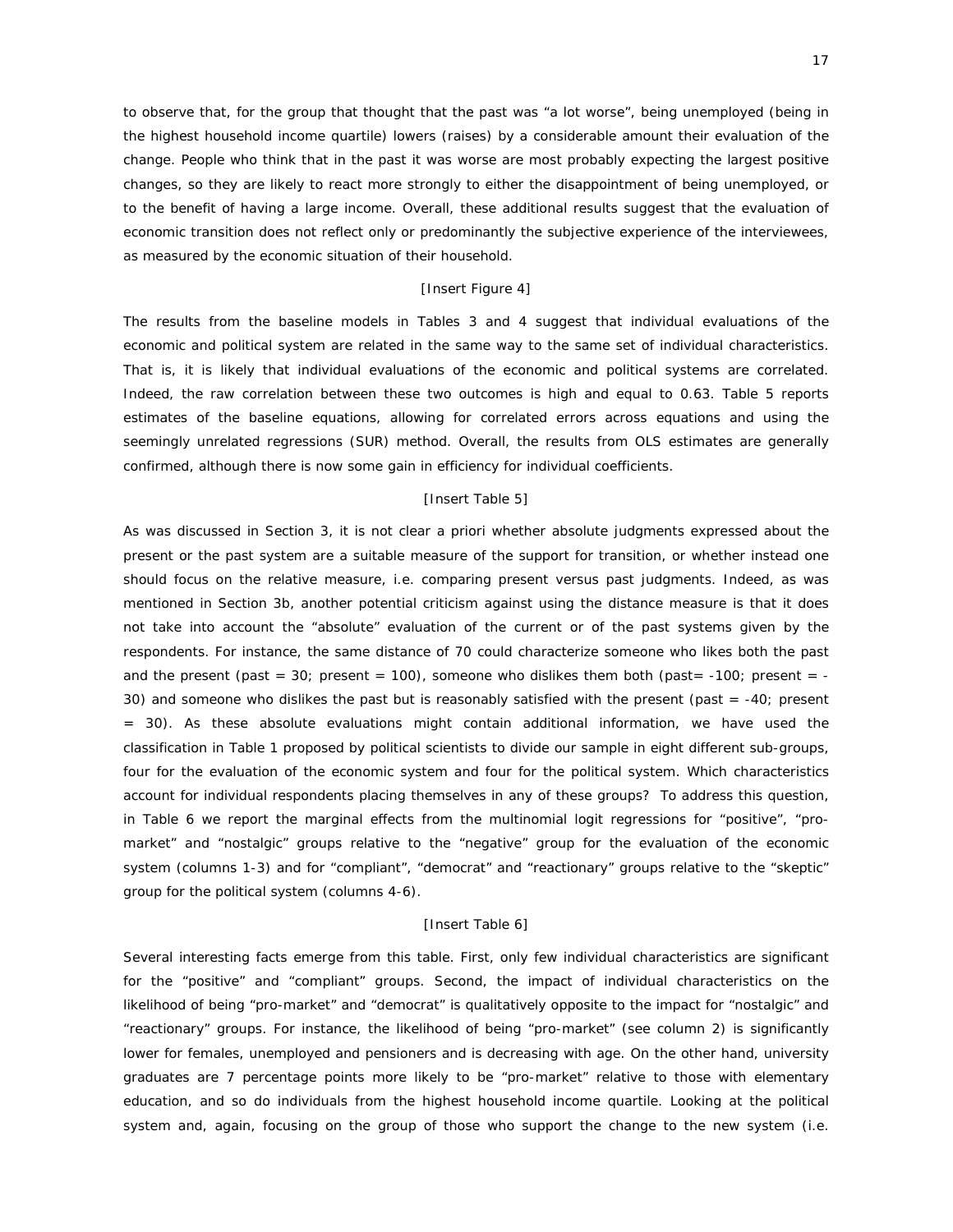"democrats", column 5), we find a very similar impact of individual characteristics, with the exception of the urbanization and pensioner variables that become insignificant. On the other hand, several characteristics have a stronger effect on political attitudes. For example, university graduates are, on average, 12 percentage points more likely to belong to the "democrat" group, while females or unemployed are, on average, 4 percentage points less likely to belong to this group<sup>21</sup>

Overall, the results from the multinomial logit analysis reinforce those from the OLS regressions above. Individual characteristics shape the pattern of individual evaluations regarding the economic and political system in a strong and plausible way. Country effects are also large and consistent across different specifications. Most important, this analysis shows that those characteristics that determine individual likelihood to belong to a "pro-market" group go in the same direction as those that drive his or her attitudes towards support for transition. In other words, those who have lower support attitudes are, consistently, less likely to belong to the "pro-market" groups, and vice versa.<sup>22</sup> Therefore, this validation exercise adds credibility to the interpretation of the OLS regressions as modeling support for reforms or, at least, for transition.

Finally, before moving to the next section, several additional sensitivity checks were undertaken and are reported in Table 7. First, we have estimated the baseline models for the economic and political system using the non-standardized distance as a dependent variable (see columns (1) - (4)). In general, the results are qualitatively unchanged and can be interpreted quantitatively now in terms of the corresponding points on the scale from -200 to +200. Second, we have used a different binary dependent variable that is equal to 1 if an individual agrees with the statement "We should return to Communist rule". In general, the characteristics that affect positively (or negatively) the probability of agreeing with this statement are the same as those that decrease (or increase) support for transition in Tables 3 and 4.

#### [Insert Table 7]

Summing up this section, we find robust evidence that support for both economic and political transition is lower among older individuals, unemployed, less educated, and those living in rural areas or belonging to the lowest household income quartiles. We also document that support is the lowest in the CIS countries. Different definitions of the dependent variable add credibility to interpreting the overall results as modeling support for transition. Consistent with the existing literature, our results indicate that the support for transition is indeed low among those who are likely to having lost from it. Note, however, that although the same individual characteristics that determine lower support attitudes for transition also affect the willingness to return to communism, the low average support for the new regime relative to the old one does not necessarily imply that a large proportion of individuals would actually like to "return to Communist rule" (see above and Rose, 2007). There is also considerable heterogeneity across countries in support attitudes as suggested by large and significant country-specific effects. In addition, in order to identify trends in these attitudes, one would need to undertake a country-specific analysis, since the composition of the countries' sample changes throughout the period. We turn to such analysis in Section 5c.

 $21$  When estimating this model with country-specific effects and year dummies, the results were similar to those previously identified, with the Czech Republic having the largest positive effect and the CIS countries having the largest negative effect, and the probability to belong to the "pro-market" group being lower in 1990s than in 2004.

 $22$  To make this statement more clear, consider as an example the fact of being unemployed. Our results suggest that this: (i) will lower the probability of being "pro-market", (ii) will increase the probability of being "nostalgic", and (iii) will also decrease the overall support for transition, i.e. our "distance" measure.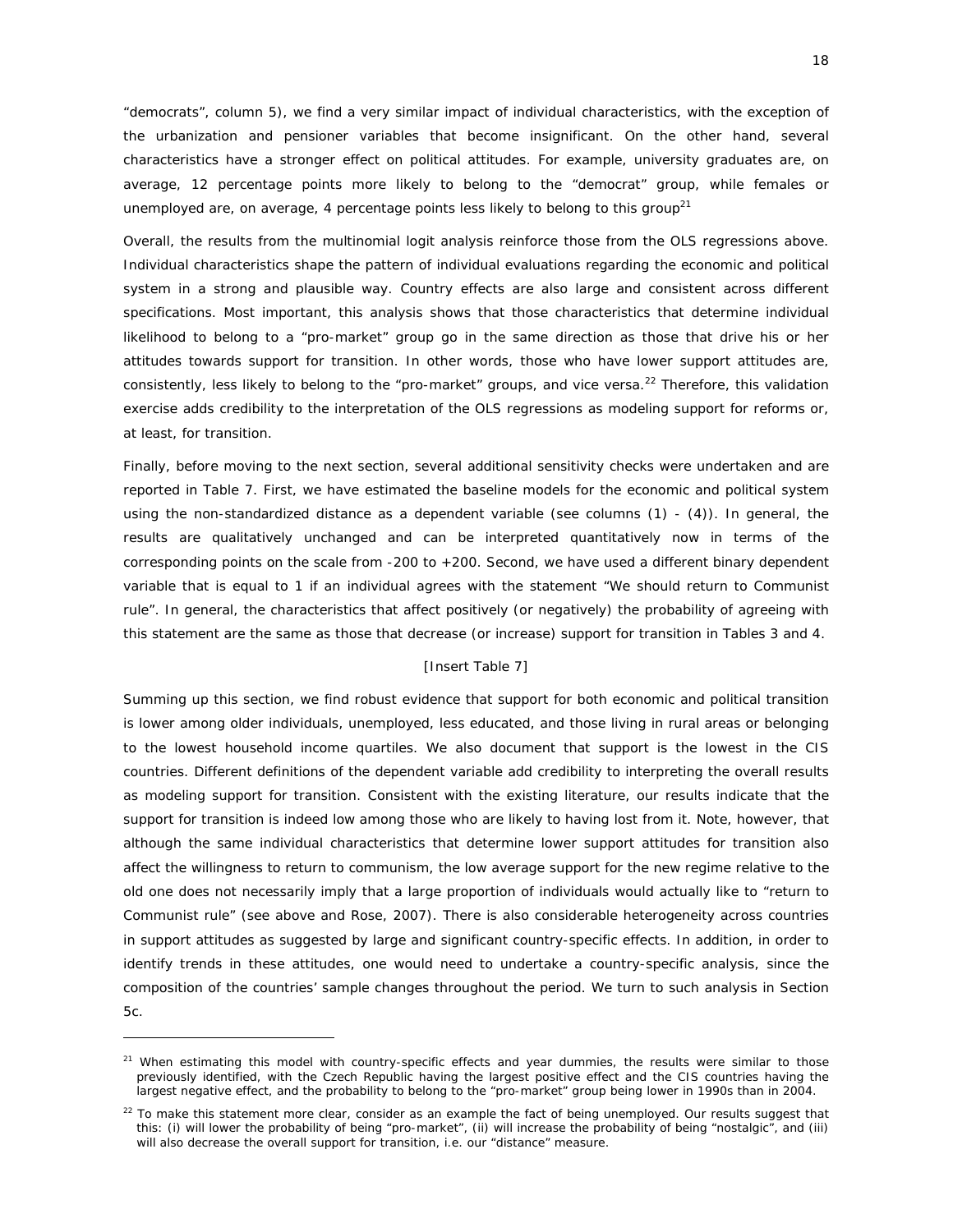#### **b. The impact of additional characteristics**

Before turning to a country-specific analysis, however, it is important in these kinds of studies to properly control for heterogeneity in (usually unobserved) individual preferences, transition experiences and ideology. In this section, we exploit the richness of the data at our disposal and attempt to control for these additional characteristics.

As noted above, having experienced individual hardship during the transition process may influence individual happiness (Guriev and Zhuravskaya, 2009) and thus individual evaluations of the relative performance of the economic and political systems. Another potential variable that is likely to be associated with individual evaluations of reforms is the speed with which the reforms were actually implemented. As suggested in the literature on the "Optimal Speed of Transition" (Aghion and Blanchard, 1994) and on the desirable sequencing of reforms (the "big-bang vs. gradualism debate", see, e.g., McMillan and Havrylyshyn, 2004, Murphy, Schleifer and Vishny, 1992 and Roland, 2002), reforms can either (be perceived to) go too fast or too slow, and in each case the individual assessment of the economic and, possibly, of the political process would become more unfavorable. The extent of corruption in a country may also confound our results, since it may negatively affect individual attitudes towards the process of reforms in general. As communism is believed to have shaped cultural preferences towards redistribution (Alesina and Fuchs-Schundeln, 2007), it is likely that such preferences may in turn be correlated with individual attitudes towards transition from communism. In general, in this literature it is important to properly control for the role of ideology and political preferences, as these definitely affect individual attitudes towards transition from communism. Finally, following the literature on the importance of "informal" institutions and of social capital, we have also experimented with including different measures of trust. Note, however, that as discussed above, many of these variables are subjective measures and many (if not all) are likely to be endogenous. Nevertheless, even interpreting them as correlations provides additional useful insights.

#### [Insert Table 8 and Table 9]

Tables 8 and 9 show the estimation results when we introduce these variables into our baseline model. First, to proxy for individual hardship experienced during the transition, we construct two indicators, both of which refer to the year previous to the interview. The first variable (see column 1 in both Tables), measures the total number of weeks during which a person was either unemployed, was not paid full salary or during which a payment was delayed. The second variable (see column 2), is a so-called destitution scale, constructed on the basis of several responses to more specific questions in order to reflect the frequency with which a person or her family had to live without food, heating, electricity or clothes.23 Consistent with *a priori* expectations and previous literature, both variables have negative signs in both tables. This suggests that the more intense the economic hardship experienced by an individual, the lower is her support for the transition process. Note also that the young cohort dummy becomes insignificant.

Regarding the speed of reforms, respondents were asked in 1995 and 1996 whether they thought that the reform process was going "too fast", "too slow" or "at the right speed". The results in column (3) of Tables 8 and 9 indicate that the perceptions of a "wrong" speed of reforms ("too high" or "too slow") negatively influence individual attitudes towards transition. Interestingly, conducting reforms too fast

 $23$  This variable was already available in the dataset.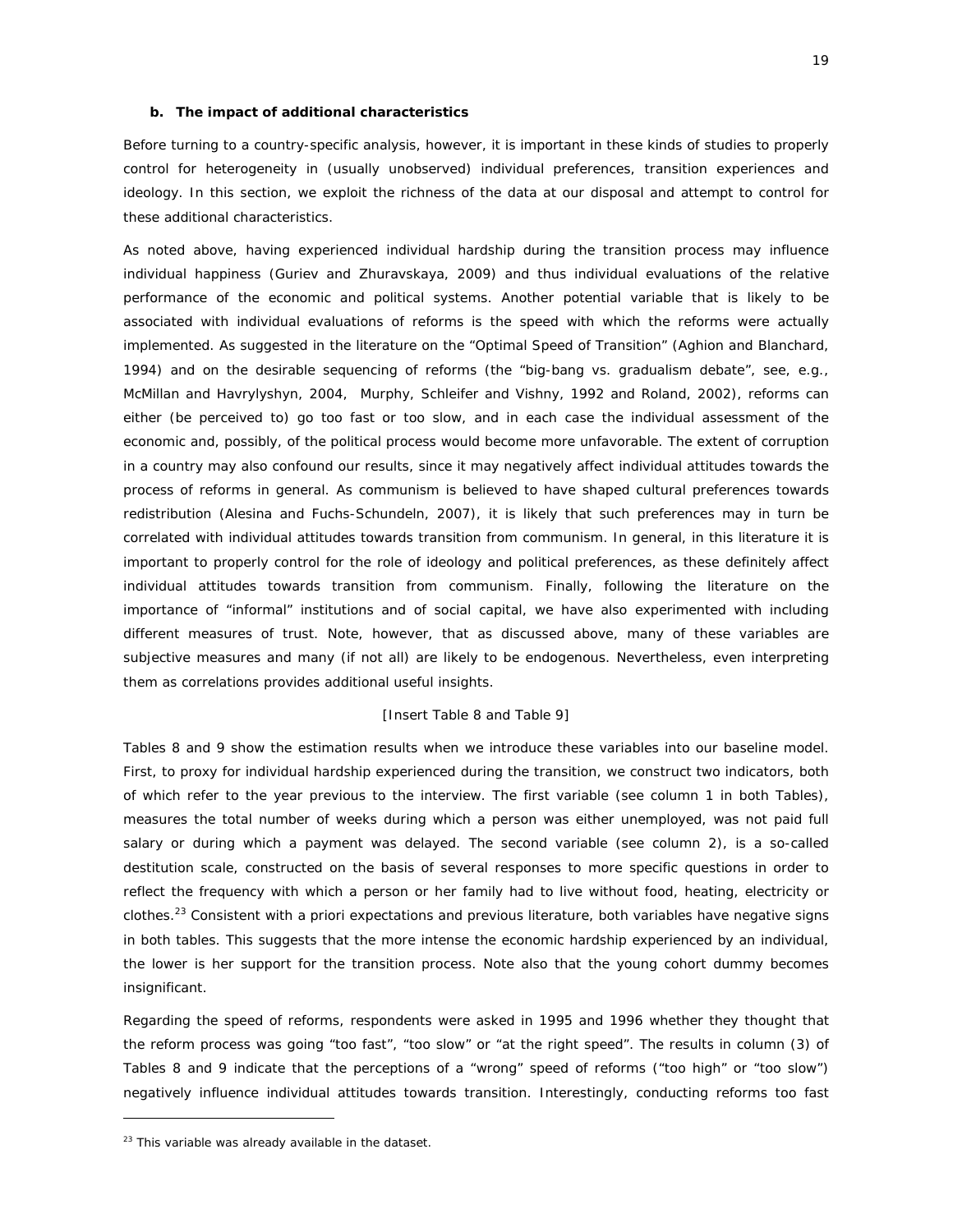may be associated with a stronger individual resistance, as suggested by the larger coefficient on the "too fast" dummy. In this case the young cohort dummy also becomes insignificant.

Individual preferences about the political system may be another potentially omitted variable, especially in the equation for political reforms. We attempt to proxy for a preference towards dictatorship, using the following two variables. Survey respondents were asked whether they would approve if the Parliament was suspended and whether it would be better "to get rid of Parliament and elections and have a strong leader". The results in columns (4) and (5) indicate that such preferences are indeed significantly and negatively correlated to support for transition, both in the economic and in the political dimensions.

We then attempt to control for the extent of corruption in a country by generating a variable that equals 1 if an individual thinks that most or almost all "public officials are engaged in bribe-taking and corruption" in his country, and equals zero if he thinks that "very few" or "less than half public officials are corrupt". Unfortunately, this question was asked only in 2001 and 2004 and the sample size drops substantially. Nevertheless, as indicated in column (6), the coefficients on the other individual characteristics remain fairly robust, while the corruption variable is significant and has the expected negative sign for both economic and political attitudes.

The opinion that the state should engage more actively in redistributing resources across individuals may originate either as a cultural preference or as a reaction to current unfavorable economic circumstances. In any case, preferences towards redistribution may be correlated with individual attitudes towards transition from communism. This is indeed the case, as is shown in column (7). Those who agree with the statement that "incomes should be made more equal so there is no big difference in income" (as opposed to the statement "Individual achievement should determine how much people are paid") have less support for transition.

In this empirical literature, age is often used as a proxy for ideology. However, age could reflect either the increased hardship imposed by transition on older individuals with obsolete skills, or, indeed, the fact that their ideological values might have been shaped by communist institutions and culture. In fact, as we have shown, older individuals are particularly negative about the transition process and are significantly more likely to belong to the "nostalgic" and "reactionary" groups. In addition, in column (8), we include a variable which indicates whether the respondent or any of his family members was formerly a member of the Communist Party. As expected, this variable is significant and has a negative sign in both tables, suggesting that past party membership is negatively correlated with individual support for transition. At the same time, the significance of the age dummies is reduced and the young cohort dummy becomes insignificant, which suggests that, indeed, age is also – but not only – a proxy for ideology.

Finally, we have introduced several variables that measure the diffusion of trust towards political institutions and people (columns 9-12). Our findings suggest that trust towards parties, parliament, the president or other people is associated with a more positive assessment of the transition process (although trusting people is only marginally significant in the model for economic support).

Overall, throughout this exercise, the sign and significance of other individual characteristics remain fairly robust to the introduction of additional variables and to the related changes in the composition and size of the sample. Although this exercise is purely descriptive, it sheds additional light on the issue of who is against transitional reforms. It is also in line with the "lifetime learning model" of regime support (Mishler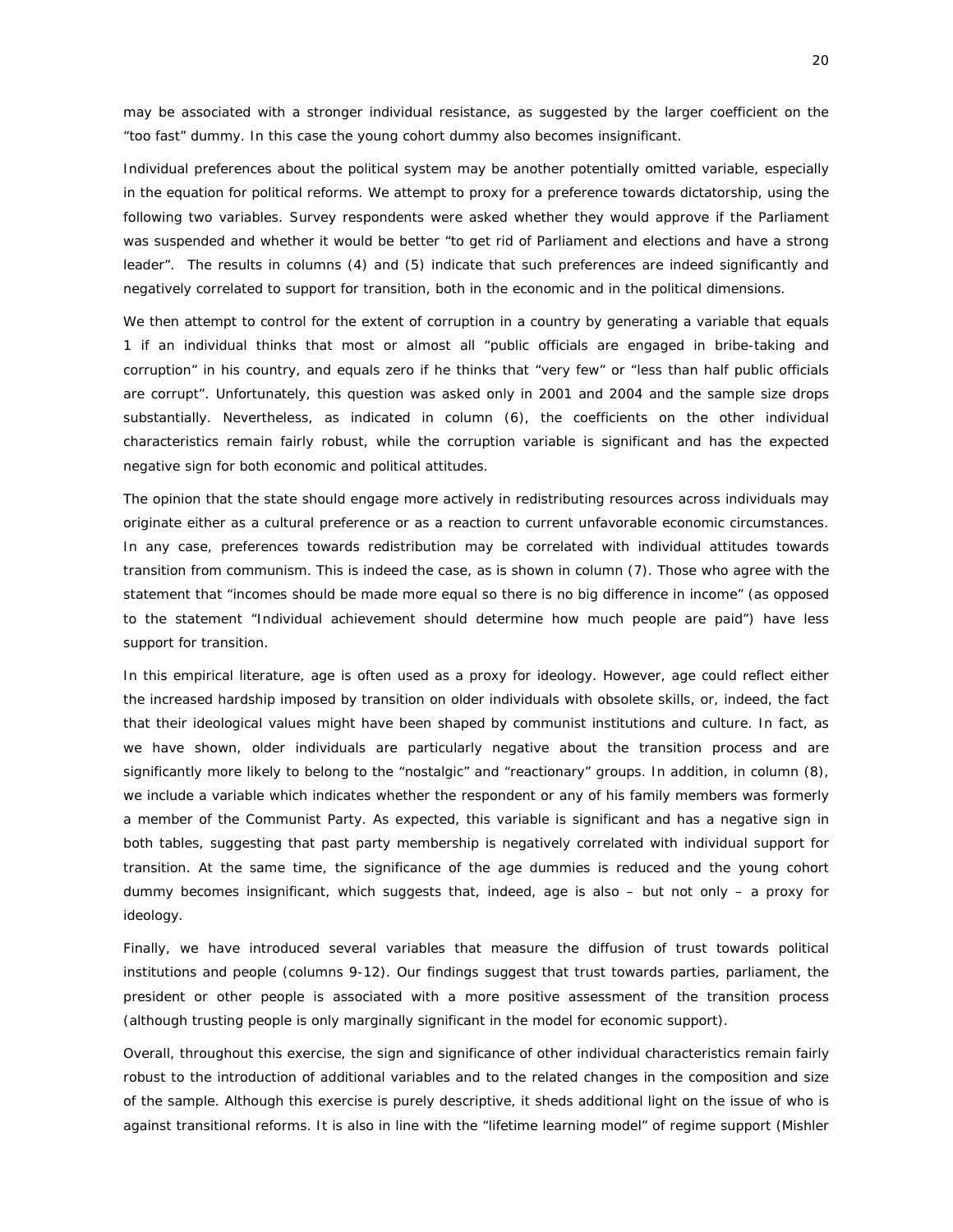and Rose, 2002), which implies that citizens learn about a new regime on the basis of individual experiences, characteristics and preferences.

#### **c. Country-specific analysis**

 $\overline{a}$ 

In this section, we take a closer look at cross-country differences. As shown in the previous sections, significant country dummies suggest that there are differences across countries in support for transition. In addition, since the composition of the countries' sample changes throughout the period, one would need to undertake a country-specific analysis in order to identify trends in support attitudes. This section provides such an analysis and examines the determinants of individual evaluations of the economic and the political systems in fourteen transition countries on a country-by-country basis (Tables 10 and 11, respectively).

The individual characteristics included in the regressions are the same as in the baseline model in Tables 3 and 4. The only exception is the introduction of a minority dummy for the Baltic States. Ethnic minorities constitute a significant part of the population in these countries (especially in Estonia and Latvia) and the process of transition may have affected them differently from the majority of population.<sup>24</sup>

#### [Insert Table 10 and Table 11]

An analysis of the attitudes towards transition on a country-by-country basis reveals that there is indeed some heterogeneity across countries. Regarding the economic transition (Table 10), age has a negative correlation with the dependent variable in all countries, except for Slovenia, Romania and Croatia. In addition, belonging to the young cohort has a positive effect in Bulgaria and a larger one in Russia. Being female has a significant negative effect in seven countries, with the strongest negative effect in the three Baltic States. University education is strongly associated with support for transition in all countries, except for Romania, Croatia and Belarus. Urbanization has, in general, a positive and significant effect in most countries, with the exception of Slovenia, Romania, Croatia, Ukraine and Belarus. Being in the highest household income quartiles always has a positive and significant correlation with support attitudes, apart for Croatia. Belonging to an ethnic minority has a significant negative effect in all three Baltic countries, with the largest effect being in Estonia, probably reflecting the hardship of adjusting to the new system for individuals of Russian origin and their dissatisfaction with their economic situation and political rights. It is remarkable that individual unemployment does not appear to be significant in Russia and Belarus. This could presumably be related to the fact that wage arrears rather than layoffs have been prevailing in Russia as a means to reduce the burden of labor costs on firms, and that very few reforms have taken place in Belarus at all. Regarding the evolution of support over time, there is an increasing trend in a slight majority of countries as support was in general lower in the 1990s than in 2004.25

As regards support attitudes towards the political transition (see Table 11), age has a negative effect in all countries, at least for some age groups, except for Latvia and Croatia, and the effect is only marginally

<sup>24</sup> For an analysis of labor market performance of immigrants and non-citizens in the new EU member states see Kahanec and Zaiceva (2009).

 $25$  Note that for Croatia we have information only for 1992 and 1993, with the latter being the reference year.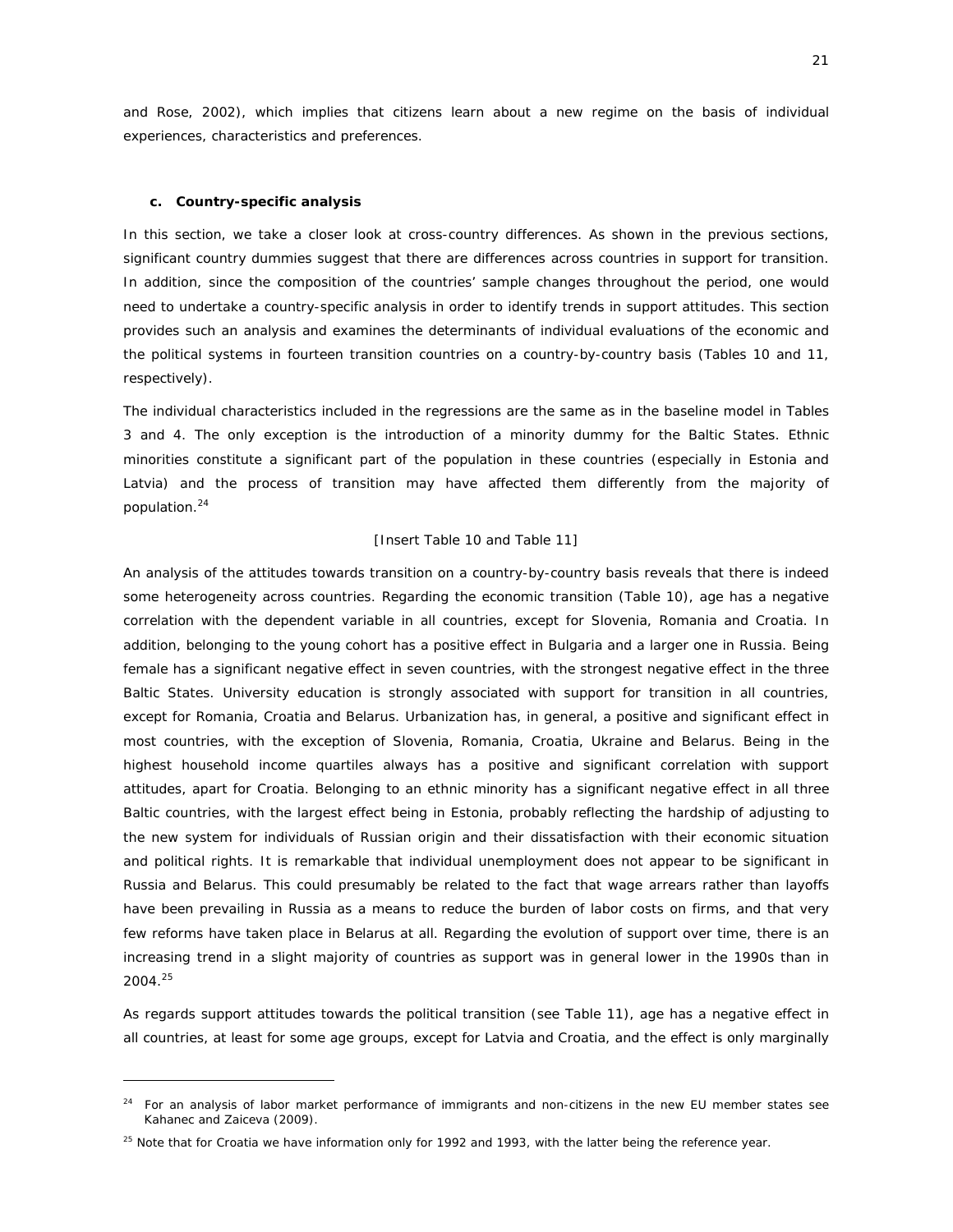significant (at the 10 percent level) for some groups in Hungary and Lithuania. Belonging to the young cohort has a positive and significant correlation with the support attitudes only in Estonia, Lithuania and Croatia. Being female has a significantly negative effect again in about half of the countries, including Poland, Slovenia, the Baltic States and Bulgaria. University education has a positive association everywhere, except for Croatia and Belarus. Living in a city generally has a positive and significant effect, except for Croatia, Romania and Belarus, while it is negative in the Ukraine. Belonging to the highest household income quartile always has a positive and significant impact (with the exception of Croatia where it is insignificant). The minority dummy for the Baltic countries is again negative and significant with the largest effect being in Estonia. Regarding the unemployment status, our results suggest that it is much less important for the evaluation of the political system than of the economic system, since this variable is significant only for Latvia, Bulgaria and Croatia (and marginally significant for Hungary and Lithuania). Finally, regarding year dummies, while the support for economic transition is generally increasing in roughly half of the countries*,* there is less evidence of an increasing trend in the support for the political transition, as the coefficients on the year dummies are positive or insignificant in many cases. If anything, countries where support for change in the political system was lower in the 1990s than in 2004 include the CIS, Lithuania and, to some extent, Hungary.

Overall, the country-specific analysis shows that, although there is some heterogeneity across countries, differences are in many cases related to the size and significance of the estimated coefficients. Moreover, individual characteristics, such as age, university education, urbanization, employment status and relative income, almost always have, with a few exceptions, a significant effect on individual assessments of both the economic and the political systems. The support attitudes seem to increase mostly for the economic transition, while there is less evidence of an increasing trend for the political support. Although support seems to have risen in the CIS countries by 2004, they have on average the lowest support attitudes as suggested by the coefficients on country-specific dummies in the previous sections. Thus, in what follows, we return to the pooled analysis and will search for potential explanations for the lower level of support that apparently characterizes the CIS countries.

#### **6. Why is support for transition lower in the CIS countries?**

A common finding from the previous sections is that the average level of support for transition, in both the economic and political dimensions, differs across countries, with the lowest support being in the CIS countries. In fact, given the diversity of the initial conditions, of the objectives and sequences of the reforms that have been adopted, of the forms and degrees of political developments and of the economic performance achieved, it would be surprising if citizens from different countries would converge to the same evaluations of their countries' experiences.

Both CIS and CEE countries have the experience of a socialist economy with relatively secure jobs, officially low inequality and equal pay, but also low motivation and low individual responsibility. There were, however, several important differences between these countries, including differences in their history and overall democratic achievements. Even in 2004, the Freedom House Ranking of political rights and civil liberties ranged between "not free" in Belarus and "partly free" in Russia and Ukraine to "free" in the CEE countries. CIS countries have arguably gone through a longer and more intense experience of communism and of the socialist economy relative to most CEE countries. Communism was the national form of government in Russia, Belarus and Ukraine, and the period under communism lasted seven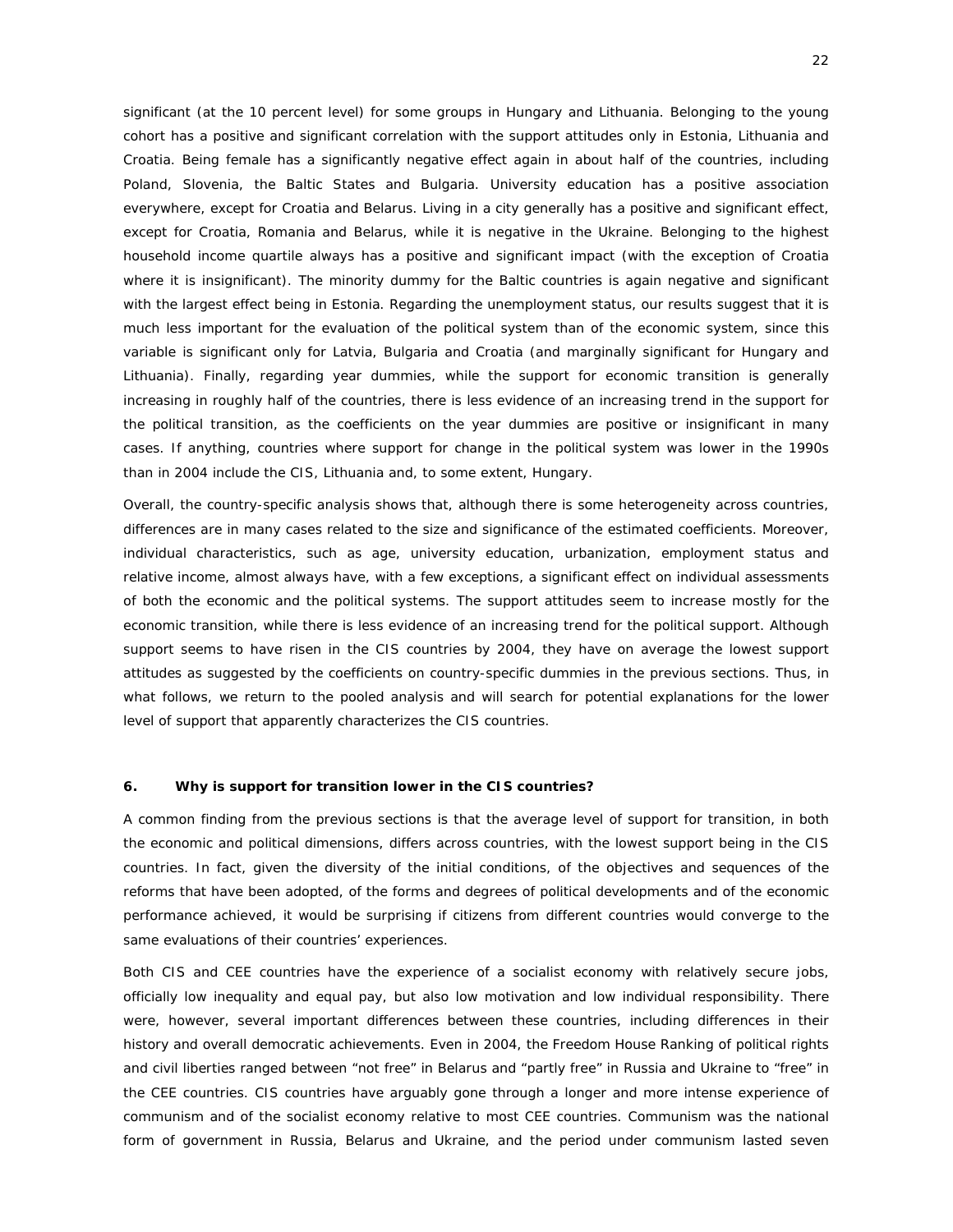decades in the CIS, five decades in the Baltic States and four decades in the CEE countries. In addition, many central and eastern European countries had historical and geographic ties to western Europe, including trade relations (Svejnar, 2002). Also, the economic reforms were implemented using different strategies and policies, and as a result the performance of the CIS and CEE countries differed. As mentioned in the introduction, the potential explanations for these differences in performance suggested in the literature include larger safety nets and non-employment benefits in the CEE countries, better legal systems and enforcement of laws and regulations, a lower degree of corruption and rent seeking than in the CIS. On the basis of this literature, this section explores several potential explanations for the differences in support attitudes between CIS and CEE countries.

Which factors may account for these differences? Do individual transition-related experiences and preferences contribute to explain them, or do differences across countries in economic performance and institutions matter? In this section, we present our explorations of these questions and suggest a (nonexhaustive) list of several potential explanations. The role of individual experiences and preferences is examined in section 6a, and that of country-specific factors in section 6b.

#### **a. Individual experiences, values and preferences**

 $\overline{a}$ 

In order to examine to what extent the lower support in the CIS countries may be attributable to individual experiences, values and preferences, we add to our baseline model (see Tables 3 and 4, column (3)) additional interaction terms with country dummies and individual variables. If these variables contribute to explain the lower levels of support in the CIS countries, we should observe a significant coefficient on these additional interactions and at the same time the coefficients on the Russia, Ukraine and Belarus dummies should either decrease in magnitude or become insignificant. On the basis of the literature mentioned above, the candidates for potential explanations in our dataset include preferences for redistribution and income equality, for state responsibility over individuals' material security and for state ownership, as well as for a secure (but also less rewarding) job. In addition, we have experimented with the variables already used in Tables 8 and 9, such as transition-related hardship, opinions on the speed of reforms and on corruption, preferences for a strong leader and trust in political institutions.

#### [Insert Table 12]

Table 12 shows the estimation results for both economic (upper panel) and political (lower panel) support attitudes.<sup>26</sup> Since the results are qualitatively the same in both panels, we will discuss them jointly in what follows. This table indicates that trusting political institutions (parties and parliament, but *not* the president) and having preferences for state responsibility and ownership contribute to a greater or smaller extent to explaining the lower support attitudes in the CIS, as the coefficients on the dummies for Russia, Ukraine and Belarus diminish in absolute value, while the additional interaction terms are significant. Remarkably, another variable that contributes greatly to explain these differences is individual preference for a secure job and low pay (as opposed to high-pay job and high risks), suggesting that employment-related reasons are indeed important. On the other hand, contrary to what was expected,

 $26$  The rest of the individual characteristics is the same as in the baseline model in Tables 3 and 4. In Table 12, results in each odd-numbered column should be compared with those in the adjacent even-numbered column with the same sample size.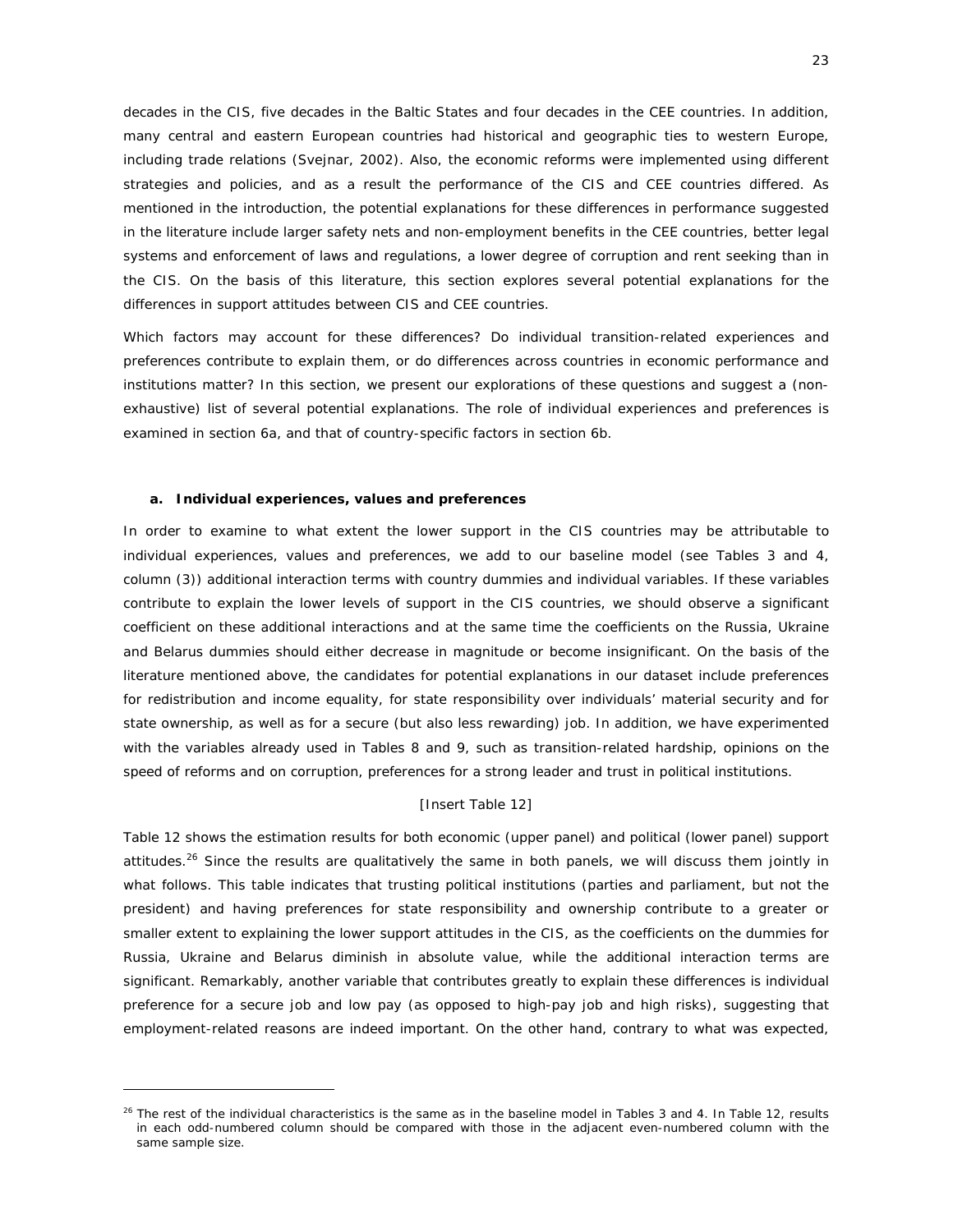preferences for equal income do not explain the lower support attitudes in the CIS countries (if anything, only marginally in Russia).

Regarding other variables (not reported, but available upon request), there is no conclusive evidence that transition-related hardship matters for explaining the differences between the CIS and other countries. While the variable based on the destitution scale explains some part of this difference, as suggested by the decreased coefficients on the CIS country dummies, the number of weeks without pay or job does not contribute to explaining these differences. These results, however, may be interesting *per se*, suggesting that it is the number of weeks without food and heating that matters, rather than the number of weeks without pay or job. Indeed, this seems plausible if we take into account the peculiarities of transition processes in these two regions, in particular, labor hoarding and high wage arrears in Russia. There is also evidence that the speed of the reforms matters to some extent, with the "too fast" variable explaining a small part of the differences in Russia and "too slow" in Belarus (where indeed very few if any reforms took place) and Ukraine (where dissatisfaction with the corrupted government and sluggish transformation has resulted in the Orange Revolution in late 2004). Having preferences for a dictatorship and approving a strong leader seems to reduce to some extent the magnitude of the coefficients for Russia and Ukraine, but not for Belarus (where the interaction is insignificant). In contrast, individual perceptions of corruption do not explain the lower support in the CIS countries (although the sample size becomes small).

Overall, trust in political institutions, preferences for a greater role of the state in the economy, and, especially, preferences for secure (and less remunerated) jobs matter in explaining part of the differences between the CIS and other countries. However, although the coefficients on the CIS dummies are diminished in size, they have not become insignificant after the inclusion of these additional interaction terms. This suggests that there are other important factors that should be explored further.

#### **b. Country-specific performance and institutions**

To complete the picture, we now focus on macro-economic and institutional indicators of the overall quality of the economic and political systems. The role of institutions and policies in affecting individual attitudes in post-communist countries has been documented in the literature (see, among others, Denisova et al., 2007; Guriev and Zhuravskaya, 2009). For example, output growth and lower income inequality as well as less corruption or better governance could signal better opportunities for most individuals and could thus be associated with more support for transition. On the other hand, as argued in Rodrik (1995) and Fidrmuc (1999), especially at the beginning of transition, high unemployment may actually signal the need for more radical reforms and thus paradoxically reinforce support for reforms. Therefore, the sign on the unemployment variable is *a priori* ambiguous.

Again, we focus on how the introduction of these new variables into the baseline model affects the coefficients of the country dummies. Results are reported in Tables 13 and 14 for the economic and political systems, respectively.

#### [Insert Table 13 and Table 14]

In order to facilitate comparisons, column (1) reproduces the results from Tables 3 and 4 (column 3). Individual controls are included in all regressions, but are not reported to save space. Column (2)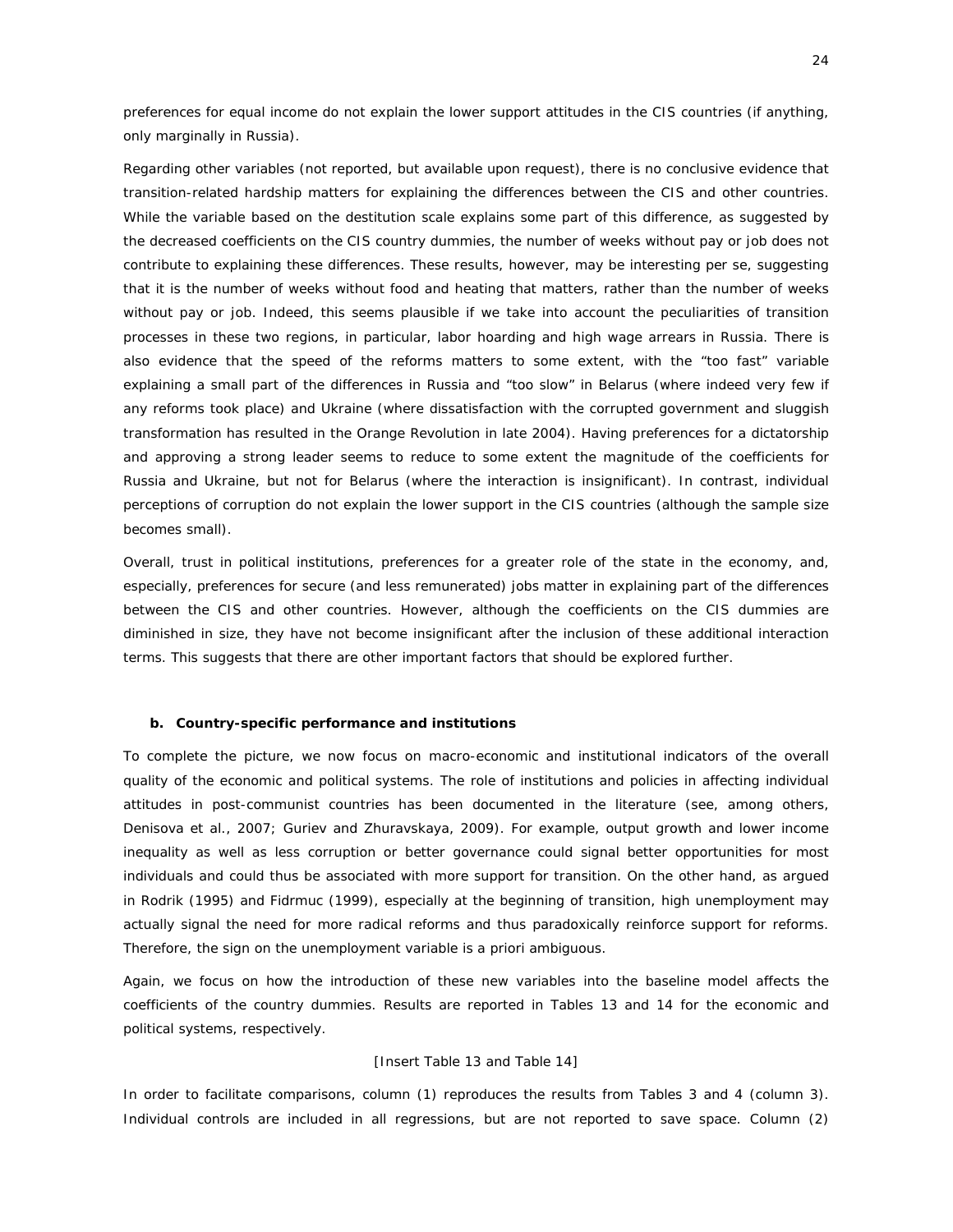introduces three traditional macro-economic control variables, aggregate unemployment, GDP per capita and inflation, as well as a political indicator for the extent of democracy in a country, the Democracy Index from the Polity IV database. As can be seen from this column, none of the macro-economic variables is statistically significant (note, however, that they are included *in addition* to country and yearspecific effects).<sup>27</sup> This may be due to several reasons. First, individuals may care more about their own economic performance (i.e. unemployment) than about unemployment in their country in general.<sup>28</sup> A second reason may be that left-wing and right-wing individuals might place different weights on unemployment vs. inflation.<sup>29</sup> As argued by Di Tella and MacCulloch (2005), consistent with "partisan" models of political economy, left-wing individuals care more about unemployment relative to inflation than right-wingers. When averaging across left and right-wing individuals (as is done here), these differences may cancel out. Third, high unemployment might actually signal the need for more reforms (as in Rodrik, 1995). Finally, an indicator for the overall progress in transition could constitute an omitted variable. Hence, in column (3) we control for the lagged EBRD index of transition reforms. The introduction of these regressors definitely raises issues of collinearity and endogeneity, hence caution is needed when interpreting these results. In any case, the reforms index is either only marginally significant or insignificant and, if anything, a higher unemployment rate is negatively correlated with support for economic transition, but is unrelated with support for political transition.

Somewhat surprisingly, the higher level of democracy is negatively related to support for transition (in both Tables). To interpret this result, note that, for the majority of countries, this indicator does not vary much during this period, with the exception of Romania (where it is increasing) and Belarus (where it is decreasing). Thus, this variable acts almost as a dummy, reflecting at most the difference between EU and non-EU members, and does not convey much additional information into the regressions. It is also in line with the results in Guriev and Zhuravskaya (2009), who find a negative relation between democracy and the happiness index, and also with Denisova et al. (2007), who show that, in more democratic countries, individuals who experience economic hardship during transition are more likely to favor renationalization.

An increase in income inequality may be another reason why people have negative attitudes towards the economic or the political system. In line with Guriev and Zhuravskaya (2009), we find that the Gini index has a significant negative effect in both Tables 13 and 14. While its inclusion does not, in general, diminish the significance of the CIS dummies in Table 13, it does so in Table 14, suggesting that increased inequality might be an important explanation of the differences in individual support for the political system.<sup>30</sup>

 $27$  Macro-economic variables are also insignificant if an indicator for democracy is not added to the regressions. Note also that these country-specific variables may be collinear with country and year fixed effects

<sup>&</sup>lt;sup>28</sup> This is consistent with the so-called "individualist" hypothesis from the political economy literature discussed in section 2.

<sup>&</sup>lt;sup>29</sup> In addition, there might be a relevant discontinuity in the individual reactions to inflation, as many countries in our sample where characterized by hyperinflation in the early 1990s.

 $30$  To proxy for the deterioration of public goods we have experimented with several indicators, such as hospital beds, life expectancy, number of doctors, public expenditures on health and education, mortality rates of children, immunization rate and enrollment rates in primary, secondary and tertiary education. For instance, life expectancy, in particular of males, declined significantly in the CIS countries (Svejnar, 2002). However, the inclusion of these variables, in general, did not contribute to the disappearance of significant effects on the CIS country dummies, while the number of hospital beds and doctors reduced somewhat the magnitude of some country-specific effects (available upon request).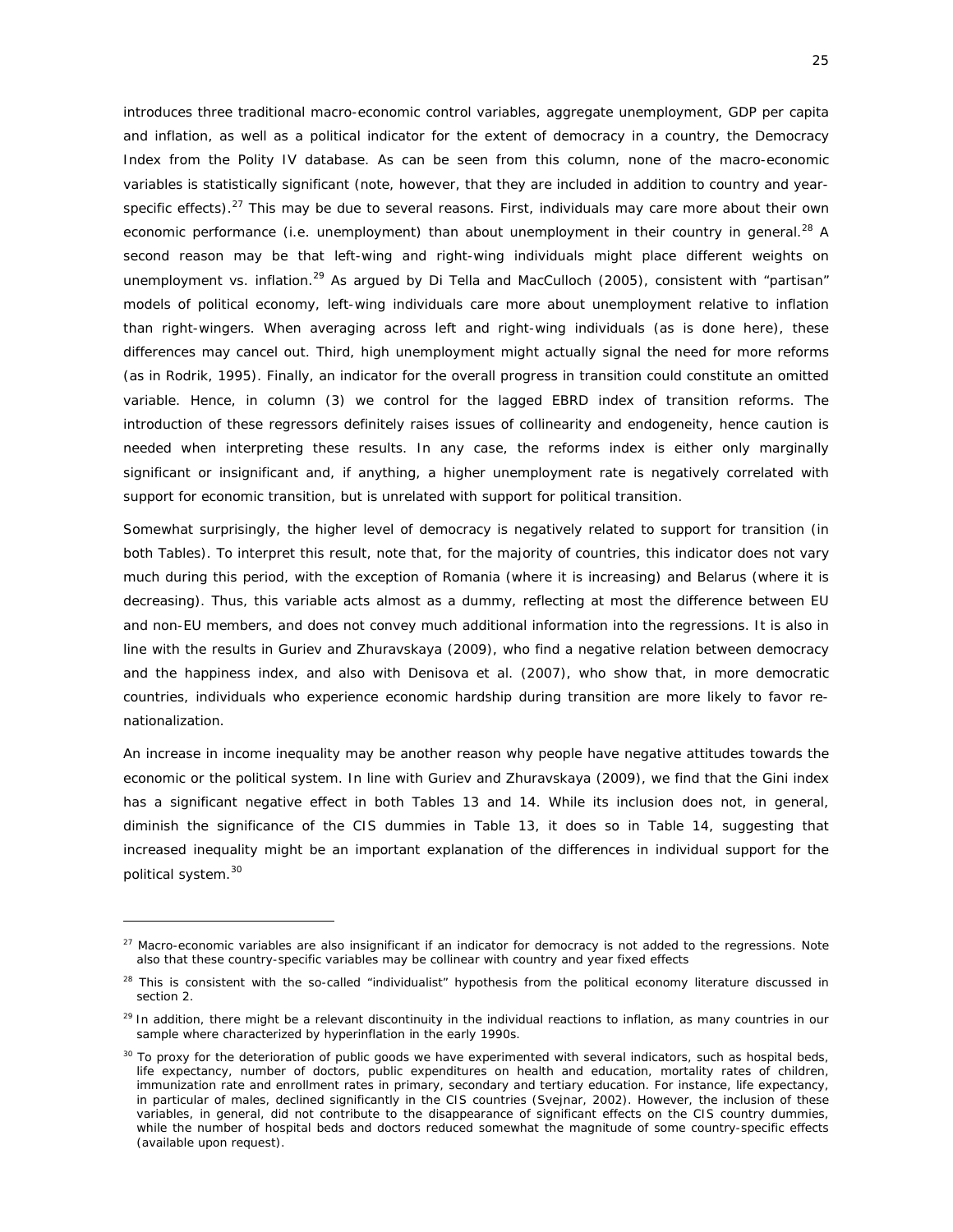Finally, to analyze whether the quality of political institutions matter, we include World Bank Governance Indicators (an average of all indicators in column 6 and all of them separately in column 7). The results should now be compared with column (5), where the baseline regressions are run for the same subsample with non-missing information on governance. The coefficient of the single governance index is positive (although insignificant). Notably, the inclusion of this indicator (either as a simple average of all indicators or in disaggregated form) eliminates the significance of *all* the negative CIS country dummies, in particular in the equation for the economic transition. $31$  This may suggest that the quality of political institutions matters in explaining the negative attitudes towards the functioning of a country's economic system. In addition, when included separately (column 7), the Governance Indicators have heterogeneous effects on economic and political attitudes. While political stability, regulatory quality and the rule of law are associated with higher support for the economic transition, it is political stability and the rule of law that matter for the evaluation of change in the political system, with the latter variable having the largest positive effect.

#### **7. Conclusions**

 $\overline{a}$ 

As the recent EBRD Life in Transition survey remarks, "17 years of transition have taken a toll" (EBRD, 2007b). Indeed, there is a certain "transition fatigue" in the region, a discontent with transition that could be also responsible for the more frequent changes of government in several countries in the recent years. In this paper we document the extent of this discontent in 14 transition countries during 1991-2004 and analyze its determinants.

We find that the overall support for change in both the economic and political systems is relatively low and heterogeneous across different interest groups and countries, although public support for political transition is higher than for the economic transition. The lower support is found, in line with the literature, among the older, less educated, unemployed and poor individuals and among females, that is those who were more likely to "lose" from transition in relative terms. Support for transition is lowest in the CIS countries. On the other hand, there is also an increasing trend in support for the economic transition in many countries. These main findings remain robust to changes in the specification and in the definition of the dependent variable. Interestingly, it appears that the same factors that are related to an "aversion to transition" (lower support) are also positively related to a willingness to return to communism. However, only one-third of individuals who evaluate the past socialist economy or communist system positively, would actually agree to do so.

We also find evidence that transition-related hardship, opinions on the speed of reforms, political preferences and preferences towards redistribution, ideology and social capital matter. Economic difficulties experienced during the transition, individual preferences towards dictatorship or redistribution of incomes, opinions on corruption, ex-Communist Party membership and less trust for politicians or other people are associated with lower support for the transition process. Interestingly, individuals who think that the reforms were conducted too fast are most likely to oppose the transition.

<sup>&</sup>lt;sup>31</sup> Note that in the equation for the political system (Table 14), the coefficients on CIS country dummies become insignificant already in the sub-sample with non-missing observations for the governance indicators (column (5)).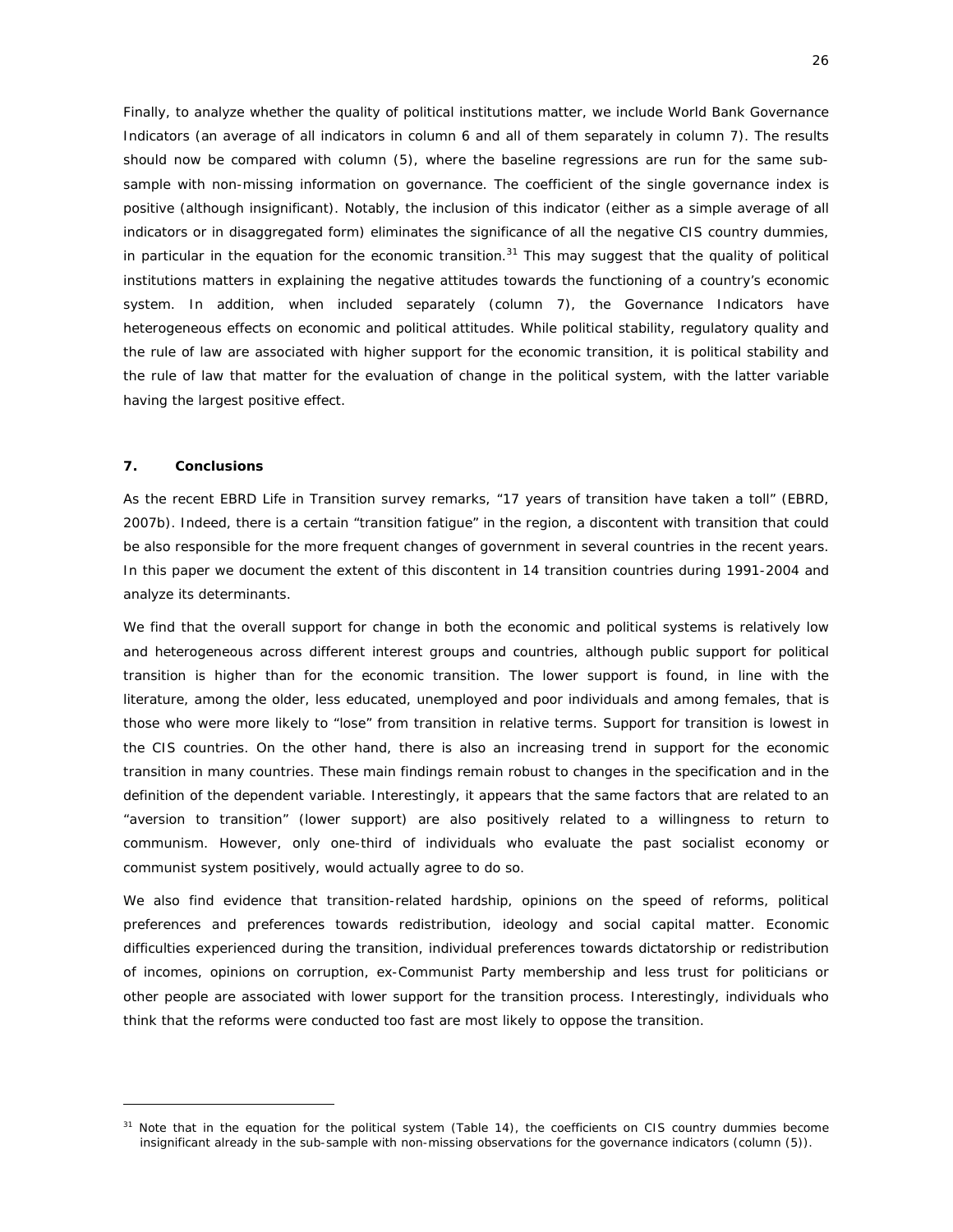Finally, exploring the potential explanations for the lower support attitudes in the CIS countries, we find evidence for the importance of trust in political institutions, preferences for a greater role of the state in the economy, and, especially, preferences for secure (and less remunerated) jobs. There is also evidence that macro-economic and political institutions matter. Unequal provision and the deterioration of public goods seem to matter to some extent for explaining the lower support for the economic transition. On the other hand, increased inequality is an important factor in explaining the lower support for the political transition. More importantly, the quality of political institutions, as measured by the Governance Indicators, contributes greatly to explaining the lower support for the economic transition in the CIS. In particular, while political stability, regulatory quality and the rule of law mostly affect the support for the economic transition, it is the rule of law that has the largest positive effect on the support for the political transition.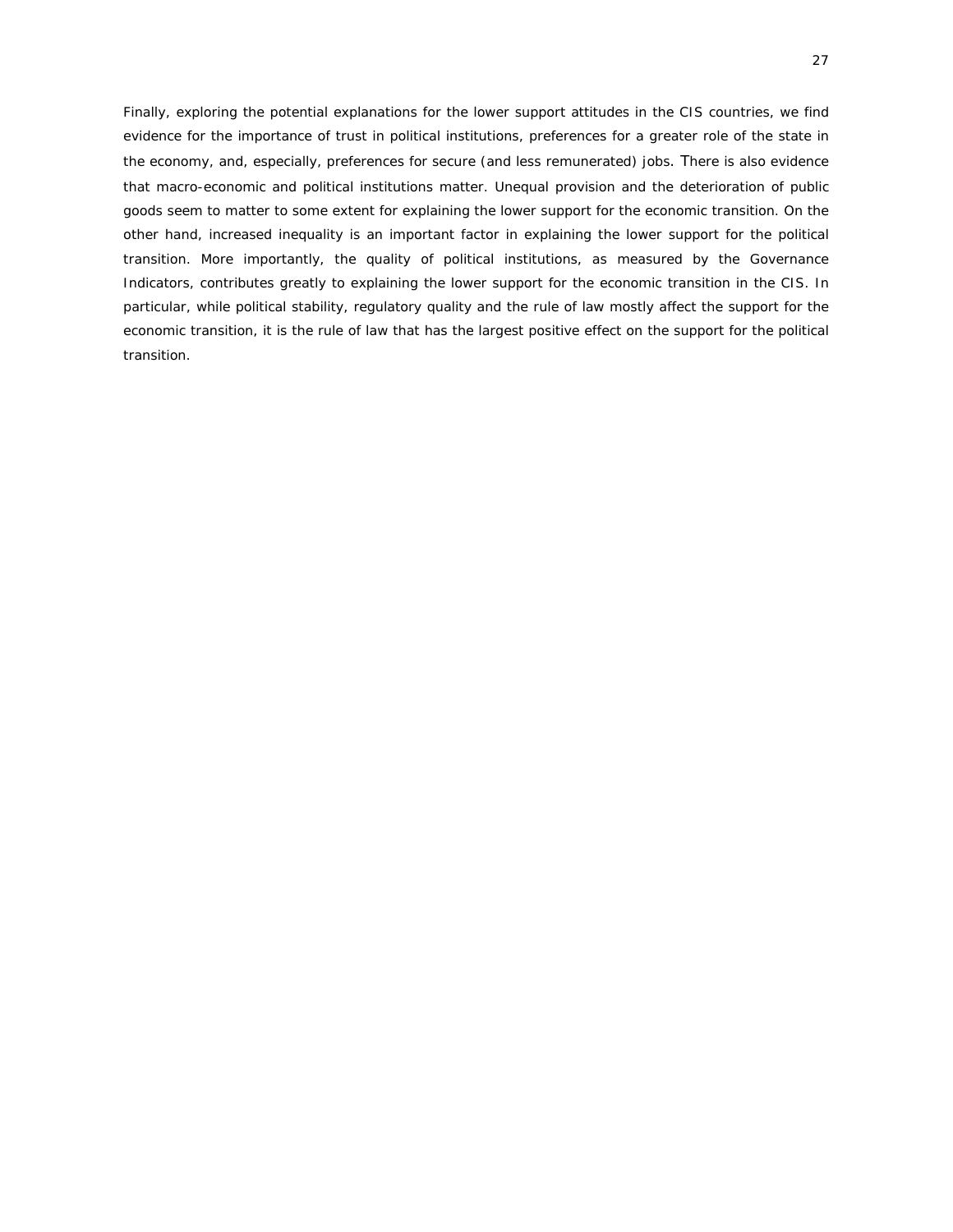#### **References**

- Aghion, P. and Blanchard, O.-J. (1994). On the Speed of Transition in Central Europe. NBER Macroeconomics Annual: 283-319.
- Alesina, A. and Fuchs-Schuendeln, N. (2007). Good Bye Lenin (Or Not?). The Effect of Communism on People's Preferences. American Economic Review 97: 1507-28.
- Bertrand, M. and Mullainathan, S. (2001). Do People Mean What They Say? Implications for Subjective Survey Data. American Economic Review 91 (2): 67-72.
- Blanchard, O.-J. (1997). Clarendon Lectures: The Economics of Transition in Eastern Europe. Oxford University Press, Oxford.
- Blanchflower, D. G. (2001). Unemployment, Well-Being and Wage Curves in Eastern and Central Europe. Journal of the Japanese and International Economics 15: 364-402.
- Blanchflower, D. G. and Freeman, R. B. (1997). The Attitudinal Legacy of Communist Labor Relations. Industrial and Labor Relations Review 50 (3): 438-59.
- Boeri, T. (2000). Structural Change, Welfare Systems and Labor Reallocation. Oxford: Oxford University Press.
- Boeri, T. and Terrell, K. (2002). Institutional Determinants of Labor Reallocation in Transition. Journal of Economic Perspectives 16 (1): 51-76.
- Brainerd, E. (1998). Winners and Losers in Russia's Economic Transition. American Economic Review 88 (5): 1094-1116.
- Campos N. and Coricelli, F. (2002) "Growth in Transition: What We Know, What We Don't, and What We Should" , Journal of Economic Literature, XL, September, pp.793-836.
- Denisova, I., Eller, M., Frye, T. and Zhuravskaya, E. (2007). Who Wants to Revise Privatization and Why? Evidence from 28 Post-Communist Countries. CEPR Discussion Paper No. 6603.
- Di Tella, R. and MacCulloch, R. (2005). Partisan Social Happiness. Review of Economic Studies 72 (2): 367-93.
- Doyle, O. and Fidrmuc J. (2006). Who is in Favour of Enlargement? Determinants of Support for EU Membership in Candidate Countries' Referenda. European Journal of Political Economy *22*: 520-43.
- Doyle, O. and Fidrmuc, J. (2003). Anatomy of Voting Behavior and Attitudes During Post-Communist Transition: Czech Republic 1990-1998. In Campos, N. and Fidrmuc, J. (eds.) Political Economy of Transition and Development: Institutions, Politics and Policies. In ZEI Studies in European Economics and Law, Kluwer Academic, Boston, Ch. 7: 139-64.
- Earle, J.S. and Gehlbach, S. (2003). A Spoonful of Sugar: Privatization and Popular Support for Reform in the Czech Republic. Economics and Politics 15 (1): 1-32.
- Easterlin, R. A. (2008). Lost in Transition: Life Satisfaction on the Road to Capitalism. IZA Discussion Paper No. 3409.
- Eble, S. and Koeva, P. (2002). What Determines Individual Preferences over Reform? Microeconomic Evidence from Russia. IMF Staff Papers 49, Special Issue: 87-110.
- EBRD (2007a). Transition Report: People in Transition. European Bank for Reconstruction and Development, London, UK.
- EBRD (2007b). Life in Transition. European Bank for Reconstruction and Development, London, UK. (http://www.ebrd.com/pubs/econo/lit.htm)
- Fernandez, R. and Rodrik, D. (1991). Resistance to Reform. Status Quo Bias in the Presence of Individual-Specific Uncertainty. American Economic Review 81: 1146-55.
- Fidrmuc, J. (1999). Unemployment and the Dynamics of Political Support for Economic Reforms. Journal of Policy Reform 3: 139-59
- Fidrmuc, J. (2000). Political Support for Reforms: Economics of Voting in Transition Countries. European Economic Review 44: 1491-1513.
- Guriev, S. and Zhuravskaya, E. (2009). (Un)Happiness in Transition. Journal of Economic Perspectives (forthcoming).
- Hayo, B. (2004). Public Support for Creating a Market Economy in Eastern Europe. Journal of Comparative Economics 32: 720-44.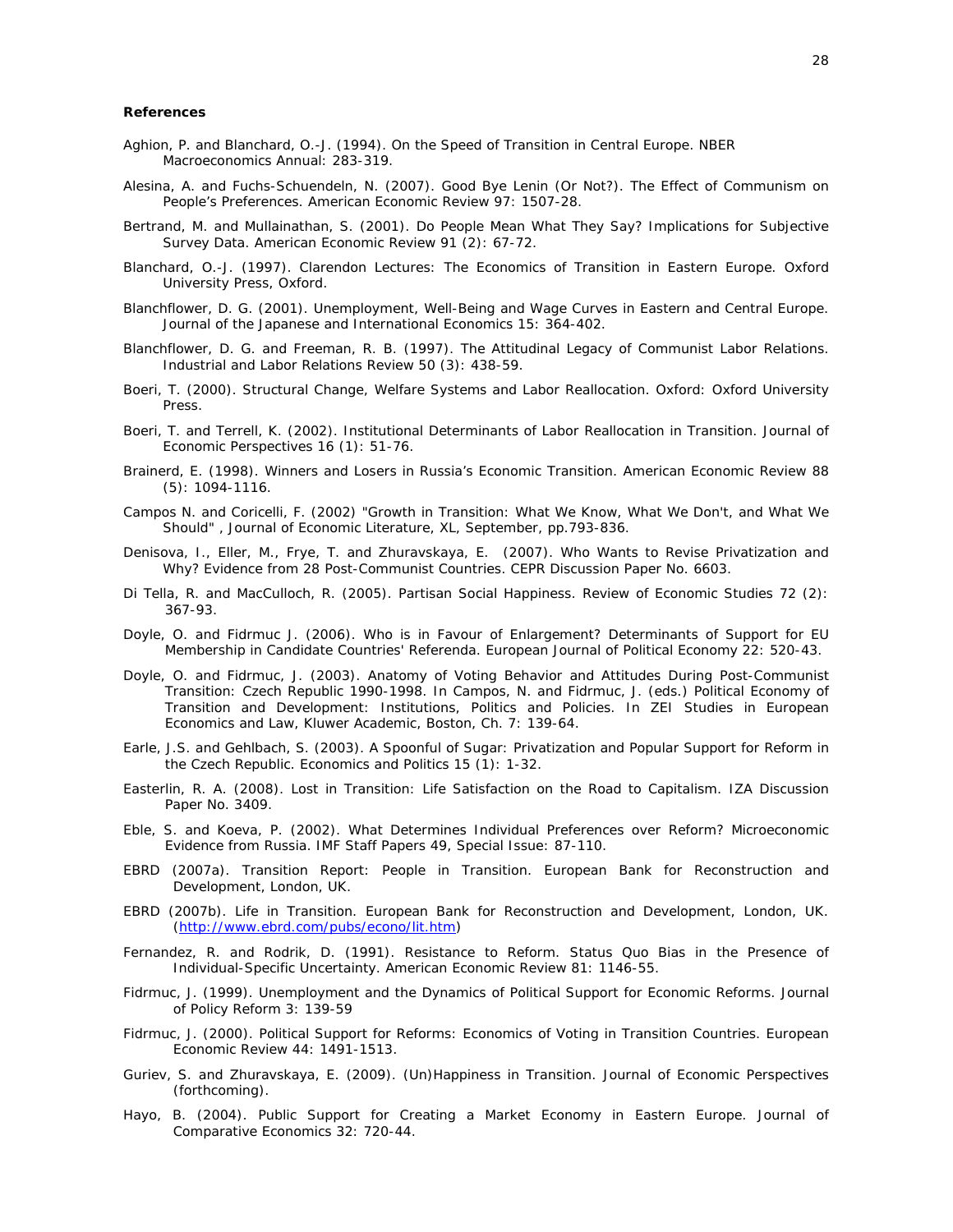- Jackson, J. E., Klich, J. and Poznańska, K. (2003). Economic Transition and Elections in Poland. Economics of Transition 11 (1): 41-66.
- Kahanec, M. and Zaiceva, A. (2009). Labor Market Outcomes of Immigrants and Non-Citizens in the EU: An East-West Comparison. International Journal of Manpower 30 (1+2): 97-115.
- Kornai, J. (2006). The great transformation of Central Eastern Europe: Success and disappointment. Economics of Transition, 14(2): 207–244.
- Krastev, I. (2007). The Strange Death of the Liberal Consensus, Journal of Democracy, 18(4): 56- 63.
- Kim, B-Y. and Pirttilä, J. (2006). Political Constraints and Economic Reform: Empirical Evidence from the Post-Communist Transition in the 1900s. Journal of Comparative Economics 34: 446-66.
- Landier, A., Thesmar, D. and Thoenig, M. (2008). Investigating Capitalism Aversion. Econmic Policy, July: 465-97.
- Lazar, O., Mishler, W., and Rose, R. (2007.) What is the Effect of Globalization on Support for Market Economies in Post-Communist Europe? University of Aberdeen, Centre for the Study of Public Policy, Studies in Public Policy No. 421.
- Lin, J.Y., Cai, F., and Li, Z. (2002). The Lessons of China's Transition to a Market Economy. Cato Journal, 16(2).
- Linz, S.J. and Semykina, A. (2008). How Do Workers Fare During Transition? Perceptions of Job Insecurity Among Russian Workers, 1995-2004. Labour Economics 15: 442-58.
- Mayda, A.M. (2006). Who Is Against Immigration? A Cross-Country Investigation of Individual Attitudes toward Immigrants . Review of Economics and Statistics 88 (3): 510-30.
- McMillan, J Havrylyshyn, O. (2004) Reform: What Pace Works. Finance and Development, September, 34-41.
- Milanovic, B. and Ersado, L. (2008). Reform and Inequality during the Transition: An Analysis Using Panel Household Survey Data, 1990-2005. World Bank Policy Research Working Papers no. 4780.
- Mishler, W. and Rose, R. (2000a). Political Support for Incomplete Democracies: Realist vs. Idealist Theories and Measures. University of Aberdeen, Centre for the Study of Public Policy, Studies in Public Policy No. 333.
- Mishler, W. and Rose, R. (2000b). Regime Support in Non-Democratic and Democratic Contexts. University of Aberdeen, Centre for the Study of Public Policy, Studies in Public Policy No. 336.
- Mishler, W. and Rose, R. (2002). Learning and Re-Learning Regime Support: The Dynamics of Post-Communist Regimes. European Journal of Political Research 41: 5-36.
- Mishler, W. and Rose, R. (2008). A Two-Way Street in Popular Support for New Regimes: The Political Economy of Post-Communist Transitions. University of Aberdeen, Centre for the Study of Public Policy, Studies in Public Policy No. 441.
- Murphy, K., Schleifer, A. and Vishny, R. (1992). The Transition to a Market Economy: Pitfall of Partial Reform. Quarterly Journal of Economics 107(3) (August): 889-906.
- Opper, S. (2004). The Political Economy of Privatization: Empirical Evidence from Transition Economies. KYKLOS 57: 559-86.
- Rodrik, D. (1995) The Dynamics of Political Support for Reforms in Economies in Transition. Journal of Japanese and International Economics 9: 403-25.
- Roland, G. (2002) The Political Economy of Transition. Journal of Economic Perspectives, 16(1): 29-50.
- Rose, R. (2007). Learning to Support New Regimes in Europe. University of Aberdeen, Centre for the Study of Public Policy, Studies in Public Policy No. 424.
- Rupnik, J. (2008). From Democracy Fatigue to Populist Backlash, Journal of Democracy, 18(4): 17- 25.
- Sanfey, P. and Teksoz, U. (2007). Does Transition Make You Happy? Economics of Transition 15 (4): 707-31.
- Scheve, K. F. and Slaughter, M. J. (2001). Labor Market Competition and Individual Preferences ver Immigration Policy. Review of Economics and Statistics, 83:133—45.
- Svejnar, J. (2002). Transition Economies: Performance and Challenges. Journal of Economic Perspectives 16 (1): 3-28.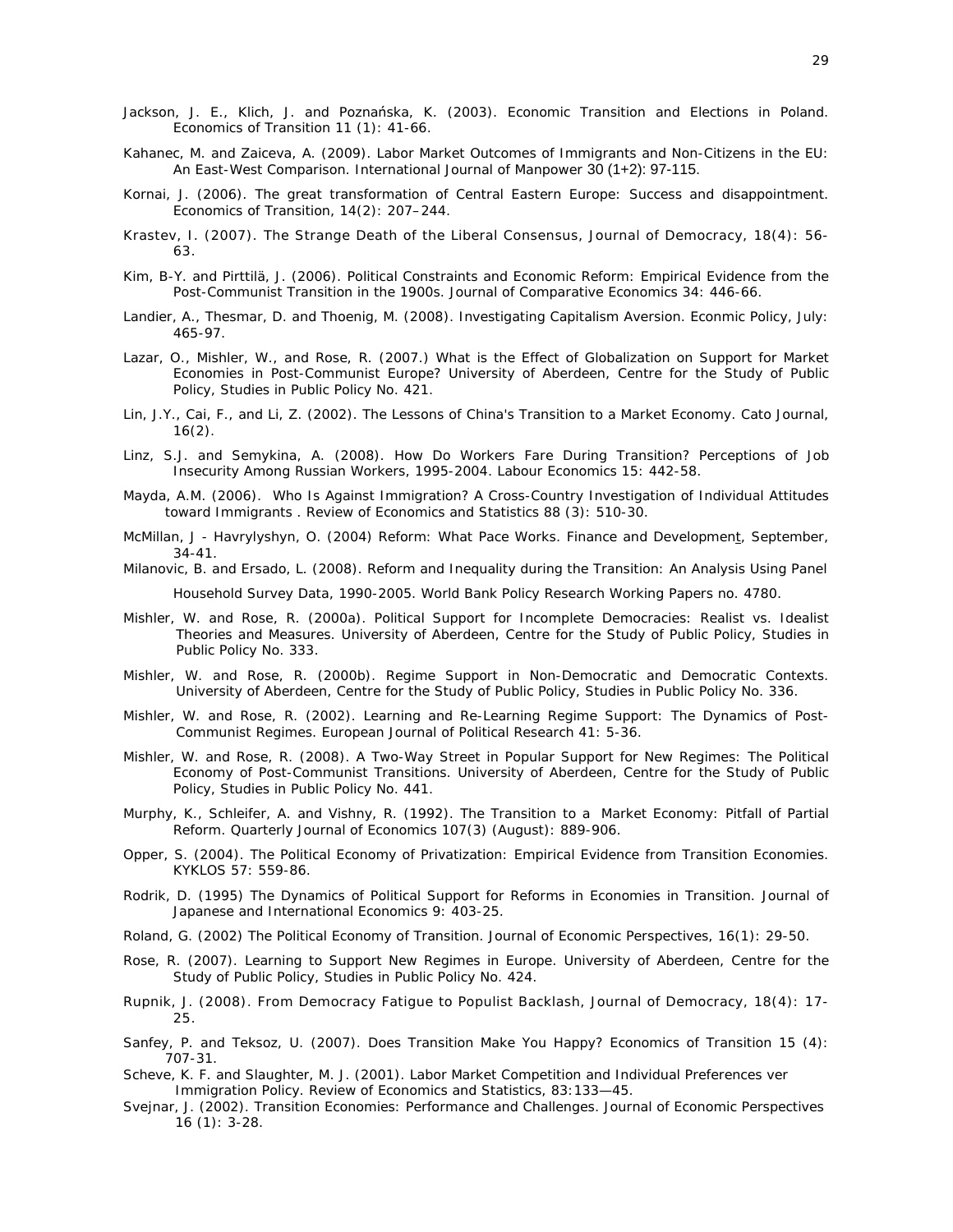- Terrell, K. (1999). Worker Mobility and Transition to a Market Economy: Winners and Losers, in: New Markets, New Opportunities? Economic and Social Mobility in a Changing World. Nancy Birdsall and Carol Graham (eds.), Washington DC, Brookings Institution, Ch. 7.
- Tucker, J. (2002). The First Decade of Post-Communist Elections and Voting: What Have We Studied, and How Have We Studied It? Annual Review of Political Science 5: 271-304.
- Valev, N. (2004). No Pain, No Gain: Market Reform, Unemployment, and Politics in Bulgaria. Journal of Comparative Economics 32: 409-25.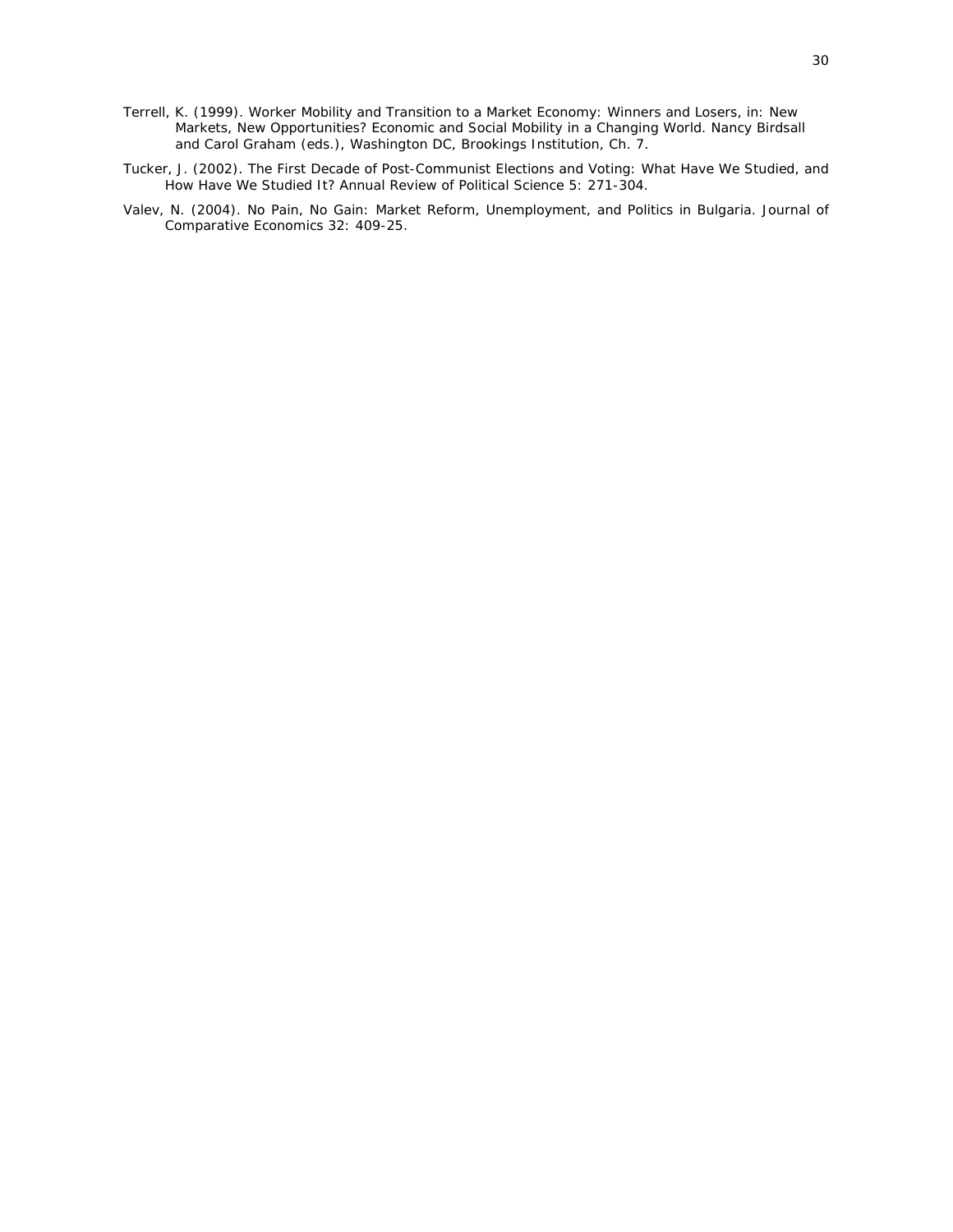

#### **Figure 1: Evaluations of the economic and political systems in 1993 and 2004**

*Source*: Authors' tabulations from the New Barometers data. Sample includes all individuals.

#### **Figure 2: Dynamics of Support, 1991-2004**



*Source*: Authors' tabulations from the New Barometers data. See text and Appendix for definition of distance. *Notes*: 1996 and 2000 are excluded, since only Russia and the Baltic States are available for these years. Sample includes all individuals.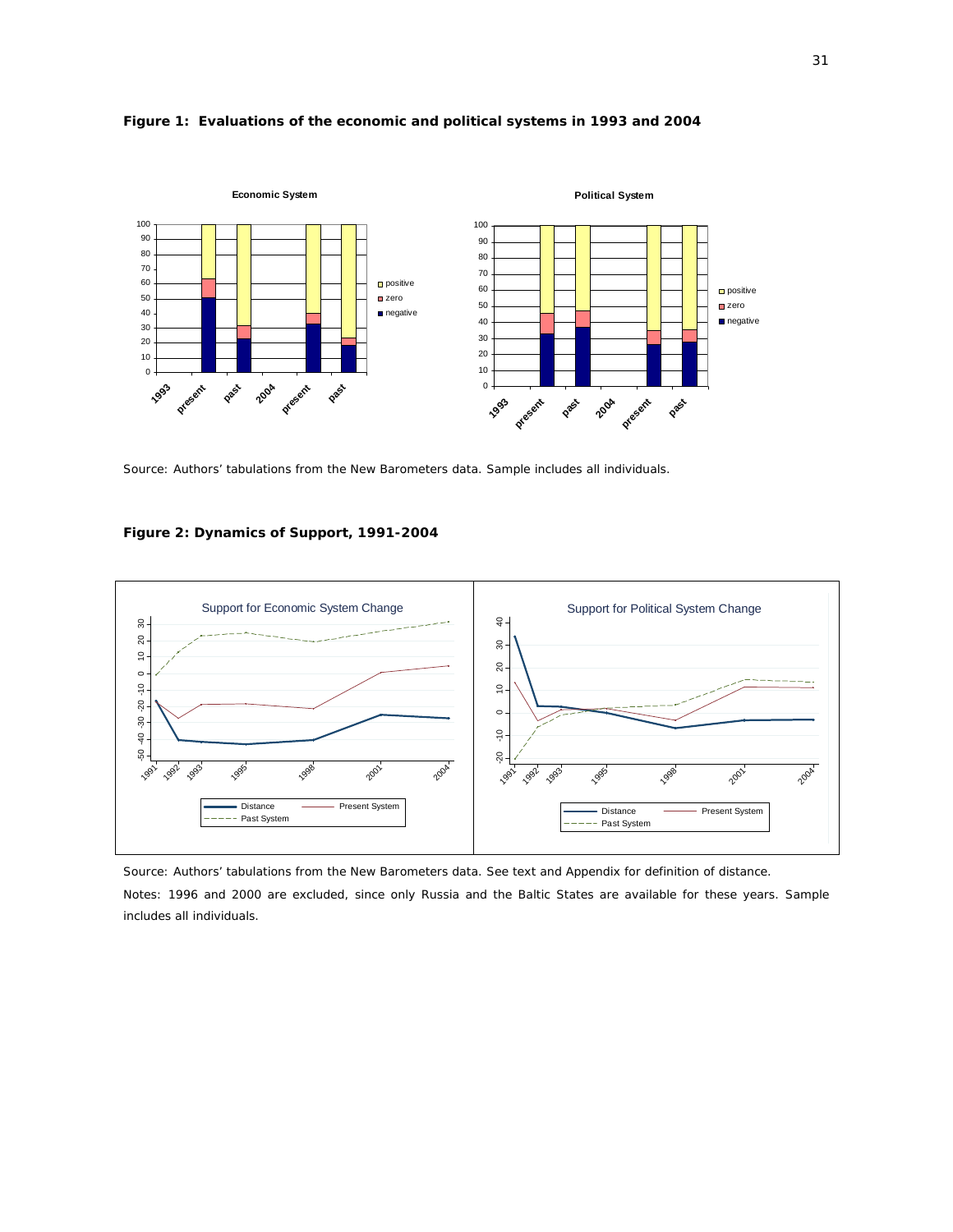

**Figure 3: Support for change in the economic and political systems, by country** 

*Source*: Authors' tabulations from the New Barometers data. Notes: See text and Appendix for definition of distance.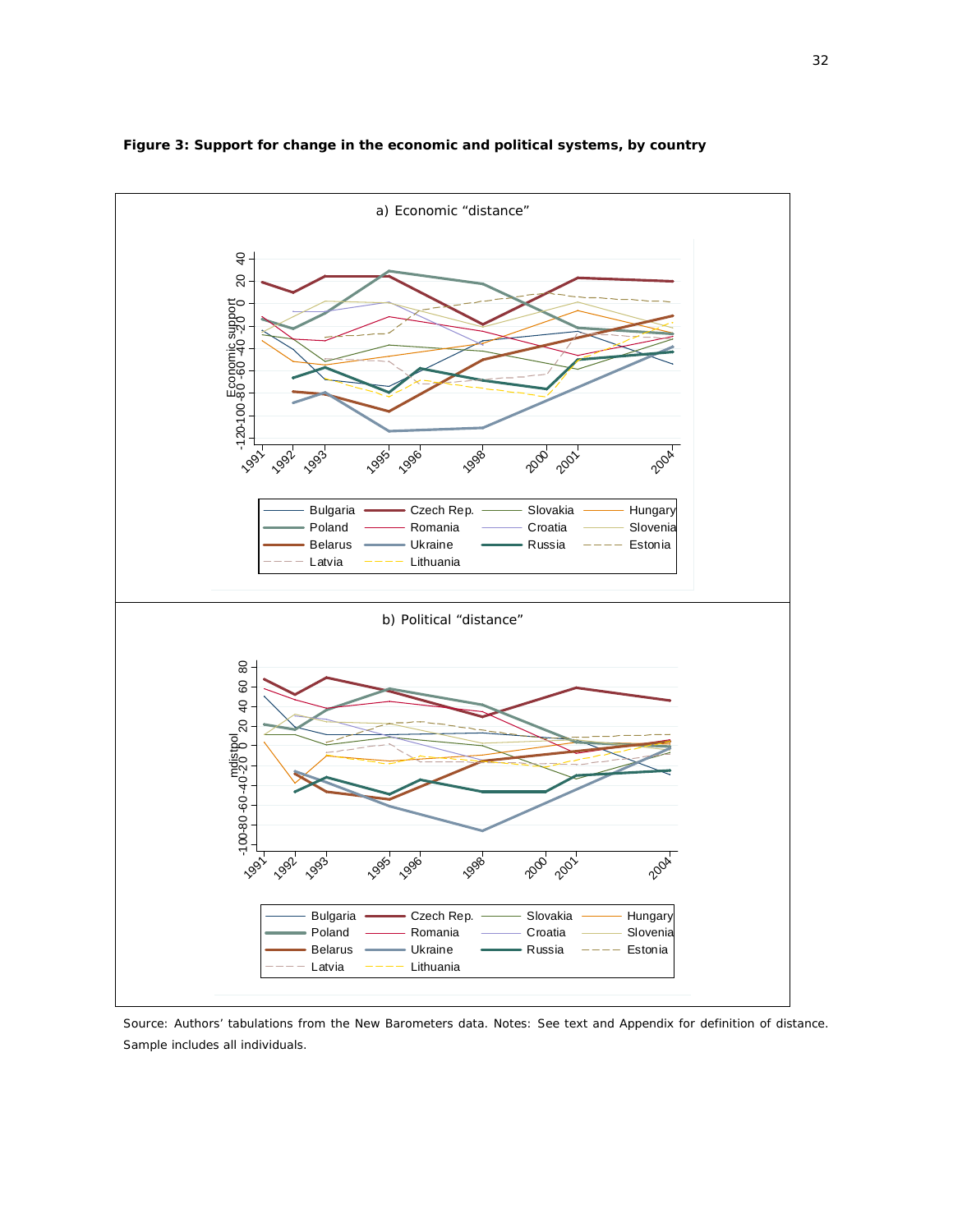



*Source*: Authors' tabulations from the New Barometers data. Sample includes all individuals.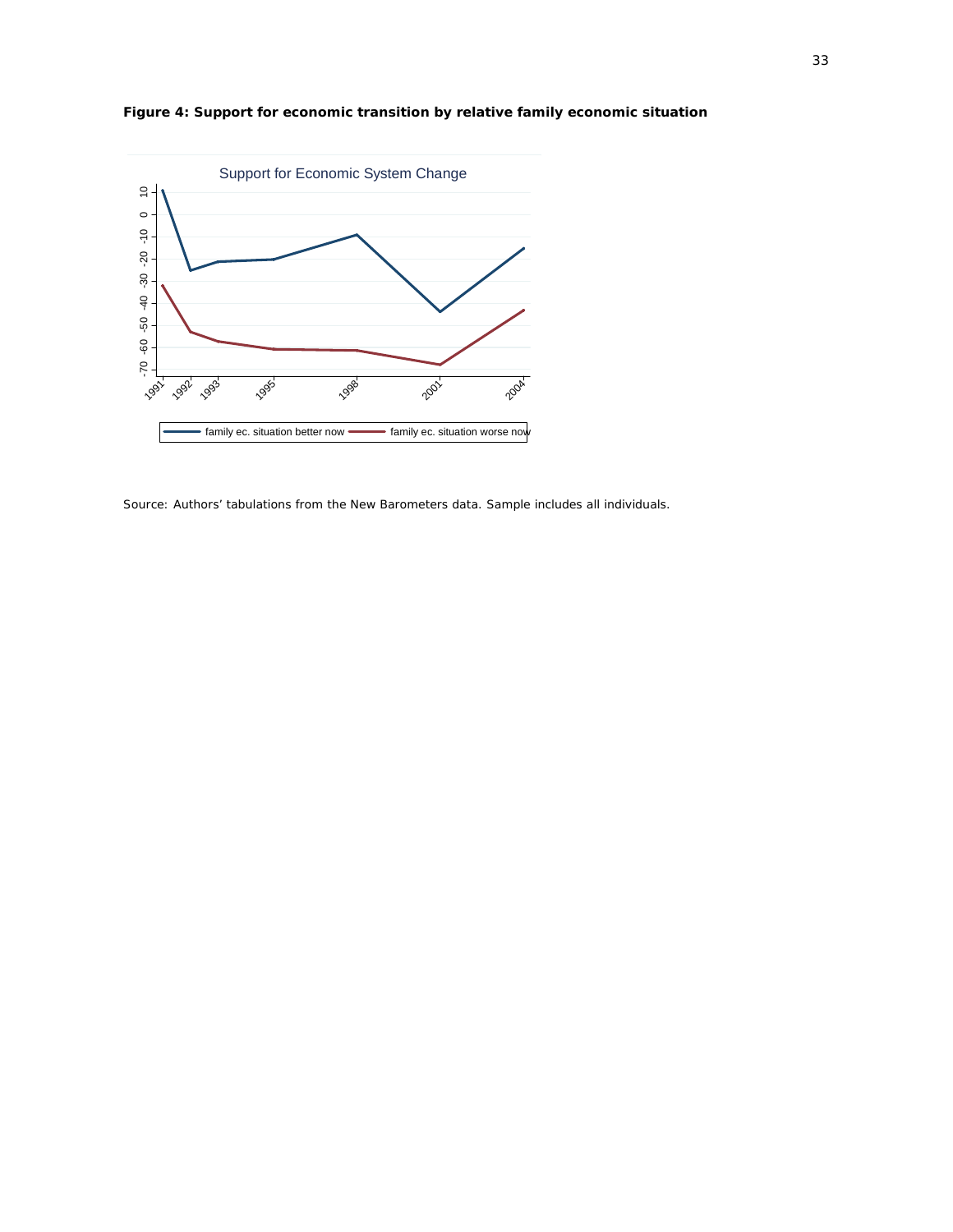| Past     | Present  | Economic         | Political      |
|----------|----------|------------------|----------------|
|          |          | system           | system         |
| Positive | Positive | <b>Positive</b>  | Compliant      |
|          |          |                  |                |
| Negative | Negative |                  |                |
| Negative | Neutral  |                  |                |
| Neutral  | Negative |                  |                |
| Neutral  | Neutral  | <b>Negative</b>  | <b>Skeptic</b> |
|          |          |                  |                |
| Positive | Neutral  |                  |                |
| Positive | Negative | <b>Nostalgic</b> | Reactionary    |
|          |          |                  |                |
| Neutral  | Positive |                  |                |
| Negative | Positive | Pro-market       | Democrat       |

#### **Table 1a: Groups formed on the basis of the evaluation of the economic or political system**

*Notes*: "positive" refers to evaluation greater than zero, "negative" – smaller than zero, "neutral" – equal to zero.

#### **Table 1b: Classification of countries into groups according to the evaluation of the economic and political systems**

|                 |      | <b>Economic System</b> | <b>Political System</b> |
|-----------------|------|------------------------|-------------------------|
| Czech R.        | 1991 | Pro-mkt                | Democrat                |
|                 | 2004 | Pro-mkt                | Democrat                |
| Slovakia        | 1991 | Nostalgic              | Democrat                |
|                 | 2004 | Nostalgic              | Reactionary             |
| Hungary         | 1991 | Nostalgic              | Compliant               |
|                 | 2004 | Nostalgic              | Compliant               |
| Poland          | 1991 | Negative               | Skeptic                 |
|                 | 2004 | Nostalgic              | Skeptic/Comp            |
| Slovenia        | 1991 | Negative               | Democrat                |
|                 | 2004 | Positive               | Compliant               |
| Estonia         | 1993 | Nostalgic              | Compliant               |
|                 | 2004 | Positive               | Compliant               |
| Latvia          | 1993 | Nostalgic              | Reactionary             |
|                 | 2004 | Nostalgic              | Reactionary             |
| Lithuania       | 1993 | Nostalgic              | Reactionary             |
|                 | 2004 | Positive               | Compliant               |
| <b>Bulgaria</b> | 1991 | Nostalgic              | Democrat                |
|                 | 2004 | Nostalgic              | Reactionary             |
| Romania         | 1991 | Negative               | Democrat                |
|                 | 2004 | Nostalgic              | Democrat                |
| Croatia         | 1992 | Negative               | Skeptic                 |
|                 | 1998 | Nostalgic              | Skeptic                 |
| <b>Russia</b>   | 1992 | Nostalgic              | Reactionary             |
|                 | 2004 | Nostalgic              | Compliant               |
| <b>Ukraine</b>  | 1992 | Nostalgic              | Reactionary             |
|                 | 2004 | Positive               | Compliant               |
| <b>Belarus</b>  | 1991 | Nostalgic              | Reactionary             |
|                 | 2004 | Positive               | Compliant               |

*Notes*: Based on average responses by country, using classification from Table 1a.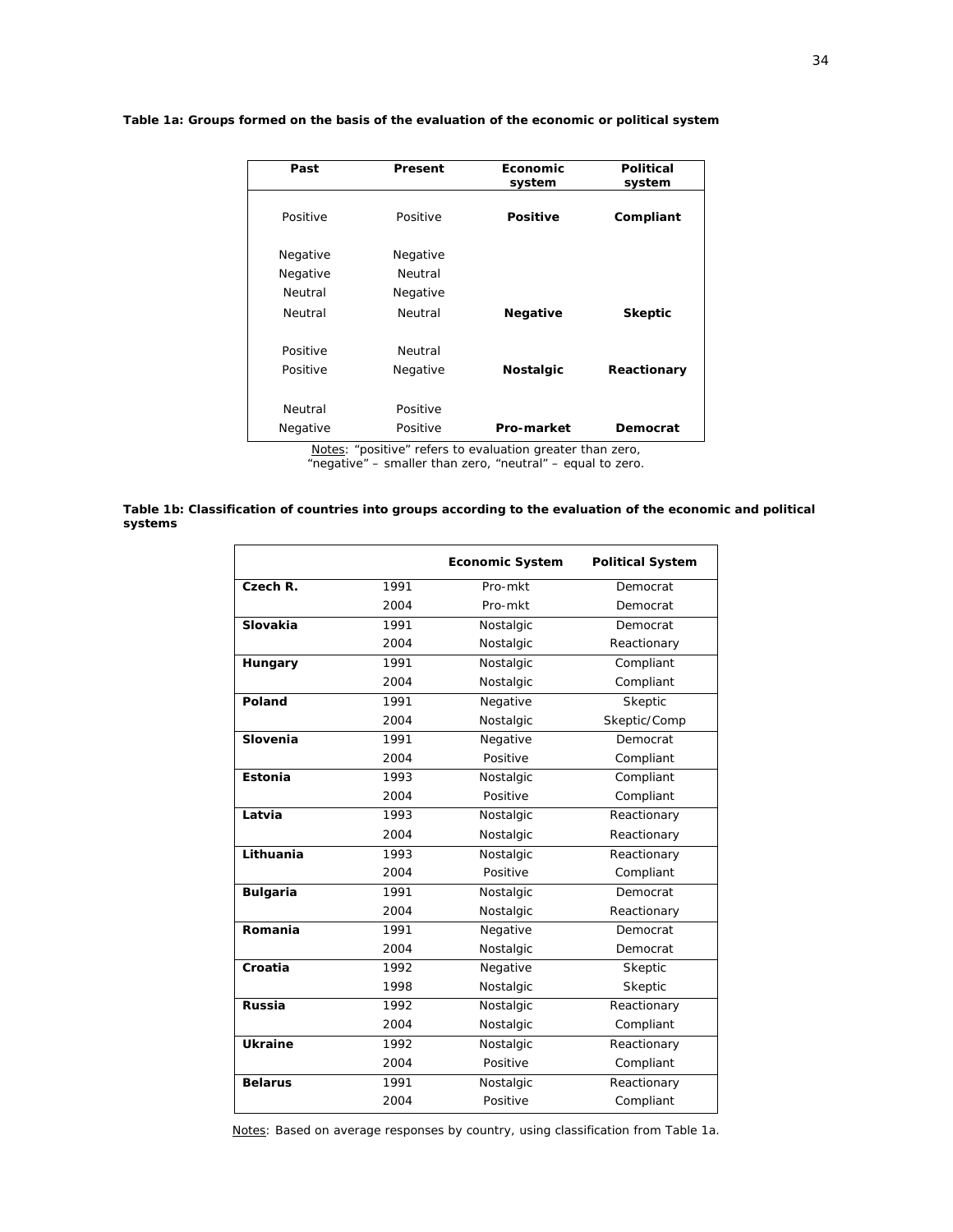|            | Economic system |            |                     | <b>Political system</b> |                   |  |  |
|------------|-----------------|------------|---------------------|-------------------------|-------------------|--|--|
| All        | Reactionary     | Democrat   | AII                 | <b>Nostalgic</b>        | <b>Pro-market</b> |  |  |
|            |                 |            | 1993                |                         |                   |  |  |
| Nostalgic  | Nostalgic       | Nostalgic  | Reactionary         | Reactionary             | Reactionary       |  |  |
| 47.14      | 82.76           | 24.75      | 26.91               | 47.87                   | 3.27              |  |  |
| Negative   | Negative        | Negative   | Skeptic             | Skeptic                 | Skeptic           |  |  |
| 21.32      | 7.58            | 23.01      | 24.26               | 18.71                   | 14.93             |  |  |
| Positive   | Positive        | Positive   | Compliant           | Compliant               | Compliant         |  |  |
| 18.99      | 8.09            | 16.51      | 21.45               | 18.87                   | 5.95              |  |  |
| Pro-market | Pro-market      | Pro-market | Democrat            | Democrat                | Democrat          |  |  |
| 12.55      | 1.57            | 35.73      | 27.37               | 14.55                   | 75.85             |  |  |
|            | 2004            |            |                     |                         |                   |  |  |
| Nostalgic  | Nostalgic       | Nostalgic  | Reactionary         | Reactionary             | Reactionary       |  |  |
| 33.79      | 73.57           | 14.11      | 25.01               | 55.52                   | 3.58              |  |  |
| Negative   | Negative        | Negative   | Skeptic             | Skeptic                 | Skeptic           |  |  |
| 9.39       | 5.12            | 9.93       | 13.44               | 12.12                   | 13.30             |  |  |
| Positive   | Positive        | Positive   | Compliant           | Compliant               | Compliant         |  |  |
| 40.54      | 18.97           | 30.43      | 35.06               | 21.23                   | 10.42             |  |  |
| Pro-market | Pro-market      | Pro-market | Democrat            | Democrat                | Democrat          |  |  |
| 16.27      | 2.34            | 45.53      | 26.50               | 11.13                   | 72.69             |  |  |
|            |                 |            | Average (all years) |                         |                   |  |  |
| Nostalgic  | Nostalgic       | Nostalgic  | Reactionary         | Reactionary             | Reactionary       |  |  |
| 42.87      | 80.66           | 19.90      | 27.52               | 52.33                   | 3.32              |  |  |
| Negative   | Negative        | Negative   | Skeptic             | Skeptic                 | Skeptic           |  |  |
| 19.18      | 7.21            | 20.51      | 21.50               | 16.30                   | 14.00             |  |  |
| Positive   | Positive        | Positive   | Compliant           | Compliant               | Compliant         |  |  |
| 23.85      | 10.40           | 19.59      | 24.26               | 18.88                   | 8.27              |  |  |
| Pro-market | Pro-market      | Pro-market | Democrat            | Democrat                | Democrat          |  |  |
| 14.11      | 1.73            | 40.01      | 26.72               | 12.49                   | 74.41             |  |  |

#### **Table 2: Group linkages for the evaluations of the economic and political systems**

*Notes*:

Col. 1-3: Evaluation of the economic system, for citizens which have expressed different evaluations of the political system (percent of total evaluations, all countries).

Col. 4-6: Evaluation of the political system, for citizens which have expressed different evaluations of the economic system (percent of total evaluations, all countries).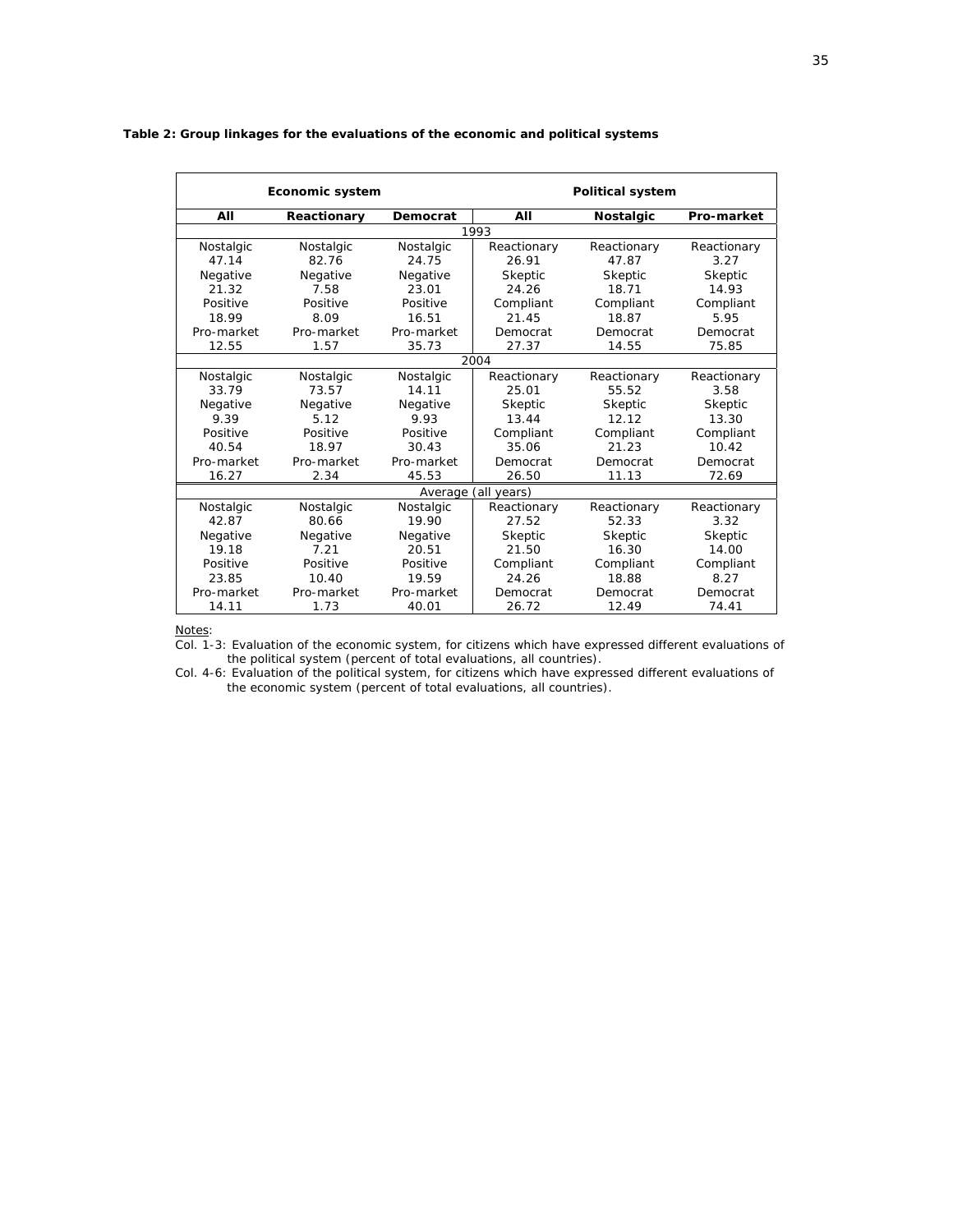| <u>rable 3: Determinants of support for the economic system: Present versus past</u> |             |             |             |             |             |              |
|--------------------------------------------------------------------------------------|-------------|-------------|-------------|-------------|-------------|--------------|
|                                                                                      | (1)         | (2)         | (3)         | (4)         | (5)         | (6)          |
|                                                                                      | Past        | Present     | Distance    | Distance    | Distance if | Distance if  |
|                                                                                      |             |             |             |             | pro-        | pro-         |
|                                                                                      |             |             |             |             | market=1 or | $market = 1$ |
|                                                                                      |             |             |             |             | nostalgic=1 |              |
|                                                                                      |             |             |             |             | $-0.152**$  |              |
| Female                                                                               | $0.092***$  | $-0.098*$   | $-0.127**$  | $-0.132**$  |             | 0.012        |
|                                                                                      | (0.030)     | (0.046)     | (0.048)     | (0.048)     | (0.055)     | (0.013)      |
| Young_cohort                                                                         | $-0.048***$ | $0.111***$  | $0.093***$  | $0.082***$  | $0.138***$  | $-0.020$     |
|                                                                                      | (0.013)     | (0.025)     | (0.019)     | (0.023)     | (0.042)     | (0.029)      |
| Age 30-39                                                                            | $0.025*$    | $-0.043**$  | $-0.047**$  | $-0.044**$  | $-0.057**$  | 0.003        |
|                                                                                      | (0.014)     | (0.019)     | (0.016)     | (0.017)     | (0.023)     | (0.020)      |
| Age 40-49                                                                            | $0.123***$  | $-0.090***$ | $-0.145***$ | $-0.152***$ | $-0.177***$ | 0.014        |
|                                                                                      |             |             |             |             |             |              |
|                                                                                      | (0.018)     | (0.027)     | (0.024)     | (0.024)     | (0.043)     | (0.029)      |
| Age 50-59                                                                            | $0.154***$  | $-0.097***$ | $-0.170***$ | $-0.169***$ | $-0.199***$ | 0.019        |
|                                                                                      | (0.022)     | (0.025)     | (0.026)     | (0.026)     | (0.037)     | (0.026)      |
| Age > 60                                                                             | $0.102**$   | $-0.052$    | $-0.108*$   | $-0.113**$  | $-0.132**$  | 0.024        |
|                                                                                      | (0.035)     | (0.047)     | (0.050)     | (0.048)     | (0.059)     | (0.048)      |
| Secondary /                                                                          | $-0.105***$ | 0.033       | $0.094***$  | $0.070**$   | $0.096**$   | 0.016        |
| vocational                                                                           | (0.025)     | (0.025)     | (0.027)     | (0.027)     | (0.034)     | (0.023)      |
| University                                                                           | $-0.338***$ | $0.108***$  | $0.298***$  | $0.266***$  | $0.347***$  | 0.019        |
|                                                                                      |             | (0.028)     | (0.025)     |             |             | (0.036)      |
|                                                                                      | (0.021)     |             |             | (0.028)     | (0.040)     |              |
| Single                                                                               | $-0.088***$ | 0.010       | $0.067***$  | $0.075***$  | $0.092***$  | 0.003        |
|                                                                                      | (0.019)     | (0.015)     | (0.022)     | (0.019)     | (0.026)     | (0.022)      |
| Divorced /                                                                           | $-0.013$    | $-0.002$    | 0.010       | 0.017       | 0.023       | 0.006        |
| widowed                                                                              | (0.015)     | (0.013)     | (0.016)     | (0.014)     | (0.015)     | (0.024)      |
| City                                                                                 | -0.140**    | 0.015       | $0.103**$   | $0.113**$   | $0.130**$   | $0.083***$   |
|                                                                                      | (0.048)     | (0.028)     | (0.045)     | (0.043)     | (0.059)     | (0.015)      |
| Big town                                                                             | $-0.022$    | $-0.025$    | $-0.002$    | 0.011       | 0.012       | 0.033        |
|                                                                                      | (0.026)     | (0.017)     | (0.024)     | (0.022)     | (0.028)     | (0.019)      |
|                                                                                      | $0.138***$  | $-0.119***$ | $-0.167***$ | $-0.158***$ | $-0.205***$ | $-0.022$     |
| Unemployed                                                                           |             |             |             |             |             |              |
|                                                                                      | (0.032)     | (0.028)     | (0.036)     | (0.032)     | (0.041)     | (0.021)      |
| Pensioner                                                                            | $0.094***$  | $-0.009$    | $-0.067**$  | $-0.063*$   | $-0.075$    | $0.078**$    |
|                                                                                      | (0.019)     | (0.033)     | (0.031)     | (0.029)     | (0.047)     | (0.034)      |
| Student /                                                                            | $-0.064***$ | $0.035**$   | $0.069***$  | $0.077***$  | $0.078**$   | $-0.004$     |
| housewife                                                                            | (0.019)     | (0.012)     | (0.016)     | (0.017)     | (0.032)     | (0.023)      |
| 2 <sup>nd</sup> hh. income                                                           | $-0.020$    | $-0.005$    | 0.012       | 0.020       | 0.028       | 0.002        |
| quartile                                                                             | (0.015)     | (0.026)     | (0.025)     | (0.021)     | (0.025)     | (0.016)      |
| 3 <sup>rd</sup> hh. income                                                           | $-0.070***$ | 0.038       | $0.077**$   | $0.090**$   | $0.123***$  | 0.021        |
| quartile                                                                             |             |             |             |             |             |              |
|                                                                                      | (0.016)     | (0.041)     | (0.034)     | (0.032)     | (0.034)     | (0.023)      |
| 4 <sup>th</sup> hh. income                                                           | $-0.238***$ | $0.181***$  | $0.281***$  | $0.302***$  | $0.417***$  | $0.077***$   |
| quartile                                                                             | (0.026)     | (0.035)     | (0.035)     | (0.030)     | (0.031)     | (0.017)      |
| Czech Republic                                                                       | $-0.328***$ | $0.455***$  | $0.520***$  |             |             |              |
|                                                                                      | (0.037)     | (0.043)     | (0.014)     |             |             |              |
| Slovakia                                                                             | $0.209***$  | $-0.191***$ | $-0.255***$ |             |             |              |
|                                                                                      | (0.011)     | (0.022)     | (0.012)     |             |             |              |
| Hungary                                                                              | $0.375***$  | $-0.173***$ | $-0.385***$ |             |             |              |
|                                                                                      | (0.027)     | (0.034)     | (0.014)     |             |             |              |
| Poland                                                                               | $-0.122***$ | 0.014       | $0.119***$  |             |             |              |
|                                                                                      |             |             |             |             |             |              |
|                                                                                      | (0.031)     | (0.035)     | (0.012)     |             |             |              |
| Estonia                                                                              | $0.248***$  | $0.234***$  | $-0.036$    |             |             |              |
|                                                                                      | (0.030)     | (0.040)     | (0.035)     |             |             |              |
| Lithiania                                                                            | $0.600***$  | $-0.444***$ | $-0.679***$ |             |             |              |
|                                                                                      | (0.031)     | (0.037)     | (0.034)     |             |             |              |
| Latvia                                                                               | $0.413***$  | $-0.429***$ | $-0.532***$ |             |             |              |
|                                                                                      | (0.031)     | (0.038)     | (0.035)     |             |             |              |
| Bulgaria                                                                             | $0.173***$  | $-0.477***$ | $-0.367***$ |             |             |              |
|                                                                                      | (0.011)     | (0.013)     | (0.009)     |             |             |              |
| Romania                                                                              | $-0.066**$  | $-0.245***$ | $-0.101***$ |             |             |              |
|                                                                                      |             |             |             |             |             |              |
|                                                                                      | (0.028)     | (0.039)     | (0.031)     |             |             |              |
| Croatia                                                                              | $-0.357***$ | $-0.107$    | $0.218***$  |             |             |              |
|                                                                                      | (0.071)     | (0.074)     | (0.036)     |             |             |              |
| Russia                                                                               | $0.562***$  | $-0.538***$ | $-0.689***$ |             |             |              |
|                                                                                      | (0.032)     | (0.034)     | (0.027)     |             |             |              |
| Ukraine                                                                              | $0.765***$  | $-0.844***$ | $-1.054***$ |             |             |              |
|                                                                                      | (0.021)     | (0.027)     | (0.018)     |             |             |              |
| <b>Belarus</b>                                                                       | $0.668***$  | $-0.406***$ | $-0.753***$ |             |             |              |
|                                                                                      | (0.019)     | (0.033)     | (0.022)     |             |             |              |
| 1991                                                                                 | $-0.406***$ | $-0.680**$  | $-0.164$    |             |             |              |
|                                                                                      |             |             |             |             |             |              |
|                                                                                      | (0.093)     | (0.165)     | (0.134)     |             |             |              |
| 1992                                                                                 | $-0.272**$  | $-0.860***$ | $-0.368***$ |             |             |              |
|                                                                                      | (0.119)     | (0.198)     | (0.114)     |             |             |              |
| 1993                                                                                 | $-0.158**$  | $-0.609***$ | $-0.289**$  |             |             |              |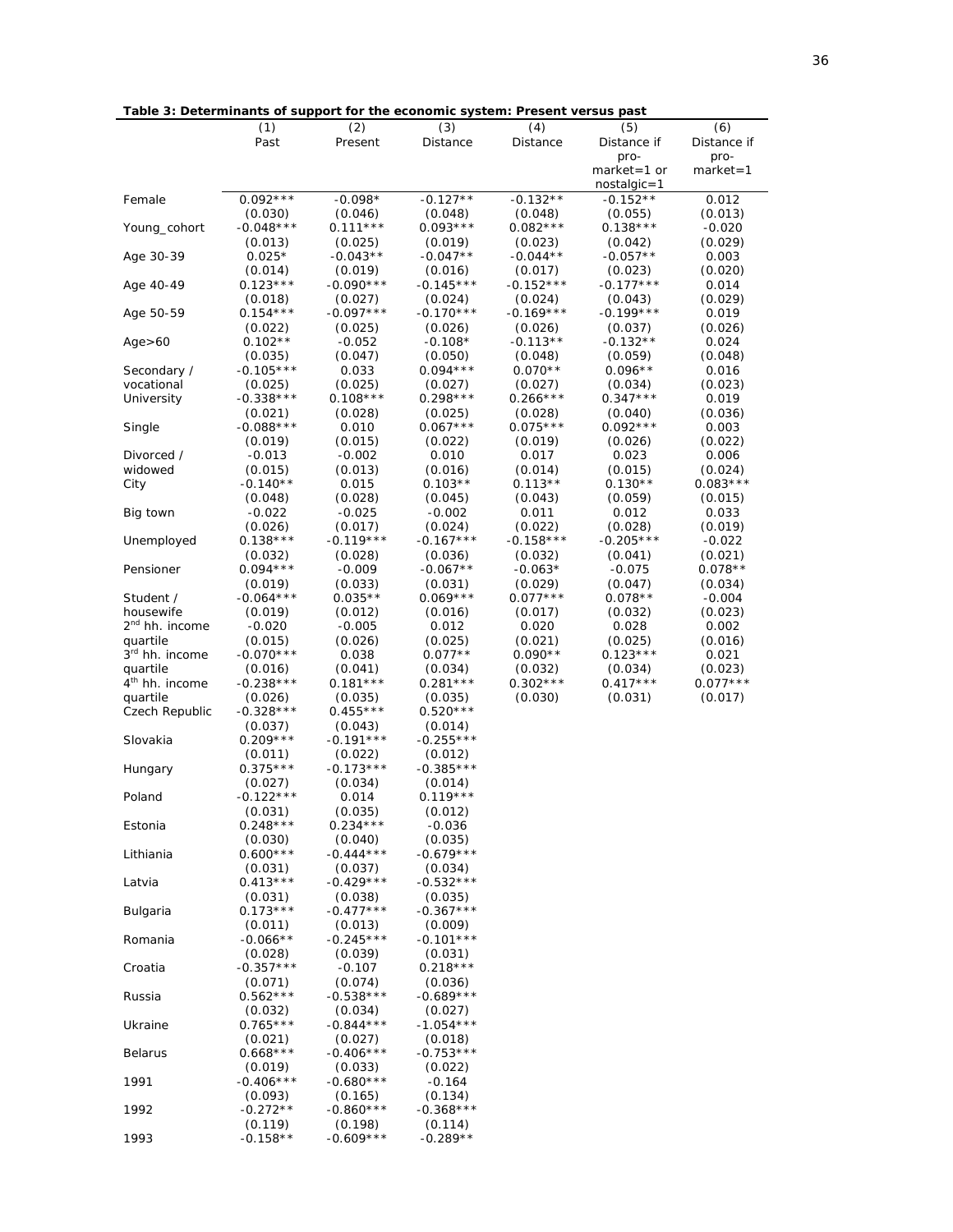|              | (0.071)    | (0.147)     | (0.124)    |             |             |            |  |
|--------------|------------|-------------|------------|-------------|-------------|------------|--|
| 1995         | $-0.049$   | $-0.591***$ | $-0.344**$ |             |             |            |  |
|              | (0.093)    | (0.168)     | (0.152)    |             |             |            |  |
| 1996         | $-0.167$   | $-0.524***$ | $-0.216$   |             |             |            |  |
|              | (0.123)    | (0.131)     | (0.144)    |             |             |            |  |
| 1998         | $-0.156$   | $-0.577***$ | $-0.248$   |             |             |            |  |
|              | (0.117)    | (0.158)     | (0.147)    |             |             |            |  |
| 2000         | 0.101      | $-0.446**$  | $-0.312**$ |             |             |            |  |
|              | (0.099)    | (0.150)     | (0.128)    |             |             |            |  |
| 2001         | $-0.156**$ | $-0.102$    | 0.043      |             |             |            |  |
|              | (0.071)    | (0.146)     | (0.104)    |             |             |            |  |
| Constant     | $0.470***$ | $0.433**$   | $-0.058$   | $-0.353***$ | $-0.574***$ | $0.902***$ |  |
|              | (0.089)    | (0.148)     | (0.143)    | (0.072)     | (0.092)     | (0.036)    |  |
| Country*year | No.        | No          | No         | Yes         | Yes         | Yes        |  |
| dummies      |            |             |            |             |             |            |  |
| Observations | 72648      | 73636       | 72012      | 72012       | 41050       | 9779       |  |
| R-squared    | 0.16       | 0.15        | 0.19       | 0.22        | 0.29        | 0.05       |  |

*Notes*: Estimation method: OLS. Standard errors clustered by country are reported in parentheses. \* significant at 10 percent; \*\* significant at 5 percent; \*\*\* significant at 1 percent. Dependent variables in columns (1) and (2) are standardized individuals' rankings of past or present economic systems, respectively. Dependent variable in columns (3)-(6) is the standardized distance between the rankings of present and past economic systems. Reference individual is male, age 20-29, cohort between 18 and 55 years old in 1990, less than secondary school education, married, living in rural or small town, employed, with household income in the 1st quartile. Reference country and year: Slovenia, 2004. In columns (4)-(6) the additional reference category is Slovenia\*2004. For definitions of variables, see text and Data Appendix.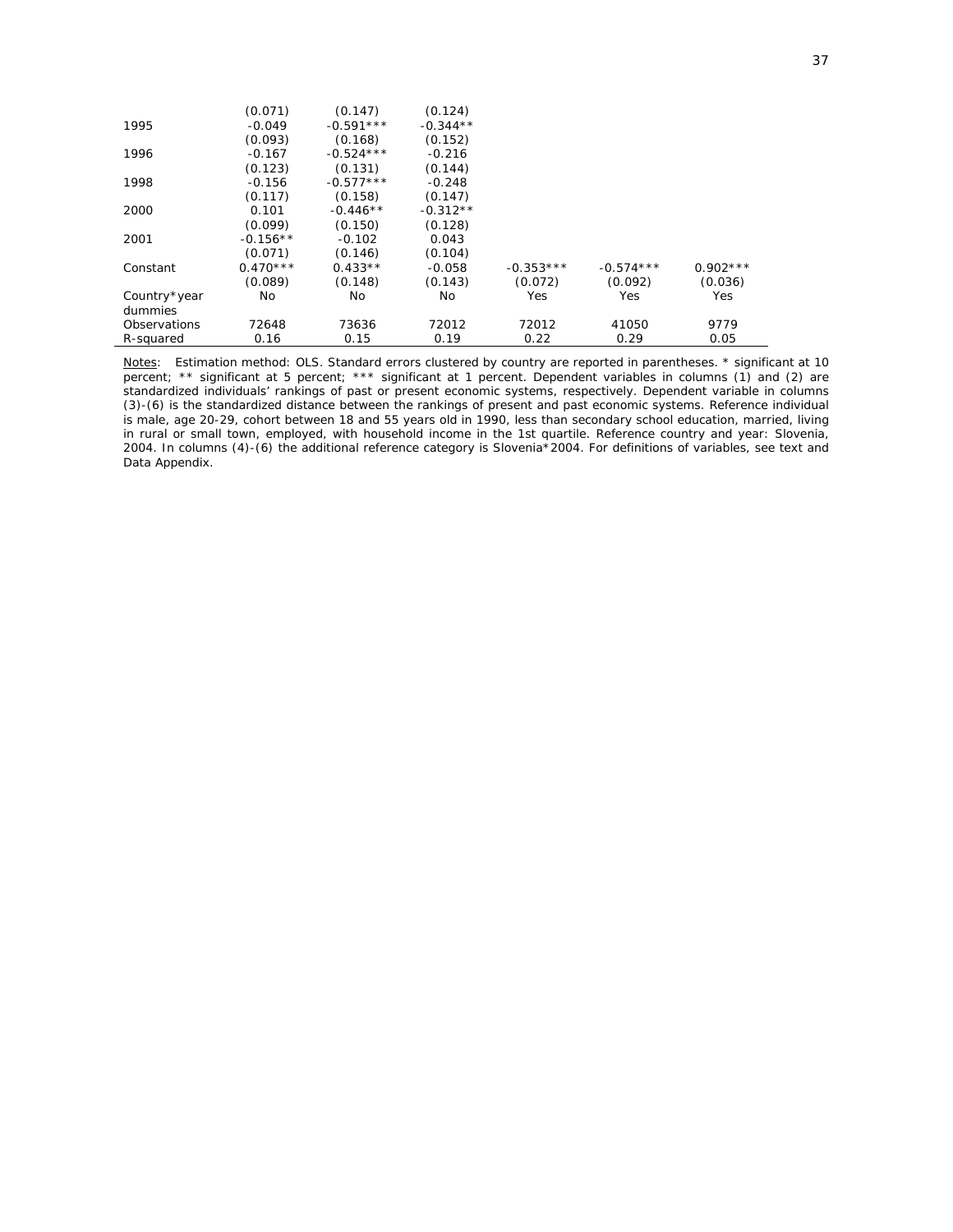**Table 4. Determinants of support for the political system: Present versus past**

|                            | (1)                    | (2)                    | (3)                    | (4)                    | (5)                    | (6)                   |
|----------------------------|------------------------|------------------------|------------------------|------------------------|------------------------|-----------------------|
|                            | Past                   | Present                | Distance               | Distance               | Distance if            | Distance if           |
|                            |                        |                        |                        |                        | democrat=1             | $d$ emocrat=1         |
|                            |                        |                        |                        |                        | or<br>reactionary=1    |                       |
| Female                     | $0.073***$             | $-0.066**$             | $-0.093**$             | $-0.092**$             | $-0.151***$            | 0.003                 |
|                            | (0.024)                | (0.029)                | (0.033)                | (0.033)                | (0.050)                | (0.009)               |
| Young_cohort               | $-0.034**$             | $0.095***$             | $0.079***$             | $0.068***$             | $0.120***$             | $-0.023$              |
|                            | (0.015)                | (0.023)                | (0.017)                | (0.018)                | (0.031)                | (0.028)               |
| Age 30-39                  | $0.035***$             | $-0.018$               | $-0.038**$             | $-0.035**$             | -0.066**               | 0.012                 |
|                            | (0.010)                | (0.018)                | (0.013)                | (0.013)                | (0.023)                | (0.015)               |
| Age 40-49                  | $0.135***$             | $-0.036$               | $-0.120***$            | $-0.129***$            | $-0.196***$            | $-0.001$              |
|                            | (0.011)                | (0.025)                | (0.017)                | (0.018)                | (0.027)                | (0.023)               |
| Age 50-59                  | $0.159***$             | $-0.049$               | $-0.145***$            | $-0.144***$            | $-0.206***$            | 0.029                 |
|                            | (0.024)                | (0.029)                | (0.029)                | (0.029)                | (0.031)                | (0.025)               |
| Age > 60                   | $0.114**$              | $-0.051$               | $-0.116**$             | $-0.113**$             | -0.161**               | 0.051                 |
|                            | (0.046)<br>$-0.138***$ | (0.044)<br>$0.075***$  | (0.054)<br>$0.137***$  | (0.051)<br>$0.122***$  | (0.063)<br>$0.179***$  | (0.033)<br>$0.049***$ |
| Secondary /<br>vocational  | (0.025)                | (0.021)                | (0.025)                | (0.023)                | (0.036)                | (0.015)               |
| University                 | $-0.354***$            | $0.155***$             | $0.342***$             | $0.321***$             | $0.471***$             | $0.084***$            |
|                            | (0.020)                | (0.039)                | (0.027)                | (0.023)                | (0.045)                | (0.022)               |
| Single                     | $-0.068***$            | $-0.002$               | $0.047**$              | $0.049***$             | 0.043                  | $-0.003$              |
|                            | (0.018)                | (0.014)                | (0.018)                | (0.016)                | (0.028)                | (0.023)               |
| Divorced /                 | $-0.013$               | $-0.012$               | 0.003                  | 0.001                  | $-0.017$               | $-0.011$              |
| widowed                    | (0.013)                | (0.020)                | (0.020)                | (0.018)                | (0.022)                | (0.013)               |
| City                       | $-0.126**$             | 0.004                  | $0.091*$               | $0.100*$               | $0.141*$               | $0.087***$            |
|                            | (0.051)                | (0.032)                | (0.050)                | (0.046)                | (0.067)                | (0.018)               |
| Big town                   | $-0.017$               | $-0.048*$              | $-0.016$               | 0.004                  | 0.006                  | $0.046**$             |
|                            | (0.034)                | (0.023)                | (0.032)                | (0.031)                | (0.047)                | (0.017)               |
| Unemployed                 | $0.098***$<br>(0.025)  | $-0.091***$<br>(0.023) | $-0.126***$<br>(0.029) | $-0.115***$<br>(0.028) | $-0.180***$<br>(0.038) | $0.033***$<br>(0.011) |
| Pensioner                  | $0.078***$             | 0.042                  | $-0.026$               | $-0.029$               | $-0.025$               | $0.048**$             |
|                            | (0.017)                | (0.031)                | (0.026)                | (0.023)                | (0.040)                | (0.017)               |
| Student /                  | $-0.050**$             | $0.050**$              | $0.063***$             | $0.070***$             | $0.087**$              | 0.021                 |
| housewife                  | (0.023)                | (0.017)                | (0.020)                | (0.020)                | (0.030)                | (0.018)               |
| 2 <sup>nd</sup> hh. income | $-0.037**$             | 0.019                  | $0.040*$               | $0.051***$             | $0.077***$             | 0.010                 |
| quartile                   | (0.017)                | (0.021)                | (0.022)                | (0.016)                | (0.024)                | (0.017)               |
| 3rd hh. income             | $-0.107***$            | $0.073**$              | $0.120***$             | $0.130***$             | $0.181***$             | 0.024                 |
| quartile                   | (0.019)                | (0.027)                | (0.025)                | (0.023)                | (0.035)                | (0.015)               |
| 4 <sup>th</sup> hh. income | $-0.234***$            | $0.153***$             | $0.260***$             | $0.275***$             | $0.409***$             | $0.063***$            |
| quartile                   | (0.030)                | (0.026)                | (0.031)                | (0.025)                | (0.045)                | (0.016)               |
| Czech Republic             | $-0.533***$            | $0.429***$             | $0.568***$             |                        |                        |                       |
| Slovakia                   | (0.025)<br>0.001       | (0.047)<br>$-0.101***$ | (0.025)<br>$-0.081***$ |                        |                        |                       |
|                            | (0.010)                | (0.022)                | (0.015)                |                        |                        |                       |
| Hungary                    | $0.284***$             | $-0.141***$            | $-0.309***$            |                        |                        |                       |
|                            | (0.024)                | (0.030)                | (0.016)                |                        |                        |                       |
| Poland                     | $-0.224***$            | 0.034                  | $0.159***$             |                        |                        |                       |
|                            | (0.027)                | (0.032)                | (0.017)                |                        |                        |                       |
| Estonia                    | $0.064**$              | 0.027                  | $-0.063*$              |                        |                        |                       |
|                            | (0.024)                | (0.035)                | (0.032)                |                        |                        |                       |
| Lithuania                  | $0.106***$             | $-0.337***$            | $-0.301***$            |                        |                        |                       |
|                            | (0.025)                | (0.036)                | (0.032)                |                        |                        |                       |
| Latvia                     | $0.093***$             | $-0.398***$            | $-0.323***$            |                        |                        |                       |
| Bulgaria                   | (0.024)<br>$0.035**$   | (0.035)<br>$-0.013$    | (0.033)<br>$-0.067***$ |                        |                        |                       |
|                            | (0.013)                | (0.018)                | (0.014)                |                        |                        |                       |
| Romania                    | $-0.328***$            | $0.160***$             | $0.340***$             |                        |                        |                       |
|                            | (0.027)                | (0.031)                | (0.026)                |                        |                        |                       |
| Croatia                    | $-0.564***$            | $-0.208**$             | $0.265***$             |                        |                        |                       |
|                            | (0.055)                | (0.090)                | (0.036)                |                        |                        |                       |
| Russia                     | $0.435***$             | $-0.577***$            | $-0.676***$            |                        |                        |                       |
|                            | (0.020)                | (0.031)                | (0.021)                |                        |                        |                       |
| Ukraine                    | $0.431***$             | $-0.488***$            | $-0.625***$            |                        |                        |                       |
|                            | (0.017)                | (0.028)                | (0.024)                |                        |                        |                       |
| Belarus                    | $0.420***$             | $-0.348***$            | $-0.533***$            |                        |                        |                       |
| 1991                       | (0.016)<br>$-0.447***$ | (0.028)<br>$-0.165$    | (0.026)<br>0.218       |                        |                        |                       |
|                            | (0.088)                | (0.164)                | (0.142)                |                        |                        |                       |
| 1992                       | $-0.295***$            | $-0.421*$              | $-0.045$               |                        |                        |                       |
|                            | (0.091)                | (0.224)                | (0.108)                |                        |                        |                       |
| 1993                       | $-0.231***$            | $-0.190$               | 0.045                  |                        |                        |                       |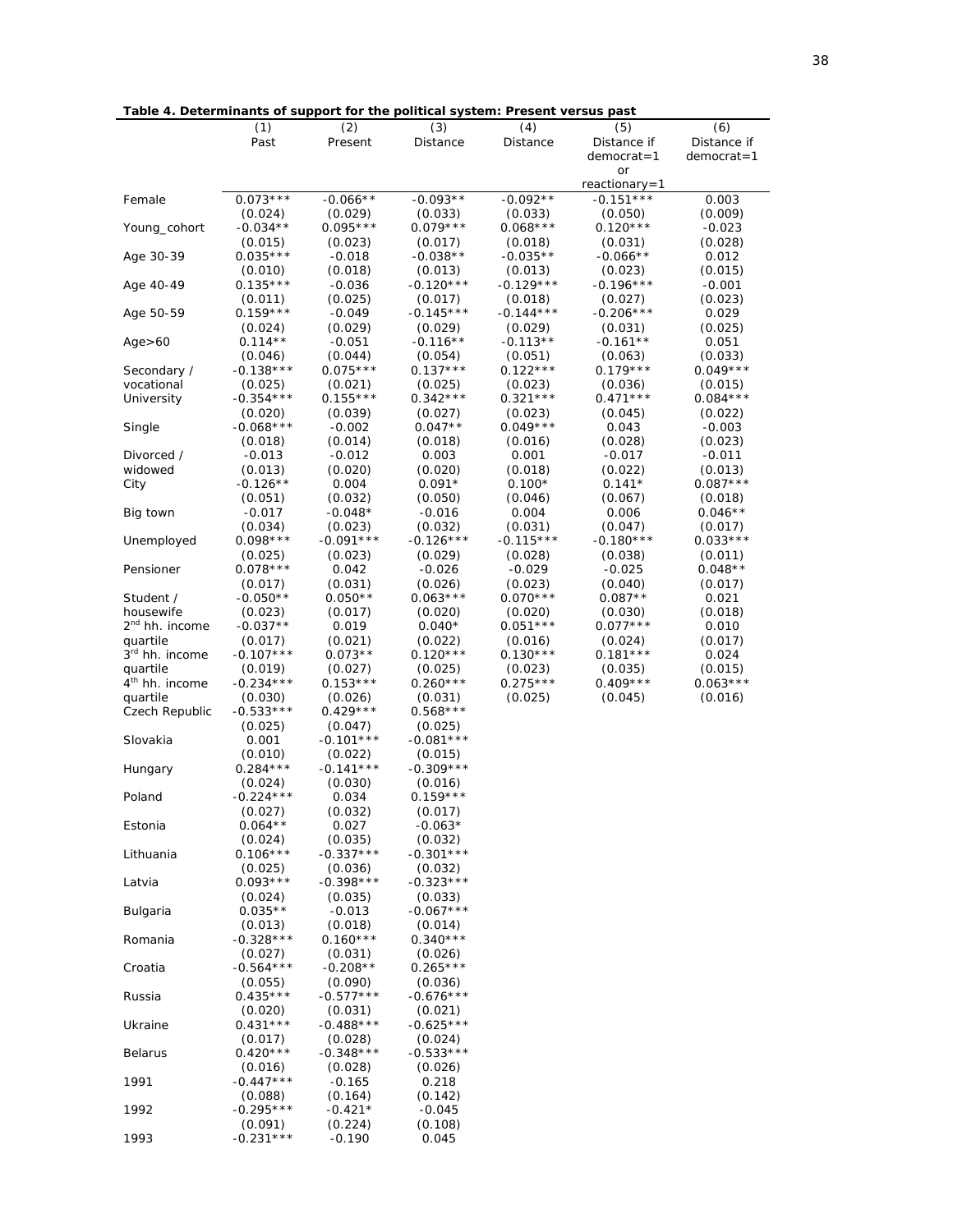|              | (0.065)     | (0.141)    | (0.108)  |             |            |            |
|--------------|-------------|------------|----------|-------------|------------|------------|
| 1995         | $-0.192**$  | $-0.184$   | 0.026    |             |            |            |
|              | (0.076)     | (0.160)    | (0.134)  |             |            |            |
| 1996         | $-0.287***$ | $-0.290**$ | 0.037    |             |            |            |
|              | (0.059)     | (0.116)    | (0.095)  |             |            |            |
| 1998         | $-0.132$    | $-0.306*$  | $-0.086$ |             |            |            |
|              | (0.099)     | (0.161)    | (0.155)  |             |            |            |
| 2000         | 0.012       | $-0.147$   | $-0.084$ |             |            |            |
|              | (0.059)     | (0.122)    | (0.086)  |             |            |            |
| 2001         | 0.022       | 0.012      | $-0.000$ |             |            |            |
|              | (0.074)     | (0.120)    | (0.090)  |             |            |            |
| Constant     | $0.322***$  | $0.364**$  | 0.016    | $-0.171***$ | $-0.186**$ | $1.034***$ |
|              | (0.076)     | (0.137)    | (0.123)  | (0.053)     | (0.084)    | (0.036)    |
| Country*year | No          | No         | No       | Yes         | Yes        | Yes        |
| dummies      |             |            |          |             |            |            |
| Observations | 71337       | 72262      | 70532    | 70532       | 38358      | 18684      |
| R-squared    | 0.15        | 0.10       | 0.17     | 0.19        | 0.29       | 0.07       |

*Notes*: Estimation method: OLS. Standard errors clustered by country are reported in parentheses. \* significant at 10 percent; \*\* significant at 5 percent; \*\*\* significant at 1 percent. Dependent variables in columns (1) and (2) are standardized individuals' rankings of past or present political systems, respectively. Dependent variable in columns (3)-(6) is the standardized distance between the rankings of present and past economic systems. Reference individual is male, age 20-29, cohort between 18 and 55 years old in 1990, less than secondary school education, married, living in rural or small town, employed, with household income in the 1st quartile. Reference country and year: Slovenia, 2004. In columns (4)-(6) the additional reference category is Slovenia\*2004. For definitions of variables, see text and Data Appendix.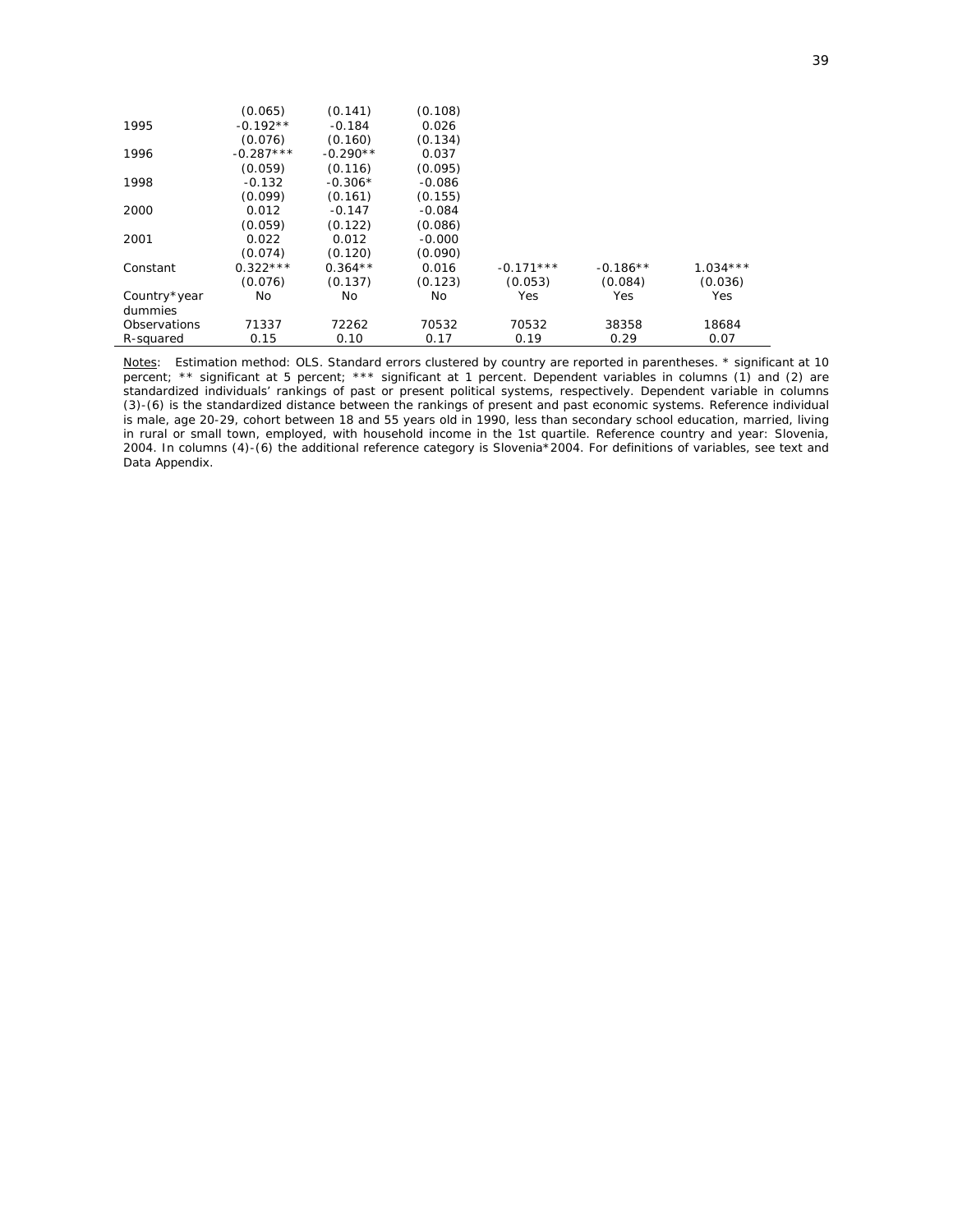|                                     | (1)                   | (2)               |  |  |  |
|-------------------------------------|-----------------------|-------------------|--|--|--|
|                                     | Economic system:      | Political system: |  |  |  |
|                                     | distance              | distance          |  |  |  |
| Female                              | $-0.125***$           | $-0.092***$       |  |  |  |
|                                     | (0.008)               | (0.008)           |  |  |  |
| Young_cohort                        | $0.088***$            | $0.065***$        |  |  |  |
|                                     | (0.017)               | (0.017)           |  |  |  |
| Age 30-39                           | $-0.042***$           | $-0.037**$        |  |  |  |
|                                     | (0.015)               | (0.015)           |  |  |  |
| Age 40-49                           | $-0.151***$           | $-0.131***$       |  |  |  |
|                                     | (0.015)               | (0.015)           |  |  |  |
| Age 50-59                           | $-0.167***$           | $-0.145***$       |  |  |  |
|                                     | (0.016)               | (0.016)           |  |  |  |
| Age > 60                            | $-0.115***$           | $-0.117***$       |  |  |  |
|                                     | (0.018)               | (0.018)           |  |  |  |
| Secondary / vocational              | $0.072***$            | $0.121***$        |  |  |  |
|                                     | (0.010)               | (0.010)           |  |  |  |
| University                          | $0.268***$            | $0.321***$        |  |  |  |
|                                     | (0.013)               | (0.013)           |  |  |  |
| Single                              | $0.073***$            | $0.048***$        |  |  |  |
|                                     | (0.012)               | (0.012)           |  |  |  |
| Divorced / widowed                  | $0.022**$             | 0.001             |  |  |  |
|                                     | (0.011)               | (0.011)           |  |  |  |
| City                                | $0.120***$            | $0.101***$        |  |  |  |
|                                     | (0.010)               | (0.010)           |  |  |  |
| Big town                            | 0.012                 | 0.005             |  |  |  |
|                                     | (0.009)               | (0.009)           |  |  |  |
| Unemployed                          | $-0.160***$           | $-0.114***$       |  |  |  |
|                                     | (0.014)               | (0.014)           |  |  |  |
| Pensioner                           | $-0.063***$           | $-0.029**$        |  |  |  |
|                                     | (0.013)               | (0.013)           |  |  |  |
| Student / housewife                 | $0.077***$            | $0.070***$        |  |  |  |
|                                     | (0.015)               | (0.015)           |  |  |  |
| 2 <sup>nd</sup> hh. income quartile | $0.023**$             | $0.054***$        |  |  |  |
|                                     | (0.011)               | (0.011)           |  |  |  |
| 3rd hh. income quartile             | $0.095***$            | $0.136***$        |  |  |  |
|                                     | (0.011)               | (0.011)           |  |  |  |
| 4th hh. income quartile             | $0.301***$            | $0.279***$        |  |  |  |
|                                     | (0.012)               | (0.012)           |  |  |  |
| Constant                            | $-0.359***$           | $-0.179***$       |  |  |  |
|                                     | (0.041)               | (0.041)           |  |  |  |
| Correlation                         |                       | 0.5523            |  |  |  |
| Breusch-Pagan test of independence  | $chi2(1) = 21001.496$ |                   |  |  |  |
|                                     | $Pr = 0.0000$         |                   |  |  |  |
| Observations                        |                       | 68860             |  |  |  |

**Table 5. Determinants of support - present versus past, SUR model** 

*Notes*: Estimation method: SUR. Standard errors in parentheses. \* significant at 10 percent; \*\* significant at 5 percent; \*\*\* significant at 1 percent. Dependent variables are the standardized distances between rankings of present and past economic and political systems. Reference categories as in Tables 3 and 4 column (4). Additional regressors include interactions between country and year dummies. For definitions of variables, see text and Data Appendix.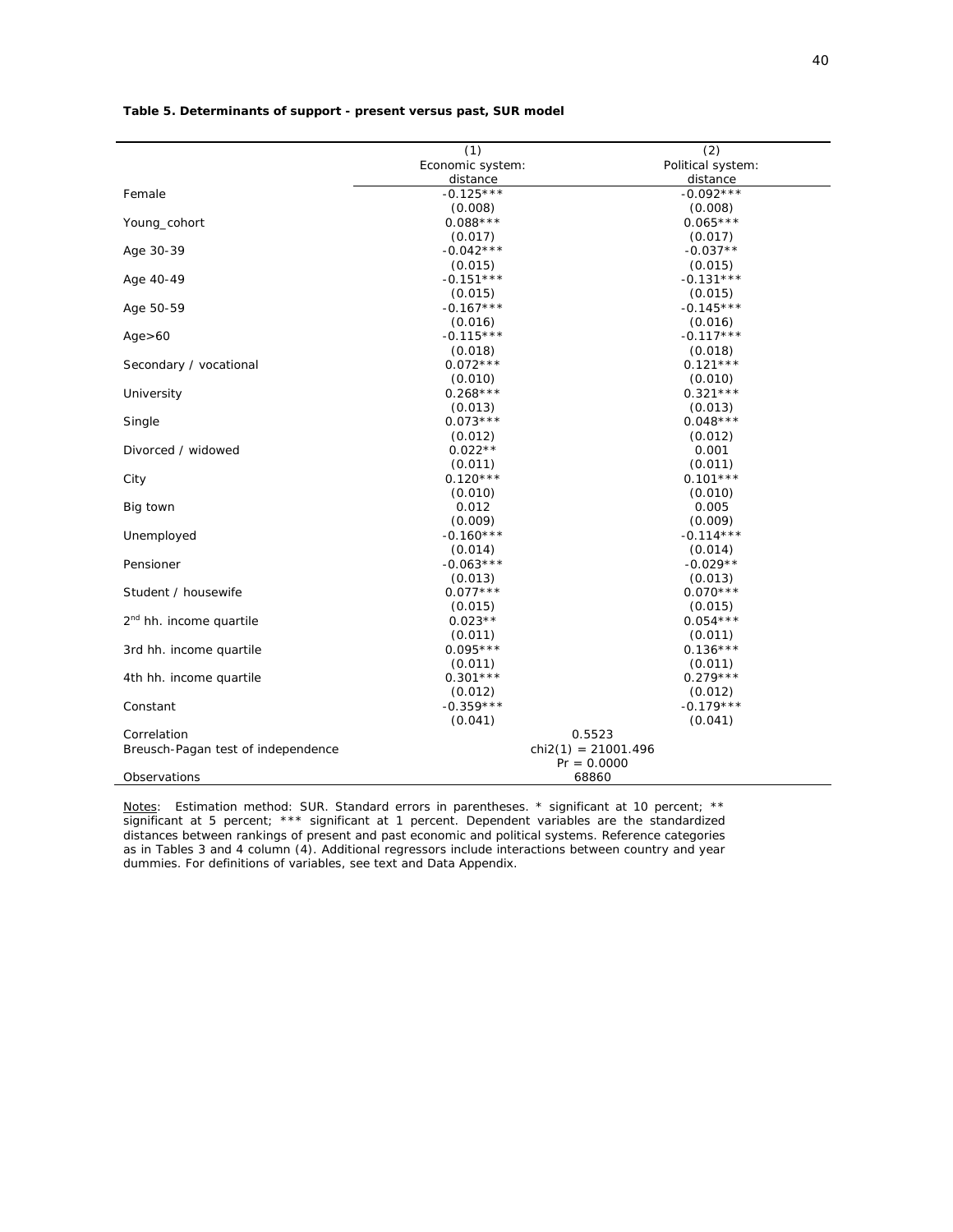#### **Table 6. Determinants of adhesion to a group**

| <b>Political system</b><br>Economic system                                                  |             |  |  |  |
|---------------------------------------------------------------------------------------------|-------------|--|--|--|
| <b>Positive</b><br><b>Pro-market</b><br><b>Nostalgic</b><br>Compliant<br>Democrat           | Reactionary |  |  |  |
| $-0.022***$<br>$0.055***$<br>$-0.035***$<br>$0.031**$<br>$-0.016$<br>0.006<br>Female        |             |  |  |  |
| (0.012)<br>(0.005)<br>(0.008)<br>(0.021)<br>(0.009)                                         | (0.013)     |  |  |  |
| 0.016<br>$0.016**$<br>$-0.042***$<br>0.010<br>$0.019**$<br>Young_cohort                     | $-0.038***$ |  |  |  |
| (0.011)<br>(0.011)<br>(0.007)<br>(0.012)<br>(0.008)                                         | (0.009)     |  |  |  |
| $-0.004$<br>$0.015*$<br>0.005<br>$-0.014*$<br>$0.013**$<br>Age 30-39<br>$-0.012**$          |             |  |  |  |
| (0.006)<br>(0.006)<br>(0.008)<br>(0.008)<br>(0.007)                                         | (0.006)     |  |  |  |
| $-0.030***$<br>$0.064***$<br>$-0.039***$<br>$0.057***$<br>$-0.013$<br>0.013<br>Age 40-49    |             |  |  |  |
| (0.009)<br>(0.012)<br>(0.009)<br>(0.006)<br>(0.008)                                         | (0.009)     |  |  |  |
| $-0.034***$<br>$0.061***$<br>$0.019*$<br>$-0.045***$<br>$0.065***$<br>$-0.003$<br>Age 50-59 |             |  |  |  |
| (0.008)<br>(0.006)<br>(0.011)<br>(0.010)<br>(0.012)                                         | (0.014)     |  |  |  |
| $0.057***$<br>0.000<br>$-0.020*$<br>$0.038*$<br>0.008<br>$-0.032*$<br>Age > 60              |             |  |  |  |
| (0.014)<br>(0.013)<br>(0.017)<br>(0.011)<br>(0.023)                                         | (0.021)     |  |  |  |
| 0.005<br>$0.020***$<br>$-0.034***$<br>$0.043***$<br>$-0.044***$<br>$-0.002$<br>Secondary /  |             |  |  |  |
| (0.006)<br>(0.011)<br>(0.006)<br>(0.010)<br>vocational<br>(0.006)                           | (0.008)     |  |  |  |
| $0.068***$<br>$-0.116***$<br>$-0.025***$<br>$0.117***$<br>University<br>0.002               | $-0.107***$ |  |  |  |
| (0.011)<br>(0.007)<br>(0.011)<br>(0.008)<br>(0.014)                                         | (0.009)     |  |  |  |
| $-0.004$<br>$0.010*$<br>$-0.025***$<br>$-0.013*$<br>$0.015*$<br>$-0.015**$<br>Single        |             |  |  |  |
| (0.007)<br>(0.006)<br>(0.009)<br>(0.006)<br>(0.007)                                         | (0.006)     |  |  |  |
| $-0.008***$<br>$-0.013**$<br>$-0.000$<br>0.001<br>$-0.003$<br>Divorced /                    | 0.007       |  |  |  |
| (0.006)<br>(0.006)<br>widowed<br>(0.003)<br>(0.004)<br>(0.006)                              | (0.008)     |  |  |  |
| $0.026**$<br>$-0.054***$<br>$-0.009$<br>$-0.023*$<br>0.028<br>City                          | $-0.033**$  |  |  |  |
| (0.010)<br>(0.014)<br>(0.020)<br>(0.011)<br>(0.016)                                         | (0.016)     |  |  |  |
| 0.003<br>0.004<br>$-0.012$<br>$-0.004$<br>$-0.000$<br>Big town                              | $-0.002$    |  |  |  |
| (0.007)<br>(0.005)<br>(0.010)<br>(0.008)<br>(0.012)                                         | (0.012)     |  |  |  |
| $-0.030***$<br>$0.058***$<br>$-0.043***$<br>$0.052***$<br>$-0.012$<br>0.000<br>Unemployed   |             |  |  |  |
| (0.008)<br>(0.005)<br>(0.013)<br>(0.008)<br>(0.008)<br>(0.013)                              |             |  |  |  |
| $-0.020***$<br>0.006<br>$0.028**$<br>0.014<br>$-0.014$<br>Pensioner                         | 0.009       |  |  |  |
| (0.010)<br>(0.012)<br>(0.009)<br>(0.010)<br>(0.010)<br>(0.007)                              |             |  |  |  |
| $0.034***$<br>0.009<br>$0.013**$<br>$-0.035***$<br>$-0.017**$<br>Student /                  | $-0.016$    |  |  |  |
| housewife<br>(0.007)<br>(0.006)<br>(0.008)<br>(0.007)<br>(0.009)                            | (0.011)     |  |  |  |
| $0.018***$<br>0.004<br>0.006<br>$-0.000$<br>2nd hh. income<br>$-0.016$                      | $-0.016***$ |  |  |  |
| (0.007)<br>(0.005)<br>(0.011)<br>(0.005)<br>quartile<br>(0.006)                             | (0.005)     |  |  |  |
| $0.021***$<br>$-0.037***$<br>$-0.011**$<br>$0.047***$<br>0.007<br>3rd hh. income            | $-0.039***$ |  |  |  |
| (0.009)<br>(0.004)<br>(0.005)<br>(0.006)<br>quartile<br>(0.014)                             | (0.009)     |  |  |  |
| $0.032***$<br>$0.071***$<br>$-0.132***$<br>$0.100***$<br>$-0.017**$<br>4th hh. income       | $-0.093***$ |  |  |  |
| quartile<br>(0.009)<br>(0.009)<br>(0.013)<br>(0.008)<br>(0.009)                             | (0.010)     |  |  |  |
| Observations<br>17389<br>9779<br>31271<br>17323<br>18684                                    | 19674       |  |  |  |
| 72012<br>70532<br>Observations                                                              |             |  |  |  |
| Pseudo R-<br>0.12<br>0.09                                                                   |             |  |  |  |
| squared                                                                                     |             |  |  |  |

*Notes*: Marginal effects from multinomial logit. Standard errors clustered by country are reported in parentheses. \* significant at 10 percent; \*\* significant at 5 percent; \*\*\* significant at 1 percent. All variables definitions as in Tables 3 and 4 column (4). Additional regressors include interactions between country and year dummies. Baseline groups are negative and skeptic, for economic and political outcomes, respectively. For definitions of variables, see text and Data Appendix.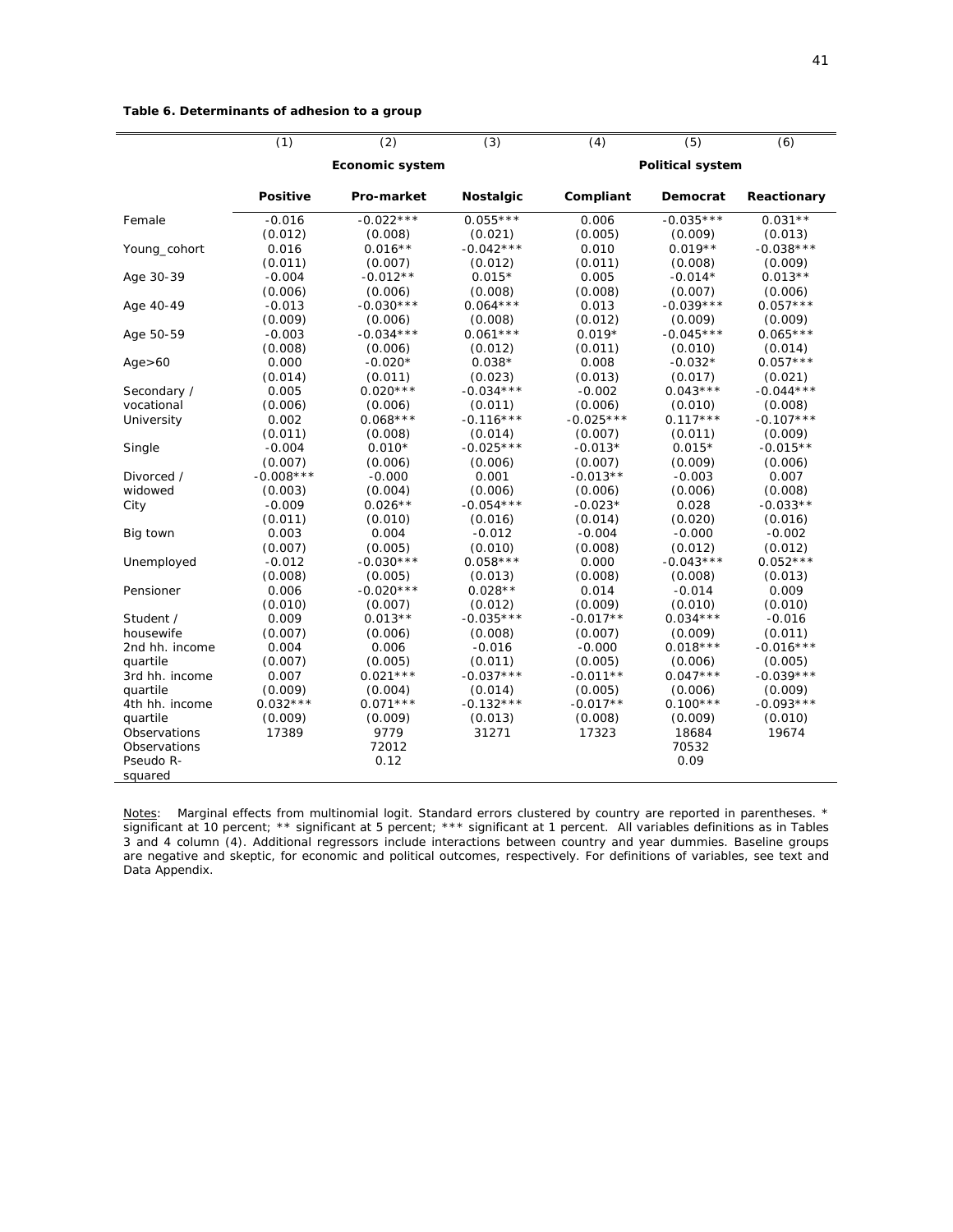|                            | (1)          | (2)                | (3)          | (4)                 | (5)         | (6)                 |
|----------------------------|--------------|--------------------|--------------|---------------------|-------------|---------------------|
|                            |              | Distance: Economic |              | Distance: Political |             | Return to communism |
|                            |              | <b>OLS</b>         |              | <b>OLS</b>          |             | Probit, ME          |
| Female                     | $-9.510**$   | $-9.195**$         | $-7.413**$   | $-7.576**$          | $0.019**$   | $0.020***$          |
|                            | (3.469)      | (3.482)            | (2.638)      | (2.684)             | (0.007)     | (0.007)             |
| Young_cohort               | $6.545***$   | $7.432***$         | $5.331***$   | $6.235***$          | $-0.007$    | $-0.009$            |
|                            | (1.526)      | (1.323)            | (1.400)      | (1.317)             | (0.008)     | (0.008)             |
|                            |              |                    |              |                     |             |                     |
| Age 30-39                  | $-3.074**$   | $-3.488**$         | $-2.880**$   | $-3.155***$         | 0.017       | 0.018               |
|                            | (1.249)      | (1.212)            | (1.107)      | (1.047)             | (0.012)     | (0.011)             |
| Age 40-49                  | $-10.918***$ | $-10.591***$       | $-10.301***$ | $-9.641***$         | $0.070***$  | $0.070***$          |
|                            | (1.757)      | (1.783)            | (1.425)      | (1.324)             | (0.012)     | (0.011)             |
| Age 50-59                  | $-12.415***$ | $-12.486***$       | $-11.804***$ | $-11.819***$        | $0.082***$  | $0.082***$          |
|                            | (1.826)      | (1.819)            | (2.187)      | (2.151)             | (0.019)     | (0.018)             |
| Age > 60                   | $-8.516**$   | $-8.104**$         | $-9.520**$   | $-9.633**$          | $0.082***$  | $0.079***$          |
|                            | (3.394)      | (3.414)            | (3.918)      | (4.089)             | (0.026)     | (0.024)             |
| Secondary /                | $5.572**$    | $7.150**$          | $10.091***$  | $11.246***$         | $-0.073***$ | $-0.079***$         |
| vocational                 | (2.309)      | (2.378)            | (2.294)      | (2.392)             | (0.010)     | (0.010)             |
| University                 | 19.857***    | 21.844 ***         | 25.919 ***   | 27.458***           | $-0.124***$ | $-0.129***$         |
|                            | (2.264)      | (2.031)            | (2.133)      | (2.473)             | (0.006)     | (0.006)             |
|                            | $5.257***$   | 4.488**            | $3.556**$    | $3.345**$           | $-0.015$    | $-0.011$            |
| Single                     |              |                    |              |                     |             |                     |
|                            | (1.320)      | (1.642)            | (1.343)      | (1.471)             | (0.010)     | (0.010)             |
| Divorced /                 | 1.721        | 1.036              | 0.553        | 0.735               | 0.010       | 0.012               |
| widowed                    | (1.200)      | (1.179)            | (1.458)      | (1.619)             | (0.009)     | (0.008)             |
| City                       | $8.842**$    | $8.379**$          | $8.541**$    | $7.876*$            | $-0.040***$ | $-0.040***$         |
|                            | (3.363)      | (3.431)            | (3.876)      | (4.081)             | (0.014)     | (0.014)             |
| Big town                   | 0.980        | 0.239              | 0.385        | $-1.192$            | $-0.002$    | $-0.000$            |
|                            | (1.652)      | (1.830)            | (2.476)      | (2.600)             | (0.009)     | (0.010)             |
| Unemployed                 | $-12.135***$ | $-12.733***$       | $-9.568***$  | $-10.342***$        | $0.047***$  | $0.047***$          |
|                            | (2.325)      | (2.643)            | (2.235)      | (2.321)             | (0.012)     | (0.011)             |
| Pensioner                  | $-4.546*$    | $-5.025**$         | $-2.397$     | $-2.228$            | $0.028***$  | $0.030***$          |
|                            | (2.170)      | (2.271)            | (2.014)      | (2.082)             | (0.009)     | (0.009)             |
| Student /                  | $5.284***$   | $4.704***$         | $5.561***$   | $5.148***$          | $-0.002$    | $-0.002$            |
|                            |              |                    |              |                     |             |                     |
| housewife                  | (1.242)      | (1.219)            | (1.569)      | (1.502)             | (0.008)     | (0.009)             |
| 2 <sup>nd</sup> hh. income | 1.808        | 1.458              | $4.245***$   | $3.410*$            | $-0.027***$ | $-0.024**$          |
| quartile                   | (1.565)      | (1.801)            | (1.258)      | (1.718)             | (0.010)     | (0.011)             |
| 3rd hh. income             | $7.016**$    | $6.335**$          | $10.717***$  | $9.871***$          | $-0.060***$ | $-0.054***$         |
| quartile                   | (2.388)      | (2.524)            | (1.891)      | (2.040)             | (0.011)     | (0.013)             |
| 4 <sup>th</sup> hh. income | 22.624 ***   | 21.231 ***         | 22.509 ***   | $21.314***$         | $-0.100***$ | $-0.095***$         |
| quartile                   | (2.279)      | (2.622)            | (2.143)      | (2.568)             | (0.013)     | (0.015)             |
| Bulgaria                   |              | $-36.083***$       |              | $-1.593$            |             | $0.119***$          |
|                            |              | (0.666)            |              | (1.183)             |             | (0.006)             |
| Czech Republic             |              | 36.765***          |              | 47.909 ***          |             | $-0.053***$         |
|                            |              | (1.164)            |              | (1.842)             |             | (0.005)             |
| Slovakia                   |              | $-20.976***$       |              | $-4.475***$         |             | $0.095***$          |
|                            |              | (0.851)            |              |                     |             | (0.005)             |
|                            |              |                    |              | (1.135)             |             |                     |
| Hungary                    |              | $-24.845***$       |              | $-21.646***$        |             | $0.031***$          |
|                            |              | (1.119)            |              | (1.288)             |             | (0.006)             |
| Poland                     |              | $5.004***$         |              | 12.838 ***          |             | $0.036***$          |
|                            |              | (1.070)            |              | (1.359)             |             | (0.006)             |
| Romania                    |              | $-10.197***$       |              | 28.203 ***          |             | 0.000               |
|                            |              | (2.264)            |              | (2.063)             |             | (0.012)             |
| Croatia                    |              | $12.546***$        |              | 18.568 ***          |             | $-0.057***$         |
|                            |              | (2.467)            |              | (2.901)             |             | (0.009)             |
| <b>Belarus</b>             |              | $-47.864***$       |              | $-40.329***$        |             | $0.245***$          |
|                            |              | (1.632)            |              | (1.860)             |             | (0.009)             |
| Ukraine                    |              | $-67.958***$       |              | $-49.247***$        |             | $0.236***$          |
|                            |              | (1.315)            |              | (1.825)             |             | (0.005)             |
| Russia                     |              | $-49.882***$       |              | $-49.930***$        |             | $0.256***$          |
|                            |              |                    |              |                     |             |                     |
|                            |              | (2.144)            |              | (1.530)             |             | (0.012)             |
| Estonia                    |              | $-2.587$           |              | $-2.273$            |             | $-0.075***$         |
|                            |              | (2.596)            |              | (2.280)             |             | (0.007)             |
| Lithuania                  |              | $-48.529***$       |              | $-22.087***$        |             | $-0.056***$         |
|                            |              | (2.516)            |              | (2.403)             |             | (0.009)             |
| Latvia                     |              | $-37.048***$       |              | $-22.365***$        |             | $-0.095***$         |
|                            |              | (2.585)            |              | (2.395)             |             | (0.006)             |
| 1991                       |              | $-7.688$           |              | 16.674              |             |                     |
|                            |              | (9.378)            |              | (12.188)            |             |                     |
| 1992                       |              | $-22.630***$       |              | $-2.792$            |             |                     |
|                            |              | (6.795)            |              | (9.049)             |             |                     |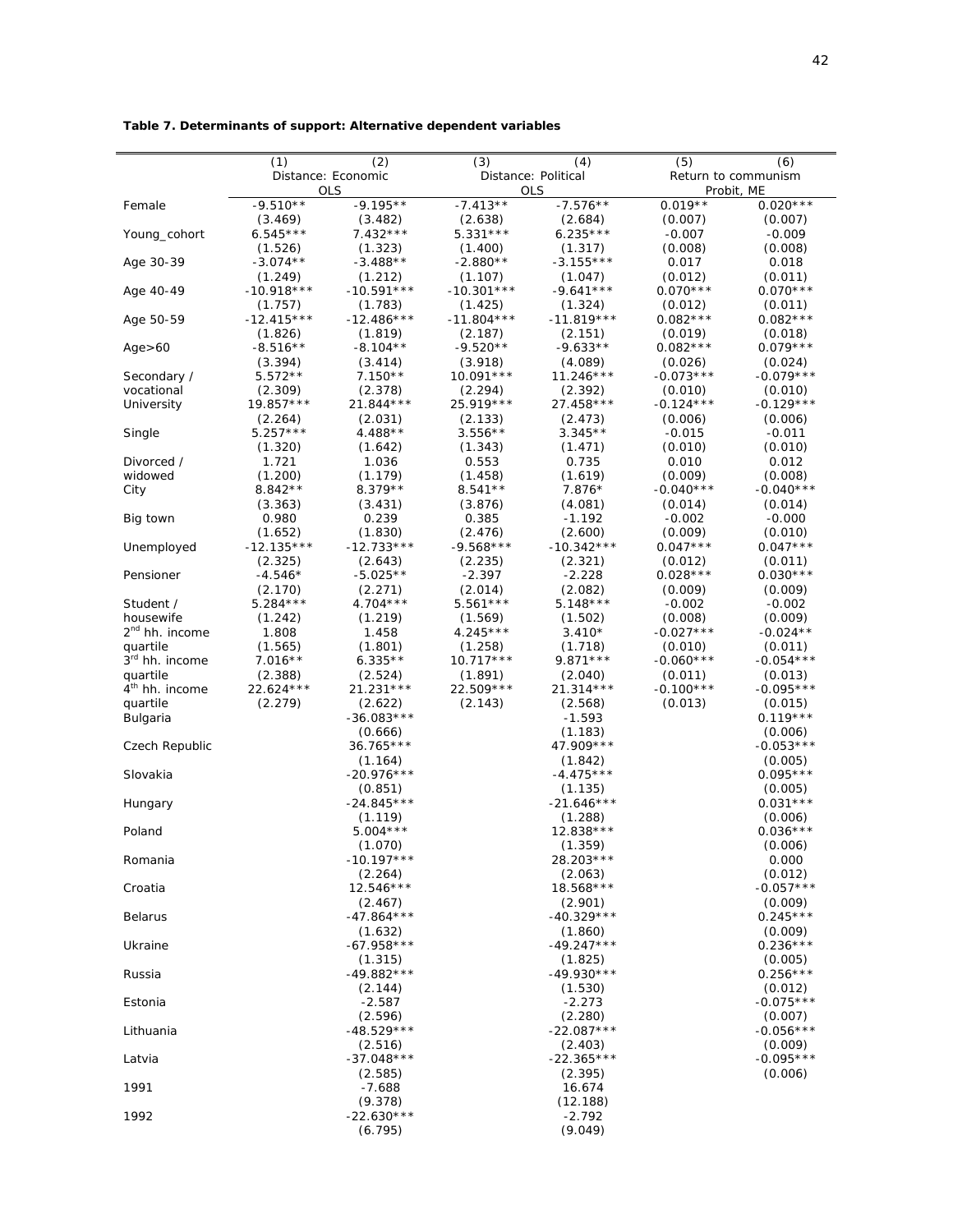| 1993         |              | $-19.190**$ |              | 2.827    |       | $-0.038*$ |
|--------------|--------------|-------------|--------------|----------|-------|-----------|
|              |              | (7.793)     |              | (8.702)  |       | (0.020)   |
| 1995         |              | $-24.078**$ |              | 0.065    |       | $-0.009$  |
|              |              | (10.531)    |              | (10.851) |       | (0.034)   |
| 1996         |              | $-18.191*$  |              | 0.851    |       | $-0.013$  |
|              |              | (9.171)     |              | (7.711)  |       | (0.019)   |
| 1998         |              | $-18.084*$  |              | $-6.412$ |       | 0.025     |
|              |              | (9.994)     |              | (12.955) |       | (0.034)   |
| 2000         |              | $-25.831**$ |              | $-8.574$ |       | 0.011     |
|              |              | (9.923)     |              | (7.283)  |       | (0.031)   |
| 2001         |              | 0.944       |              | $-0.695$ |       | 0.020     |
|              |              | (8.064)     |              | (7.586)  |       | (0.026)   |
| Constant     | $-25.777***$ | -4.845      | $-13.568***$ | $-0.877$ |       |           |
|              | (5.426)      | (9.962)     | (4.294)      | (10.383) |       |           |
| Observations | 72012        | 72012       | 70532        | 70532    | 54553 | 54553     |
| R-squared    | 0.21         | 0.18        | 0.19         | 0.16     |       |           |

*Notes*: Standard errors clustered by country are reported in parentheses. \* significant at 10 percent; \*\* significant at 5 percent; \*\*\* significant at 1 percent. Dependent variables in columns (1)-(4) are the not standardized distance between the rankings of present and past economic systems, respectively. Dependent variable in columns (5), (6) is equal to one if individual agrees with the statement "we should return to Communist rule". See Tables 3 and 4 for reference categories. Additional regressors in columns (1), (3) and (5) include country and year dummies' interactions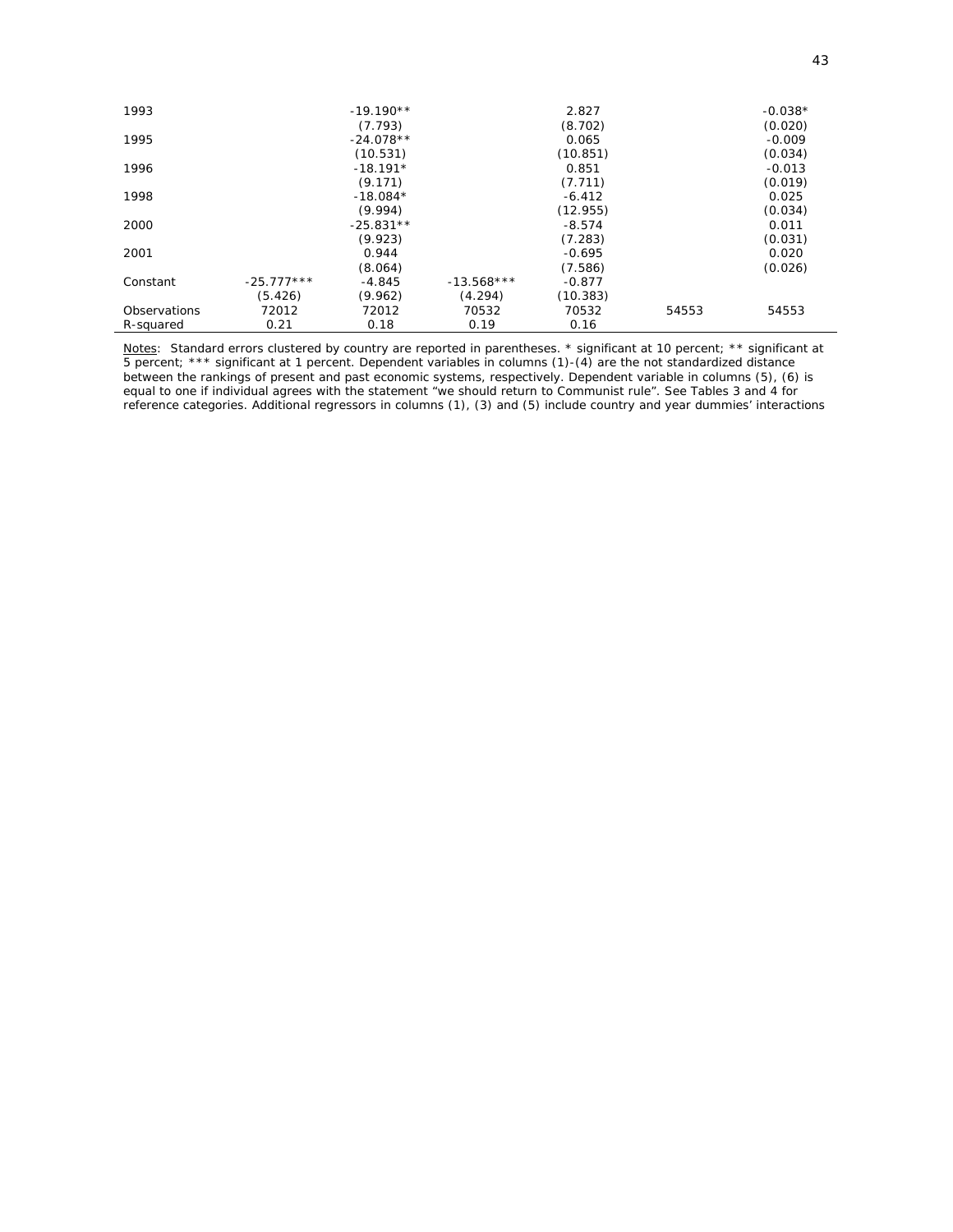**Table 8. The impact of additional variables: Economic system. Dependent variable: distance**

|                            | (1)           | (2)           | (3)         | (4)           | (5)         | (6)         | (7)          | (8)          | (9)           | (10)           | (11)          | (12)         |
|----------------------------|---------------|---------------|-------------|---------------|-------------|-------------|--------------|--------------|---------------|----------------|---------------|--------------|
| Female                     | $-0.203**$    | $-0.144**$    | $-0.210**$  | $-0.120**$    | $-0.129**$  | $-0.050*$   | $-0.091**$   | $-0.051***$  | $-0.102**$    | $-0.106***$    | $-0.116***$   | $-0.045**$   |
|                            | (0.077)       | (0.062)       | (0.081)     | (0.044)       | (0.050)     | (0.024)     | (0.034)      | (0.014)      | (0.035)       | (0.035)        | (0.037)       | (0.016)      |
| Young_cohort               | 0.002         | 0.022         | $-0.037$    | $0.078**$     | $0.059**$   | $0.094**$   | $0.091**$    | $-0.026$     | $0.062**$     | $0.065**$      | $0.069**$     | $0.120***$   |
|                            | (0.043)       | (0.038)       | (0.036)     | (0.028)       | (0.024)     | (0.035)     | (0.035)      | (0.044)      | (0.027)       | (0.025)        | (0.024)       | (0.014)      |
| Age 30-39                  | $-0.083***$   | $-0.056***$   | $-0.097***$ | $-0.042*$     | $-0.057***$ | $-0.027$    | $-0.016$     | $-0.038*$    | $-0.052***$   | $-0.048***$    | $-0.050***$   | 0.008        |
|                            | (0.010)       | (0.016)       | (0.026)     | (0.021)       | (0.017)     | (0.040)     | (0.024)      | (0.020)      | (0.016)       | (0.014)        | (0.013)       | (0.021)      |
| Age 40-49                  | $-0.203***$   | $-0.157***$   | $-0.228***$ | $-0.152***$   | $-0.165***$ | $-0.145***$ | $-0.124***$  | $-0.141***$  | $-0.159***$   | $-0.151***$    | $-0.151***$   | $-0.098***$  |
|                            | (0.020)       | (0.024)       | (0.030)     | (0.025)       | (0.022)     | (0.047)     | (0.024)      | (0.024)      | (0.019)       | (0.016)        | (0.018)       | (0.022)      |
| Age 50-59                  | $-0.223***$   | $-0.178***$   | $-0.210***$ | $-0.174***$   | $-0.176***$ | $-0.180***$ | $-0.126***$  | $-0.130***$  | $-0.175***$   | $-0.172***$    | $-0.180***$   | $-0.128***$  |
|                            | (0.030)       | (0.020)       | (0.035)     | (0.030)       | (0.023)     | (0.047)     | (0.031)      | (0.027)      | (0.023)       | (0.022)        | (0.023)       | (0.020)      |
| Age > 60                   | $-0.164***$   | $-0.122**$    | $-0.231***$ | $-0.120**$    | $-0.122**$  | $-0.151*$   | $-0.109**$   | $-0.059$     | $-0.147***$   | $-0.140***$    | $-0.148***$   | $-0.091*$    |
|                            | (0.050)       | (0.041)       | (0.053)     | (0.050)       | (0.042)     | (0.072)     | (0.047)      | (0.051)      | (0.045)       | (0.044)        | (0.047)       | (0.050)      |
| Secondary /                | $0.048*$      | 0.024         | $0.073*$    | $0.062**$     | $0.057*$    | $0.111**$   | $0.066**$    | $0.072**$    | $0.086***$    | $0.090***$     | $0.085***$    | $0.084**$    |
| vocational                 | (0.023)       | (0.022)       | (0.038)     | (0.028)       | (0.027)     | (0.048)     | (0.026)      | (0.026)      | (0.025)       | (0.022)        | (0.025)       | (0.033)      |
| University                 | $0.215***$    | $0.182***$    | $0.254***$  | $0.226***$    | $0.217***$  | $0.311***$  | $0.234***$   | $0.206***$   | $0.274***$    | $0.274***$     | $0.276***$    | $0.283***$   |
|                            | (0.031)       | (0.033)       | (0.035)     | (0.028)       | (0.028)     | (0.040)     | (0.035)      | (0.058)      | (0.032)       | (0.031)        | (0.031)       | (0.036)      |
| Single                     | $0.050*$      | $0.076***$    | $0.059**$   | $0.061***$    | $0.071***$  | $0.109***$  | $0.067***$   | $0.092**$    | $0.078***$    | $0.076***$     | $0.087***$    | $0.127***$   |
|                            | (0.025)       | (0.022)       | (0.024)     | (0.017)       | (0.017)     | (0.029)     | (0.018)      | (0.034)      | (0.020)       | (0.021)        | (0.020)       | (0.021)      |
| Divorced /                 | 0.034         | $0.061***$    | 0.029       | 0.026         | 0.019       | $-0.006$    | 0.005        | $0.070**$    | $0.034**$     | $0.031**$      | $0.032**$     | $0.031*$     |
| widowed                    | (0.026)       | (0.020)       | (0.024)     | (0.017)       | (0.015)     | (0.024)     | (0.018)      | (0.026)      | (0.013)       | (0.013)        | (0.012)       | (0.014)      |
| City                       | $0.193***$    | $0.190***$    | $0.191**$   | $0.115**$     | $0.106**$   | $-0.015$    | $0.085*$     | $0.201***$   | $0.119**$     | $0.124**$      | $0.124**$     | 0.019        |
|                            | (0.047)       | (0.046)       | (0.065)     | (0.044)       | (0.044)     | (0.051)     | (0.043)      | (0.054)      | (0.048)       | (0.045)        | (0.046)       | (0.059)      |
| Big town                   | 0.023         | 0.039         | 0.039       | 0.018         | 0.009       | $-0.022$    | 0.016        | 0.035        | 0.013         | 0.015          | 0.015         | $-0.024$     |
|                            | (0.028)       | (0.022)       | (0.037)     | (0.023)       | (0.023)     | (0.032)     | (0.027)      | (0.035)      | (0.024)       | (0.024)        | (0.021)       | (0.024)      |
| Unemployed                 | $-0.116**$    | $-0.139***$   | $-0.157**$  | $-0.147***$   | $-0.159***$ | $-0.150***$ | $-0.141***$  | $-0.192***$  | $-0.151***$   | $-0.154***$    | $-0.155***$   | $-0.117***$  |
|                            | (0.040)       | (0.038)       | (0.053)     | (0.030)       | (0.031)     | (0.030)     | (0.029)      | (0.044)      | (0.031)       | (0.032)        | (0.033)       | (0.033)      |
| Pensioner                  | $-0.069$      | $-0.056*$     | 0.001       | $-0.058*$     | $-0.057*$   | $-0.014$    | $-0.046**$   | $-0.110***$  | $-0.061*$     | $-0.066**$     | $-0.069**$    | $-0.054$     |
|                            | (0.039)       | (0.031)       | (0.052)     | (0.028)       | (0.030)     | (0.032)     | (0.021)      | (0.020)      | (0.028)       | (0.028)        | (0.029)       | (0.032)      |
| Student /                  | $0.100***$    | $0.102***$    | $0.067**$   | $0.076***$    | $0.071***$  | 0.028       | $0.075**$    | $0.128***$   | $0.073***$    | $0.074***$     | $0.067***$    | 0.047        |
| housewife                  | (0.021)       | (0.025)       | (0.029)     | (0.018)       | (0.015)     | (0.032)     | (0.026)      | (0.036)      | (0.018)       | (0.018)        | (0.022)       | (0.031)      |
| 2 <sup>nd</sup> hh. income | $-0.026$      | $-0.010$      | $-0.023$    | 0.019         | 0.017       | $0.125***$  | 0.018        | 0.027        | $0.049*$      | 0.044          | 0.044         | $0.109***$   |
| quartile                   | (0.035)       | (0.027)       | (0.028)     | (0.022)       | (0.025)     | (0.023)     | (0.027)      | (0.034)      | (0.026)       | (0.027)        | (0.029)       | (0.026)      |
| 3 <sup>rd</sup> hh. income | 0.056         | $0.067*$      | 0.080       | $0.093**$     | $0.093**$   | $0.212***$  | $0.065*$     | $0.154***$   | $0.132***$    | $0.126***$     | $0.126***$    | $0.210***$   |
| quartile                   | (0.050)       | (0.034)       | (0.051)     | (0.033)       | (0.034)     | (0.042)     | (0.033)      | (0.028)      | (0.035)       | (0.036)        | (0.038)       | (0.036)      |
| 4 <sup>th</sup> hh. income | $0.267***$    | $0.216***$    | $0.257***$  | $0.295***$    | $0.304***$  | $0.453***$  | $0.251***$   | $0.275***$   | $0.342***$    | $0.337***$     | $0.340***$    | $0.434***$   |
| quartile                   | (0.043)       | (0.043)       | (0.031)     | (0.035)       | (0.031)     | (0.063)     | (0.029)      | (0.034)      | (0.042)       | (0.042)        | (0.039)       | (0.058)      |
|                            | Nrw. hardship | Going without | Ref. fast   | Parl. suspend | Leader      | Corruption  | Equal income | Ex-communist | Trust parties | Trust Parliam. | Trust presid. | Trust people |
|                            | $-0.003***$   | $-0.062***$   | $-0.499***$ | $-0.303***$   | $-0.289***$ | $-0.313***$ | $-0.219***$  | $-0.210***$  | $0.082***$    | $0.084***$     | $0.082***$    | $0.023*$     |
|                            | (0.001)       | (0.007)       | (0.050)     | (0.036)       | (0.024)     | (0.032)     | (0.025)      | (0.027)      | (0.016)       | (0.015)        | (0.013)       | (0.011)      |
|                            |               |               | Ref. slow   |               |             |             |              |              |               |                |               |              |
|                            |               |               | $-0.283***$ |               |             |             |              |              |               |                |               |              |
|                            |               |               | (0.047)     |               |             |             |              |              |               |                |               |              |
| Constant                   | 0.085         | $-0.342***$   | $0.319**$   | $-0.259***$   | $-0.275***$ | $-0.345***$ | $-0.290***$  | $-0.459***$  | $-0.629***$   | $-0.662***$    | $-0.724***$   | $-0.638***$  |
|                            | (0.100)       | (0.084)       | (0.140)     | (0.072)       | (0.075)     | (0.070)     | (0.060)      | (0.039)      | (0.065)       | (0.065)        | (0.094)       | (0.073)      |
| Observations               | 27834         | 33608         | 14392       | 60607         | 59298       | 16040       | 37363        | 18271        | 53698         | 54279          | 51135         | 25092        |
| R-squared                  | 0.27          | 0.28          | 0.31        | 0.24          | 0.25        | 0.15        | 0.24         | 0.33         | 0.24          | 0.24           | 0.25          | 0.19         |

Notes: Estimation method: OLS. Standard errors clustered by country are in parentheses. \* significant at 10 percent; \*\* significant at 5 percent; \*\*\* significant at 1 percent. For variables definitions, see text and Data Appendix. Additional controls include country and year dummies interactions.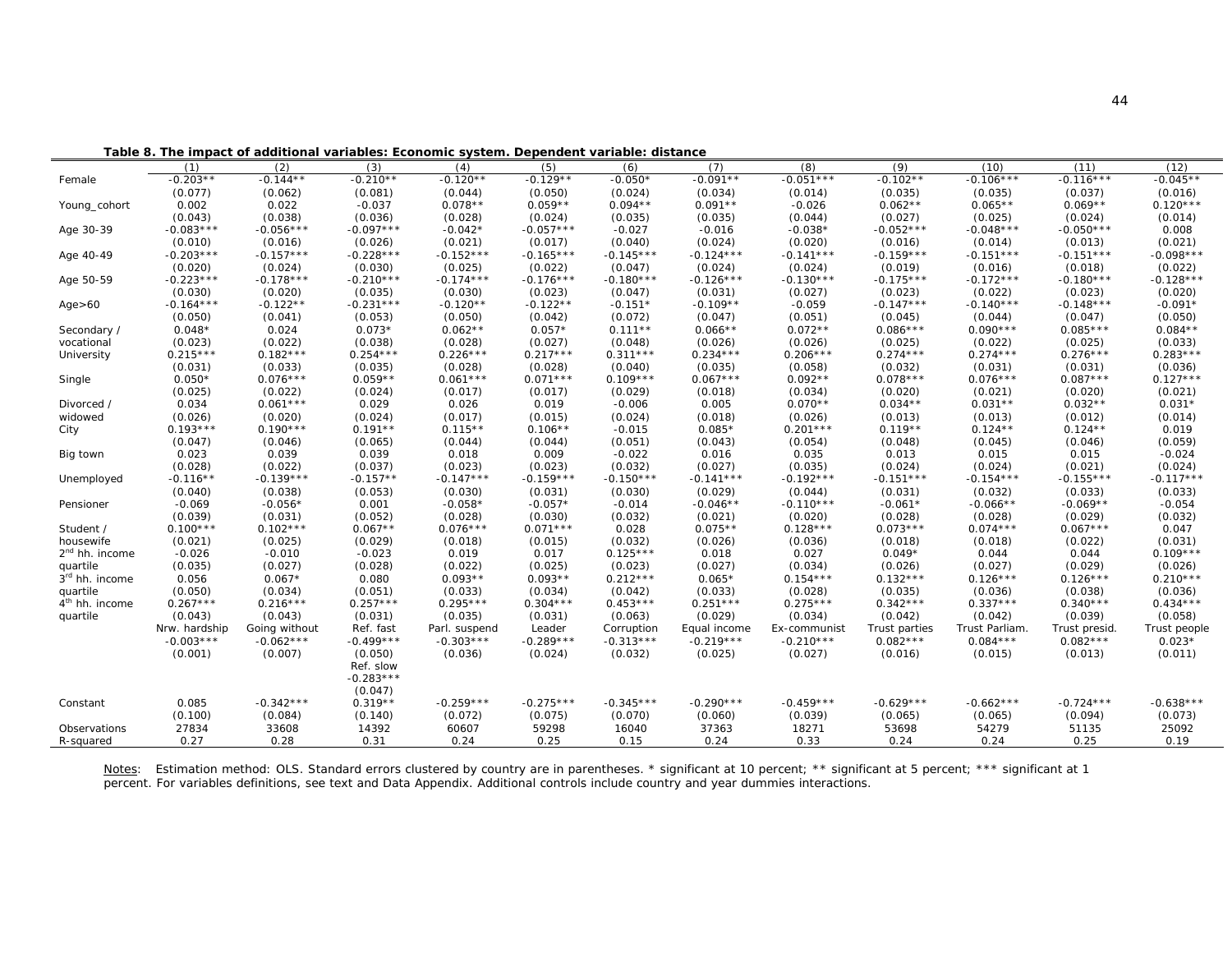**Table 9. The impact of additional variables: Political system. Dependent variable: distance** 

|                            | (1)           | (2)           | (3)                                            | (4)           | (5)         | (6)         | (7)          | (8)          | (9)           | (10)        | (11)          | (12)         |
|----------------------------|---------------|---------------|------------------------------------------------|---------------|-------------|-------------|--------------|--------------|---------------|-------------|---------------|--------------|
| Female                     | $-0.133**$    | $-0.093**$    | $-0.130**$                                     | $-0.088***$   | $-0.089***$ | $-0.054**$  | $-0.057**$   | $-0.059***$  | $-0.077***$   | $-0.078***$ | $-0.084***$   | $-0.042***$  |
|                            | (0.049)       | (0.041)       | (0.046)                                        | (0.026)       | (0.029)     | (0.021)     | (0.022)      | (0.013)      | (0.023)       | (0.022)     | (0.024)       | (0.012)      |
| Young_cohort               | $-0.013$      | 0.004         | $-0.026$                                       | $0.071***$    | $0.053***$  | $0.084*$    | $0.101***$   | $-0.031$     | $0.062***$    | $0.063***$  | $0.054**$     | $0.079**$    |
|                            | (0.029)       | (0.030)       | (0.035)                                        | (0.023)       | (0.016)     | (0.042)     | (0.033)      | (0.038)      | (0.019)       | (0.019)     | (0.023)       | (0.035)      |
| Age 30-39                  | $-0.060***$   | $-0.046**$    | $-0.068$                                       | $-0.033*$     | $-0.035**$  | 0.027       | 0.007        | $-0.069**$   | $-0.025$      | $-0.025$    | $-0.030*$     | 0.020        |
|                            | (0.016)       | (0.017)       | (0.040)                                        | (0.016)       | (0.015)     | (0.051)     | (0.021)      | (0.027)      | (0.016)       | (0.016)     | (0.015)       | (0.036)      |
| Age 40-49                  | $-0.160***$   | $-0.143***$   | $-0.197***$                                    | $-0.123***$   | $-0.129***$ | $-0.091**$  | $-0.098***$  | $-0.145***$  | $-0.129***$   | $-0.121***$ | $-0.130***$   | $-0.101***$  |
|                            | (0.018)       | (0.019)       | (0.025)                                        | (0.020)       | (0.014)     | (0.040)     | (0.024)      | (0.028)      | (0.015)       | (0.017)     | (0.015)       | (0.031)      |
| Age 50-59                  | $-0.175***$   | $-0.176***$   | $-0.192***$                                    | $-0.146***$   | $-0.139***$ | $-0.131**$  | $-0.083**$   | $-0.157***$  | $-0.140***$   | $-0.135***$ | $-0.152***$   | $-0.135***$  |
|                            | (0.041)       | (0.020)       | (0.056)                                        | (0.036)       | (0.030)     | (0.044)     | (0.030)      | (0.020)      | (0.022)       | (0.023)     | (0.023)       | (0.031)      |
| Age > 60                   | $-0.127**$    | $-0.157***$   | $-0.175*$                                      | $-0.118**$    | $-0.108**$  | $-0.110*$   | $-0.087*$    | $-0.154***$  | $-0.133**$    | $-0.125**$  | $-0.149***$   | $-0.149***$  |
|                            | (0.051)       | (0.046)       | (0.081)                                        | (0.052)       | (0.048)     | (0.056)     | (0.043)      | (0.045)      | (0.046)       | (0.046)     | (0.047)       | (0.047)      |
| Secondary /                | $0.124***$    | $0.085***$    | $0.106***$                                     | $0.103***$    | $0.097***$  | $0.129**$   | $0.110***$   | $0.118***$   | $0.124***$    | $0.127***$  | $0.121***$    | $0.091**$    |
| vocational                 | (0.027)       | (0.025)       | (0.028)                                        | (0.023)       | (0.024)     | (0.055)     | (0.022)      | (0.029)      | (0.026)       | (0.025)     | (0.026)       | (0.036)      |
| University                 | $0.305***$    | $0.257***$    | $0.307***$                                     | $0.262***$    | $0.255***$  | $0.307***$  | $0.269***$   | $0.309***$   | $0.321***$    | $0.319***$  | $0.322***$    | $0.278***$   |
|                            | (0.035)       | (0.033)       | (0.032)                                        | (0.022)       | (0.023)     | (0.039)     | (0.026)      | (0.053)      | (0.025)       | (0.024)     | (0.024)       | (0.031)      |
| Single                     | 0.035         | 0.039         | 0.025                                          | $0.039**$     | $0.050***$  | $0.112***$  | 0.028        | 0.037        | $0.056***$    | $0.056***$  | $0.071***$    | $0.105***$   |
|                            | (0.032)       | (0.025)       | (0.043)                                        | (0.015)       | (0.016)     | (0.024)     | (0.019)      | (0.031)      | (0.015)       | (0.016)     | (0.014)       | (0.021)      |
| Divorced /                 | 0.023         | 0.032         | 0.040                                          | 0.013         | 0.010       | 0.021       | $-0.014$     | 0.012        | 0.015         | 0.015       | 0.016         | 0.029        |
| widowed                    | (0.027)       | (0.027)       | (0.034)                                        | (0.018)       | (0.018)     | (0.034)     | (0.014)      | (0.030)      | (0.017)       | (0.017)     | (0.015)       | (0.028)      |
| City                       | $0.154**$     | $0.161***$    | $0.148**$                                      | $0.107**$     | $0.090*$    | $-0.001$    | 0.062        | $0.187***$   | $0.119**$     | $0.122**$   | $0.122**$     | 0.029        |
|                            | (0.055)       | (0.042)       | (0.066)                                        | (0.044)       | (0.047)     | (0.054)     | (0.051)      | (0.051)      | (0.047)       | (0.046)     | (0.045)       | (0.051)      |
| Big town                   | 0.028         | 0.041         | 0.020                                          | 0.009         | 0.005       | $-0.061$    | $-0.012$     | 0.055        | 0.012         | 0.014       | 0.018         | $-0.035$     |
|                            | (0.041)       | (0.029)       | (0.047)                                        | (0.028)       | (0.034)     | (0.040)     | (0.038)      | (0.043)      | (0.029)       | (0.029)     | (0.029)       | (0.030)      |
| Unemployed                 | $-0.046$      | $-0.073**$    | $-0.122**$                                     | $-0.090***$   | $-0.111***$ | $-0.089**$  | $-0.108***$  | $-0.083**$   | $-0.110***$   | $-0.114***$ | $-0.106***$   | $-0.069**$   |
|                            | (0.040)       | (0.033)       | (0.050)                                        | (0.023)       | (0.027)     | (0.031)     | (0.027)      | (0.035)      | (0.027)       | (0.028)     | (0.029)       | (0.024)      |
| Pensioner                  | $-0.062*$     | $-0.003$      | $-0.026$                                       | $-0.026$      | $-0.035$    | $-0.028$    | $-0.023$     | $-0.023$     | $-0.047*$     | $-0.050*$   | $-0.048*$     | $-0.018$     |
|                            | (0.033)       | (0.024)       | (0.036)                                        | (0.021)       | (0.023)     | (0.044)     | (0.019)      | (0.031)      | (0.024)       | (0.024)     | (0.025)       | (0.035)      |
| Student /                  | 0.062         | $0.069**$     | $0.071*$                                       | $0.074***$    | $0.067***$  | $0.075***$  | $0.063**$    | $0.110**$    | $0.065**$     | $0.064**$   | $0.060**$     | $0.081***$   |
| housewife                  | (0.036)       | (0.025)       | (0.038)                                        | (0.021)       | (0.020)     | (0.021)     | (0.024)      | (0.047)      | (0.022)       | (0.023)     | (0.022)       | (0.020)      |
| 2 <sup>nd</sup> hh. income | 0.011         | $0.036**$     | 0.026                                          | $0.058***$    | $0.039**$   | $0.118**$   | $0.040**$    | $0.057**$    | $0.054**$     | $0.059**$   | $0.059**$     | $0.118**$    |
| quartile                   | (0.027)       | (0.016)       | (0.026)                                        | (0.017)       | (0.018)     | (0.047)     | (0.018)      | (0.019)      | (0.022)       | (0.021)     | (0.022)       | (0.041)      |
| 3 <sup>rd</sup> hh. income | $0.094**$     | $0.110***$    | $0.120***$                                     | $0.137***$    | $0.120***$  | $0.212***$  | $0.096***$   | $0.173***$   | $0.144***$    | $0.151***$  | $0.151***$    | $0.216***$   |
| quartile                   | (0.040)       | (0.022)       | (0.038)                                        | (0.022)       | (0.023)     | (0.059)     | (0.025)      | (0.028)      | (0.032)       | (0.030)     | (0.029)       | (0.046)      |
| 4 <sup>th</sup> hh. income | $0.233***$    | $0.220***$    | $0.239***$                                     | $0.267***$    | $0.258***$  | $0.409***$  | $0.221***$   | $0.278***$   | $0.297***$    | $0.302***$  | $0.303***$    | $0.400***$   |
| quartile                   | (0.045)       | (0.035)       | (0.039)                                        | (0.029)       | (0.027)     | (0.073)     | (0.030)      | (0.039)      | (0.034)       | (0.034)     | (0.029)       | (0.062)      |
|                            | Nrw. hardship | Doing without | Ref. fast                                      | Parl. suspend | Leader      | Corruption  | Equal income | Ex-communist | Trust parties | Trust Parl. | Trust presid. | Trust people |
|                            | $-0.003***$   | $-0.050***$   | $-0.446***$                                    | $-0.385***$   | $-0.377***$ | $-0.333***$ | $-0.288***$  | $-0.251***$  | $0.093***$    | $0.095***$  | $0.102***$    | $0.032***$   |
|                            | (0.001)       | (0.006)       | (0.037)<br>Ref. slow<br>$-0.172***$<br>(0.045) | (0.061)       | (0.023)     | (0.036)     | (0.024)      | (0.034)      | (0.019)       | (0.018)     | (0.018)       | (0.010)      |
| Constant                   | 0.009         | 0.064         | $-0.114$                                       | $-0.042$      | $-0.068$    | $-0.091$    | $-0.062$     | $-0.026$     | $-0.459***$   | $-0.508***$ | $-0.608***$   | $-0.416***$  |
|                            | (0.068)       | (0.055)       | (0.091)                                        | (0.051)       | (0.050)     | (0.069)     | (0.059)      | (0.047)      | (0.065)       | (0.068)     | (0.101)       | (0.082)      |
| Observations               | 27219         | 33011         | 14131                                          | 59771         | 58238       | 15730       | 36543        | 18147        | 52854         | 53390       | 50274         | 24741        |
| R-squared                  | 0.21          | 0.24          | 0.24                                           | 0.22          | 0.21        | 0.12        | 0.20         | 0.27         | 0.20          | 0.21        | 0.21          | 0.16         |
|                            |               |               |                                                |               |             |             |              |              |               |             |               |              |

*Notes*: Estimation method: OLS. Standard errors clustered by country are in parentheses. \* significant at 10 percent; \*\* significant at 5 percent; \*\*\* significant at 1 percent. For variables definitions, see text and Data Appendix. Additional controls include country and year dummies interactions.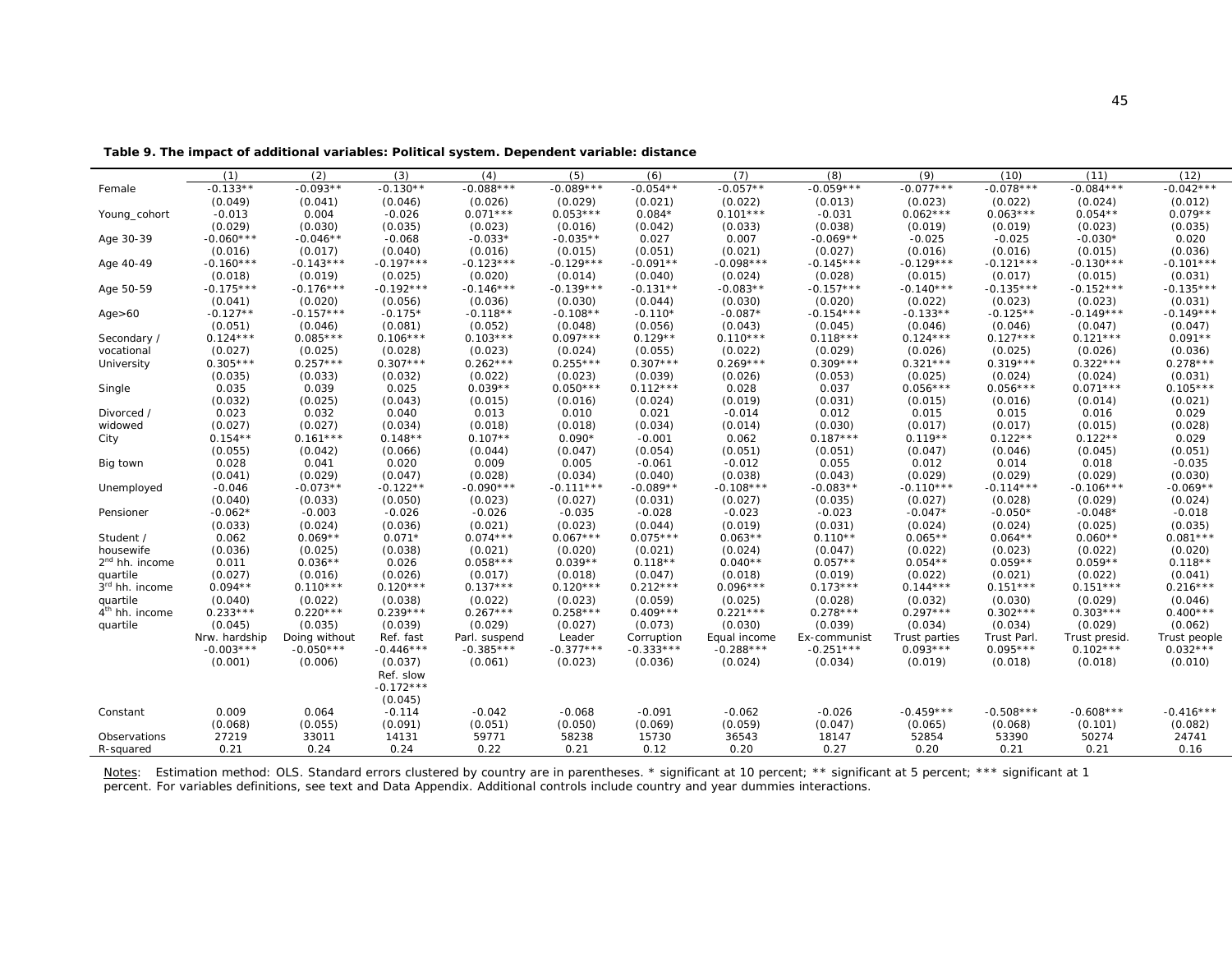|              | ι αυιτ      |             |             | Determinants of support - present versus past by country. Economic system |                  |             |             |             |             |             |             |             |             |             |
|--------------|-------------|-------------|-------------|---------------------------------------------------------------------------|------------------|-------------|-------------|-------------|-------------|-------------|-------------|-------------|-------------|-------------|
|              | (1)         | (2)         | (3)         | (4)                                                                       | $\overline{(5)}$ | (6)         | (7)         | (8)         | (9)         | (10)        | (11)        | (12)        | (13)        | (14)        |
|              | Czech       | Slovakia    | Hungary     | Poland                                                                    | Slovenia         | Estonia     | Latvia      | Lithuania   | Bulgaria    | Romania     | Croatia     | Russia      | Ukraine     | Belarus     |
|              | Republic    |             |             |                                                                           |                  |             |             |             |             |             |             |             |             |             |
| Female       | 0.038       | $-0.032$    | $-0.076**$  | $-0.035$                                                                  | $-0.117***$      | $-0.389***$ | $-0.490***$ | $-0.440***$ | $-0.062**$  | 0.008       | $-0.062$    | $-0.038**$  | $-0.045$    | $-0.020$    |
|              | (0.031)     | (0.032)     | (0.032)     | (0.029)                                                                   | (0.034)          | (0.028)     | (0.029)     | (0.024)     | (0.025)     | (0.033)     | (0.046)     | (0.017)     | (0.030)     | (0.035)     |
| Young_cohort | 0.072       | 0.085       | $-0.135*$   | $-0.097$                                                                  | 0.102            | 0.070       | 0.113       | 0.066       | $0.099*$    | 0.116       | $-0.007$    | $0.130***$  | 0.010       | 0.006       |
|              | (0.068)     | (0.072)     | (0.071)     | (0.066)                                                                   | (0.083)          | (0.058)     | (0.069)     | (0.059)     | (0.058)     | (0.071)     | (0.119)     | (0.035)     | (0.064)     | (0.082)     |
| Age 30-39    | $-0.117**$  | 0.061       | $-0.078$    | $-0.055$                                                                  | $-0.005$         | $-0.152***$ | $-0.029$    | $-0.078$    | $-0.016$    | 0.048       | 0.062       | $-0.057*$   | $-0.022$    | $-0.058$    |
|              | (0.057)     | (0.061)     | (0.057)     | (0.053)                                                                   | (0.070)          | (0.047)     | (0.055)     | (0.049)     | (0.053)     | (0.060)     | (0.075)     | (0.031)     | (0.058)     | (0.071)     |
| Age 40-49    | $-0.197***$ | $-0.115*$   | $-0.236***$ | $-0.188***$                                                               | $-0.059$         | $-0.320***$ | $-0.163***$ | $-0.139***$ | $-0.181***$ | $-0.020$    | 0.020       | $-0.117***$ | $-0.198***$ | $-0.197***$ |
|              | (0.057)     | (0.064)     | (0.059)     | (0.056)                                                                   | (0.075)          | (0.050)     | (0.057)     | (0.051)     | (0.054)     | (0.063)     | (0.078)     | (0.033)     | (0.059)     | (0.069)     |
| Age 50-59    | $-0.285***$ | $-0.027$    | $-0.217***$ | $-0.258***$                                                               | $-0.014$         | $-0.348***$ | $-0.161***$ | $-0.155***$ | $-0.166***$ | $-0.035$    | $-0.028$    | $-0.221***$ | $-0.154**$  | $-0.274***$ |
|              | (0.063)     | (0.071)     | (0.066)     | (0.065)                                                                   | (0.074)          | (0.052)     | (0.060)     | (0.053)     | (0.055)     | (0.066)     | (0.087)     | (0.035)     | (0.063)     | (0.076)     |
| Age > 60     | $-0.157*$   | 0.014       | $-0.128$    | $-0.083$                                                                  | 0.089            | $-0.423***$ | $-0.113$    | $-0.014$    | $-0.191***$ | $0.134*$    | 0.171       | $-0.287***$ | $-0.167**$  | $-0.236**$  |
|              | (0.084)     | (0.084)     | (0.078)     | (0.071)                                                                   | (0.069)          | (0.061)     | (0.070)     | (0.065)     | (0.063)     | (0.073)     | (0.110)     | (0.042)     | (0.068)     | (0.092)     |
| Secondary /  | $0.162***$  | $0.116***$  | $0.125***$  | $0.132***$                                                                | 0.028            | 0.052       | 0.049       | $-0.029$    | $0.219***$  | $-0.029$    | 0.013       | $0.074***$  | $-0.006$    | $-0.004$    |
| vocational   | (0.043)     | (0.043)     | (0.038)     | (0.037)                                                                   | (0.040)          | (0.035)     | (0.041)     | (0.034)     | (0.032)     | (0.043)     | (0.060)     | (0.025)     | (0.041)     | (0.048)     |
| University   | $0.356***$  | $0.216***$  | $0.467***$  | $0.472***$                                                                | $0.266***$       | $0.215***$  | $0.257***$  | $0.299***$  | $0.282***$  | 0.062       | 0.034       | $0.260***$  | $0.124**$   | $-0.107*$   |
|              | (0.060)     | (0.063)     | (0.055)     | (0.056)                                                                   | (0.055)          | (0.042)     | (0.049)     | (0.042)     | (0.046)     | (0.064)     | (0.074)     | (0.029)     | (0.051)     | (0.063)     |
| Single       | $-0.046$    | 0.049       | 0.059       | $0.136***$                                                                | $0.176***$       | $-0.009$    | $0.091*$    | $0.120***$  | $0.095**$   | $0.133**$   | 0.028       | $0.098***$  | $0.137***$  | 0.040       |
|              | (0.055)     | (0.054)     | (0.056)     | (0.046)                                                                   | (0.046)          | (0.040)     | (0.048)     | (0.043)     | (0.037)     | (0.054)     | (0.071)     | (0.027)     | (0.052)     | (0.066)     |
| Divorced /   | 0.033       | $-0.020$    | 0.024       | $-0.018$                                                                  | 0.003            | 0.024       | $-0.063*$   | 0.004       | $0.090**$   | $0.111**$   | $-0.064$    | $0.053**$   | $-0.040$    | $-0.026$    |
| widowed      | (0.049)     | (0.051)     | (0.046)     | (0.045)                                                                   | (0.057)          | (0.035)     | (0.037)     | (0.032)     | (0.036)     | (0.052)     | (0.073)     | (0.023)     | (0.038)     | (0.047)     |
| City         | $0.247***$  | $0.367***$  | $0.156***$  | $0.210***$                                                                | 0.025            | $0.155***$  | $0.065*$    | $0.196***$  | $0.241***$  | 0.016       | $-0.007$    | $0.231***$  | 0.040       | $-0.052$    |
|              | (0.043)     | (0.051)     | (0.044)     | (0.036)                                                                   | (0.051)          | (0.034)     | (0.037)     | (0.032)     | (0.034)     | (0.044)     | (0.060)     | (0.024)     | (0.037)     | (0.045)     |
| Big town     | $0.166***$  | 0.022       | 0.026       | $0.119***$                                                                | $-0.026$         | $0.079**$   | 0.010       | $0.097***$  | $-0.011$    | $-0.062$    | 0.064       | $0.033*$    | $-0.082**$  | 0.019       |
|              | (0.034)     | (0.034)     | (0.036)     | (0.036)                                                                   | (0.036)          | (0.033)     | (0.036)     | (0.030)     | (0.032)     | (0.040)     | (0.054)     | (0.020)     | (0.036)     | (0.044)     |
| Unemployed   | $-0.168**$  | $-0.177***$ | $-0.102*$   | $-0.160***$                                                               | $-0.211***$      | $-0.157***$ | $-0.139***$ | $-0.155***$ | $-0.090**$  | $-0.251***$ | $-0.312***$ | $-0.024$    | $-0.233***$ | 0.025       |
|              | (0.083)     | (0.056)     | (0.061)     | (0.052)                                                                   | (0.062)          | (0.050)     | (0.049)     | (0.041)     | (0.039)     | (0.063)     | (0.092)     | (0.035)     | (0.052)     | (0.086)     |
| Pensioner    | $-0.099$    | $-0.106$    | 0.063       | $-0.015$                                                                  | $-0.042$         | $-0.086*$   | $-0.018$    | 0.061       | $-0.066$    | $-0.041$    | $-0.164*$   | $0.058*$    | $-0.120***$ | $-0.057$    |
|              | (0.065)     | (0.066)     | (0.056)     | (0.053)                                                                   | (0.046)          | (0.045)     | (0.053)     | (0.047)     | (0.046)     | (0.057)     | (0.095)     | (0.031)     | (0.045)     | (0.072)     |
| Student /    | 0.078       | $0.243***$  | $0.133*$    | $0.096*$                                                                  | $0.135**$        | 0.061       | $-0.053$    | 0.010       | 0.031       | 0.096       | $-0.031$    | $0.067**$   | 0.046       | $0.235***$  |
| housewife    | (0.078)     | (0.081)     | (0.069)     | (0.052)                                                                   | (0.055)          | (0.051)     | (0.057)     | (0.044)     | (0.062)     | (0.059)     | (0.077)     | (0.032)     | (0.056)     | (0.085)     |
| 2nd hh. inc. | 0.044       | 0.027       | $0.089*$    | $0.103**$                                                                 | $-0.059$         | $-0.102***$ | $-0.006$    | $-0.006$    | 0.053       | $0.124**$   | 0.018       | $0.081***$  | 0.017       | 0.022       |
| Quartile     | (0.048)     | (0.050)     | (0.047)     | (0.041)                                                                   | (0.049)          | (0.036)     | (0.039)     | (0.033)     | (0.036)     | (0.051)     | (0.060)     | (0.023)     | (0.040)     | (0.049)     |
| 3rd hh. inc. | $0.177***$  | $0.084*$    | $0.145***$  | $0.137***$                                                                | $0.089*$         | $-0.049$    | $-0.009$    | 0.043       | $0.144***$  | $0.225***$  | $-0.060$    | $0.187***$  | $0.104**$   | $0.101*$    |
| Quartile     | (0.051)     | (0.050)     | (0.050)     | (0.041)                                                                   | (0.051)          | (0.036)     | (0.040)     | (0.033)     | (0.039)     | (0.054)     | (0.065)     | (0.025)     | (0.042)     | (0.052)     |
| 4th hh. inc. | $0.330***$  | $0.341***$  | $0.347***$  | $0.221***$                                                                | $0.171***$       | $0.180***$  | $0.270***$  | $0.343***$  | $0.317***$  | $0.263***$  | 0.059       | $0.414***$  | $0.220***$  | $0.236***$  |
| quartile     | (0.053)     | (0.052)     | (0.052)     | (0.045)                                                                   | (0.053)          | (0.036)     | (0.041)     | (0.037)     | (0.043)     | (0.057)     | (0.066)     | (0.026)     | (0.043)     | (0.057)     |
| 1991         | 0.053       | 0.090       | $-0.060$    | $0.090*$                                                                  | $-0.163***$      |             |             |             | $0.415***$  | $0.310***$  |             |             |             |             |
|              | (0.057)     | (0.070)     | (0.059)     | (0.053)                                                                   | (0.053)          |             |             |             | (0.045)     | (0.051)     |             |             |             |             |
| 1992         | $-0.072$    |             | $-0.274***$ | $-0.040$                                                                  |                  |             |             |             |             | $0.088*$    | $-0.030$    | $-0.299***$ | $-1.046***$ |             |
|              | (0.048)     | (0.056)     | (0.062)     | (0.053)                                                                   |                  |             |             |             |             | (0.050)     | (0.053)     | (0.034)     | (0.052)     |             |
| 1993         | $0.120**$   | $-0.234***$ | $-0.272***$ | $0.178***$                                                                | $0.323***$       | $-0.422***$ | $0.261***$  | $-0.855***$ | $-0.162***$ |             |             | $-0.008$    | $-0.723***$ | $-1.178***$ |
|              | (0.048)     | (0.057)     | (0.058)     | (0.053)                                                                   | (0.053)          | (0.045)     | (0.041)     | (0.041)     | (0.044)     |             |             | (0.033)     | (0.045)     | (0.054)     |
| 1995         | $0.147***$  | $-0.033$    | $-0.280***$ | $0.691***$                                                                | $0.295***$       | $-0.387***$ | $0.300***$  | $-1.071***$ | $-0.230***$ |             |             | $-0.374***$ | $-1.043***$ | $-1.291***$ |
|              | (0.050)     | (0.047)     | (0.056)     | (0.052)                                                                   | (0.056)          | (0.047)     | (0.046)     | (0.046)     | (0.044)     |             |             | (0.033)     | (0.043)     | (0.053)     |
| 1996         |             |             |             |                                                                           |                  | $-0.225***$ |             | $-0.827***$ |             |             |             | $-0.041$    |             |             |
|              |             |             |             |                                                                           |                  |             |             |             |             |             |             |             |             |             |

**Table 10. Determinants of support - present versus past by country: Economic system**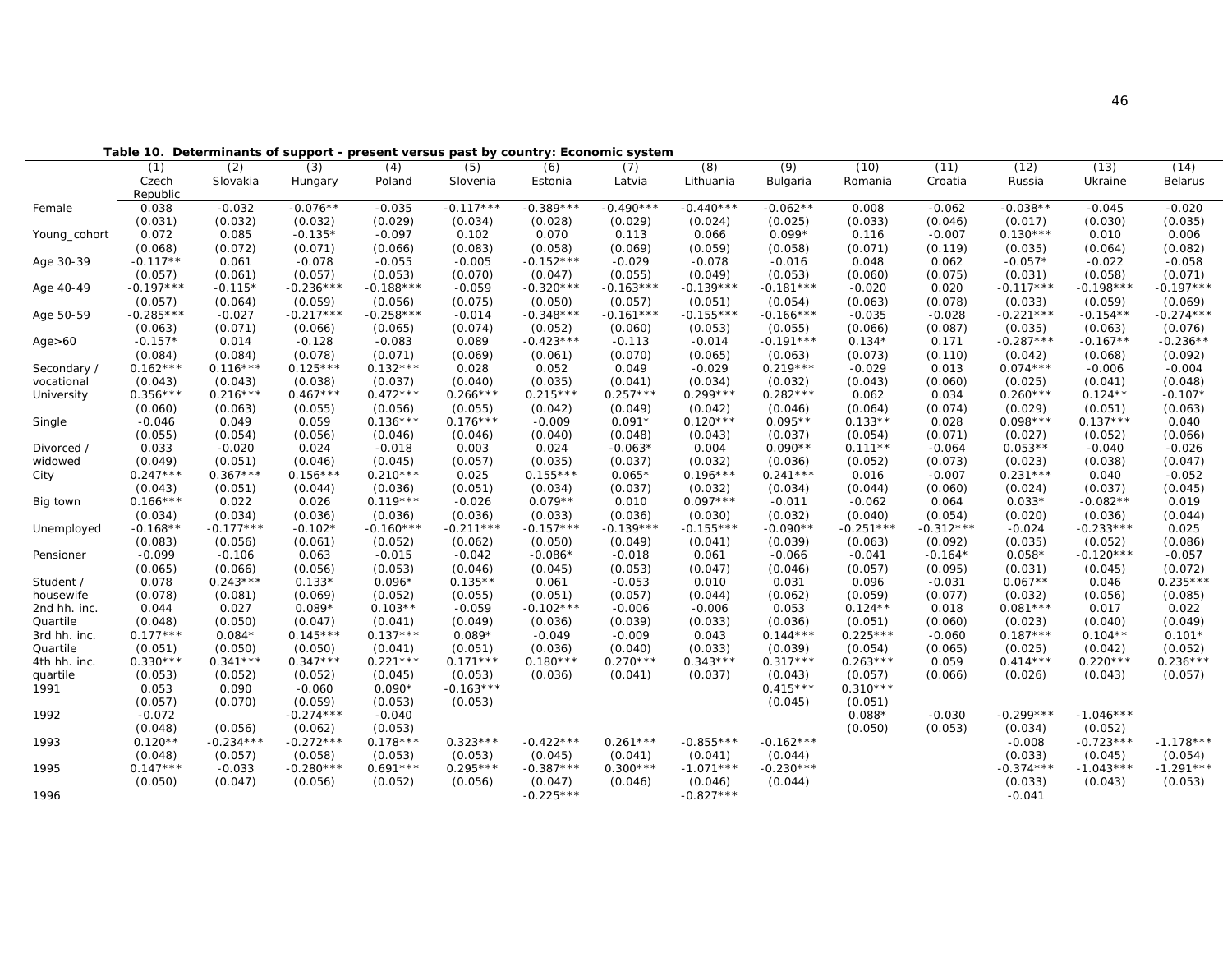| R-squared           | 0.07     | 0.08        | 0.11        | 0.13        | 0.08        | 0.25                   | 0.19                   | 0.22                   | 0.16        | 0.04        | 0.01     | 0.11        | 0.24        | 0.21        |
|---------------------|----------|-------------|-------------|-------------|-------------|------------------------|------------------------|------------------------|-------------|-------------|----------|-------------|-------------|-------------|
| <b>Observations</b> | 4386     | 3801        | 4168        | 4704        | 3639        | 5494                   | 4310                   | 6317                   | 5952        | 3740        | 1971     | 14661       | 4653        | 3434        |
|                     | (0.090)  | (0.092)     | (0.090)     | (0.080)     | (0.092)     | (0.070)                | (0.073)                | (0.072)                | (0.074)     | (0.087)     | (0.092)  | (0.050)     | (0.079)     | (0.097)     |
| Constant            | $-0.042$ | $-0.696***$ | $-0.679***$ | $-0.496***$ | $-0.376***$ | $0.539***$             | $-0.761***$            | $-0.130*$              | $-0.875***$ | $-0.657***$ | $-0.058$ | $-0.988***$ | $-0.502***$ | $-0.051$    |
|                     |          |             |             |             |             | (0.027)                | (0.030)                | (0.027)                |             |             |          |             |             |             |
| Minority            |          |             | (0.058)     | (0.055)     |             | (0.049)<br>$-0.630***$ | (0.049)<br>$-0.299***$ | (0.042)<br>$-0.146***$ | (0.040)     |             |          | (0.032)     |             |             |
| 2001                |          |             | $0.330***$  | 0.048       |             | 0.042                  | $0.739***$             | $-0.395***$            | $0.441***$  |             |          | 0.044       |             |             |
|                     |          |             |             |             |             | (0.052)                | (0.048)                | (0.043)                |             |             |          | (0.033)     |             |             |
| 2000                |          |             |             |             |             | $-0.013$               | $0.169***$             | $-0.878***$            |             |             |          | $-0.317***$ |             |             |
|                     |          | (0.049)     |             |             | (0.056)     |                        |                        |                        | (0.045)     | (0.049)     |          | (0.034)     | (0.044)     | (0.054)     |
| 1998                |          | $-0.037$    |             |             | $-0.062$    |                        |                        |                        | $0.284***$  | $0.202***$  |          | $-0.198***$ | $-1.175***$ | $-0.689***$ |
|                     |          |             |             |             |             | (0.048)                |                        | (0.044)                |             |             |          | (0.031)     |             |             |

*Notes*: Estimation method: OLS. Robust standard errors in parentheses. \* significant at 10 percent; \*\* significant at 1 percent. All variables are as in Table 3.<br>definitions are as in Table 3.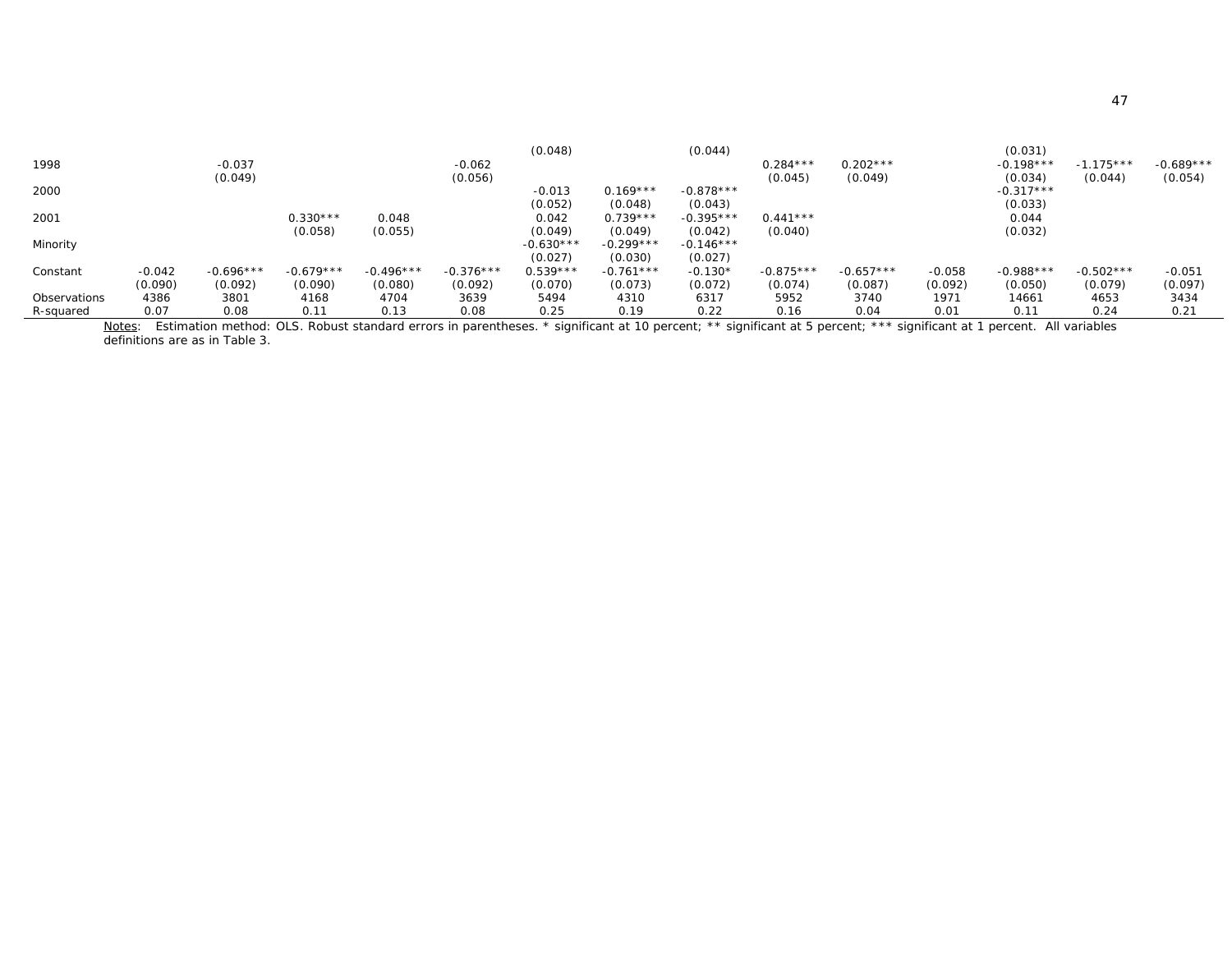|                          | ι αυιτ                |            |                       |                       |                       |                       | Determinants or support - present versus past by country. Fontical system |                       |             |                       |                  |                       |                       |                      |
|--------------------------|-----------------------|------------|-----------------------|-----------------------|-----------------------|-----------------------|---------------------------------------------------------------------------|-----------------------|-------------|-----------------------|------------------|-----------------------|-----------------------|----------------------|
|                          | (1)                   | (2)        | (3)                   | (4)                   | (5)                   | (6)                   | (7)                                                                       | (8)                   | (9)         | (10)                  | (11)             | (12)                  | (13)                  | (14)                 |
|                          | Czech                 | Slovakia   | Hungary               | Poland                | Slovenia              | Estonia               | Latvia                                                                    | Lithuania             | Bulgaria    | Romania               | Croatia          | Russia                | Ukraine               | Belarus              |
|                          | Republic              |            |                       |                       |                       |                       |                                                                           |                       |             |                       |                  |                       |                       |                      |
| Female                   | 0.026                 | $-0.040$   | $-0.053$              | $-0.078***$           | $-0.073**$            | $-0.324***$           | $-0.254***$                                                               | $-0.258***$           | $-0.081***$ |                       | $-0.001$         | $-0.010$              | $-0.040$              | $-0.056$             |
|                          | (0.031)               | (0.032)    | (0.033)               | (0.030)               | (0.034)               | (0.029)               | (0.033)                                                                   | (0.026)               | (0.025)     | (0.033)               | (0.046)          | (0.017)               | (0.030)               | (0.035)              |
| Young_cohort             | 0.049                 | $-0.091$   | $-0.009$              | $-0.010$              | $-0.016$              | $0.133**$             | 0.092                                                                     | $0.130**$             | 0.004       | 0.051                 | $0.228**$        | 0.056                 | 0.035                 | $-0.024$             |
|                          | (0.068)               | (0.069)    | (0.075)               | (0.064)               | (0.081)               | (0.055)               | (0.071)                                                                   | (0.057)               | (0.056)     | (0.072)               | (0.104)          | (0.034)               | (0.060)               | (0.081)              |
| Age 30-39                | $-0.061$              | 0.033      | $-0.016$              | $-0.036$              | $-0.061$              | $-0.075$              | 0.042                                                                     | 0.047                 | $-0.098*$   | 0.047                 | 0.020            | $-0.054*$             | $-0.053$              | $-0.123*$            |
|                          | (0.056)               | (0.060)    | (0.060)               | (0.054)               | (0.069)               | (0.046)               | (0.057)                                                                   | (0.049)               | (0.051)     | (0.060)               | (0.076)          | (0.031)               | (0.053)               | (0.070)              |
| Age 40-49                | $-0.050$              | $-0.157**$ | $-0.114*$             | $-0.150***$           | $-0.213***$           | $-0.170***$           | $-0.026$                                                                  | $-0.061$              | $-0.203***$ | $-0.050$              | 0.071            | $-0.167***$           | $-0.163***$           | $-0.160**$           |
|                          | (0.056)               | (0.062)    | (0.062)               | (0.058)               | (0.073)               | (0.049)               | (0.059)                                                                   | (0.050)               | (0.052)     | (0.063)               | (0.076)          | (0.032)               | (0.058)               | (0.071)              |
| Age 50-59                | $-0.129**$            | $-0.061$   | $-0.042$              | $-0.161**$            | $-0.180**$            | $-0.184***$           | 0.031                                                                     | $-0.089*$             | $-0.237***$ | $-0.144**$            | 0.088            | $-0.257***$           | $-0.227***$           | $-0.210***$          |
|                          | (0.063)               | (0.069)    | (0.069)               | (0.066)               | (0.071)               | (0.052)               | (0.063)                                                                   | (0.053)               | (0.055)     | (0.067)               | (0.084)          | (0.035)               | (0.061)               | (0.078)              |
| Age > 60                 | $-0.023$              | $-0.073$   | 0.132                 | $-0.124*$             | $-0.044$              | $-0.248***$           | 0.070                                                                     | 0.079                 | $-0.250***$ | $-0.100$              | 0.149            | $-0.325***$           | $-0.252***$           | $-0.391***$          |
|                          | (0.083)               | (0.084)    | (0.082)               | (0.072)               | (0.066)               | (0.061)               | (0.077)                                                                   | (0.066)               | (0.063)     | (0.073)               | (0.114)          | (0.043)               | (0.069)               | (0.093)              |
| Secondary /              | $0.245***$            | $0.164***$ | $0.210***$            | $0.131***$            | 0.056                 | $0.069*$              | 0.065                                                                     | 0.042                 | $0.230***$  | 0.057                 | 0.046            | $0.101***$            | $0.084**$             | 0.042                |
| vocational               | (0.043)               | (0.043)    | (0.039)               | (0.037)               | (0.040)               | (0.036)               | (0.047)                                                                   | (0.037)               | (0.033)     | (0.042)               | (0.060)          | (0.025)               | (0.042)               | (0.051)              |
| University               | $0.421***$            | $0.309***$ | $0.501***$            | $0.469***$            | $0.302***$            | $0.247***$            | $0.204***$                                                                | $0.395***$            | $0.307***$  | $0.287***$            | $-0.013$         | $0.284***$            | $0.293***$            | 0.037                |
|                          | (0.061)               | (0.064)    | (0.055)               | (0.057)               | (0.058)               | (0.043)               | (0.055)                                                                   | (0.043)               | (0.045)     | (0.062)               | (0.072)          | (0.030)               | (0.051)               | (0.067)              |
| Single                   | 0.003                 | 0.049      | 0.089                 | $0.094*$              | $0.085*$              | $-0.099**$            | $0.093*$                                                                  | $0.073*$              | 0.041       | $0.105*$              | 0.010            | $0.070***$            | $0.083*$              | $-0.009$             |
|                          | (0.054)               | (0.051)    | (0.055)               | (0.049)               | (0.045)               | (0.039)               | (0.051)                                                                   | (0.043)               | (0.037)     | (0.055)               | (0.071)          | (0.027)               | (0.050)               | (0.062)              |
| Divorced /               | 0.006                 | $-0.023$   | $-0.044$              | $-0.023$              | $-0.113*$             | $0.086**$             |                                                                           | $-0.048$              | $-0.009$    | $-0.039$              | $-0.103$         | $0.058**$             | $-0.050$              | $-0.061$             |
| Widowed                  | (0.049)               | (0.053)    | (0.046)               | (0.045)               | (0.059)               | (0.038)               | (0.041)                                                                   | (0.035)               | (0.035)     | (0.053)               | (0.068)          | (0.023)               | (0.039)               | (0.050)              |
| City                     | $0.271***$            | $0.366***$ | $0.085*$              | $0.162***$            | $0.146***$            | $0.187***$            | $0.111***$                                                                | $0.331***$            | $0.209***$  | 0.038                 | 0.046            | $0.183***$            | $-0.195***$           | 0.052                |
|                          | (0.043)               | (0.050)    | (0.044)               | (0.036)               | (0.050)               | (0.035)               | (0.041)                                                                   | (0.033)               | (0.034)     | (0.044)               | (0.058)          | (0.024)               | (0.038)               | (0.046)              |
| Big town                 | $0.146***$            | $0.080**$  | $-0.040$              | 0.056                 | $-0.015$              | 0.038                 | $0.094**$                                                                 | $0.170***$            | $-0.030$    | $0.085**$             | 0.033            | 0.027                 | $-0.273***$           | 0.026                |
|                          | (0.034)               | (0.034)    | (0.036)               | (0.037)               | (0.037)               | (0.034)               | (0.041)                                                                   | (0.032)               | (0.032)     | (0.041)               | (0.055)          | (0.020)               | (0.037)               | (0.045)              |
| Unemployed               | $-0.119$              | $-0.066$   | $-0.103*$             | $-0.082$              | $-0.064$              | $-0.082$              | $-0.190***$                                                               | $-0.076*$             | $-0.111***$ | $-0.050$              | $-0.277***$      | $-0.003$              | $-0.089$              | 0.094                |
|                          | (0.086)               | (0.059)    | (0.062)               | (0.052)               | (0.063)               | (0.050)               | (0.051)                                                                   | (0.042)               | (0.040)     | (0.064)               | (0.088)          | (0.036)               | (0.055)               | (0.085)              |
| Pensioner                | $-0.095$              | $-0.027$   | $-0.029$              | 0.058                 | $-0.042$              | $-0.042$              | $-0.026$                                                                  | $0.094*$              | $-0.096**$  | $0.126**$             | $-0.194*$        | 0.036                 | $-0.018$              | 0.067                |
|                          | (0.065)               | (0.067)    | (0.056)               | (0.054)               | (0.046)               | (0.048)               | (0.059)                                                                   | (0.050)               | (0.047)     | (0.058)               | (0.099)          | (0.032)               | (0.050)               | (0.070)              |
| Student /                | 0.101                 | $0.301***$ | 0.104                 | $0.129**$             | 0.052                 | 0.034                 | $-0.082$                                                                  | 0.065                 | 0.002       | $0.107*$              | $-0.205***$      | $0.080***$            | 0.035                 | $0.284***$           |
| Housewife                | (0.073)               | (0.077)    | (0.070)               | (0.052)               | (0.058)               | (0.052)               | (0.067)                                                                   | (0.046)               | (0.058)     | (0.058)               | (0.079)          | (0.031)               | (0.054)               | (0.080)              |
| 2nd hh. inc.             | 0.031                 | $0.093*$   | $0.097**$             | 0.061                 | 0.045                 | $-0.077**$            | $-0.030$                                                                  | 0.038                 | $0.126***$  | $0.114**$             | 0.075            | $0.091***$            | $-0.017$              | 0.041                |
| Quartile                 | (0.049)               | (0.051)    | (0.047)               | (0.041)               | (0.049)               | (0.036)               | (0.043)                                                                   | (0.035)               | (0.039)     | (0.050)               | (0.061)          | (0.024)               | (0.041)               | (0.051)              |
| 3rd hh. inc.             | $0.136***$            | $0.196***$ | $0.195***$            | $0.088**$             | $0.211***$            | $-0.036$              | 0.015                                                                     | $0.066*$              | $0.229***$  | $0.204***$            | 0.044            | $0.183***$            | $0.075*$              | $0.119**$            |
|                          |                       | (0.052)    |                       |                       |                       |                       |                                                                           |                       | (0.041)     |                       |                  |                       |                       |                      |
| Quartile<br>4th hh. inc. | (0.051)<br>$0.256***$ | $0.372***$ | (0.050)<br>$0.385***$ | (0.041)<br>$0.207***$ | (0.051)<br>$0.297***$ | (0.037)<br>$0.121***$ | (0.046)<br>$0.110**$                                                      | (0.035)<br>$0.239***$ | $0.387***$  | (0.051)<br>$0.246***$ | (0.063)<br>0.077 | (0.025)<br>$0.346***$ | (0.044)<br>$0.123***$ | (0.054)<br>$0.137**$ |
|                          | (0.052)               | (0.054)    | (0.053)               | (0.045)               | (0.054)               | (0.036)               | (0.044)                                                                   | (0.037)               | (0.044)     | (0.057)               | (0.065)          | (0.026)               | (0.044)               | (0.058)              |
| quartile<br>1991         | $0.379***$            | $0.273***$ | $0.190***$            | $0.293***$            | $0.128**$             |                       |                                                                           |                       | $0.892***$  | $0.794***$            |                  |                       |                       |                      |
|                          |                       |            |                       |                       |                       |                       |                                                                           |                       |             |                       |                  |                       |                       |                      |
|                          | (0.057)               | (0.071)    | (0.061)               | (0.054)               | (0.054)               |                       |                                                                           |                       | (0.045)     | (0.051)               |                  |                       |                       |                      |
| 1992                     | $0.176***$            | $0.299***$ | $-0.353***$           | $0.236***$            |                       |                       |                                                                           |                       |             | $0.495***$            | 0.055            | $-0.255***$           | $-0.279***$           |                      |
|                          | (0.047)               | (0.056)    | (0.064)               | (0.054)               |                       |                       |                                                                           |                       |             | (0.050)               | (0.053)          | (0.035)               | (0.052)               |                      |
| 1993                     | $0.416***$            | $0.188***$ | 0.031                 | $0.477***$            | $0.420***$            | $-0.054$              | $0.164***$                                                                | $-0.124***$           | $0.461***$  |                       |                  | 0.031                 | $-0.426***$           | $-0.756***$          |
|                          | (0.049)               | (0.058)    | (0.058)               | (0.055)               | (0.054)               | (0.046)               | (0.050)                                                                   | (0.043)               | (0.044)     |                       |                  | (0.034)               | (0.045)               | (0.054)              |
| 1995                     | $0.269***$            | $0.276***$ | $-0.090$              | $0.835***$            | $0.425***$            | $0.159***$            | $0.272***$                                                                | $-0.301***$           | $0.425***$  |                       |                  | $-0.216***$           | $-0.636***$           | $-0.766***$          |
|                          | (0.050)               | (0.047)    | (0.057)               | (0.053)               | (0.056)               | (0.048)               | (0.054)                                                                   | (0.048)               | (0.043)     |                       |                  | (0.034)               | (0.044)               | (0.054)              |
| 1996                     |                       |            |                       |                       |                       | 0.063                 | 0.059                                                                     | $-0.280***$           |             |                       |                  | $-0.022$              |                       |                      |

**Table 11. Determinants of support - present versus past by country: Political system**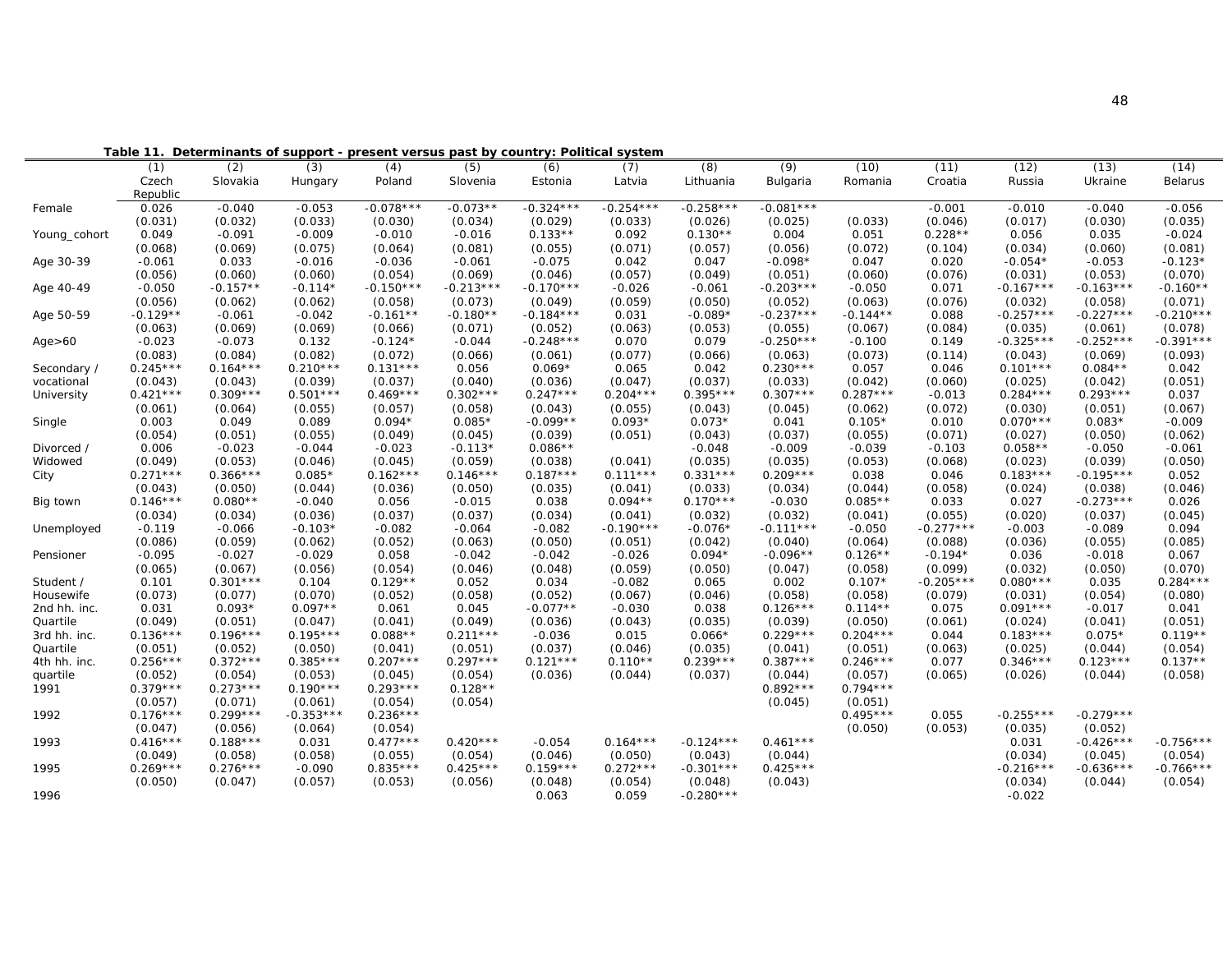| R-squared           | 0.07    | 0.08        | 0.10        | 0.12       | 0.08     | 0.22                   | 0.11                   | 0.12                   | 0.17        | 0.10       | 0.02       | 0.08        | 0.19        | 0.12        |
|---------------------|---------|-------------|-------------|------------|----------|------------------------|------------------------|------------------------|-------------|------------|------------|-------------|-------------|-------------|
| <b>Observations</b> | 4398    | 3771        | 4025        | 4612       | 3574     | 5313                   | 3914                   | 6040                   | 5941        | 3708       | 1971       | 14632       | 4512        | 3387        |
|                     | (0.089) | (0.092)     | (0.093)     | (0.080)    | (0.092)  | (0.071)                | (0.085)                | (0.072)                | (0.073)     | (0.084)    | (0.092)    | (0.050)     | (0.079)     | (0.102)     |
| Constant            | 0.106   | $-0.454***$ | $-0.444***$ | $-0.188**$ | $-0.112$ | $0.541***$             | $-0.129$               | $-0.136*$              | $-0.496***$ | $-0.195**$ | $0.333***$ | $-0.645***$ | $0.135*$    | 0.152       |
|                     |         |             |             |            |          | (0.028)                | (0.033)                | (0.027)                |             |            |            |             |             |             |
| Minority            |         |             | (0.059)     | (0.056)    |          | (0.049)<br>$-0.787***$ | (0.055)<br>$-0.518***$ | (0.043)<br>$-0.330***$ | (0.040)     |            |            | (0.033)     |             |             |
| 2001                |         |             | 0.075       | 0.029      |          | $-0.049$               | 0.018                  | $-0.239***$            | $0.419***$  |            |            | 0.008       |             |             |
|                     |         |             |             |            |          | (0.053)                |                        | (0.044)                |             |            |            | (0.034)     |             |             |
| 2000                |         |             |             |            |          | $-0.153***$            |                        | $-0.298***$            |             |            |            | $-0.161***$ |             |             |
|                     |         | (0.050)     |             |            | (0.058)  |                        |                        |                        | (0.045)     | (0.050)    |            | (0.035)     | (0.046)     | (0.053)     |
| 1998                |         | $0.161***$  |             |            | $-0.009$ |                        |                        |                        | $0.475***$  | $0.391***$ |            | $-0.141***$ | $-1.099***$ | $-0.311***$ |
|                     |         |             |             |            |          | (0.048)                | (0.055)                | (0.046)                |             |            |            | (0.031)     |             |             |

*<u>Notes</u>:* Estimation method: OLS. Robust standard errors in parentheses. \* significant at 10 percent; \*\* significant at 5 percent; \*\*\* significant at 1 percent. All variables<br>definitions are as in Table 4.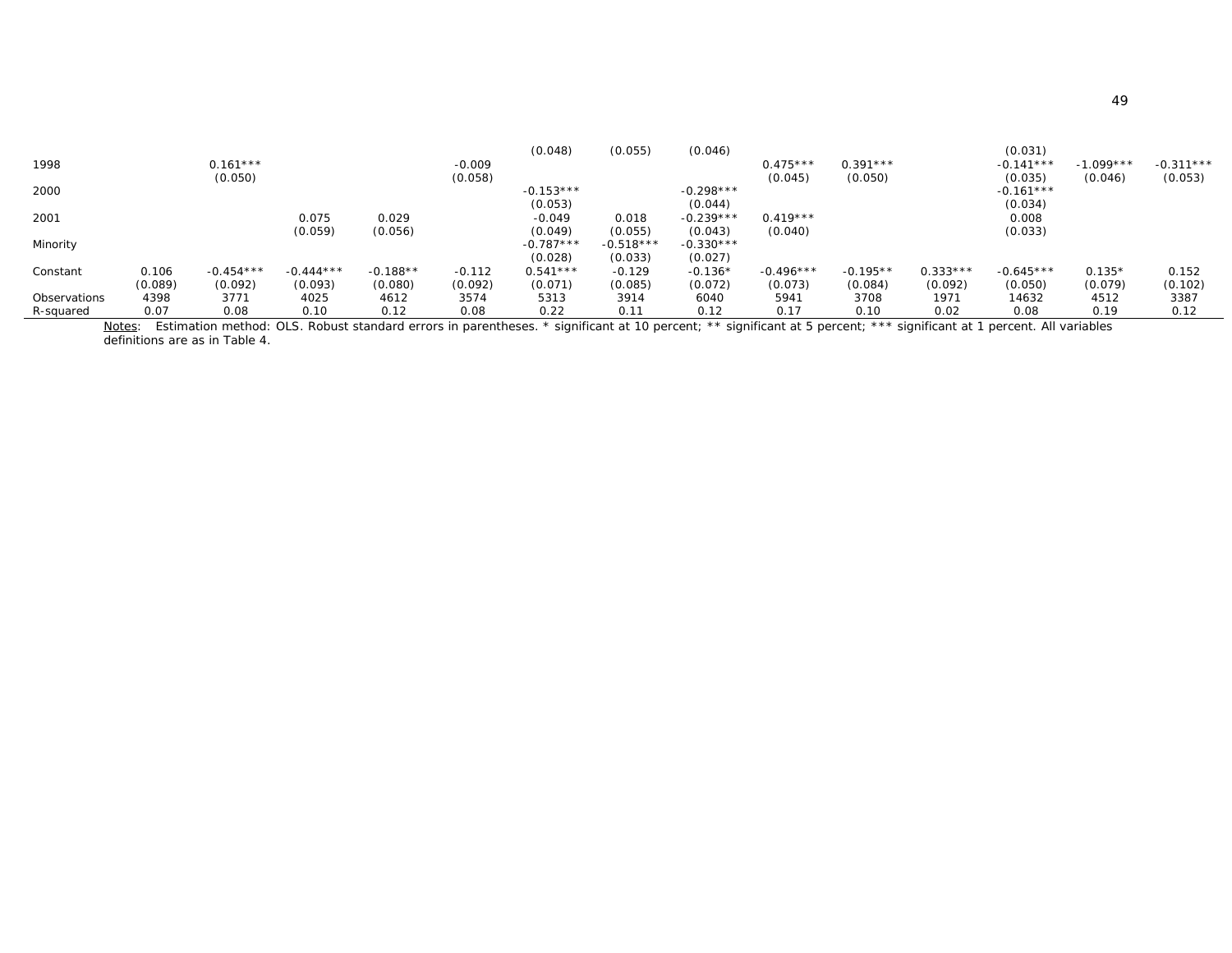|                |             |                           |             | rable 12: The role of individual preferences in explaining the lower support in CTS |             |                           |             |                                           |                |                            |             |                            |             |                         |
|----------------|-------------|---------------------------|-------------|-------------------------------------------------------------------------------------|-------------|---------------------------|-------------|-------------------------------------------|----------------|----------------------------|-------------|----------------------------|-------------|-------------------------|
|                | (1)         | (2)                       | (3)         | (4)                                                                                 | (5)         | (6)                       | (7)         | (8)<br>Support for economic system change | (9)            | (10)                       | (11)        | (12)                       | (13)        | (14)                    |
|                | Trust       | Trust                     | Trust       | Trust                                                                               | Trust       | Trust                     | Equal       | Equal                                     | State's        | State's                    | State's     | State's                    | Secure      | Secure                  |
|                | parties     | parties                   | parliament  | parliament                                                                          | president   | president                 | income      | income                                    | responsibility | responsibility             | property    | property                   | job         | job                     |
|                | (0.056)     | (0.059)                   | (0.055)     | (0.065)                                                                             | (0.057)     | (0.056)                   | (0.057)     | (0.065)                                   | (0.058)        | (0.059)                    | (0.057)     | (0.071)                    | (0.076)     | (0.000)                 |
| <b>Belarus</b> | $-0.824***$ | $-0.686***$               | $-0.830***$ | $-0.746***$                                                                         | $-0.834***$ | $-1.144***$               | $-0.606***$ | $-0.664***$                               | $-0.613***$    | $-0.495***$                | $-0.622***$ | $-0.553***$                | $-0.553***$ | $-0.217***$             |
|                | (0.019)     | (0.039)                   | (0.019)     | (0.065)                                                                             | (0.020)     | (0.067)                   | (0.024)     | (0.022)                                   | (0.024)        | (0.025)                    | (0.023)     | (0.011)                    | (0.009)     | (0.015)                 |
| Ukraine        | $-1.097***$ | $-0.934***$               | $-1.098***$ | $-0.923***$                                                                         | $-1.107***$ | $-1.314***$               | $-1.005***$ | $-1.009***$                               | $-1.008***$    | $-0.884***$                | $-1.020***$ | $-0.968***$                | $-0.794***$ | $-0.489***$             |
|                | (0.012)     | (0.023)                   | (0.013)     | (0.035)                                                                             | (0.013)     | (0.047)                   | (0.018)     | (0.028)                                   | (0.018)        | (0.024)                    | (0.017)     | (0.019)                    | (0.032)     | (0.012)                 |
| Russia         | $-0.697***$ | $-0.389***$               | $-0.709***$ | $-0.369***$                                                                         | $-0.709***$ | $-0.830***$               | $-0.550***$ | $-0.511***$                               | $-0.556***$    | $-0.423***$                | $-0.576***$ | $-0.401***$                | $-0.549***$ | $-0.399***$             |
|                | (0.047)     | (0.035)                   | (0.046)     | (0.036)                                                                             | (0.047)     | (0.047)                   | (0.088)     | (0.091)                                   | (0.087)        | (0.078)                    | (0.088)     | (0.087)                    | (0.078)     | (0.072)                 |
|                |             | trustpartby               |             | trustparlby                                                                         |             | trustpresby               |             | equalincby                                |                | Staterespby                |             | Statepropby                |             | secjobby                |
|                |             | $0.082***$                |             | $0.104***$                                                                          |             | $0.111***$                |             | $-0.077***$                               |                | $-0.264***$                |             | $-0.276***$                |             | $-0.537***$             |
|                |             | (0.007)                   |             | (0.010)                                                                             |             | (0.009)                   |             | (0.019)                                   |                | (0.013)                    |             | (0.026)                    |             | (0.121)                 |
|                |             | trustpartua               |             | trustparlua                                                                         |             | Trustpresua               |             | Equalincua                                |                | Staterespua                |             | Statepropu                 |             | secjobua                |
|                |             | $0.077***$                |             | $0.095***$                                                                          |             | $0.107***$                |             | $-0.217***$                               |                | $-0.254***$                |             | a                          |             | $-0.452***$             |
|                |             |                           |             |                                                                                     |             |                           |             |                                           |                |                            |             | $-0.233***$                |             |                         |
|                |             | (0.008)                   |             | (0.010)                                                                             |             | (0.009)                   |             | (0.019)                                   |                | (0.015)                    |             | (0.016)                    |             | (0.079)                 |
|                |             | trustpartru<br>$0.022***$ |             | trustparlru<br>$0.036***$                                                           |             | trustpresru<br>$0.079***$ |             | Equalincru<br>$-0.332***$                 |                | staterespru<br>$-0.310***$ |             | Statepropru<br>$-0.425***$ |             | secjobru<br>$-0.291***$ |
|                |             | (0.005)                   |             | (0.004)                                                                             |             | (0.011)                   |             | (0.039)                                   |                | (0.014)                    |             | (0.038)                    |             | (0.017)                 |
| Constant       | $-0.067$    | $-0.421***$               | $-0.053$    | $-0.497***$                                                                         | $-0.039$    | $-0.252*$                 | $-0.170$    | $-0.065$                                  | $-0.172$       | $-0.137$                   | $-0.171$    | $-0.041$                   | $-0.161$    | $-0.173*$               |
|                | (0.144)     | (0.132)                   | (0.144)     | (0.120)                                                                             | (0.144)     | (0.121)                   | (0.157)     | (0.157)                                   | (0.156)        | (0.148)                    | (0.158)     | (0.154)                    | (0.133)     | (0.082)                 |
| Obs.           | 53698       | 53698                     | 54279       | 54279                                                                               | 51135       | 51135                     | 37363       | 37363                                     | 37261          | 37261                      | 36164       | 36164                      | 26921       | 26921                   |
| R-squared      | 0.19        | 0.21                      | 0.19        | 0.22                                                                                | 0.19        | 0.22                      | 0.18        | 0.20                                      | 0.18           | 0.21                       | 0.19        | 0.21                       | 0.16        | 0.17                    |
|                |             |                           |             |                                                                                     |             |                           |             |                                           |                |                            |             |                            |             |                         |
|                |             |                           |             |                                                                                     |             |                           |             | Support for political system change       |                |                            |             |                            |             |                         |
| <b>Belarus</b> | $-0.588***$ | $-0.380***$               | $-0.594***$ | $-0.421***$                                                                         | $-0.597***$ | $-0.819***$               | $-0.403***$ | $-0.460***$                               | $-0.409***$    | $-0.333***$                | $-0.416***$ | $-0.305***$                | $-0.417***$ | $-0.076***$             |
|                | (0.019)     | (0.033)                   | (0.020)     | (0.052)                                                                             | (0.020)     | (0.054)                   | (0.025)     | (0.024)                                   | (0.025)        | (0.027)                    | (0.024)     | (0.013)                    | (0.008)     | (0.019)                 |
| Ukraine        | $-0.716***$ | $-0.534***$               | $-0.716***$ | $-0.576***$                                                                         | $-0.718***$ | $-1.162***$               | $-0.586***$ | $-0.559***$                               | $-0.593***$    | $-0.479***$                | $-0.614***$ | $-0.481***$                | $-0.394***$ | $-0.053***$             |
|                | (0.011)     | (0.020)                   | (0.011)     | (0.032)                                                                             | (0.012)     | (0.044)                   | (0.024)     | (0.033)                                   | (0.024)        | (0.031)                    | (0.023)     | (0.029)                    | (0.028)     | (0.013)                 |
| Russia         | $-0.653***$ | $-0.247***$               | $-0.662***$ | $-0.210***$                                                                         | $-0.662***$ | $-0.958***$               | $-0.625***$ | $-0.615***$                               | $-0.633***$    | $-0.553***$                | $-0.643***$ | $-0.499***$                | $-0.611***$ | $-0.497***$             |
|                | (0.031)     | (0.026)                   | (0.032)     | (0.029)                                                                             | (0.032)     | (0.030)                   | (0.089)     | (0.093)                                   | (0.089)        | (0.081)                    | (0.088)     | (0.092)                    | (0.057)     | (0.061)                 |
|                |             | trustpartby<br>$0.094***$ |             | trustparlby<br>$0.113***$                                                           |             | trustpresby<br>$0.089***$ |             | equalincby<br>$-0.156***$                 |                | staterespby<br>$-0.200***$ |             | statepropby<br>$-0.396***$ |             | secjobby<br>$-0.583***$ |
|                |             | (0.005)                   |             | (0.008)                                                                             |             | (0.007)                   |             | (0.020)                                   |                | (0.013)                    |             | (0.023)                    |             | (0.103)                 |
|                |             | trustpartua               |             | trustparlua                                                                         |             | trustpresua               |             | equalincua                                |                | staterespua                |             | statepropua                |             | secjobua                |
|                |             | $0.108***$                |             | $0.150***$                                                                          |             | $0.179***$                |             | $-0.380***$                               |                | $-0.241***$                |             | $-0.422***$                |             | $-0.532***$             |
|                |             | (0.007)                   |             | (0.010)                                                                             |             | (0.009)                   |             | (0.019)                                   |                | (0.018)                    |             | (0.014)                    |             | (0.070)                 |
|                |             | trustpartru               |             | trustparlru                                                                         |             | trustpresru               |             | equalincru                                |                | staterespru                |             | statepropru                |             | secjobru                |
|                |             | $0.025***$                |             | $0.040***$                                                                          |             | $0.134***$                |             | $-0.253***$                               |                | $-0.218***$                |             | $-0.403***$                |             | $-0.260***$             |
|                |             | (0.005)                   |             | (0.004)                                                                             |             | (0.008)                   |             | (0.031)                                   |                | (0.012)                    |             | (0.036)                    |             | (0.018)                 |
| Constant       | 0.023       | $-0.431***$               | 0.027       | $-0.543***$                                                                         | 0.053       | $-0.188*$                 | $-0.038$    | 0.089                                     | $-0.035$       | 0.002                      | $-0.042$    | 0.122                      | $-0.048$    | $-0.042$                |
|                | (0.124)     | (0.113)                   | (0.124)     | (0.100)                                                                             | (0.122)     | (0.095)                   | (0.155)     | (0.154)                                   | (0.155)        | (0.148)                    | (0.153)     | (0.147)                    | (0.106)     | (0.066)                 |
| Obs.           | 52854       | 52854                     | 53390       | 53390                                                                               | 50274       | 50274                     | 36543       | 36543                                     | 36433          | 36433                      | 35442       | 35442                      | 26207       | 26207                   |
| R-squared      | 0.16        | 0.19                      | 0.16        | 0.19                                                                                | 0.15        | 0.20                      | 0.15        | 0.17                                      | 0.15           | 0.17                       | 0.15        | 0.19                       | 0.12        | 0.14                    |

**Table 12: The role of individual preferences in explaining the lower support in CIS**

*Notes*: Estimation method: OLS. Standard errors clustered by country are in parentheses. \* significant at 10 percent; \*\* significant at 5 percent; \*\*\* significant at 1 percent. Additional controls include individual characteristics as in Table 3, country fixed effects, year dummies and interactions of country dummies and additional individual variables.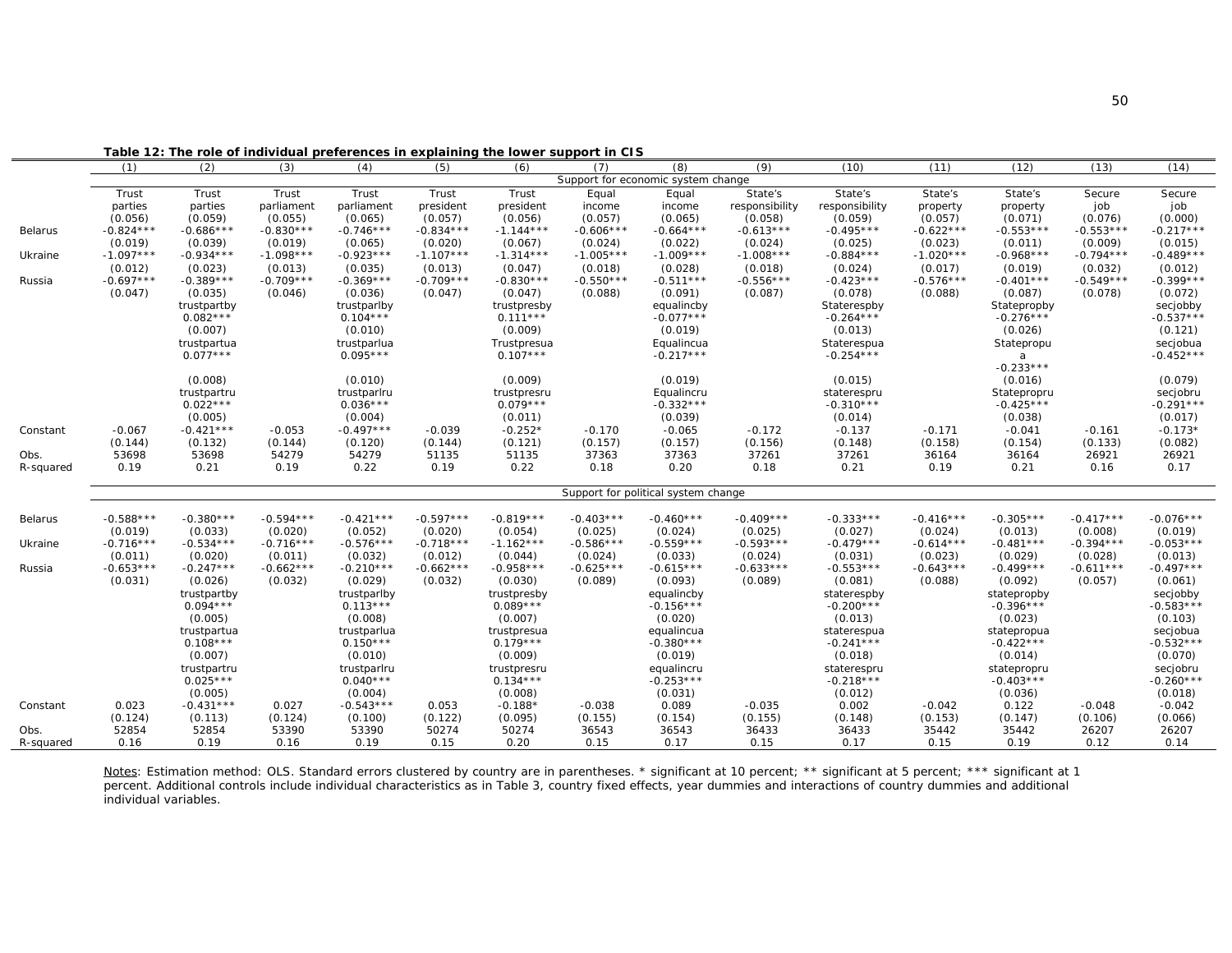|                        |             |             |             |             |            | rable 15. The role of macroeconomic and institutional determinants in explaining the lower support in 015. Economic system |             |
|------------------------|-------------|-------------|-------------|-------------|------------|----------------------------------------------------------------------------------------------------------------------------|-------------|
|                        | (1)         | (2)         | (3)         | (4)         | (5)        | (6)                                                                                                                        | (7)         |
| Czech Republic         | $0.520***$  | $0.407***$  | $0.344***$  | $0.202***$  | $0.415***$ | $0.527***$                                                                                                                 | $0.532***$  |
|                        | (0.014)     | (0.038)     | (0.043)     | (0.054)     | (0.081)    | (0.108)                                                                                                                    | (0.135)     |
| Slovakia               | $-0.255***$ | $-0.377*$   | $-0.391**$  | $-0.647**$  | $-0.655$   | $-0.385$                                                                                                                   | $-0.176$    |
|                        | (0.012)     | (0.186)     | (0.174)     | (0.216)     | (0.396)    | (0.506)                                                                                                                    | (0.365)     |
| Hungary                | $-0.385***$ | $-0.385***$ | $-0.466***$ | $-0.617***$ | $-0.700**$ | $-0.589$                                                                                                                   | $-0.339$    |
|                        | (0.014)     | (0.120)     | (0.115)     | (0.145)     | (0.287)    | (0.333)                                                                                                                    | (0.277)     |
| Poland                 | $0.119***$  | 0.071       | 0.010       | 0.074       | $-0.135$   | 0.052                                                                                                                      | 0.604       |
|                        | (0.012)     | (0.252)     | (0.236)     | (0.349)     | (0.456)    | (0.540)                                                                                                                    | (0.440)     |
| Estonia                | $-0.036$    | $-0.344$    | $-0.384$    | $-0.446$    | $-0.945$   | $-0.773$                                                                                                                   | $-0.716$    |
|                        | (0.035)     | (0.296)     | (0.276)     | (0.484)     | (0.671)    | (0.767)                                                                                                                    | (0.581)     |
| Lithuania              | $-0.679***$ | $-0.675**$  | $-0.635**$  | $-0.545$    | $-1.017*$  | $-0.805$                                                                                                                   | $-0.727$    |
|                        | (0.034)     | (0.256)     | (0.237)     | (0.342)     | (0.508)    | (0.611)                                                                                                                    | (0.444)     |
| Latvia                 | $-0.532***$ | $-0.703*$   | $-0.690**$  | $-0.792$    | $-1.303*$  | $-0.943$                                                                                                                   | $-0.819$    |
|                        | (0.035)     | (0.327)     | (0.303)     | (0.467)     | (0.692)    | (0.845)                                                                                                                    | (0.664)     |
| Bulgaria               | $-0.367***$ | $-0.465$    | $-0.395$    | $-0.714$    | $-1.271$   | $-0.653$                                                                                                                   | 0.273       |
|                        | (0.009)     | (0.348)     | (0.320)     | (0.508)     | (0.773)    | (1.017)                                                                                                                    | (0.704)     |
| Romania                | $-0.101***$ | $-0.424$    | $-0.369$    | $-1.065*$   | $-1.484$   | $-0.684$                                                                                                                   | 0.670       |
|                        | (0.031)     | (0.364)     | (0.327)     | (0.558)     | (0.907)    | (1.173)                                                                                                                    | (0.819)     |
| Croatia                | $0.218***$  | $-0.485$    | $-0.475$    |             |            |                                                                                                                            |             |
|                        | (0.036)     | (0.428)     | (0.402)     |             |            |                                                                                                                            |             |
| Russia                 | $-0.689***$ | $-1.094***$ | $-1.033***$ | $-1.380*$   | $-2.129**$ | $-0.902$                                                                                                                   | $1.629*$    |
|                        | (0.027)     | (0.356)     | (0.328)     | (0.667)     | (0.922)    | (1.361)                                                                                                                    | (0.911)     |
| Ukraine                | $-1.054***$ | $-1.424***$ | $-1.301***$ | $-2.064**$  | $-2.599**$ | $-1.372$                                                                                                                   | 0.578       |
|                        | (0.018)     | (0.452)     | (0.414)     | (0.727)     | (1.141)    | (1.569)                                                                                                                    | (1.090)     |
| <b>Belarus</b>         | $-0.753***$ | $-1.532**$  | $-1.361**$  | $-3.197***$ | $-3.138*$  | $-1.410$                                                                                                                   | 1.041       |
|                        | (0.022)     | (0.510)     | (0.473)     | (0.875)     | (1.559)    | (2.108)                                                                                                                    | (1.543)     |
| Unemployment           |             | $-0.013$    | $-0.017***$ | $-0.044***$ | $-0.047$   | $-0.034$                                                                                                                   | $-0.005$    |
| rate                   |             | (0.007)     | (0.006)     | (0.014)     | (0.030)    | (0.026)                                                                                                                    | (0.017)     |
| GDP per capita         |             | $-0.002$    | $-0.004$    | $-0.078$    | $-0.109$   | $-0.103$                                                                                                                   | $-0.101$    |
|                        |             | (0.039)     | (0.034)     | (0.051)     | (0.083)    | (0.093)                                                                                                                    | (0.070)     |
| Inflation              |             | $-0.000$    | $-0.000$    | 0.000       | $-0.001$   | $-0.001$                                                                                                                   | $-0.002***$ |
|                        |             | (0.000)     | (0.000)     | (0.000)     | (0.000)    | (0.001)                                                                                                                    | (0.001)     |
| Democracy              |             | $-0.092***$ | $-0.096***$ | $-0.150***$ | $-0.135$   | $-0.107$                                                                                                                   | $-0.063$    |
|                        |             | (0.019)     | (0.020)     | (0.048)     | (0.076)    | (0.085)                                                                                                                    | (0.074)     |
| <b>EBRD Transition</b> |             |             | $0.184*$    |             |            |                                                                                                                            |             |
| Index (lagged)         |             |             | (0.098)     |             |            |                                                                                                                            |             |
| Gini index             |             |             |             | $-3.780***$ |            |                                                                                                                            |             |
|                        |             |             |             | (0.996)     |            |                                                                                                                            |             |
| Governance             |             |             |             |             |            | 0.640                                                                                                                      |             |
| Indicators             |             |             |             |             |            | (0.394)                                                                                                                    |             |
| Voice and              |             |             |             |             |            |                                                                                                                            | $-0.725***$ |
| accountability         |             |             |             |             |            |                                                                                                                            | (0.174)     |
| Political stability    |             |             |             |             |            |                                                                                                                            | $1.159***$  |
|                        |             |             |             |             |            |                                                                                                                            | (0.234)     |

**Table 13: The role of macroeconomic and institutional determinants in explaining the lower support in CIS: Economic system**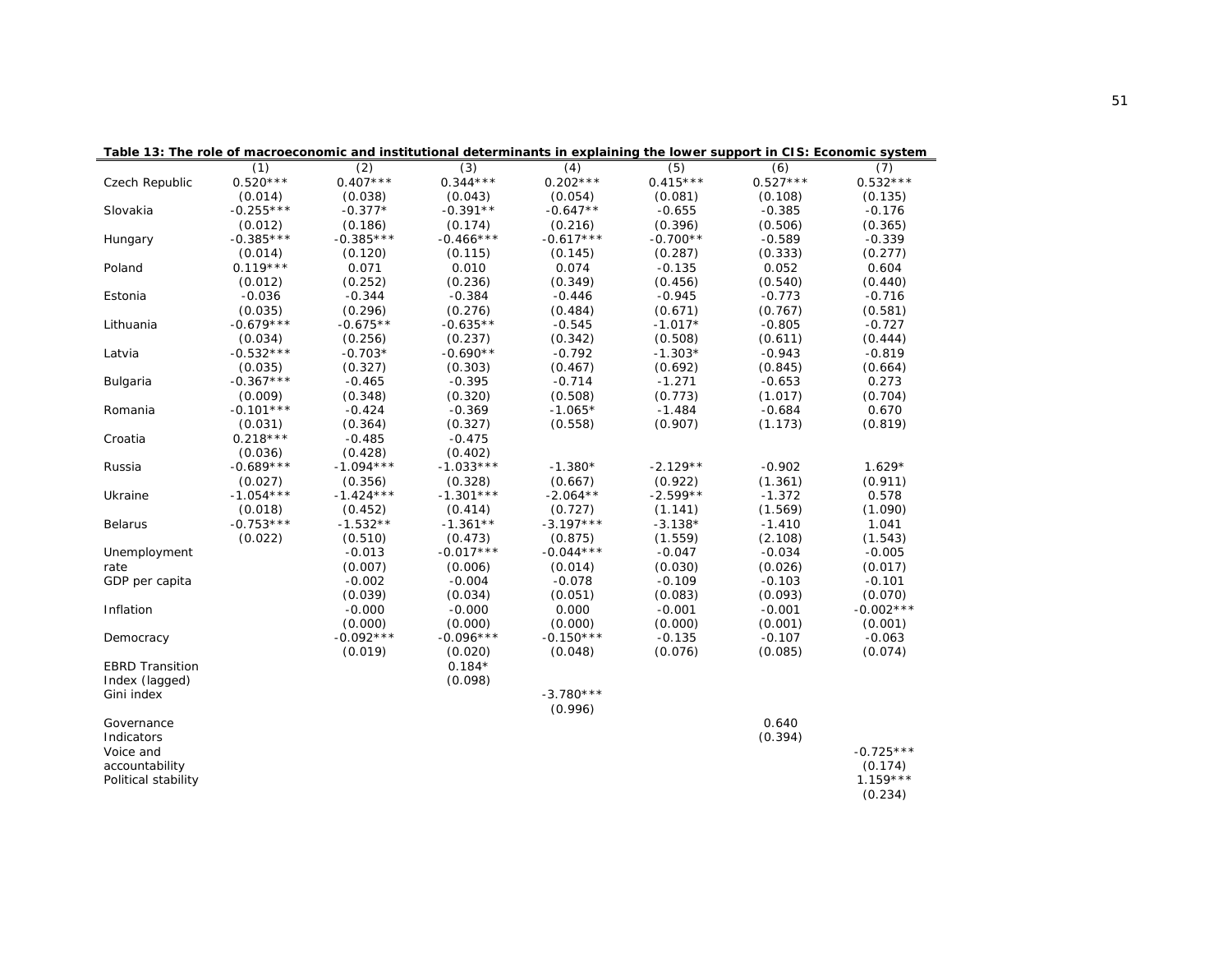| Government<br>effectiveness<br>Regulatory<br>quality<br>Rule of law |          |         |         |            |         |         | $-0.082$<br>(0.254)<br>$0.604***$<br>(0.180)<br>$1.153**$<br>(0.441) |
|---------------------------------------------------------------------|----------|---------|---------|------------|---------|---------|----------------------------------------------------------------------|
| Control of                                                          |          |         |         |            |         |         | $-0.216$<br>(0.270)                                                  |
| corruption                                                          |          |         |         |            |         |         |                                                                      |
| Constant                                                            | $-0.058$ | 1.040   | 0.499   | $4.102***$ | 3.542   | 2.369   | 0.567                                                                |
|                                                                     | (0.143)  | (0.856) | (0.819) | (1.146)    | (2.178) | (2.587) | (1.948)                                                              |
| <b>Observations</b>                                                 | 72012    | 72012   | 72012   | 48967      | 40420   | 40420   | 40420                                                                |
| R-squared                                                           | 0.19     | 0.19    | 0.20    | 0.20       | 0.21    | 0.21    | 0.23                                                                 |

*Notes*: Estimation method: OLS. Standard errors clustered by country are in parentheses. \* significant at 10 percent; \*\* significant at 5 percent; \*\*\* significant at 1 percent. For definitions of macro and institutional variables, see text and Data Appendix. Additional controls include individual characteristics as in Table 3 and year dummies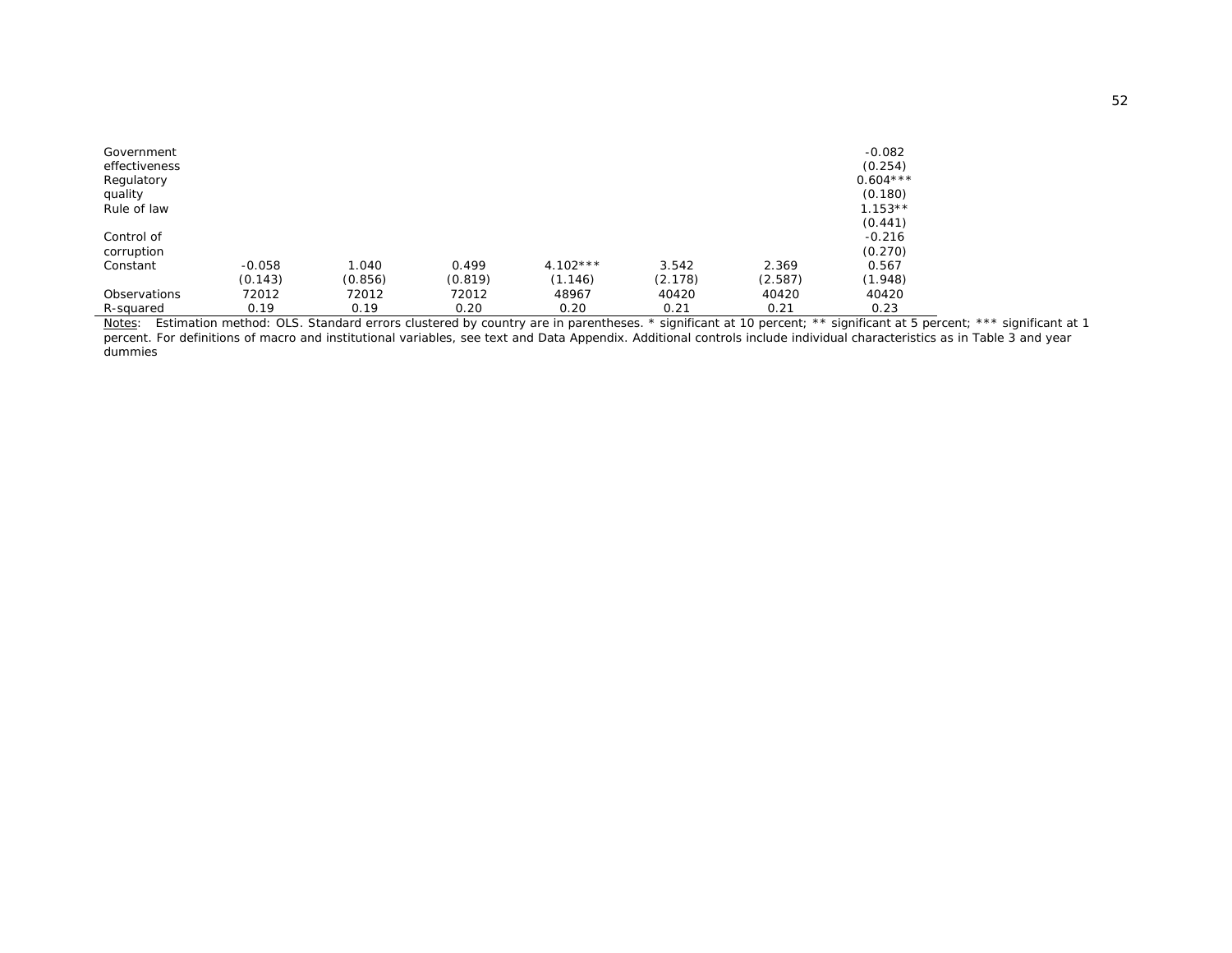| Table 14: The role of macroeconomic and institutional determinants in explaining the lower support in CTS: Political system |             |             |             |             |            |            |             |
|-----------------------------------------------------------------------------------------------------------------------------|-------------|-------------|-------------|-------------|------------|------------|-------------|
|                                                                                                                             | (1)         | (2)         | (3)         | (4)         | (5)        | (6)        | (7)         |
| Czech Republic                                                                                                              | $0.568***$  | $0.465***$  | $0.456***$  | $0.319***$  | $0.409***$ | $0.412***$ | $0.571***$  |
|                                                                                                                             | (0.025)     | (0.048)     | (0.069)     | (0.056)     | (0.090)    | (0.097)    | (0.100)     |
| Slovakia                                                                                                                    | $-0.081***$ | $-0.112$    | $-0.114$    | $-0.223$    | $-0.356$   | $-0.349$   | $-0.299$    |
|                                                                                                                             | (0.015)     | (0.151)     | (0.154)     | (0.235)     | (0.443)    | (0.474)    | (0.285)     |
| Hungary                                                                                                                     | $-0.309***$ | $-0.259**$  | $-0.271*$   | $-0.348*$   | $-0.541$   | $-0.538$   | $-0.490$    |
|                                                                                                                             | (0.016)     | (0.113)     | (0.131)     | (0.170)     | (0.341)    | (0.344)    | (0.296)     |
| Poand                                                                                                                       | $0.159***$  | 0.219       | 0.210       | 0.283       | 0.020      | 0.025      | 0.105       |
|                                                                                                                             | (0.017)     | (0.203)     | (0.215)     | (0.353)     | (0.465)    | (0.487)    | (0.387)     |
| Estonia                                                                                                                     | $-0.063*$   | $-0.213$    | $-0.219$    | $-0.113$    | $-0.706$   | $-0.702$   | $-1.007**$  |
|                                                                                                                             | (0.032)     | (0.263)     | (0.272)     | (0.533)     | (0.834)    | (0.843)    | (0.438)     |
| Lithuania                                                                                                                   | $-0.301***$ | $-0.175$    | $-0.170$    | $-0.015$    | $-0.550$   | $-0.545$   | $-0.870**$  |
|                                                                                                                             | (0.032)     | (0.237)     | (0.235)     | (0.372)     | (0.560)    | (0.578)    | (0.379)     |
| Latvia                                                                                                                      | $-0.323***$ | $-0.333$    | $-0.331$    | $-0.293$    | $-0.878$   | $-0.869$   | $-1.328**$  |
|                                                                                                                             | (0.033)     | (0.284)     | (0.282)     | (0.520)     | (0.827)    | (0.853)    | (0.507)     |
| Bulgaria                                                                                                                    | $-0.067***$ | 0.009       | 0.019       | $-0.032$    | $-0.765$   | $-0.749$   | $-0.743$    |
|                                                                                                                             | (0.014)     | (0.300)     | (0.293)     | (0.551)     | (0.914)    | (0.965)    | (0.692)     |
| Romania                                                                                                                     | $0.340***$  | 0.229       | 0.236       | $-0.044$    | $-0.782$   | $-0.761$   | $-0.532$    |
|                                                                                                                             | (0.026)     | (0.341)     | (0.335)     | (0.652)     | (1.146)    | (1.181)    | (0.869)     |
| Croatia                                                                                                                     | $0.265***$  | $-0.168$    | $-0.167$    |             |            |            |             |
|                                                                                                                             | (0.036)     | (0.385)     | (0.381)     |             |            |            |             |
| Russia                                                                                                                      | $-0.676***$ | $-0.859**$  | $-0.851**$  | $-0.868$    | $-1.642$   | $-1.611$   | $-0.082$    |
|                                                                                                                             | (0.021)     | (0.335)     | (0.325)     | (0.731)     | (1.172)    | (1.295)    | (0.967)     |
| Ukraine                                                                                                                     | $-0.625***$ | $-0.688$    | $-0.671$    | $-0.966$    | $-1.760$   | $-1.729$   | $-0.998$    |
|                                                                                                                             | (0.024)     | (0.449)     | (0.434)     | (0.849)     | (1.452)    | (1.542)    | (1.096)     |
| Belarus                                                                                                                     | $-0.533***$ | $-0.975*$   | $-0.951*$   | $-1.804$    | $-2.122$   | $-2.078$   | $-1.070$    |
|                                                                                                                             | (0.026)     | (0.479)     | (0.453)     | (1.045)     | (2.063)    | (2.194)    | (1.329)     |
| Unemployment                                                                                                                |             | $-0.011$    | $-0.011$    | $-0.030**$  | $-0.040$   | $-0.040$   | $-0.017$    |
| rate                                                                                                                        |             | (0.008)     | (0.008)     | (0.013)     | (0.029)    | (0.027)    | (0.026)     |
| GDP per capita                                                                                                              |             | 0.017       | 0.017       | $-0.021$    | $-0.085$   | $-0.085$   | $-0.174*$   |
|                                                                                                                             |             | (0.036)     | (0.037)     | (0.060)     | (0.101)    | (0.101)    | (0.082)     |
| Inflation                                                                                                                   |             | $-0.000*$   | $-0.000*$   | $-0.000$    | $-0.001$   | $-0.001$   | $-0.001**$  |
|                                                                                                                             |             | (0.000)     | (0.000)     | (0.000)     | (0.001)    | (0.001)    | (0.000)     |
| Democracy                                                                                                                   |             | $-0.081***$ | $-0.081***$ | $-0.114**$  | $-0.085$   | $-0.084$   | $-0.083$    |
|                                                                                                                             |             | (0.024)     | (0.025)     | (0.051)     | (0.103)    | (0.105)    | (0.048)     |
| <b>EBRD Transition</b>                                                                                                      |             |             | 0.026       |             |            |            |             |
| Index (lagged)                                                                                                              |             |             | (0.105)     |             |            |            |             |
| Gini Index                                                                                                                  |             |             |             | $-2.565***$ |            |            |             |
|                                                                                                                             |             |             |             | (0.773)     |            |            |             |
| Governance                                                                                                                  |             |             |             |             |            | 0.016      |             |
| Indicators                                                                                                                  |             |             |             |             |            | (0.283)    |             |
| Voice and                                                                                                                   |             |             |             |             |            |            | $-0.642***$ |
| accountability                                                                                                              |             |             |             |             |            |            | (0.192)     |
| Political stability                                                                                                         |             |             |             |             |            |            | $0.847***$  |
|                                                                                                                             |             |             |             |             |            |            | (0.263)     |

**Table 14: The role of macroeconomic and institutional determinants in explaining the lower support in CIS: Political system**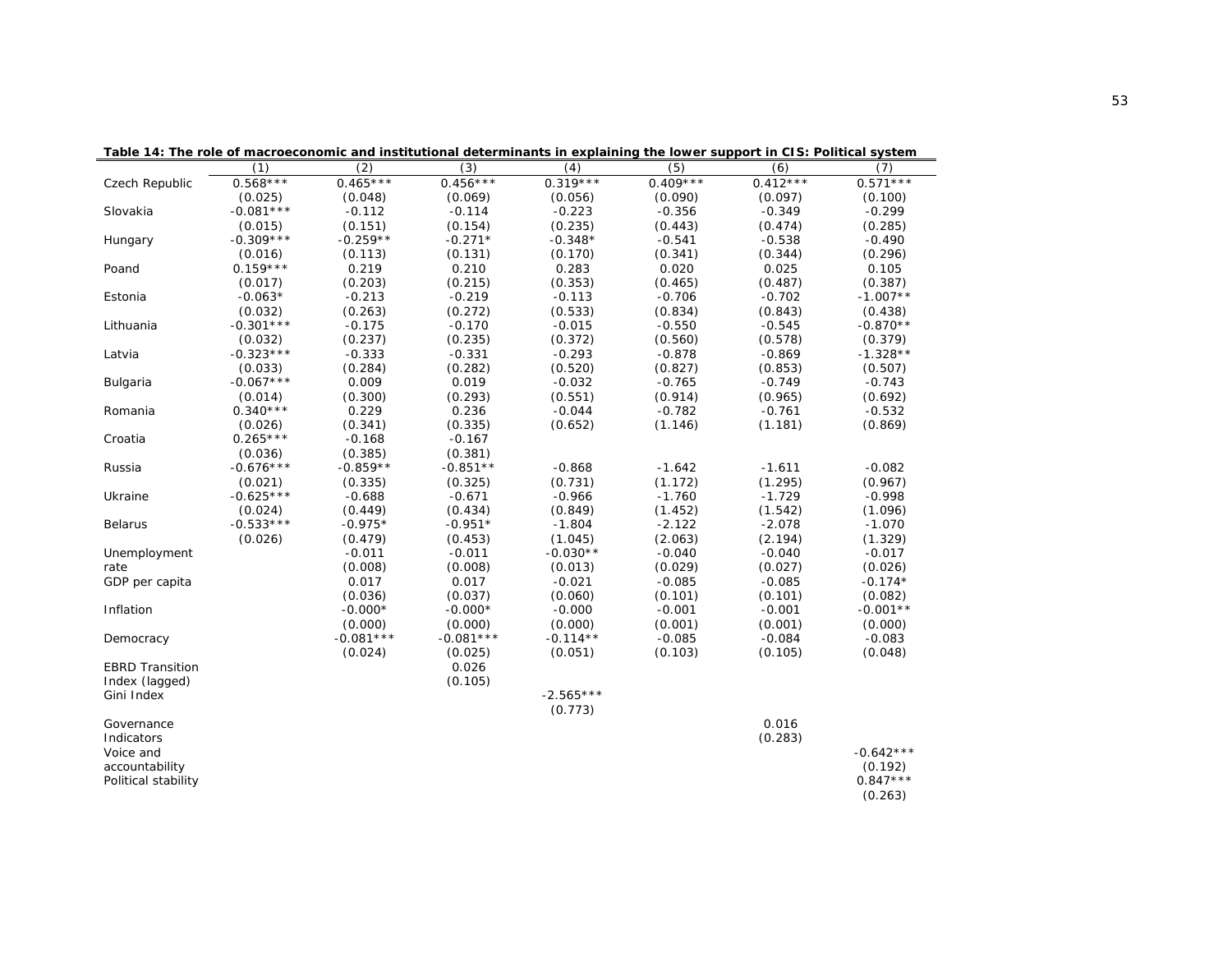| Government<br>effectiveness<br>Regulatory<br>quality<br>Rule of law |         |         |         |         |         |         | $-0.217$<br>(0.258)<br>0.173<br>(0.206)<br>$1.586***$<br>(0.414) |
|---------------------------------------------------------------------|---------|---------|---------|---------|---------|---------|------------------------------------------------------------------|
| Control of                                                          |         |         |         |         |         |         | $-0.521*$                                                        |
| corruption                                                          |         |         |         |         |         |         | (0.263)                                                          |
| Constant                                                            | 0.016   | 0.627   | 0.552   | 2.364   | 2.672   | 2.642   | 2.558                                                            |
|                                                                     | (0.123) | (0.840) | (0.785) | (1.454) | (2.833) | (2.870) | (1.966)                                                          |
| Observations                                                        | 70532   | 70532   | 70532   | 48165   | 39666   | 39666   | 39666                                                            |
| R-squared                                                           | 0.17    | 0.17    | 0.17    | 0.18    | 0.16    | 0.16    | 0.17                                                             |

*Notes*: Estimation method: OLS. Standard errors clustered by country are in parentheses. \* significant at 10 percent; \*\* significant at 5 percent; \*\*\* significant at 1 percent. For definitions of macro and institutional variables, see text and Data Appendix. Additional controls include individual characteristics as in Table 4 and year dummies.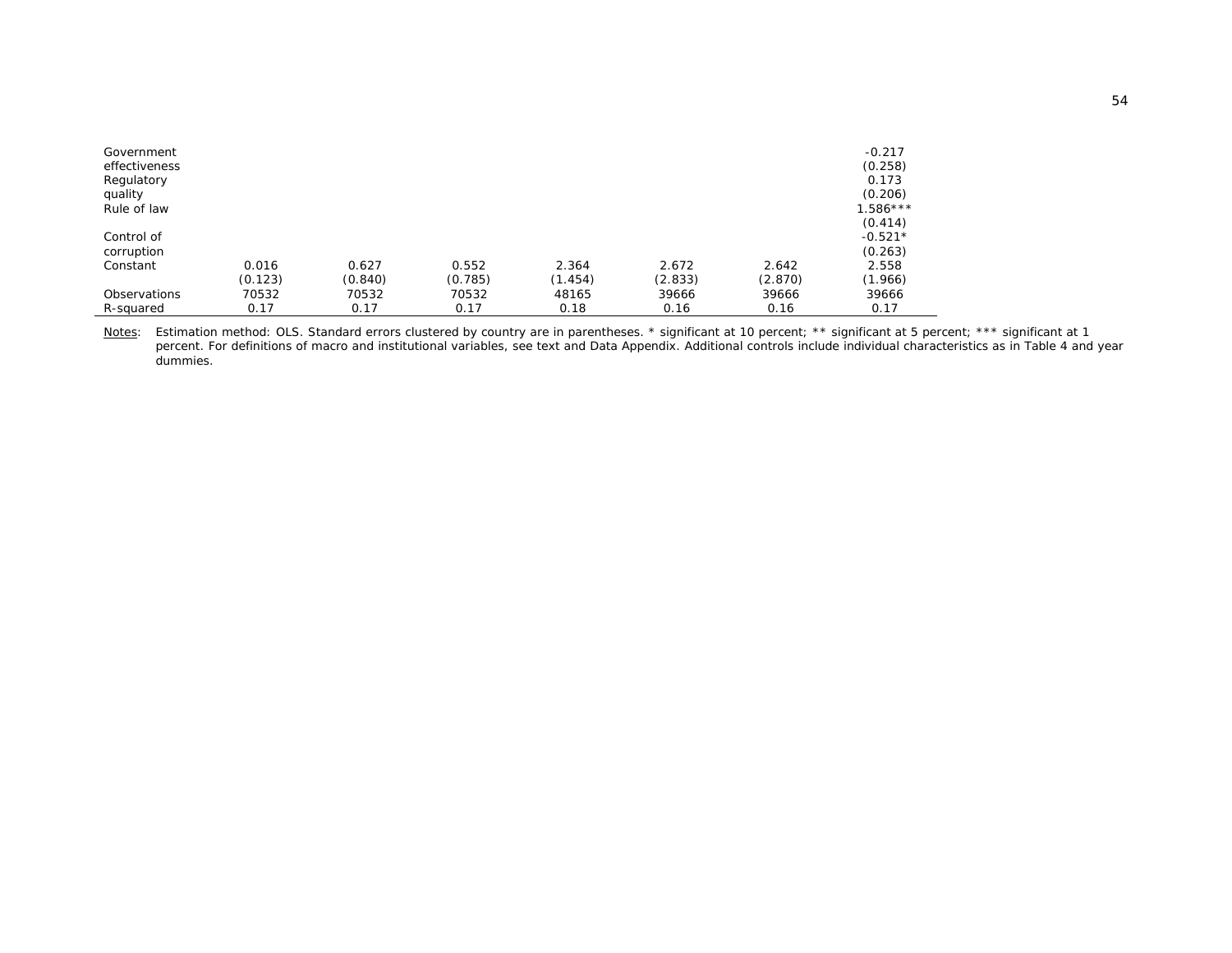#### **Data Appendix**

#### **a. Data acknowledgements and copyright**

This research was based on the New Europe Barometer (waves I-VII), New Russia Barometer (waves I-XIII) and New Baltic Barometer (waves I-VI) data produced by the Centre for the Study of Public Policy, University of Aberdeen/University of Strathclyde (prof. Richard Rose; and prof. W. Mishler, University of Arizona, for the NEB VII), sponsored by the Austrian Federal Ministry of Science and Research, Austrian National Bank and Paul Lazarsfeld Society (Vienna), as well as by the Centre for the Study of Public Policy, Bank of Sweden, Tercentenary Foundation, Economic and Social Research Council, MacArthur Foundation (Chicago), and supplied by the UK Data Archive. The data are Crown copyright. The original data creators, depositors or copyright holders, the funders of the Data Collections and the UK Data Archive bear no responsibility for the further analysis or interpretation of these data.

The following data were obtained directly from the UK Data Archive:

- Rose, R., New Europe Barometer I-V, 1991-1998 [computer file]. Colchester, Essex: UK Data Archive [distributor], October 2005. SN: 5241.
- Rose, R., New Europe Barometer VI, 2001 [computer file]. Colchester, Essex: UK Data Archive [distributor], October 2005. SN: 5242.
- Rose, R. and Mishler, W., New Europe Barometer VII, 2004-2005 [computer file]. Colchester, Essex: UK Data Archive [distributor], July 2007. SN: 5243.
- Rose, R., New Russia Barometer, 2000-2001 [computer file]. Colchester, Essex: UK Data Archive [distributor], November 2003. SN: 4550.
- Rose, R., New Russia Barometer XIII, 2004 [computer file]. Colchester, Essex: UK Data Archive [distributor], August 2007. SN: 5700.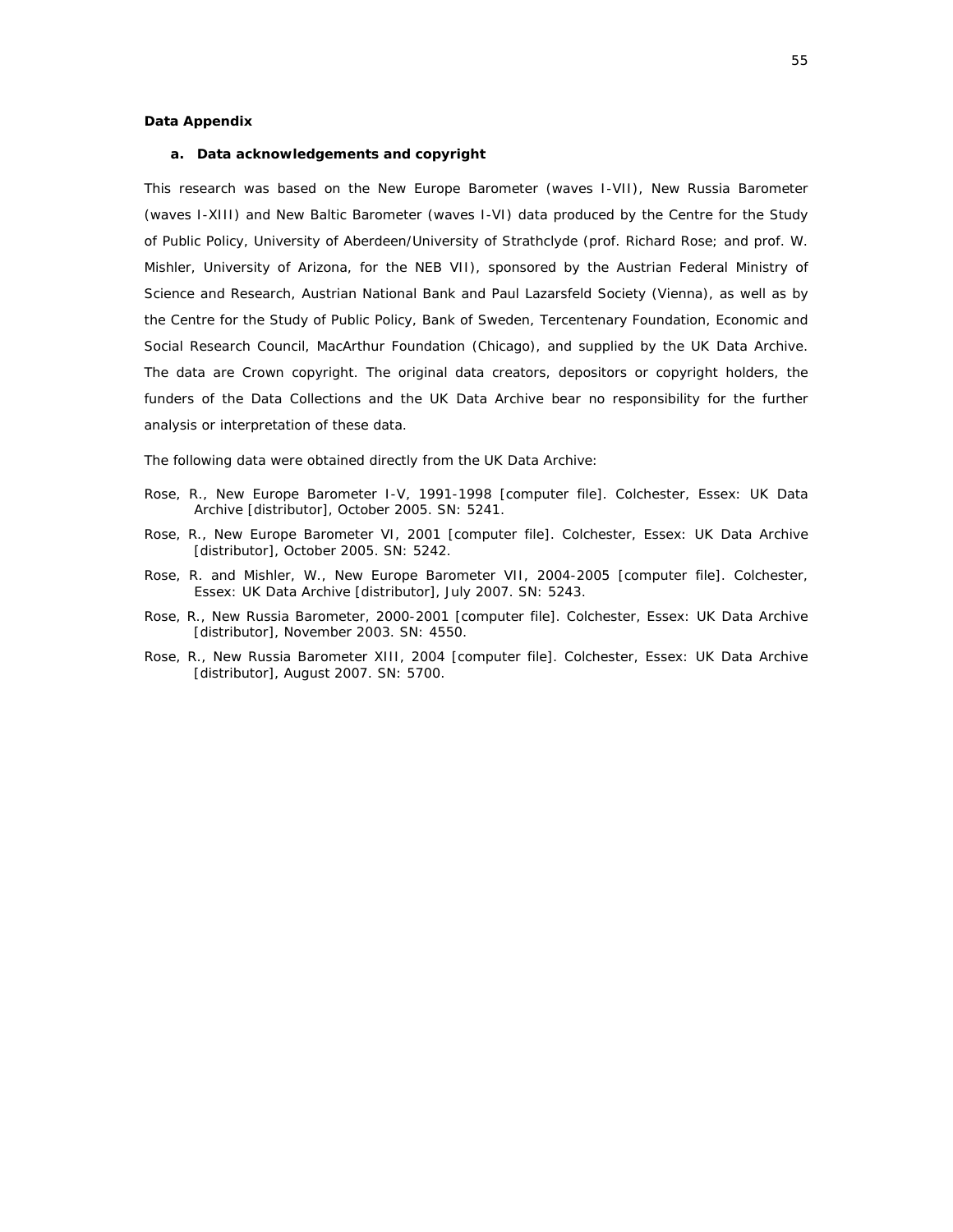#### **b. Tables and Figures**

|                 | Past     | Present  | Distance $=$         | Past     | Present       | $Distance =$ |
|-----------------|----------|----------|----------------------|----------|---------------|--------------|
|                 |          |          | Present-Past         |          |               | Present-Past |
| Czech R.        |          |          |                      |          |               |              |
| 1991            | $-11.91$ | 7.10     | 19.02                | $-42.65$ | 25.41         | 68.06        |
| 2004            | $-7.04$  | 12.64    | 19.68                | $-29.01$ | 17.20         | 46.21        |
| <b>Slovakia</b> |          |          |                      |          |               |              |
| 1991            | 15.38    | $-14.09$ | $-29.47$             | $-5.13$  | 4.90          | 10.04        |
| 2004            | 26.83    | $-6.54$  | $-33.37$             | 6.52     | $-0.90$       | $-7.43$      |
| Hungary         |          |          |                      |          |               |              |
| 1991            | 21.03    | $-11.99$ | $-33.01$             | 3.81     | 7.50          | 3.69         |
| 2004            | 30.99    | $-4.15$  | $-35.14$             | 15.57    | 8.76          | $-6.81$      |
| Poland          |          |          |                      |          |               |              |
| 1991            | $-6.35$  | $-20.02$ | $-13.67$             | $-21.00$ | 0.23          | 21.23        |
| 2004            | 22.28    | $-2.29$  | $-24.57$             | 0.30     | 1.27          | 0.97         |
| Slovenia        |          |          |                      |          |               |              |
| 1991            | $-6.12$  | $-32.21$ | $-26.08$             | $-6.74$  | 3.50          | 10.25        |
| 2004            | 32.43    | 11.66    | $-20.76$             | 22.48    | 19.69         | $-2.78$      |
| Estonia         |          |          |                      |          |               |              |
| 1993            | 25.27    | $-6.38$  | $-31.65$             | 3.73     | 6.10          | 2.38         |
| 2004            | 30.53    | 30.08    | $-0.44$              | 13.23    | 23.07         | 9.85         |
| Latvia          |          |          |                      |          |               |              |
| 1993            | 23.79    | $-26.16$ | $-49.95$             | 1.55     | $-4.28$       | $-5.83$      |
| 2004            | 30.23    | $-1.03$  | $-31.26$             | 6.93     | 0.86          | $-6.06$      |
| Lithuania       |          |          |                      |          |               |              |
| 1993            | 40.61    | $-26.71$ | $-67.32$             | 10.30    | 0.57          | $-9.73$      |
| 2004            | 38.58    | 20.97    | $-17.61$             | 16.45    | 20.91         | 4.45         |
| <b>Bulgaria</b> |          |          |                      |          |               |              |
| 1991            | 0.12     | $-23.44$ | $-23.56$             | $-23.97$ | 26.73         | 50.70        |
| 2004            | 42.25    | $-12.99$ | $-55.24$             | 29.90    | $-0.40$       | $-30.30$     |
| Romania         |          |          |                      |          |               |              |
| 1991<br>2004    | $-3.49$  | $-14.12$ | $-10.63$<br>$-28.88$ | $-37.16$ | 21.78<br>3.52 | 58.94        |
|                 | 24.76    | $-4.12$  |                      | $-1.51$  |               | 5.03         |
| Croatia<br>1992 | $-19.02$ | $-25.35$ | $-6.32$              | $-41.85$ | $-10.31$      | 31.55        |
| 1998            | 5.42     | $-26.87$ | $-32.29$             | $-10.32$ | $-21.55$      | $-11.23$     |
|                 |          |          |                      |          |               |              |
| Russia<br>1992  | 15.61    | $-50.95$ | $-66.57$             | 4.29     | $-42.15$      | $-46.44$     |
| 2004            | 41.02    | $-3.32$  | $-44.35$             | 30.59    | 5.35          | $-25.24$     |
| <b>Ukraine</b>  |          |          |                      |          |               |              |
| 1992            | 29.61    | $-60.46$ | $-90.06$             | 6.09     | $-18.43$      | $-24.51$     |
| 2004            | 40.44    | 1.25     | $-39.18$             | 20.10    | 17.81         | $-2.29$      |
| <b>Belarus</b>  |          |          |                      |          |               |              |
| 1991            | 45.08    | $-37.59$ | $-82.67$             | 23.85    | $-25.56$      | $-49.41$     |
| 2004            | 34.56    | 24.33    | $-10.23$             | 17.05    | 22.46         | 5.41         |

#### **Summary**

|                  |        |      | Economic system | Political system |         |  |
|------------------|--------|------|-----------------|------------------|---------|--|
| No. of countries |        |      |                 |                  |         |  |
| with average     |        | Past | Present         | Past             | Present |  |
| response:        |        |      |                 |                  |         |  |
| Negative         | 1991/3 | 5    | 13              |                  | b       |  |
| Positive         |        |      |                 |                  |         |  |
| Negative         | 2004   |      |                 |                  | 3       |  |
| Positive         |        | 1 ว  |                 |                  |         |  |

*Notes*: Source of data: New Barometer Surveys. Definition of variables: see text and Table A3.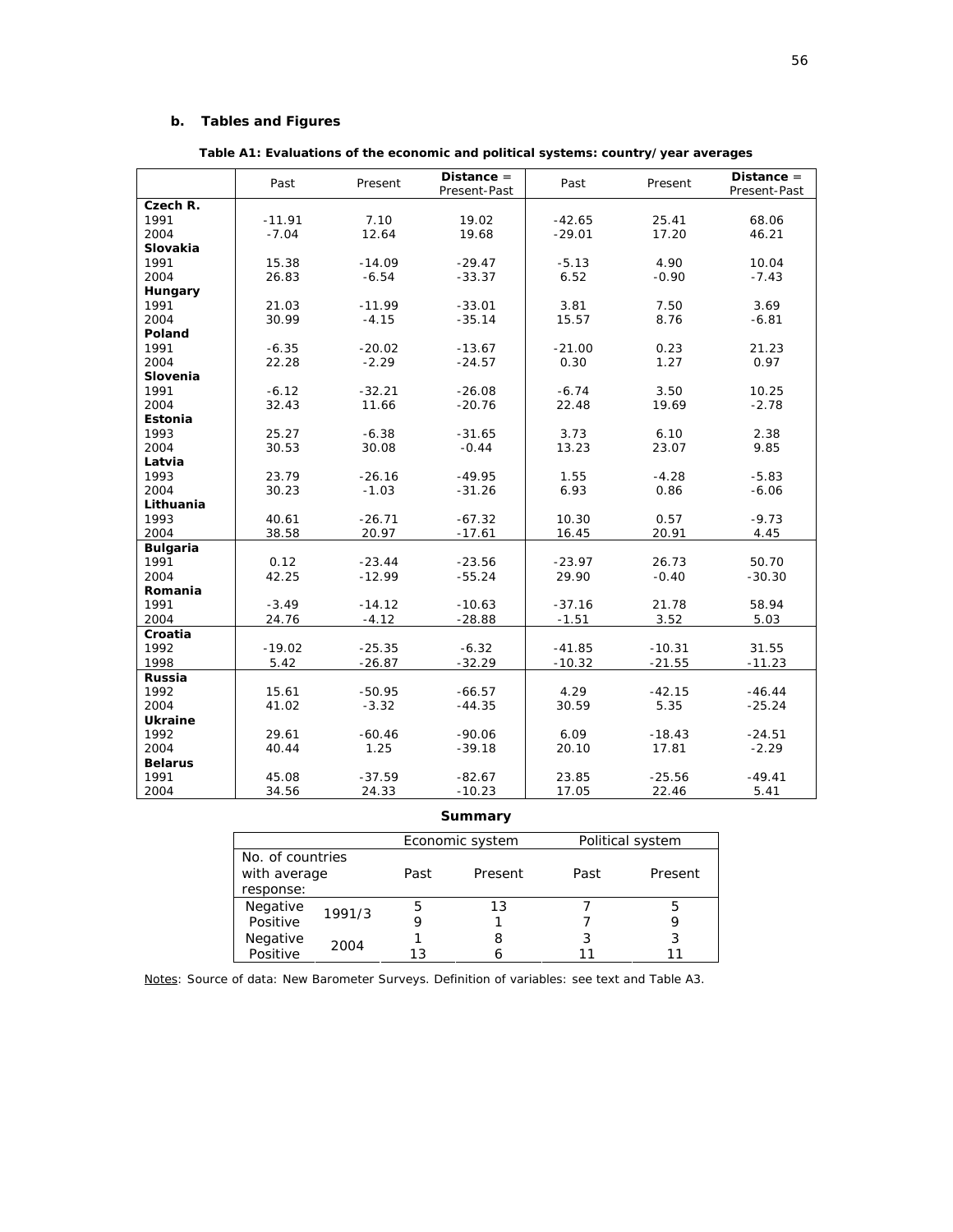#### **Table A2: Sample size by country**

|                | 1991     | 1992 | 1993  | 1995     | 1996        | 1998     | 2000 | 2001     | 2004  | Total |
|----------------|----------|------|-------|----------|-------------|----------|------|----------|-------|-------|
| Bulgaria       | 892      | 0    | 1035  | 1043     | $\Omega$    | 766      | 0    | 1086     | 1130  | 5952  |
| Czech Republic | 611      | 1187 | 998   | 822      | $\Omega$    | $\Omega$ | 0    | $\Omega$ | 768   | 4386  |
| Slovakia       | 264      | 522  | 458   | 932      | $\mathbf 0$ | 777      | 0    | 0        | 848   | 3801  |
| Hungary        | 756      | 594  | 818   | 876      | 0           | $\Omega$ | 0    | 650      | 474   | 4168  |
| Poland         | 941      | 962  | 763   | 819      | $\Omega$    | O        | 0    | 629      | 590   | 4704  |
| Romania        | 949      | 956  | 0     | 0        | $\Omega$    | 1043     | Ο    | $\Omega$ | 792   | 3740  |
| Croatia        | 0        | 982  | 989   | $\Omega$ | $\Omega$    | $\Omega$ | Ο    | 0        | O     | 1971  |
| Slovenia       | 835      | 0    | 810   | 631      | $\Omega$    | 610      | Ο    | $\Omega$ | 753   | 3639  |
| <b>Belarus</b> | 0        | 0    | 874   | 888      | $\Omega$    | 959      | Ο    | $\Omega$ | 713   | 3434  |
| Ukraine        | 0        | 624  | 816   | 834      | $\Omega$    | 801      | Ο    | 0        | 1578  | 4653  |
| Russia         | 0        | 1974 | 1741  | 1765     | 2310        | 1544     | 1686 | 1821     | 1820  | 14661 |
| Estonia        | O        | O    | 1474  | 1053     | 839         | $\Omega$ | 593  | 826      | 721   | 5506  |
| Latvia         | 0        | 0    | 1346  | 855      | 729         | $\Omega$ | 648  | 732      | 769   | 5079  |
| Lithuania      | $\Omega$ | 0    | 1688  | 766      | 855         | O        | 960  | 1059     | 990   | 6318  |
| Total          | 5248     | 7801 | 13810 | 11284    | 4733        | 6500     | 3887 | 6803     | 11946 | 72012 |

Source: Authors' tabulations form the New Barometer data.

Notes: finals sample includes respondents with non-missing information on the key explanatory variables (as well as support for economic reforms).

| Table A3: Variables definitions and sources |  |
|---------------------------------------------|--|
|---------------------------------------------|--|

| Variable                                                                                      | Description and sources                                                                                                                                                                                                                                                        |
|-----------------------------------------------------------------------------------------------|--------------------------------------------------------------------------------------------------------------------------------------------------------------------------------------------------------------------------------------------------------------------------------|
| Dependent variables:                                                                          |                                                                                                                                                                                                                                                                                |
| distec<br>distpol                                                                             | Distance between present and past. Constructed as a difference between the<br>individual ranking of the functioning of the present economy (political system)<br>and past social economy (political system). It ranges from $-200$ and $+200$ and is<br>treated as continuous. |
| Positive, negative,<br>nostalgic, pro-market.<br>Compliant, skeptic,<br>reactionary, democrat | Binary mutually exclusive variables defining whether individual belongs to a<br>specific group based on his evaluations of past and present economic (political)<br>systems.                                                                                                   |
|                                                                                               | Source: New Europe Barometers New Russian Barometers New Baltic<br>Barometers.                                                                                                                                                                                                 |
| Independent individual<br>characteristics:                                                    |                                                                                                                                                                                                                                                                                |
| Female                                                                                        | Dummy variable equals to 1 if female                                                                                                                                                                                                                                           |
| Age < 30                                                                                      | Dummy indicating if individual's age is less than 30 years old (Reference<br>category)                                                                                                                                                                                         |
| Age 30-39                                                                                     | Dummy indicating if individual's age is greater than 30 and less than 39 years<br>old                                                                                                                                                                                          |
| Age 40-49                                                                                     | Dummy indicating if individual's age is greater than 40 and less than 49 years<br>old                                                                                                                                                                                          |
| Age 50-59                                                                                     | Dummy indicating if individual's age is greater than 50 and less than 59 years<br>old                                                                                                                                                                                          |
| Age > 60                                                                                      | Dummy indicating if individual's age is greater than 60 years old                                                                                                                                                                                                              |
| Elementary education                                                                          | Dummy indicating if an individual has elementary education (Reference category)                                                                                                                                                                                                |
| Secondary or vocational<br>education                                                          | Dummy indicating if an individual has secondary or vocational education                                                                                                                                                                                                        |
| University                                                                                    | Dummy indicating if an individual has university degree                                                                                                                                                                                                                        |
| Married                                                                                       | Dummy indicating if an individual is married or cohabiting (Reference category)                                                                                                                                                                                                |
| Single                                                                                        | Dummy indicating if an individual is single                                                                                                                                                                                                                                    |
| Divorced or widowed                                                                           | Dummy indicating if an individual is divorced separated or widowed                                                                                                                                                                                                             |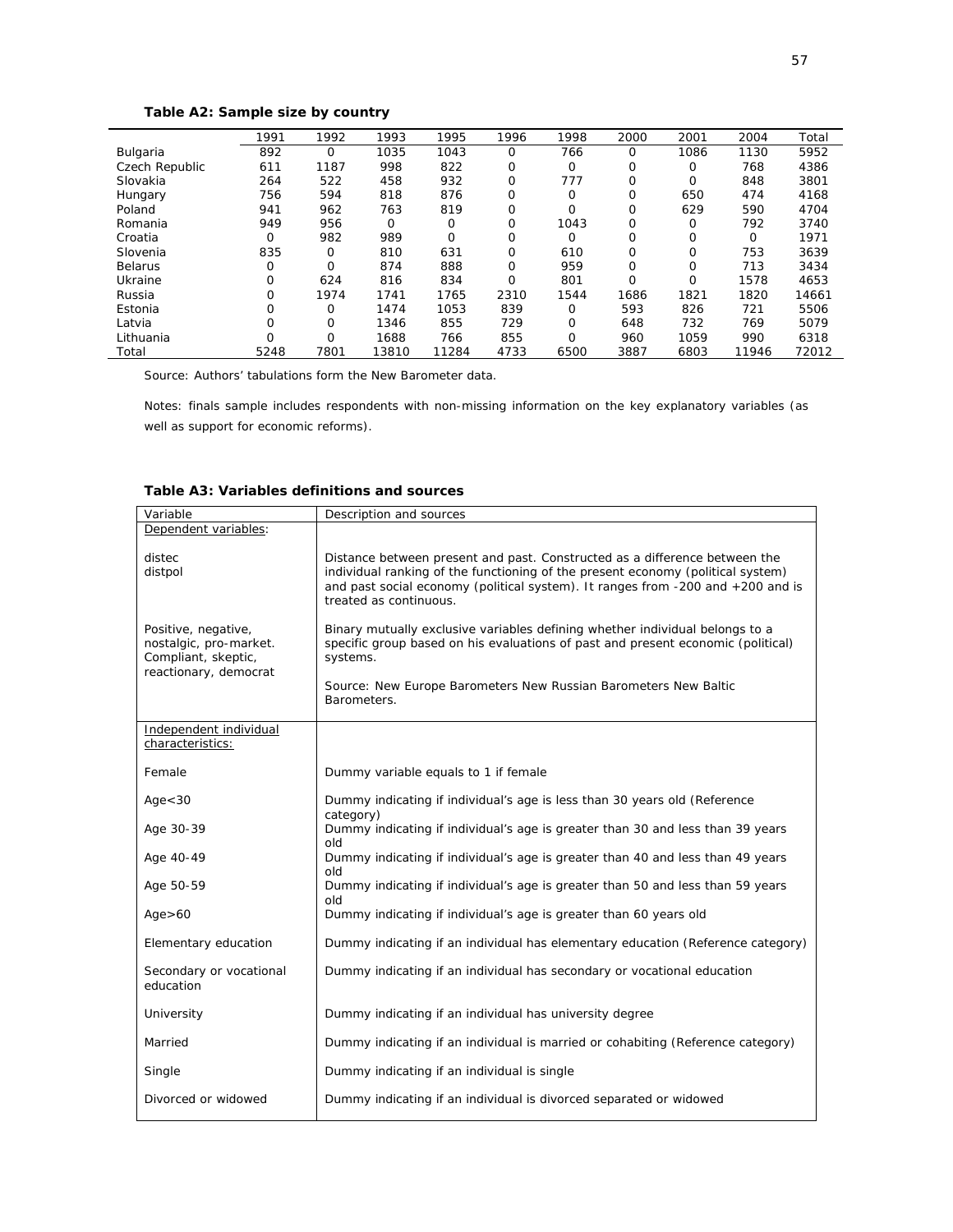| Small town or rural                 | Dummy indicating if an individual resides in a small town or rural area (with<br>population less or equal to 5000; in Russia <20000) (Reference category)                                                                                                                              |
|-------------------------------------|----------------------------------------------------------------------------------------------------------------------------------------------------------------------------------------------------------------------------------------------------------------------------------------|
| Big town                            | Dummy indicating if an individual resides in a big town (with population greater<br>than 5000 and less than $100000$ ; in Russia - between 20000 and $1000000$ )                                                                                                                       |
| City                                | Dummy indicating if an individual resides in a city including capital (with<br>population >100000; in Russia >1000000)                                                                                                                                                                 |
| Employed                            | Dummy indicating if an individual is employed (full-time part-time family helper<br>apprentice or self-employed including and working pensioners in some countries)                                                                                                                    |
| Unemployed                          | Dummy indicating if an individual is unemployed (including both with and without<br>benefits in Russia)                                                                                                                                                                                |
| Pensioner                           | Dummy indicating if an individual is a pensioner                                                                                                                                                                                                                                       |
| Student or housewife                | Dummy indicating if an individual is a house-keeper or a student since in several<br>countries it was not possible to disentangle these two categories.                                                                                                                                |
| 1st hh. income quartile             | Dummy indicating if household is in the first quartile of the country-specific<br>income distribution (Reference category)                                                                                                                                                             |
| 2 <sup>nd</sup> hh. income quartile | Dummy indicating if household is in the second quartile of the country-specific<br>income distribution                                                                                                                                                                                 |
| 3rd hh. income quartile             | Dummy indicating if household is in the third quartile of the country-specific<br>income distribution                                                                                                                                                                                  |
| 4 <sup>th</sup> hh. income quartile | Dummy indicating if household is in the fourth quartile of the country-specific<br>income distribution                                                                                                                                                                                 |
| Minority                            | Dummy indicating if an individual belongs to an ethnic minority in a country (in<br>the Baltic States)                                                                                                                                                                                 |
| Number of weeks with<br>hardship    | Number of weeks during which a person was either unemployed or salary was<br>delayed or not paid in full last year (1993, 1995, 1996, 1998)                                                                                                                                            |
| Doing without                       | Destitution scale constructed by sociologists and political scientists indicates a<br>degree of hardship (increasing from 0 to 9) based on the information whether a<br>person or his family had to live without food heating electricity or clothes (1993 -<br>2001)                  |
| Reforms right                       | Dummy indicating whether an individual thinks that reforms in his country are<br>being conducted at the right speed (Reference category) (1995, 1996)                                                                                                                                  |
| Reforms fast                        | Dummy indicating whether an individual thinks that reforms in his country are<br>going too fast (1995, 1996)                                                                                                                                                                           |
| Reforms slow                        | Dummy indicating whether an individual thinks that reforms in his country are<br>going too slow (1995, 1996)                                                                                                                                                                           |
| Parliament suspend                  | Dummy indicating whether an individual would approve if the Parliament was<br>suspended (1991 - 2004)                                                                                                                                                                                  |
| Leader                              | Dummy that equals 1 if an individual agrees with the statement: it would be<br>better to get rid of Parliament and elections and have a strong leader (1992-<br>2004)                                                                                                                  |
| Corruption                          | Dummy that that equals 1 if an individual think that most or almost all "public<br>officials are engaged in bribe-taking and corruption" in his country and equals<br>zero if he thinks that "very few" or "less than half public officials are corrupt"<br>(2001, 2004).              |
| Equal income                        | Dummy that equals 1 if an individual agrees with the statement that "incomes<br>should be made more equal so there is no big difference in income" as opposed<br>to the statement "Individual achievement should determine how much people are<br>paid" (1992, 1993, 1995, 1998, 2004) |
| Return to Communism                 | Dummy equals 1 if an individual agrees with the statement "We should return to<br>Communist rule" (1993-2004)                                                                                                                                                                          |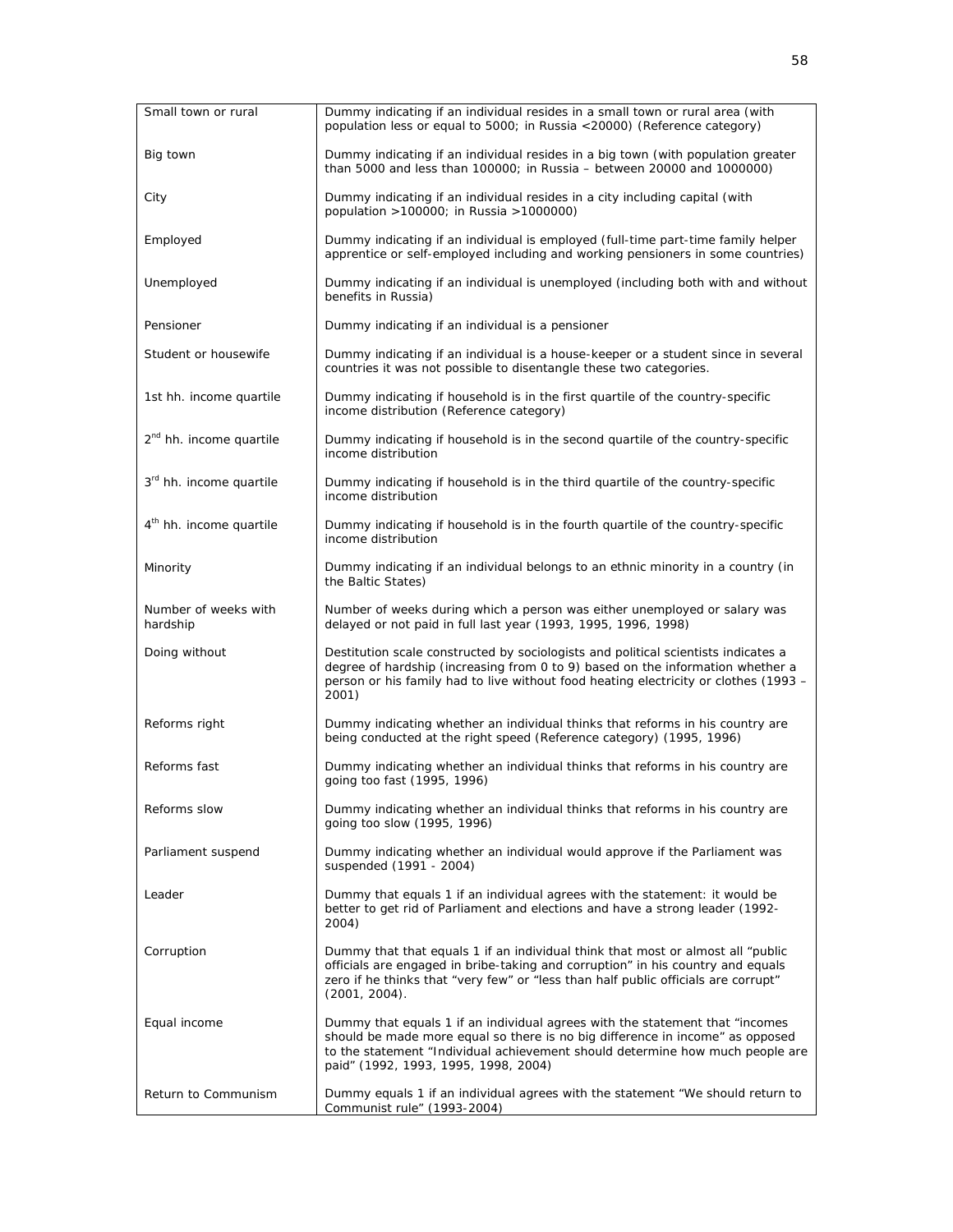| Ex-Communist                                           | Dummy equals 1 if an individual or his family were members of the Communist<br>party (1993, 1995, 1998)                                                                                                                                                                                                                                                                                                        |
|--------------------------------------------------------|----------------------------------------------------------------------------------------------------------------------------------------------------------------------------------------------------------------------------------------------------------------------------------------------------------------------------------------------------------------------------------------------------------------|
| Trust parties                                          | Variable indicating a degree of individual's trust in political parties (ranges from 1<br>to 7) (1992-2004)                                                                                                                                                                                                                                                                                                    |
| <b>Trust Parliament</b>                                | Variable indicating a degree of individual's trust in Parliament (ranges from 1 to<br>7) (1992-2004)                                                                                                                                                                                                                                                                                                           |
| <b>Trust President</b>                                 | Variable indicating a degree of individual's trust in President (ranges from 1 to 7)<br>$(1993 - 2004)$                                                                                                                                                                                                                                                                                                        |
| Trust people                                           | Variable indicating a degree of individual's trust in people of his country (ranges<br>from 1 to 7) (1998-2004)                                                                                                                                                                                                                                                                                                |
|                                                        | Source: New Europe Barometers New Russian Barometers New Baltic<br>Barometers.                                                                                                                                                                                                                                                                                                                                 |
| Macroeconomic variables<br>and political institutions: |                                                                                                                                                                                                                                                                                                                                                                                                                |
| Unemployment rate                                      | Unemployment rate (Source: EBRD. For Belarus the data are from IMF<br>International Financial Statistics CD Rom for Ukraine - from World Development<br>Indicators CD Rom for Estonia in 1990 and 1991 - from the World Development<br>Indicators online database)                                                                                                                                             |
| GDP per capita                                         | GDP per capita PPP (constant 2000 international \$) (Source: World Development<br>Indicators online database)                                                                                                                                                                                                                                                                                                  |
| Inflation                                              | Inflation GDP deflator (annual percent) (Source: World Development Indicators<br>online database)                                                                                                                                                                                                                                                                                                              |
| <b>EBRD Transition Indicators</b>                      | Average of EBRD indicators of the progress in transition lagged one year<br>(Source: EBRD 2007)                                                                                                                                                                                                                                                                                                                |
| Hospital beds                                          | Hospital beds per 1000 of people in a country (Source: World Development<br>Indicators CD Rom)                                                                                                                                                                                                                                                                                                                 |
| Gini Index                                             | Gini index (Source: Transmonee dataset. For Bulgaria Czech Republic Estonia<br>Latvia Lithuania Ukraine Croatia and Belarus 1990 is used instead of 1991. In<br>Latvia 1997 is used instead of 1995 and 2000 instead of 2001. For Lithuania<br>1996 is used instead of 1995. For Russia instead of 1993 use 1994. For Slovakia<br>instead of 1995 use 1996. For Slovenia and Ukraine instead of 2004 use 2002. |
| Democracy                                              | Democracy Indicator which is an additive eleven-point scale (0-10) (Source:<br>Polity IV)                                                                                                                                                                                                                                                                                                                      |
| Governance                                             | Average of the World Bank Governance Indicators (Source:<br>http://info.worldbank.org/governance/wgi/sc_chart.asp). They include the<br>following six indicators:<br>Voice and Accountability / Political Stability / Government Effectiveness /<br>Regulatory Quality / Rule of Law / Control of Corruption.<br>Note: data from 1996 is used instead of 1995, and from 2002 instead of 2001                   |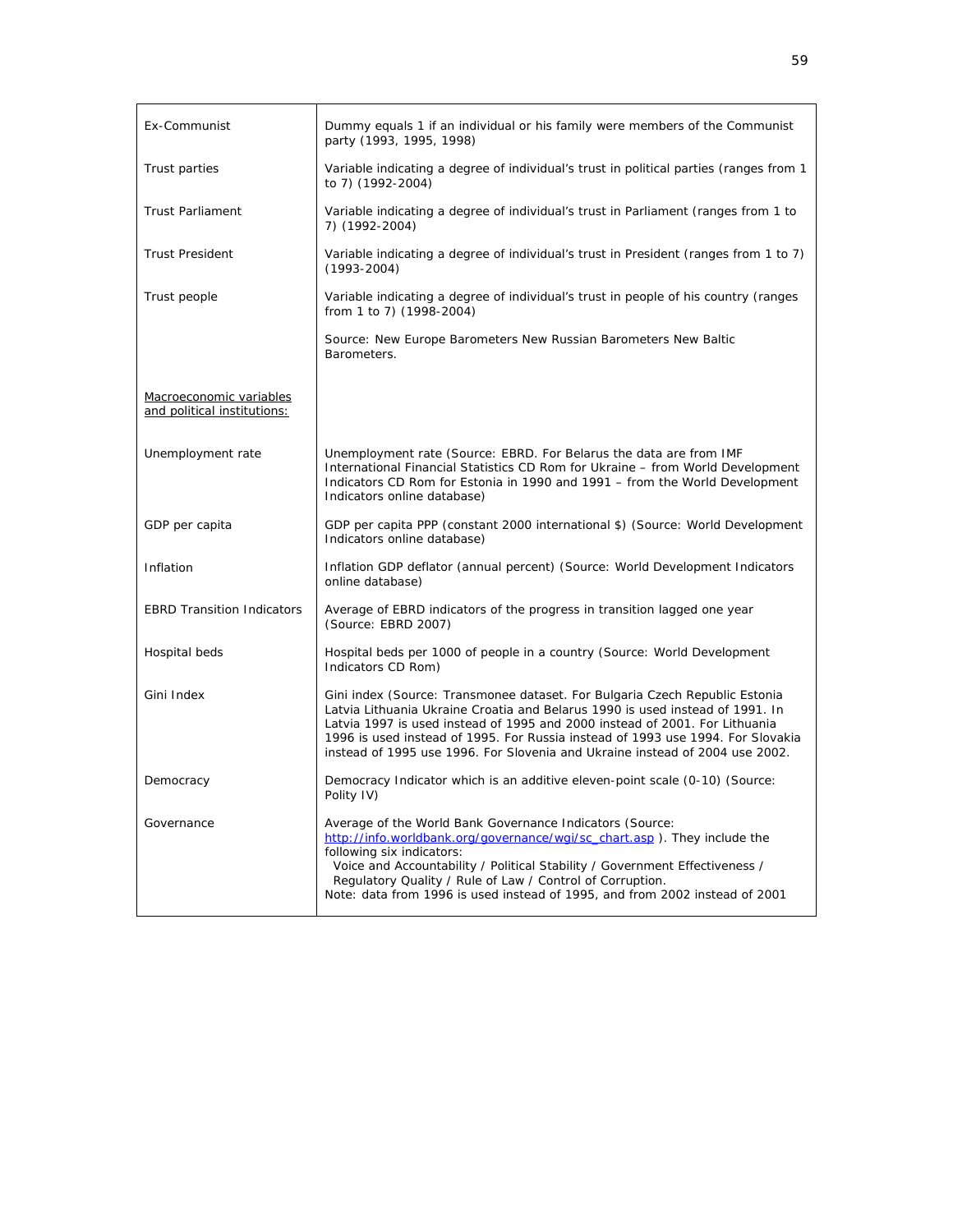| Table A4: Indicators of macroeconomic performance and institutional quality |  |
|-----------------------------------------------------------------------------|--|
|                                                                             |  |

|                 | Transition<br>Indicators | Unempl.<br>rate | GDP per<br>capita | Priv.sector<br>(percent of<br>GDP) | Inflation<br>rate | Gini<br>Index          | Democracy<br>Index | Governance<br>Indicators | Life expect. |
|-----------------|--------------------------|-----------------|-------------------|------------------------------------|-------------------|------------------------|--------------------|--------------------------|--------------|
| Czech R.        |                          |                 |                   |                                    |                   |                        |                    |                          |              |
| 1991            | 2.11                     | 4.10            | 13.27             | 15                                 | 36                | 0.19                   | 8                  |                          | 71.90        |
| 1995            | 3.30                     | 4.02            | 14.27             | $70\,$                             | 17                | 0.22                   | 10                 | 0.86                     | 73.07        |
| 1998            | 3.48                     | 6.45            | 14.68             | 75                                 | 11                | 0.21                   | 10                 | 0.76                     | 74.42        |
| 2004            | 3.74                     | 8.40            | 17.53             | 80                                 | 4                 | 0.23                   | 10                 | 0.75                     | 75.72        |
| Slovakia        |                          |                 |                   |                                    |                   |                        |                    |                          |              |
| 1991            | 2.11                     | 9.53            | 9.59              | 15                                 | 35                |                        | 8                  | $\sim$                   | 70.88        |
| 1995            | 3.11                     | 13.10           | 9.54              | 60                                 | 10                | 0.24                   | $\overline{7}$     | 0.43                     | 72.25        |
| 1998            | 3.22                     | 12.49           | 11.24             | 75                                 | 5                 | 0.26                   | 9                  | 0.47                     | 72.57        |
| 2004            | 3.67                     | 17.10           | 13.43             | 80                                 | 6                 | 0.25                   | 9                  | 0.73                     | 73.96        |
| Hungary         |                          |                 |                   |                                    |                   |                        |                    |                          |              |
| 1991            | 2.37                     | 8.22            | 10.42             | 30                                 | 36                | 0.21                   | 10                 |                          | 69.38        |
| 1995            | 3.48                     | 10.17           | 10.54             | 60                                 | 27                | 0.24                   | 10                 | 0.73                     | 69.79        |
| 1998            | 3.78                     | 7.80            | 11.78             | 80                                 | 13                | 0.25                   | 10                 | 0.90                     | 70.56        |
| 2004            | 3.89                     | 6.31            | 15.55             | 80                                 | 4                 | 0.27                   | 10                 | 0.91                     | 72.65        |
| Poland          |                          |                 |                   |                                    |                   |                        |                    |                          |              |
| 1991            | 2.41                     | 12.25           | 6.95              | 40                                 | 55                | 0.26                   | 8                  | $\sim$                   | 70.59        |
| 1995            | 3.22                     | 14.94           | 8.25              | 60                                 | 41                | 0.32                   | 9                  | 0.66                     | 71.89        |
| 1998            | 3.52                     | 11.00           | 9.84              | 65                                 | 11                | 0.33                   | 9                  | 0.72                     | 73.00        |
| 2004            | 3.66                     | 18.20           | 12.17             | 75                                 | 4                 | 0.37                   | 10                 | 0.51                     | 74.49        |
| Slovenia        |                          |                 |                   |                                    |                   |                        |                    |                          |              |
| 1991            | 1.89                     | 7.30            | 12.71             | 20                                 | 95                | 0.26                   | 10                 |                          | 73.35        |
| 1995            | 2.93                     | 7.35            | 13.57             | 50                                 | 25                | 0.25                   | 10                 | 0.95                     | 73.44        |
| 1998            | 3.22                     | 7.84            | 15.39             | 60                                 | $\boldsymbol{7}$  | 0.25                   | 10                 | 1.06                     | 74.77        |
| 2004            | 3.37                     | 6.48            | 19.09             | 65                                 | 3                 | 0.24                   | 10                 | 0.98                     | 76.57        |
| Estonia         |                          |                 |                   |                                    |                   |                        |                    |                          |              |
| 1993            | 2.70                     | 6.56            | 6.39              | 40                                 | 85                |                        | $\overline{7}$     |                          | 67.96        |
| 1995            | 3.15                     | 9.71            | 6.83              | 65                                 | 31                | 0.40                   | $\boldsymbol{7}$   | 0.66                     | 67.85        |
| 2001            | 3.70                     | 12.58           | 10.15             | 75                                 | $\sqrt{5}$        | 0.38                   | $\overline{7}$     | 0.96                     | 70.51        |
| 2004            | 3.81                     | 9.65            | 12.83             | 80                                 | $\overline{c}$    | 0.38                   | $\overline{7}$     | 1.04                     | 71.57        |
| Latvia          |                          |                 |                   |                                    |                   |                        |                    |                          |              |
| 1993            | 2.26                     | 8.73            | 5.49              | 30                                 | 54                |                        | 8                  |                          | 66.72        |
| 1995            | 2.81                     | 18.05           | 5.71              | 55                                 | 28                | 0.33                   | 8                  | 0.19                     | 66.39        |
| 2001            | 3.29                     | 13.10           | 8.66              | 65                                 | $\overline{2}$    | 0.33                   | 8                  | 0.63                     | 70.10        |
| 2004            | 3.56                     | 10.40           | 10.96             | 70                                 | $\overline{7}$    | 0.39                   | 8                  | 0.68                     | 71.45        |
| Lithuania       |                          |                 |                   |                                    |                   |                        |                    |                          |              |
| 1993            | 2.44                     | 4.36            | 7.24              | 35                                 | 306               |                        | 10                 |                          | 68.91        |
| 1995            | 2.85                     | 17.54           | 6.84              | 65                                 | 49                | 0.35                   | 10                 | 0.31                     | 69.01        |
| 2001            | 3.37                     | 17.36           | 9.35              | $70\,$                             | 0                 | 0.35                   | 10                 | 0.72                     | 71.61        |
| 2004            | 3.52                     | 11.38           | 11.99             | 75                                 | 3                 | 0.31                   | 10                 | 0.79                     | 71.92        |
| <b>Bulgaria</b> |                          |                 |                   |                                    |                   |                        |                    |                          |              |
| 1991            | 1.70                     | 10.52           | 6.17              | 20                                 | 227               | 0.23                   | 8                  |                          | 71.56        |
| 1995            | 2.33                     | 13.69           | 6.07              | 50                                 | 63                | 0.38                   | 8                  | $-0.29$                  | 71.05        |
| 1998            | 2.81                     | 15.97           | 5.49              | 65                                 | 24                | 0.34                   | 8                  | 0.07                     | 71.06        |
| 2004            | 3.37                     | 12.03           | 7.68              | 75                                 | 5                 | 0.36                   | 9                  | 0.24                     | 72.36        |
| Romania         |                          |                 |                   |                                    |                   |                        |                    |                          |              |
| 1991            | 1.26                     | 3.03            | 5.90              | 25                                 | 195               | 0.26                   | 5                  |                          | 69.78        |
| 1995            | 2.41                     | 9.52            | 6.22              | 45                                 | 35                | 0.31                   | 5                  | $-0.13$                  | 69.46        |
| 1998            | 2.89                     | 6.32            | 5.83              | 60                                 | 55                | 0.30                   | 8                  | 0.00                     | 69.30        |
| 2004            | 3.22                     | 6.30            | 7.73              | 70                                 | 15                | 0.36                   | 9                  | 0.01                     | 71.31        |
| Croatia         |                          |                 |                   |                                    |                   |                        |                    |                          |              |
| 1992            | 1.93                     | 13.20           | 7.47              |                                    | 595               | $\sim$                 | $\mathbf{1}$       |                          | 71.24        |
| 1995            | 2.70                     | 14.50           | 7.43              |                                    | 5                 | $\sim$                 | 0                  | $-0.25$                  | 72.08        |
| 1998            | 3.04                     | 11.40           | 8.94              |                                    | 8                 | 0.35                   | 0                  | $-0.09$                  | 72.50        |
| Russia          |                          |                 |                   |                                    |                   |                        |                    |                          |              |
| 1992            | 1.89                     | 5.29            | 8.32              | 25                                 | 1490              |                        | 6                  |                          | 66.87        |
| 1995            | 2.59                     | 9.20            | 6.39              | 55                                 | 144               | 0.44                   | 5                  | $-0.67$                  | 65.22        |
| 1998            | 2.55                     | 11.90           | 5.96              | 70                                 | 19                | 0.45                   | 5                  | $-0.67$                  | 66.78        |
| 2004            | 2.96                     | 7.60            | 9.02              | 70                                 | 20                | $\sim$                 | 7                  | $-0.63$                  | 65.21        |
| <b>Ukraine</b>  |                          |                 |                   |                                    |                   |                        |                    |                          |              |
| 1992            | 1.19                     | 0.40            | 7.25              | 10                                 | 1761              |                        | 6                  |                          | 68.88        |
| 1995            | 2.19                     | 5.60            | 4.26              | 45                                 | 416               | $\sim$<br>0.47         | 7                  | $-0.52$                  | 67.12        |
| 1998            | 2.48                     | 11.30           | 3.75              | 55                                 | 12                | 0.31                   | 7                  | $-0.70$                  | 67.97        |
| 2004            | 2.81                     | 8.60            | 5.89              | 65                                 | 15                | 0.33                   | 6                  | $-0.62$                  | 68.19        |
| <b>Belarus</b>  |                          |                 |                   |                                    |                   |                        |                    |                          |              |
| 1992            | 1.26                     | 0.50            | 4.74              |                                    | 1074              |                        | 7                  |                          | 70.02        |
| 1995            | 2.00                     | 2.50            | 3.47              |                                    | 661               | $\sim 10^{-1}$<br>0.25 | 3                  | $-1.09$                  | 68.46        |
| 1998            | 1.52                     | 2.40            | 4.36              |                                    | 77                | 0.25                   | 0                  | $-0.82$                  | 68.41        |
| 2004            | 1.81                     | 2.50            | 6.42              |                                    | 23                | 0.25                   | $\Omega$           | $-1.08$                  | 68.39        |

*Notes*: See Table A3 for definitions and sources.